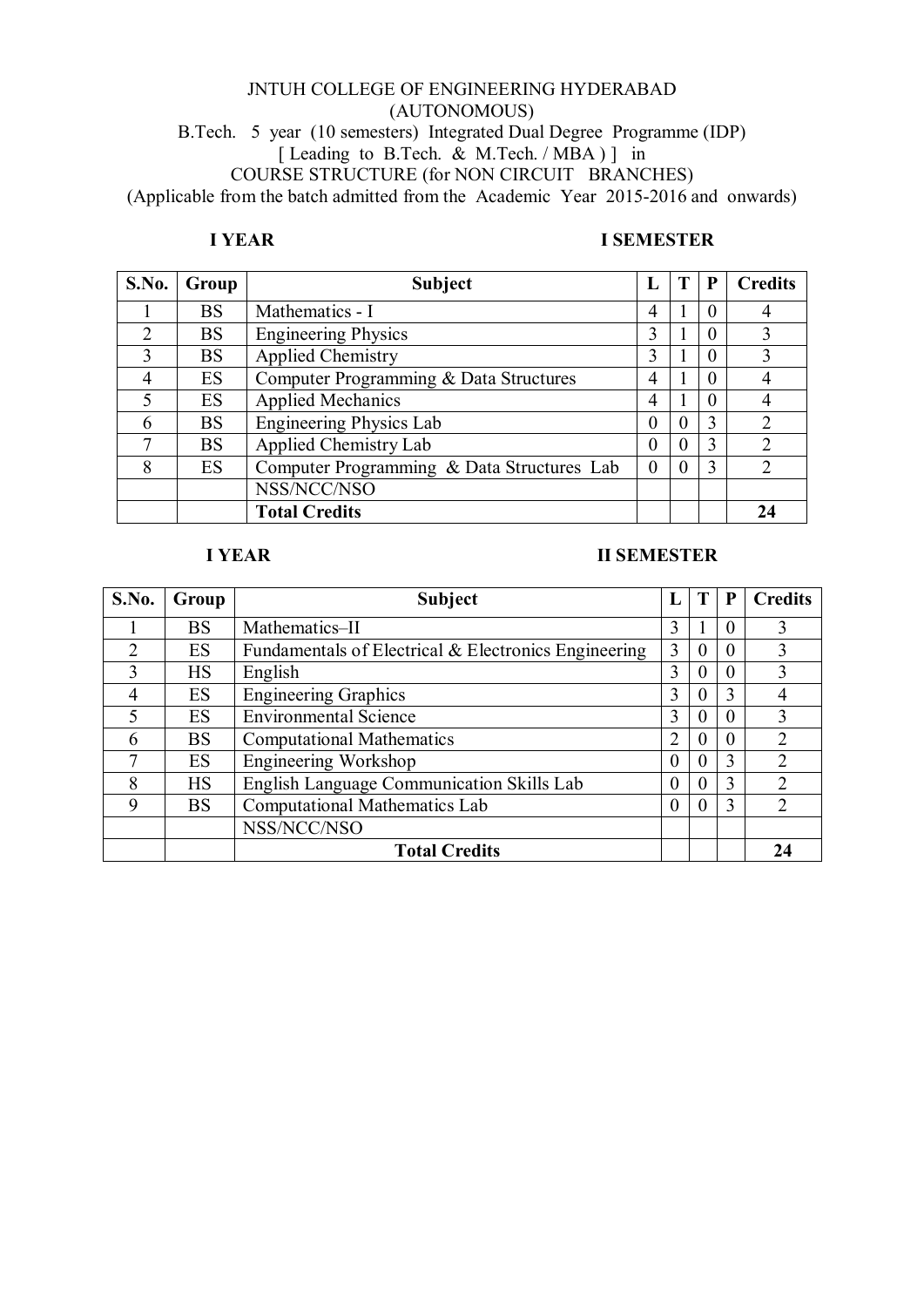# JNTUH COLLEGE OF ENGINEERING HYDERABAD (AUTONOMOUS) B.Tech. 5 year (10 semesters) Integrated Dual Degree Programme (IDP) [ Leading to B.Tech. & M.Tech. / MBA ) ] in COURSE STRUCTURE (for NON CIRCUIT BRANCHES) (Applicable from the batch admitted from the Academic Year 2015-2016 and onwards)

# **II YEAR I SEMESTER**

| S.No.          | Group     | <b>Subject</b>                              | L              | T        | P | <b>Credits</b>              |
|----------------|-----------|---------------------------------------------|----------------|----------|---|-----------------------------|
|                | <b>BS</b> | Probability & Statistics                    | 4              |          |   | 3                           |
| $\overline{2}$ | PC        | Strength of Materials - I                   | 4              |          |   | 4                           |
| 3              | ES        | Building Materials, Construction & Planning | $\overline{4}$ | 0        | 0 | 3                           |
| 4              | ES        | Surveying                                   | 4              |          |   | 4                           |
| 5              | PC        | <b>Fluid Mechanics</b>                      | 4              |          |   | 3                           |
| 6              | PC        | Computer Aided Drafting Lab - I             | $\theta$       | 0        | 3 | $\mathcal{D}$               |
|                | PC        | Strength of Materials Lab                   | $\Omega$       | $\Omega$ | 3 |                             |
| 8              | <b>ES</b> | Surveying Lab-I                             |                | 0        | 3 | $\overline{2}$              |
| 9              | HS        | Human Values and Professional Ethics        | $\mathcal{D}$  | $\Omega$ |   | $\mathcal{D}_{\mathcal{A}}$ |
|                |           | <b>Total Credits</b>                        |                |          |   | 24                          |

# **II YEAR II SEMESTER**

| S.No.         | Group     | Subject                                   | L |          | P        | <b>Credits</b> |
|---------------|-----------|-------------------------------------------|---|----------|----------|----------------|
|               | PC        | Strength of Materials - II                | 4 |          | $\Omega$ | 4              |
| $\mathcal{D}$ | PC        | Hydraulics & Hydraulic Machinery          | 4 |          | $\Omega$ |                |
| 3             | PC        | Structural Analysis - I                   | 4 |          | $\Omega$ | 4              |
| 4             | <b>ES</b> | <b>Engineering Geology</b>                | 4 | $\theta$ | $\Omega$ | 3              |
| 5             | PC        | <b>Environmental Engineering</b>          | 4 |          | $\Omega$ | 4              |
| 6             | <b>HS</b> | Gender Sensitization Lab                  | - |          |          |                |
| 7             | <b>ES</b> | <b>Engineering Geology Lab</b>            | 0 | 0        | 3        |                |
| 8             | PC        | Environmental Engineering Lab             | 0 | $\theta$ | 3        | 2              |
| 9             | <b>PC</b> | Fluid Mechanics & Hydraulic Machinery Lab | 0 |          | 3        | $\mathfrak{D}$ |
|               |           | <b>Total Credits</b>                      |   |          |          | 24             |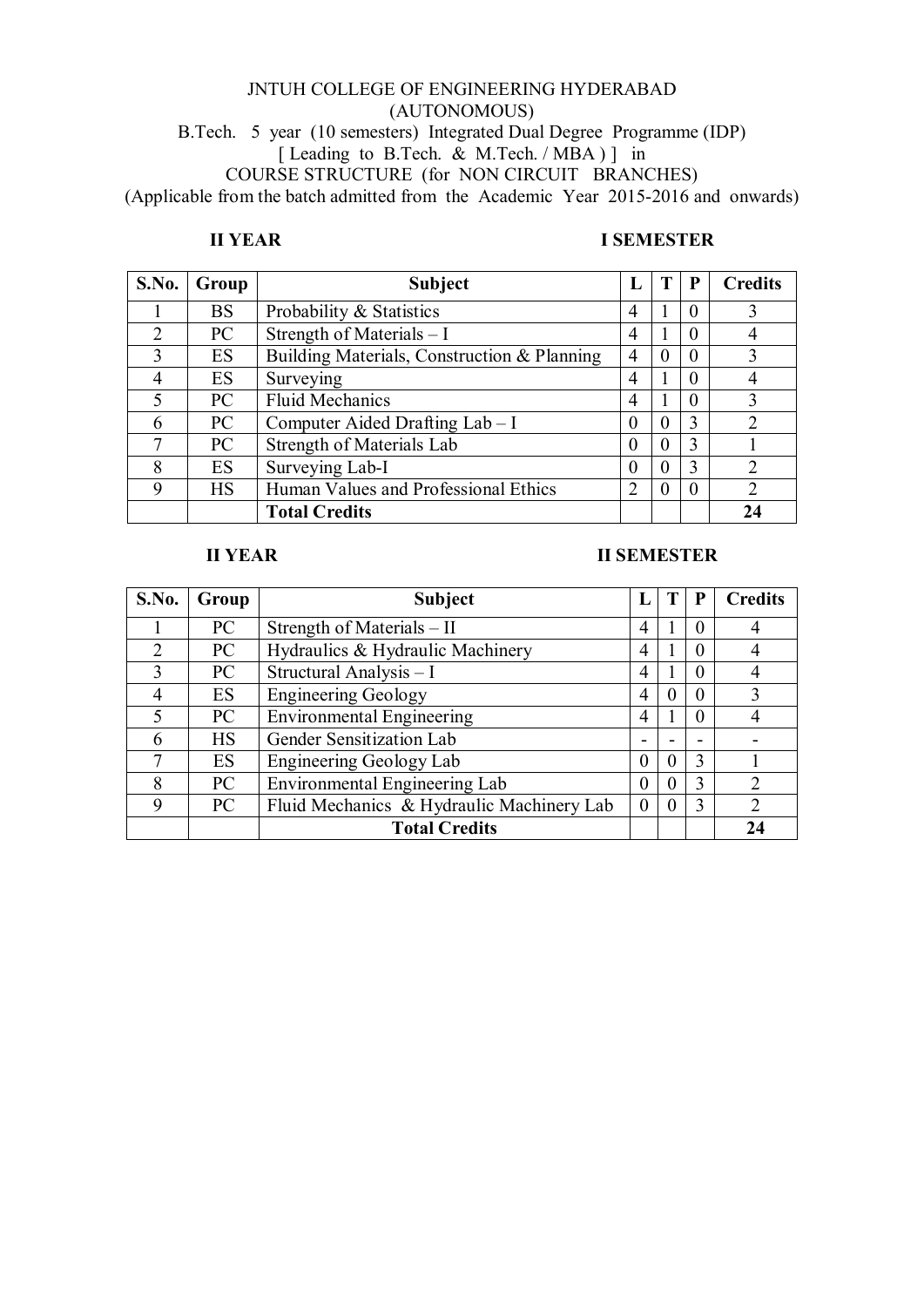# JNTUH COLLEGE OF ENGINEERING HYDERABAD (AUTONOMOUS) B.Tech. 5 year (10 semesters) Integrated Dual Degree Programme (IDP) [ Leading to B.Tech. & M.Tech. / MBA ) ] in COURSE STRUCTURE (for NON CIRCUIT BRANCHES) (Applicable from the batch admitted from the Academic Year 2015-2016 and onwards)

# **III YEAR I SEMESTER**

| S.No. | Group     | <b>Subject</b>                                     | L | T        |          | <b>Credits</b> |
|-------|-----------|----------------------------------------------------|---|----------|----------|----------------|
|       | OE-I      | Open Elective $-I$                                 | 3 | $\theta$ |          |                |
|       | <b>HS</b> | Managerial Economics and Financial Analysis        | 4 | $\Omega$ |          |                |
| 3     | PC        | Design of Reinforced Concrete Structures           |   |          |          |                |
| 4     | PC        | Soil Mechanics                                     | 4 |          | $\Omega$ |                |
|       | PC        | Water Resources Engineering - I                    |   |          | $\theta$ |                |
| 6     | <b>HS</b> | Advanced English Language Communication Skills Lab |   | $\Omega$ | 3        |                |
|       | PC        | Surveying Lab- II                                  |   | $\theta$ | 3        |                |
| 8     | PC        | Geotechnical Engineering Lab                       |   |          |          |                |
| Q     |           | <b>Total Credits</b>                               |   |          |          | 24             |

# **III YEAR II SEMESTER**

| S.No.         | Group     | <b>Subject</b>                        |          |                   | $\mathbf{P}$ | <b>Credits</b> |
|---------------|-----------|---------------------------------------|----------|-------------------|--------------|----------------|
|               | $OE-II$   | Open Elective $-$ II                  | 3        | 0                 |              |                |
| $\mathcal{D}$ | PE        | Professional Elective - I             | 4        | 0                 | $\Omega$     |                |
|               | PE        | Professional Elective - II            | 4        | $\mathbf{\Omega}$ | $\theta$     |                |
|               | PC        | Design of Steel Structures            | 3        |                   |              |                |
|               | PC        | <b>Transportation Engineering</b>     | 4        |                   | 0            |                |
| 6             | PC        | <b>Transportation Engineering Lab</b> | $\theta$ | 0                 | 3            |                |
|               | <b>ES</b> | <b>Computer Aided Drafting Lab-II</b> | $\Omega$ | $\Omega$          | 3            |                |
| 8             | PC        | Concrete Technology Lab               | 0        | 0                 | 3            |                |
|               |           | <b>Total Credits</b>                  |          |                   |              |                |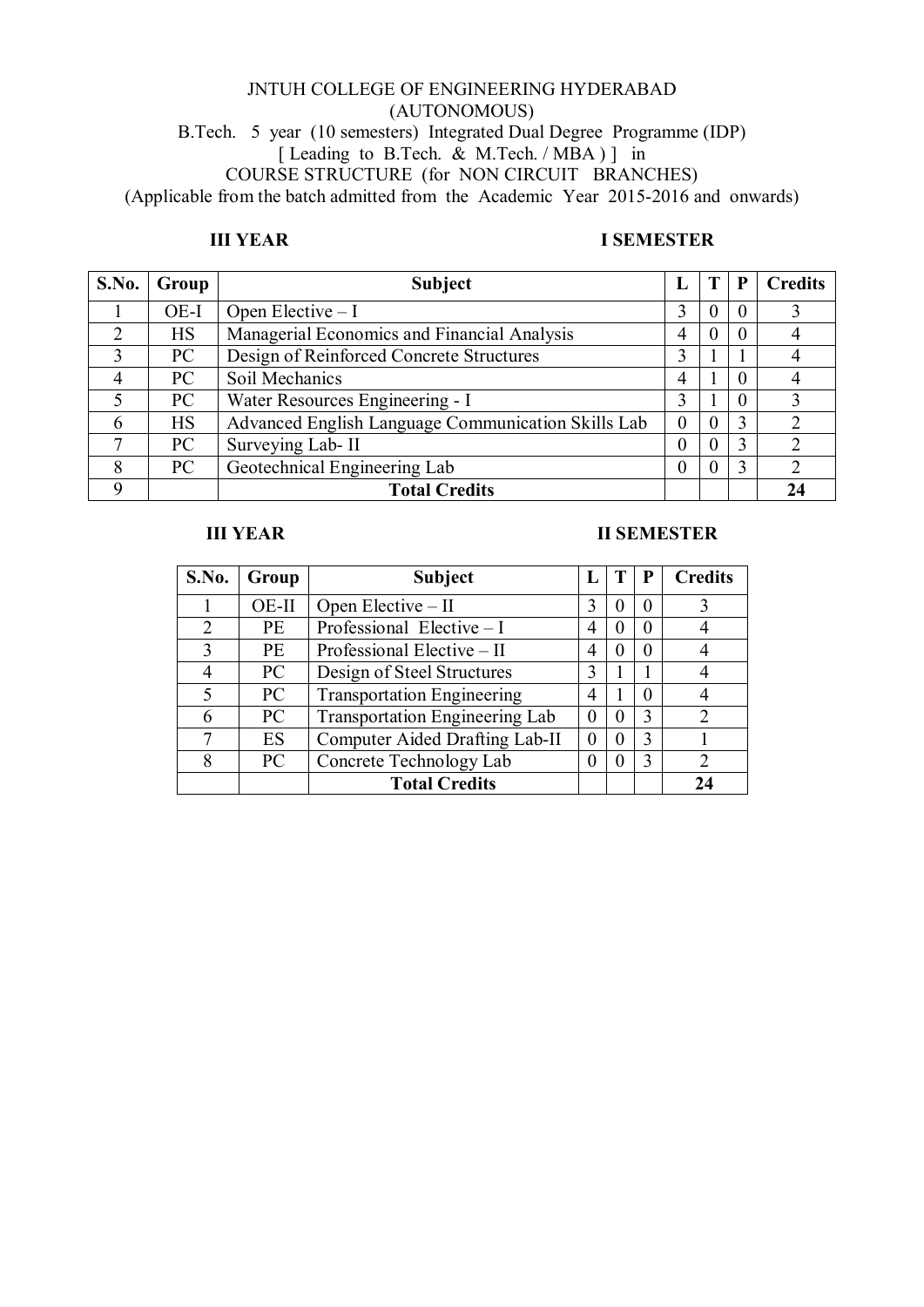# **Professional Elective 1**

- 1. Concrete Technology
- 2. Air Pollution and Control
- 3. Ground Water Development & Management
- 4. Introduction to offshore structures

# **Professional Elective 2**

- 1. Structural Analysis-II
- 2. Stochastic Hydrology
- 3. Geo Environmental Engineering
- 4. FEM for Civil Engineering

# **Professional Elective 3**

- 1. Water Resources Engineering II
- 2. Traffic Engineering
- 3. Bridge Engineering
- 4. Soil Dynamics and Machine Foundations

|                | <b>OPEN ELECTIVE-I</b>                          |                                         |  |  |  |  |  |  |
|----------------|-------------------------------------------------|-----------------------------------------|--|--|--|--|--|--|
| S.N<br>0.      | <b>Subject</b>                                  | <b>Offering Department</b>              |  |  |  |  |  |  |
| 1              | Disaster Management                             | Civil Engineering                       |  |  |  |  |  |  |
| 2              | Non – Conventional Power Generation             |                                         |  |  |  |  |  |  |
| 3              | <b>Electrical Engineering Materials</b>         | Electrical & Electronics Engineering    |  |  |  |  |  |  |
| $\overline{4}$ | Nano-Technology                                 |                                         |  |  |  |  |  |  |
| 5              | <b>Operations Research</b>                      |                                         |  |  |  |  |  |  |
| 6              | Basics of Thermodynamics                        | Mechanical Engineering                  |  |  |  |  |  |  |
|                | <b>Fabrication Processes</b>                    |                                         |  |  |  |  |  |  |
| 8              | <b>Electronic Measuring Instruments</b>         | Electronics & Communication Engineering |  |  |  |  |  |  |
| 9              | OOPS through JAVA                               | Computer Science & Engineering          |  |  |  |  |  |  |
| 10             | <b>Computer Graphics</b>                        |                                         |  |  |  |  |  |  |
| 11             | <b>Engineering Materials</b>                    |                                         |  |  |  |  |  |  |
| 12             | Metallurgy for Non Metallurgists                | Metallurgical Engineering               |  |  |  |  |  |  |
| 13             | <b>Industrial Pollution Control Engineering</b> | <b>Chemical Engineering</b>             |  |  |  |  |  |  |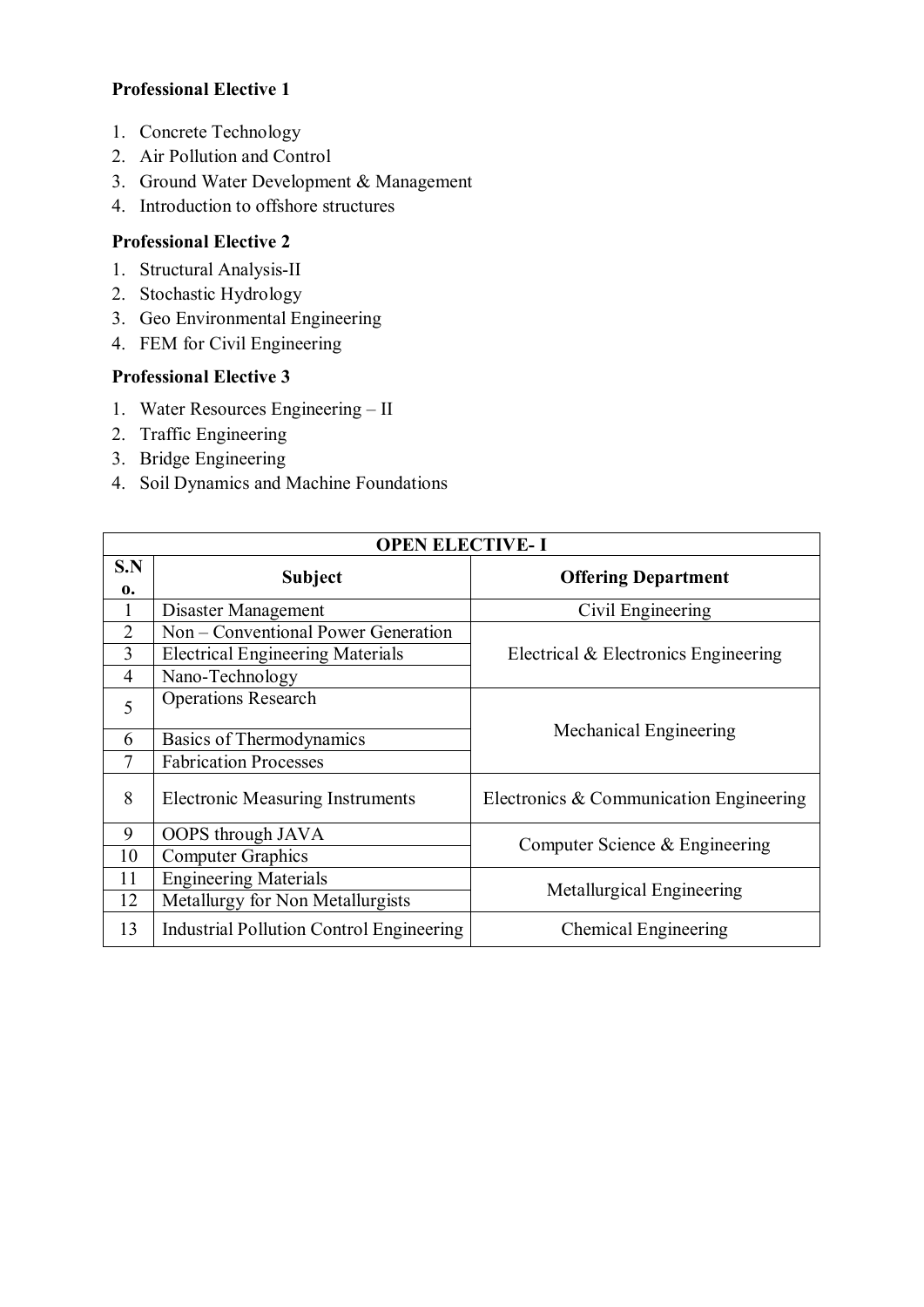|                | <b>OPEN ELECTIVE- II</b>                            |                                            |  |  |  |  |  |  |
|----------------|-----------------------------------------------------|--------------------------------------------|--|--|--|--|--|--|
| S.N<br>0.      | <b>Subject</b>                                      | <b>Offering Department</b>                 |  |  |  |  |  |  |
| 1              | Estimation, Quantity Survey & Valuation             | Civil Engineering                          |  |  |  |  |  |  |
| 2              | Design Estimation and Costing of Electrical Systems | Electrical & Electronics                   |  |  |  |  |  |  |
| 3              | <b>Energy Storage Systems</b>                       | Engineering                                |  |  |  |  |  |  |
| $\overline{4}$ | Mechatronics                                        |                                            |  |  |  |  |  |  |
| 5              | Jet propulsion and Rocket Engineering               |                                            |  |  |  |  |  |  |
| 6              | Ergonomics                                          | Mechanical Engineering                     |  |  |  |  |  |  |
| 7              | Mechatronics                                        |                                            |  |  |  |  |  |  |
| 8              | Principles of Electronic Communications             | Electronics & Communication<br>Engineering |  |  |  |  |  |  |
| 9              | <b>Cyber Security</b>                               | Computer Science &                         |  |  |  |  |  |  |
| 10             | Database Management Systems                         | Engineering                                |  |  |  |  |  |  |
| 11             | <b>Corrosion Engineering</b>                        |                                            |  |  |  |  |  |  |
| 12             | <b>Testing of Materials</b>                         | Metallurgical Engineering                  |  |  |  |  |  |  |
| 13             | Solid Waste Management                              | <b>Chemical Engineering</b>                |  |  |  |  |  |  |

|                | <b>OPEN ELECTIVE- III</b>                                                    |                                         |  |  |  |  |  |  |
|----------------|------------------------------------------------------------------------------|-----------------------------------------|--|--|--|--|--|--|
| S.No.          | Subject                                                                      | <b>Offering Department</b>              |  |  |  |  |  |  |
| 1              | <b>Environmental Impact Assessment</b>                                       | Civil Engineering                       |  |  |  |  |  |  |
| $\overline{2}$ | <b>Entrepreneur Resource Planning</b>                                        |                                         |  |  |  |  |  |  |
| 3              | <b>Management Information Systems</b>                                        | Electrical & Electronics Engineering    |  |  |  |  |  |  |
| $\overline{4}$ | Organizational Behavior                                                      |                                         |  |  |  |  |  |  |
| 5              | <b>Fundamentals of Robotics</b>                                              |                                         |  |  |  |  |  |  |
| 6              | <b>Non-Conventional Energy Sources</b>                                       |                                         |  |  |  |  |  |  |
| 7              | Aspects of Heat Transfer in<br>Electrical/Electronically controlled<br>units | Mechanical Engineering                  |  |  |  |  |  |  |
| 8              | Principles of Computer<br><b>Communications and Networks</b>                 | Electronics & Communication Engineering |  |  |  |  |  |  |
| 9              | Web technologies                                                             | Computer Science & Engineering          |  |  |  |  |  |  |
| 10             | Simulation & Modeling                                                        |                                         |  |  |  |  |  |  |
| 11             | Surface Engineering                                                          | Metallurgical Engineering               |  |  |  |  |  |  |
| 12             | Nano Materials                                                               |                                         |  |  |  |  |  |  |
| 13             | Industrial Safety & Hazard<br>Management                                     | <b>Chemical Engineering</b>             |  |  |  |  |  |  |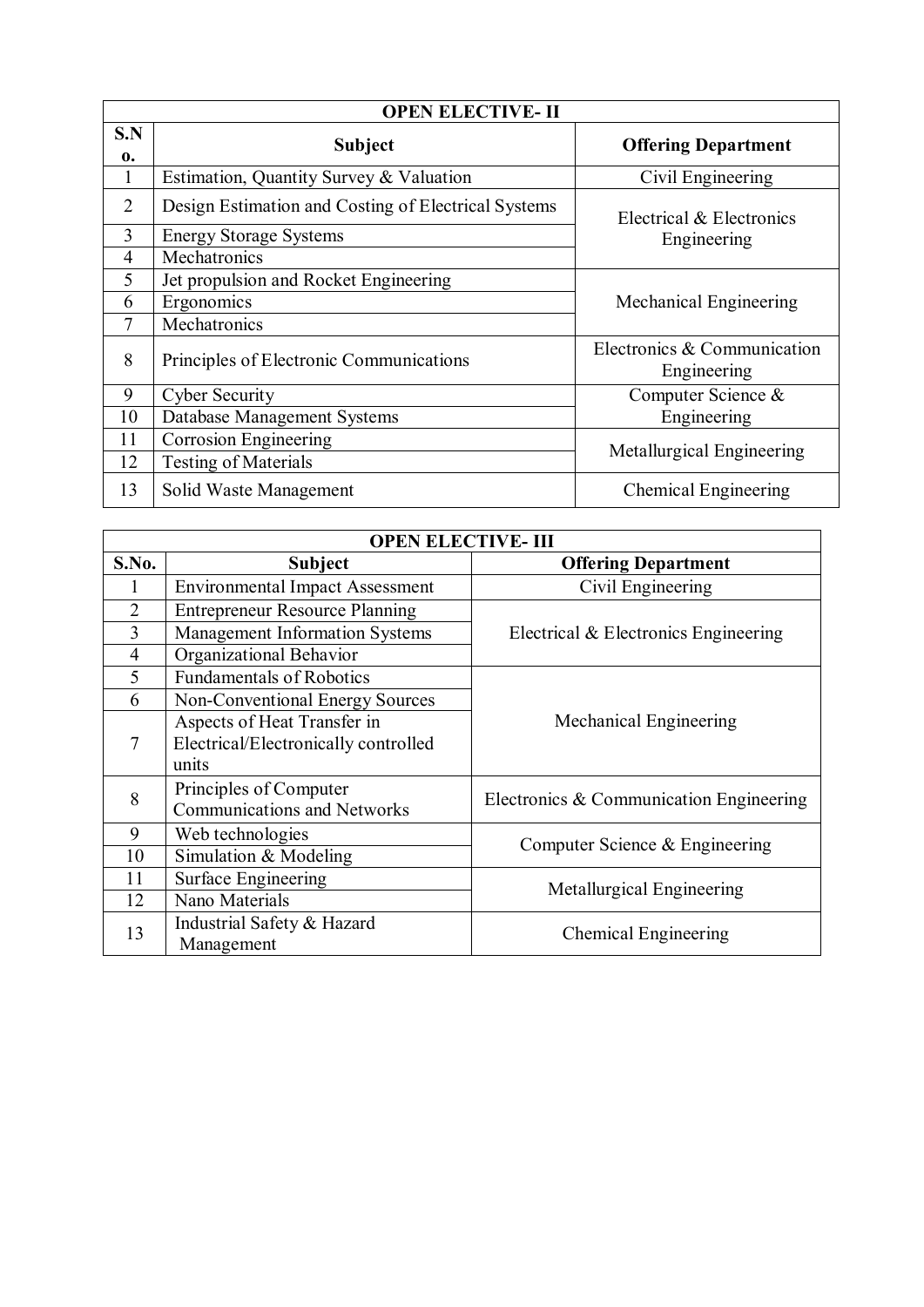# JNTUH COLLEGE OF ENGINEERING HYDERABAD (AUTONOMOUS) B.Tech. 5 year (10 semesters) Integrated Dual Degree Programme (IDP) [Leading to B.Tech  $\&$  M.Tech/MBA)] in COURSE STRUCTURE (for NON CIRCUIT) BRANCHES) (Applicable from the batch admitted from the Academic Year 2015-2016 and onwards)

| <b>IV YEAR</b><br><b>I SEMESTER</b> |                    |                |                                                           |                |                |                |                |
|-------------------------------------|--------------------|----------------|-----------------------------------------------------------|----------------|----------------|----------------|----------------|
| S.No.                               |                    | Group          | Subject                                                   | L              | T              | P              | Credits        |
| $\mathbf{1}$                        | Theory             | PC             | <b>Finite Element Methods</b>                             | 4              | $\mathbf{1}$   | $\theta$       | $\overline{4}$ |
| $\overline{2}$                      | Theory             | PE-III<br>(UG) | Professional Elective -III                                | 4              | 1              | $\theta$       | $\overline{4}$ |
| 3                                   | Theory             | PG             | PG Core-I<br>(Theory of Elasticity)                       | $\overline{4}$ | 1              | $\theta$       | $\overline{4}$ |
| $\overline{4}$                      | Theory             | PG             | Elective - I                                              | $\overline{4}$ | $\mathbf{1}$   | $\theta$       | $\overline{4}$ |
| 5                                   | Theory             | PG             | Elective -II                                              | $\overline{4}$ | $\mathbf{1}$   | $\theta$       | $\overline{4}$ |
| 6                                   | Theory             | PG             | Elective -II                                              | $\overline{4}$ | $\mathbf{1}$   | $\theta$       | $\overline{4}$ |
| 7                                   | Practical<br>/ Lab | PC             | UG Lab - GIS Lab                                          | $\theta$       | $\theta$       | 3              | $\overline{2}$ |
| 8                                   | Practical<br>/Lab  | PGC            | PG Lab - 1-CAD Lab (Staad)                                | $\theta$       | $\overline{0}$ | $\overline{4}$ | $\overline{2}$ |
| 9                                   | Project            | <b>UG</b>      | Industrial Training / Mini<br>Project<br>(summer program) | $\theta$       | $\overline{0}$ | $\theta$       | $\overline{2}$ |
| 6 Theory + 2<br>Labs                |                    |                | <b>Total Credits</b>                                      |                |                |                | 30             |

# IV YEAR II SEMESTER

| IV I LAIV<br>II OLINILO I LIV |           |           |                            |   |          |                |               |
|-------------------------------|-----------|-----------|----------------------------|---|----------|----------------|---------------|
| S.No.                         |           | Group     | Subject                    |   |          | P              | Credits       |
|                               | Theory    | HSS (UG)  | Management Science         | 4 | $\theta$ | $\theta$       |               |
| 2                             | Theory    | PG        | PG Core - II               | 4 |          | $\overline{0}$ |               |
|                               |           |           | <b>Structural Dynamics</b> |   |          |                |               |
| 3                             | Theory    | PG        | PG Elective - IV           | 4 |          | $\Omega$       |               |
|                               | Practical | PG        | PG Lab - II                | 0 | $\theta$ | 4              | $\mathcal{D}$ |
|                               | / Lab     |           | Advanced Concrete Lab      |   |          |                |               |
|                               | Project   | <b>UG</b> | Major Project              | 0 | $\theta$ | $\theta$       | 14            |
|                               |           |           | <b>Total Credits</b>       |   |          | 28             |               |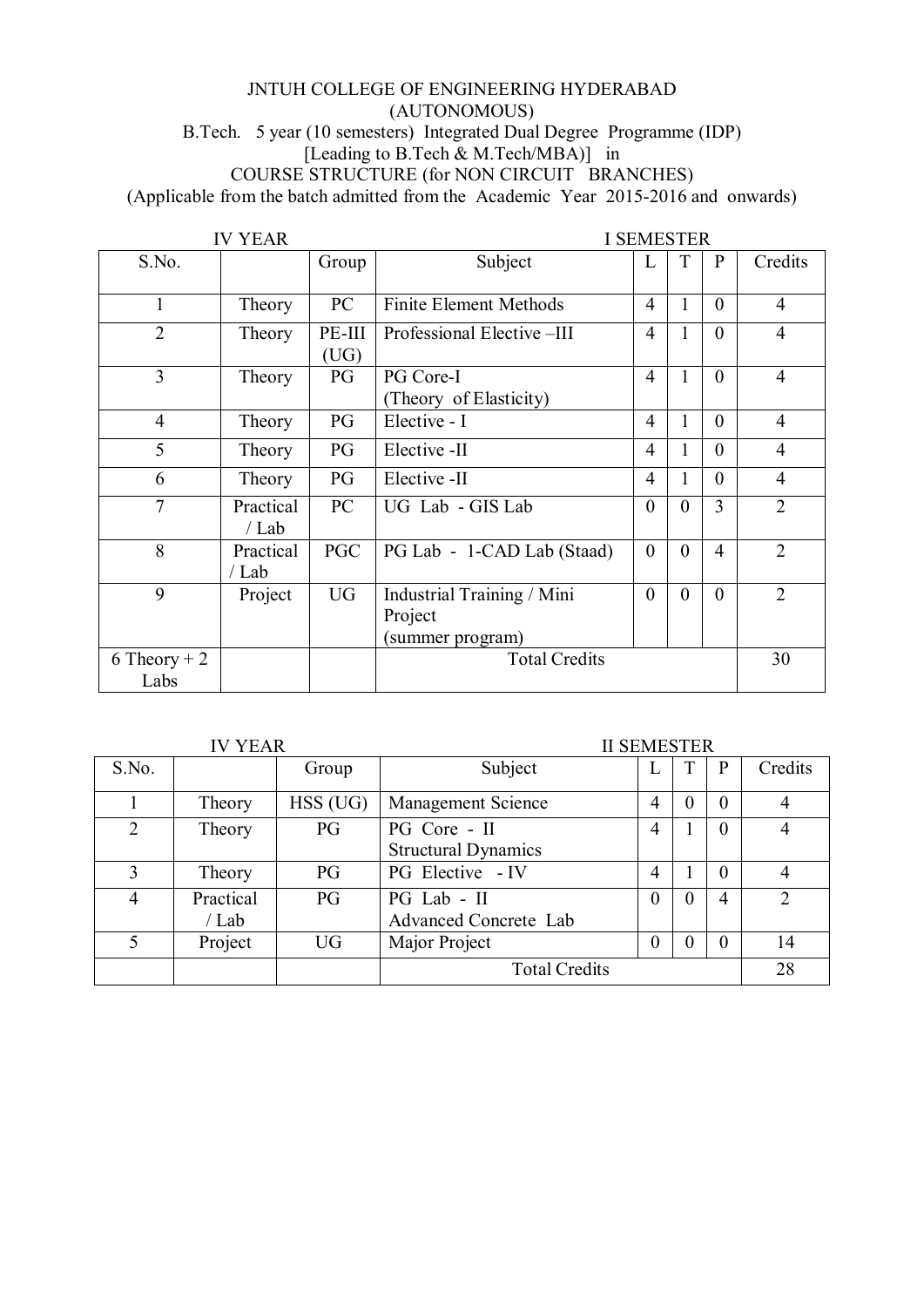# JNTUH COLLEGE OF ENGINEERING HYDERABAD (AUTONOMOUS) B.Tech. 5 year (10 semesters) Integrated Dual Degree Programme (IDP) [Leading to B.Tech. & M.Tech. / MBA)] in COURSE STRUCTURE (for NON CIRCUIT BRANCHES) (Applicable from the batch admitted from the Academic Year 2015-2016 and onwards)

V YEAR I SEMESTER S.No. | Group | Subject | L | T | P | Credits 1 Theory PG PG Core - III Analysis of Plates and Shells  $4 | 1 | 0 | 4$ 2 Theory PG PG Elective - V 4 1 0 4 3 Theory PG PG Elective - VI 4 1 0 4 4 Theory PG PG Elective - VII  $\vert 4 \vert 1 \vert 0 \vert 4$ 5 Project | PG Project - Stage I | | | 12 6 Seminar Seminar 0 0 3 2 Total Credits 30

V YEAR II SEMESTER S.No. Group Subject  $|L|T|P|$  Credits 1 Project PG PG Project - Stage II 18<br>2 Viva PG Comprehensive Viva 14 Viva PG Comprehensive Viva 1 4<br>Total Credits 22 Total Credits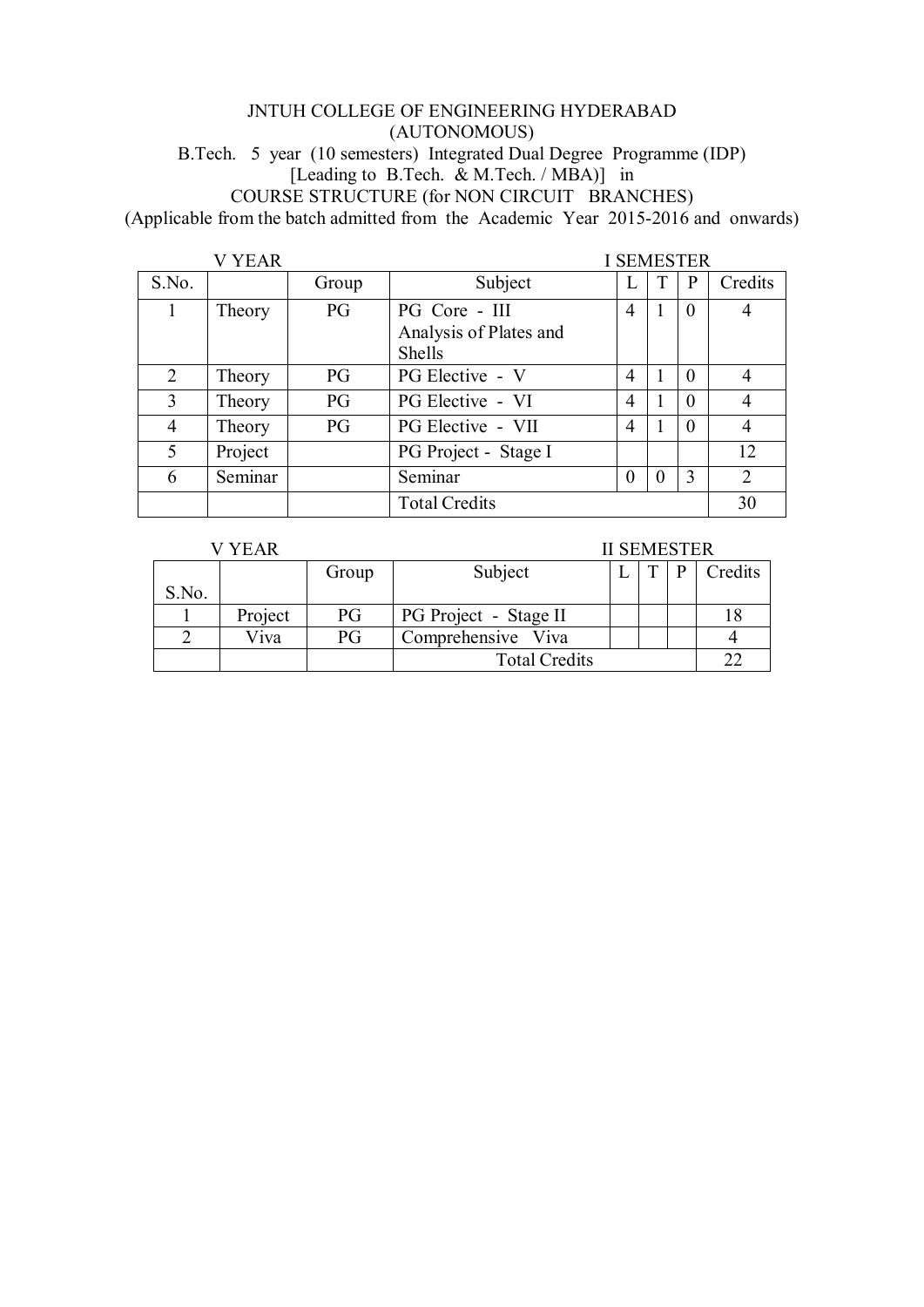# **II Year B.Tech. Civil Engg. I-Sem** <br> **I I T P C** <br> **4 1 0 3**

# **4 1 0 3**

# **PROBABILITY AND STATISTICS**

**Pre Requisites**: Mathematic - I

**Objectives:** To make the student to understand the statistics and probability theories such as random variables, sampling distribution, tests of significance etc. so that he can apply them to engineering problems.

**Outcomes:** Students will able to perform probability theories & statistics on engineering problems

#### **UNIT-I: Probability**

Sample space and events – Probabilty – The axioms of probability – Some Elementary theorems – Conditional probability – Baye,s theorem, Random variables – Discrete and continuous**.** 

#### **UNIT-II: Single Random variables and probability distributions**

Random variables – Discrete and continuous. Probability distributions, mass function/ density function of a probability distribution . Mathematical Expectation, Moment about origin, Central moments Moment generating function of probability distribution.

Binomial , Poisson & normal distributions and their properties . Moment generating functions of the above three distributions. and hence finding the mean and variance.

# **UNIT-III: Multiple Random variables, Correlation & Regression**

Joint probability distributions- Joint probability mass / density function, Marginal probability mass / density functions, Covariance of two random variables, Correlation -Coefficient of correlation, The rank correlation.

 Regression- Regression Coefficient, The lines of regression and multiple correlation & regression.

# **UNIT-IV: Sampling Distributions and Testing of Hypothesis**

**Sampling:**Definitions of population, sampling, statistic, parameter. Types of sampling, Expected values of Sample mean and varience, sampling distribution, Standard error, Sampling distribution of means and sampling distribution of varience.

**Parameter estimations** – likelihood estimate, interval estimations.

**Testing of hypothesis**: Null hypothesis, Alternate hypothesis, type I, & type II errors – critical region, confidence interval, Level of significance. One sided test, Two sided test,

#### **Large sample tests:**

(i)Test of Equality of means of two samples equality of sample mean and population mean (cases of known varience & unknown varience, equal and unequal variances)

(ii) Tests of significance of difference between sample S.D and population S.D.

(iii)Tests of significance difference between sample proportion and population proportion&difference between two sample proportions.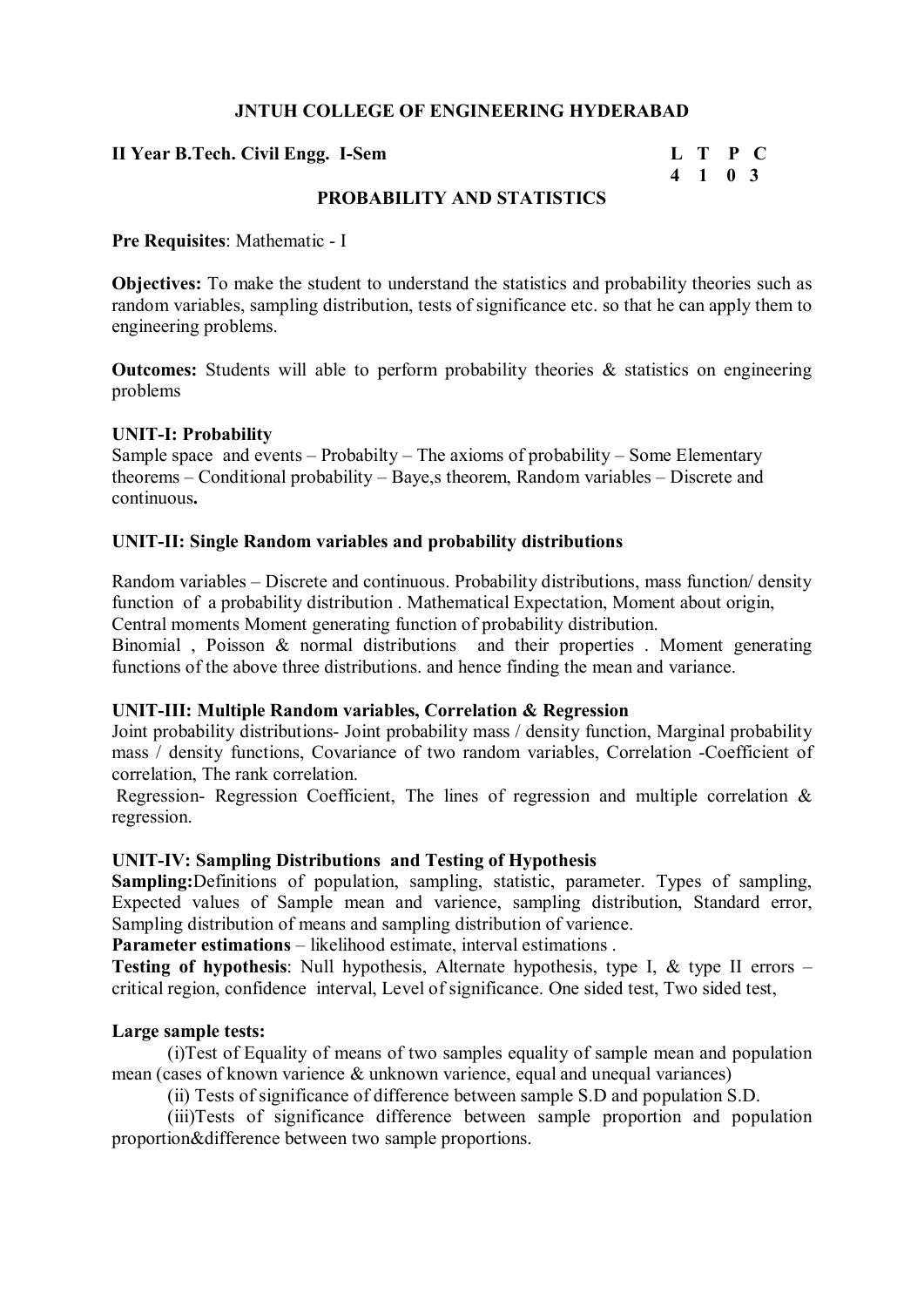# **Small sample tests:**

Student t-distribution,its properties; Test of significance difference between sample mean and population mean; difference between means of two small samples

Snedecor's F- distribution and it's properties. Test of equality of two population variences Chi-square distribution , it's properties, Chi-square test of goodness of fit

# **UNIT- V: Queuing Theory & Stochastic Processes**

Arrival Theorem – Pure Birth process and Death process M/M/1 Model. Introduction to Stochastic Processes – Markov process classification of states – Examples of Markov Chains, Stochastic Matrix, limiting probabilities.

# **Text Books:**

- 1) FUNDAMENTALS OF MATHEMATICAL STATISTICS BY S C GUPTA AND V.K.KAPOOR
- 2) PROBABILITY AND STATISTICS FOR ENGINEERS AND SCIENTISTS BY SHELDON M.ROSS,ACADEMIC PRESS
- 3) PROBABILITY AND STATISTICS FOR ENGINEERING AND THE SCIENCEC BY JAY L.DEVORE.

# **References:**

- 1) MATHEMATICS FOR ENGINEERS SERIES –PROBABILITY STATISTICS AND STOCHASTIC PROCESS BY K.B.DATTA AND M.A S.SRINIVAS,CENGAGE PUBLICATIONS
- 2) PROBABILITY, STATISTICS AND STOCHASTIC PROCESS BY PROF.A R K PRASAD., WIELY INDIA
- 3) PROBABILITY AND STATISTICS BY T.K.V.IYENGAR &B.KRISHNA GANDHI etel
- 4) A TEXT BOOK OF PROBABILITY AND STATISTICS, SHAHNAZ BATHUL , CENGAGE LEARNING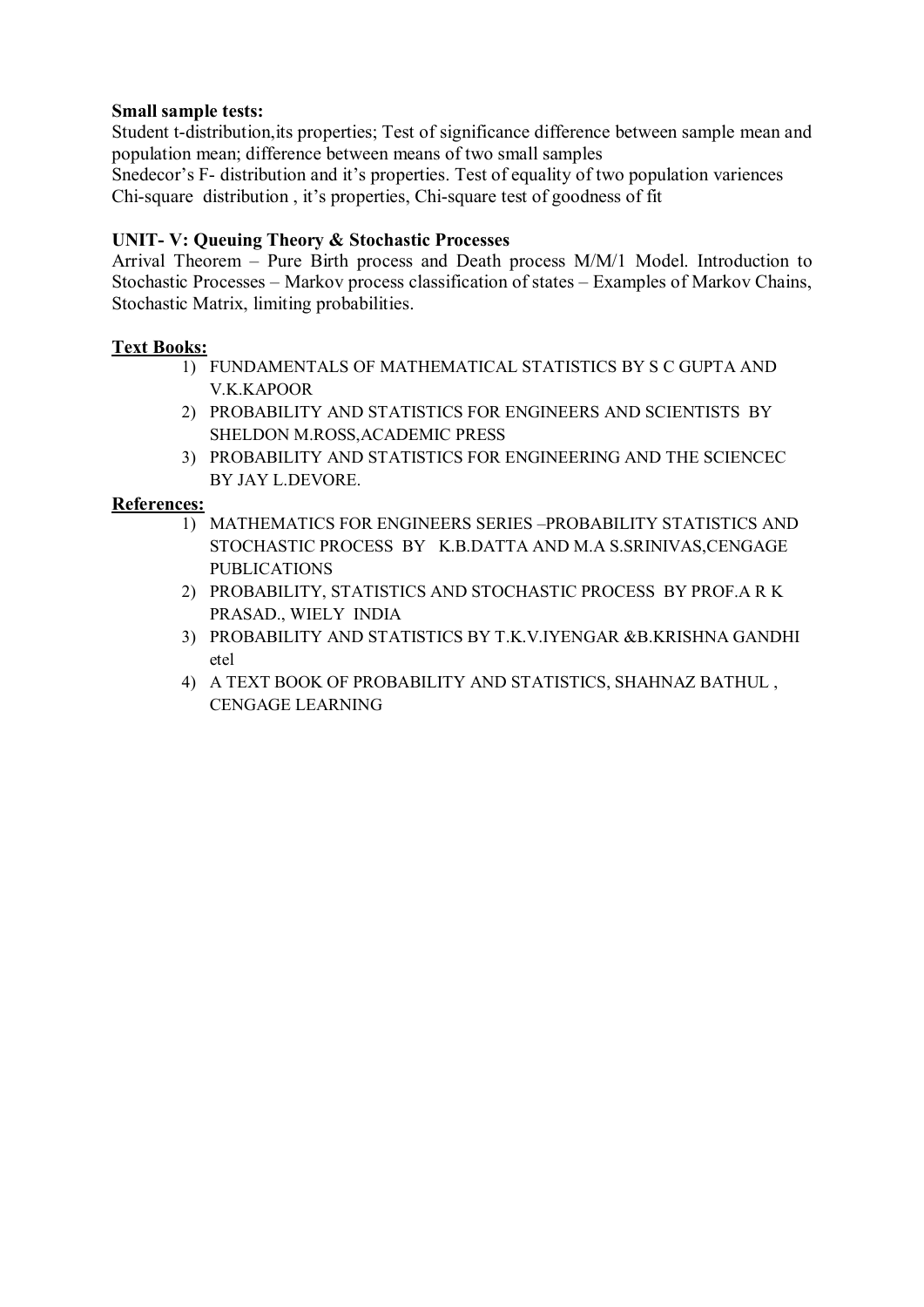# **II Year B.Tech. Civil Engg. I-Sem**  L T P C

# **4 1 0 4**

# **STRENGTH OF MATERIALS - I**

#### **Pre Requisites**: Engineer Mechanics

**Objectives:** The subject provide the knowledge of simple stress strains flexural stresses in members, shear stresses and deflection in beams so that the concepts can be applied to the Engineering problems.

**Outcomes:** Student can able to find out the bending moments, shear force diagram shear stresses and deflection in beams to the engineering problems

# **UNIT – I**

# **SIMPLE STRESSES AND STRAINS:**

Elasticity and plasticity – Types of stresses and strains – Hooke's law – stress – strain diagram for mild steel – Working stress – Factor of safety – Lateral strain, Poisson's ratio and volumetric strain – Elastic modulii and the relationship between them – Bars of varying section – composite bars – Temperature stresses. Elastic constants.

**STRAIN ENERGY** – Resilience – Gradual, sudden, impact and shock loadings – simple applications.

#### **UNIT – II**

# **SHEAR FORCE AND BENDING MOMENT :**

Definition of beam – Types of beams – Concept of shear force and bending moment – S.F and B.M diagrams for cantilver, simply supported and overhanging beams subjected to point loads, uniformly distributed load, uniformly varying loads and combination of these loads – Point of contraflexure – Relation between S.F., B.M and rate of loading at a section of a beam.

# **UNIT – III**

#### **FLEXURAL STRESSES:**

Theory of simple bending – Assumptions – Derivation of bending equation:  $M/I = f/y = E/R$ . Neutral axis – Determination of bending stresses – Section modulus of rectangular and circular sections (Solid and Hollow), I,T, Angle and Channel sections – Design of simple beam sections.

#### **SHEAR STRESSES :**

Derivation of formula – Shear stress distribution across various beam sections like rectangular, circular, triangular, I, T angle sections.

# **UNIT – IV**

# **DEFLECTION OF BEAMS :**

Bending into a circular arc – slope, deflection and radius of curvature – Differential equation for the elastic line of a beam – Double integration and Macaulay's methods – Determination of slope and deflection for cantilever and simply supported beams subjected to point loads, U.D.L, Uniformly varying load-Mohr's theorems – Moment area method – application to simple cases including overhanging beams.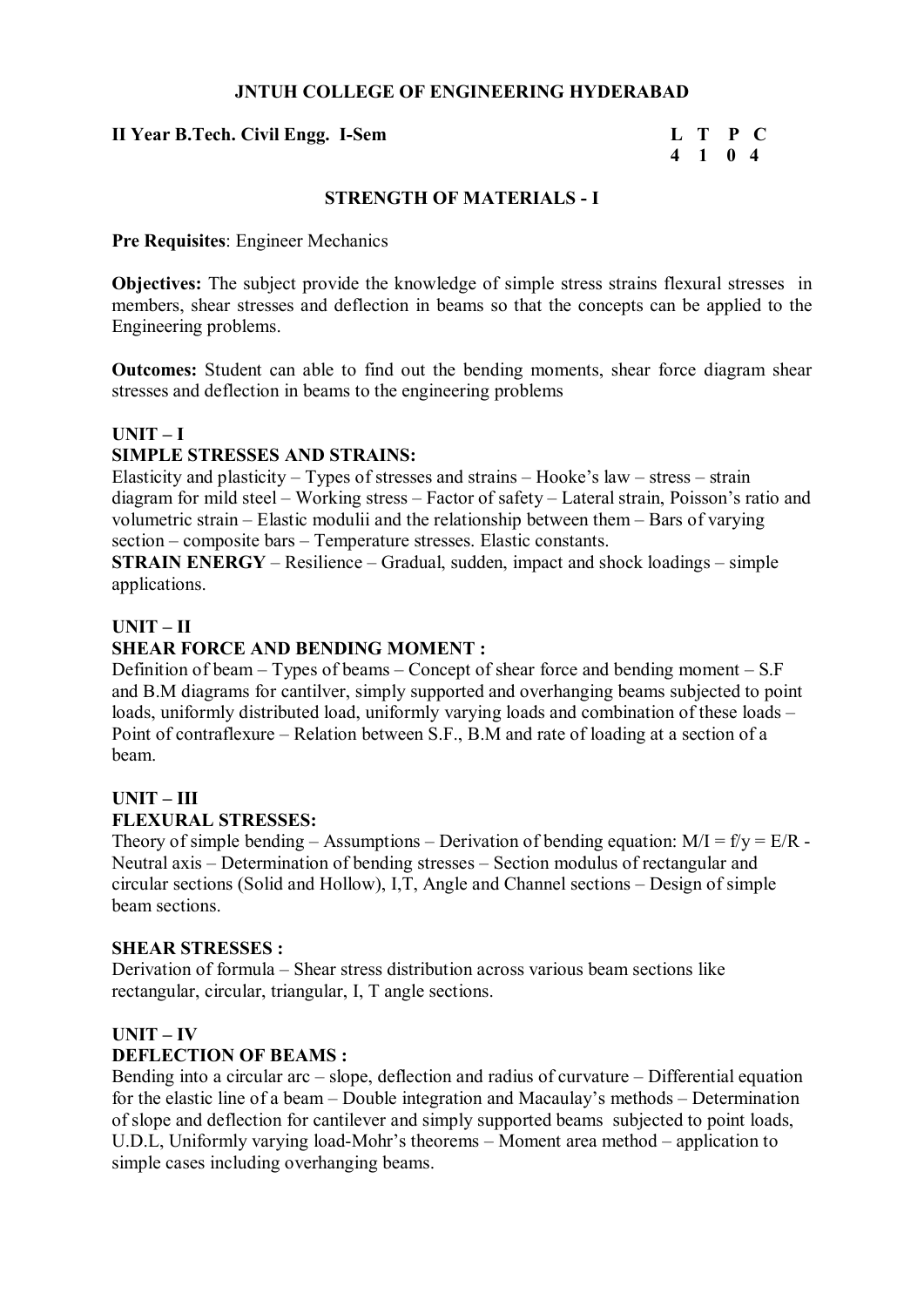**CONJUGATE BEAM METHOD:** Introduction – Concept of conjugate beam method. Difference between a real beam and a conjugate beam. Deflections of determinate beams with constant and different moments of inertia.

# **UNIT – V**

# **PRINCIPAL STRESSES AND STRAINS :**

Introduction – Stresses on an inclined section of a bar under axial loading – compound stresses – Normal and tangential stresses on an inclined plane for biaxial stresses – Two perpendicular normal stresses accompanied by a state of simple shear – Mohr's circle of stresses – Principal stresses and strains – Analytical and graphical solutions.

**THEORIES OF FAILURE**: Introduction – Various theories of failure - Maximum Principal Stress Theory, Maximum Principal Strain Theory, Maximum shear stress theory- Strain Energy and Shear Strain Energy Theory (Von Mises Theory).

# **Text Books:**

1) Strength of Materials by R.K.Bansal, Lakshmi Publications House Pvt. Ltd.

2) Strength of Materials by R.K Rajput, S.Chand & Company Ltd.

# **References:**

.

1) Strength of Materials by S.S.Bhavikatti, Vikas Publishing House Pvt. Ltd.

- 2) Mechanics of Structures Vol –I by H.J.Shah and S.B.Junnarkar, Charotar Publishing House Pvt. Ltd.
- 3) Strength of Materials by D.S Prakash Rao, Universities Press Pvt. Ltd.
- 4) Strength of Materials by S.S.Rattan, Tata McGraw Hill Education Pvt. Ltd.
- 5) Fundamentals of Solid Mechancis by M.L.Gambhir, PHI Learning Pvt. Ltd
- 6) Strength of Materials and Structures by John Case *et al.*, Butterworth-Heinemann.
- 7) Strength of Materials by R.Subramanian, Oxford University Press.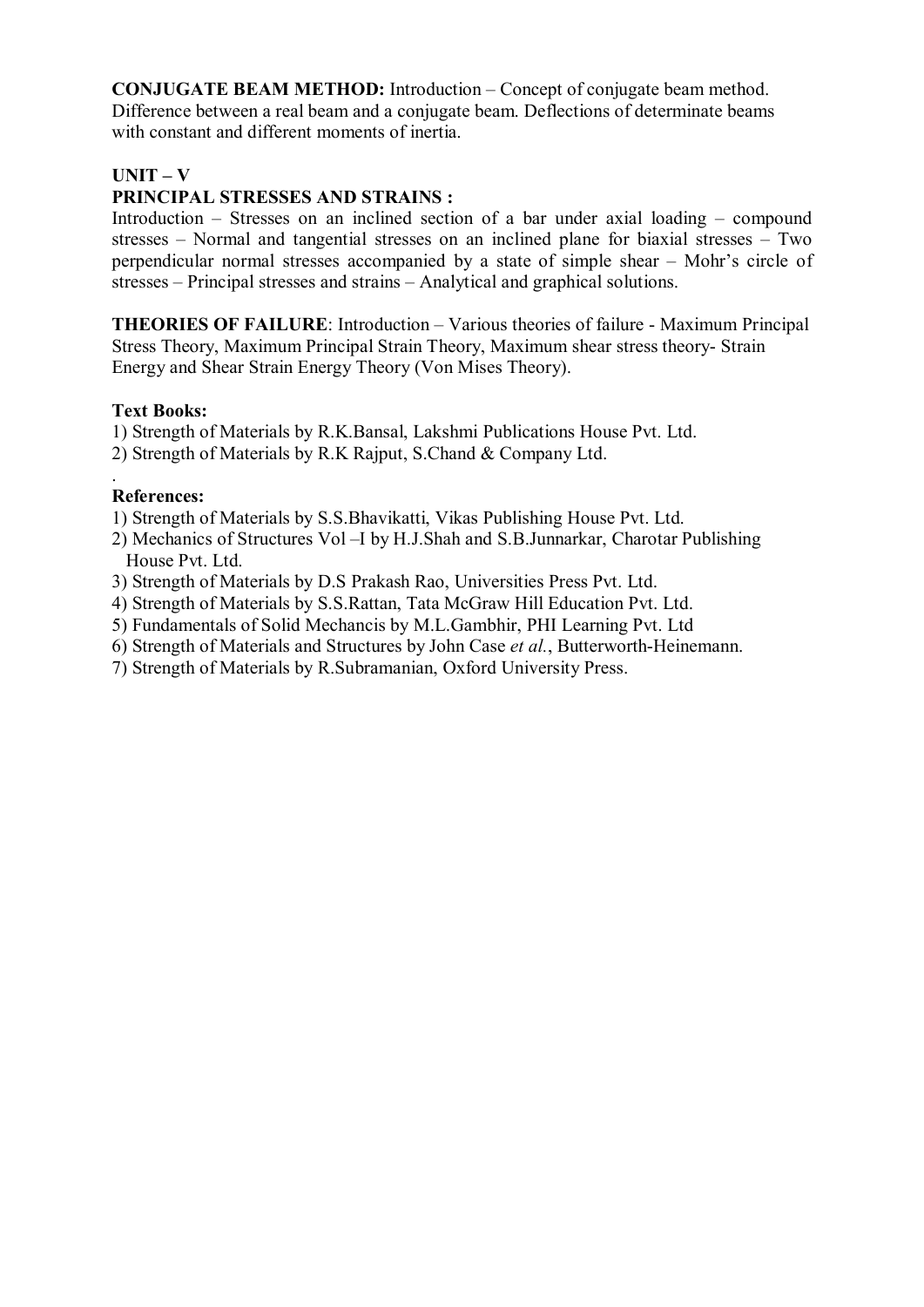# **II Year B.Tech. Civil Engg. I-Sem**  L T P C

# **4 0 0 3**

# **BUILDING MATERIALS, CONSTRUCTION AND PLANNING**

# **Pre Requisites**: Engineering Mechanics

**Objectives:** To give the students a basic idea about the construction materials, building components and to introduce component methodologies.

**Outcomes:** Student able to identify various building materials to perform construction & planning

# **UNIT – I**

#### **Stones and Bricks, Tiles:**

Building stones – classifications and quarrying – properties – structural requirements – dressing

Bricks – Composition of Brick earth – manufacture and structural requirements.

# **Wood, Aluminum, Glass and Paints**

Wood - structure – types and properties – seasoning – defects; alternate materials for wood – GI / fibre – reinforced glass bricks, steel  $\&$  aluminum.

# **UNIT-II**

# **Cement & Admixtures :**

Ingredients of cement – manufacture – Chemical composition – Hydration - field & lab tests Admixtures – mineral  $\&$  chemical admixtures – uses.

# **UNIT-III**

# **Building Components :**

Lintels, Arches, walls, vaults – stair cases – types of floors, types of roofs – flat, curved, trussed ; foundations – types ; Damp Proof Course ; Joinery – doors – windows – materials – types.

# **Building Services :**

Plumbing Services : Water Distribution, Sanitary – Lines & Fittings ; Ventilations : Functional requirements systems of ventilations. Air-conditioning - Essentials and Types ; Acoustics – characteristic – absorption – Acoustic design ; Fire protection – FireHarzards – Classification of fire resistant materials and constructions

# **UNIT -IV**

# **Masonry and Finishing's**

Brick masonry – types – bonds ; Stone masonry – types ; Composite masonry – Brick-stone composite ; Concrete, Reinforced brick.

Finishers : Plastering, Pointing, Painting, Claddings – Types – Tiles - ACP

# **Form work :**

Requirements – Standards – Scaffolding – Design ; Shoring, Underpinning.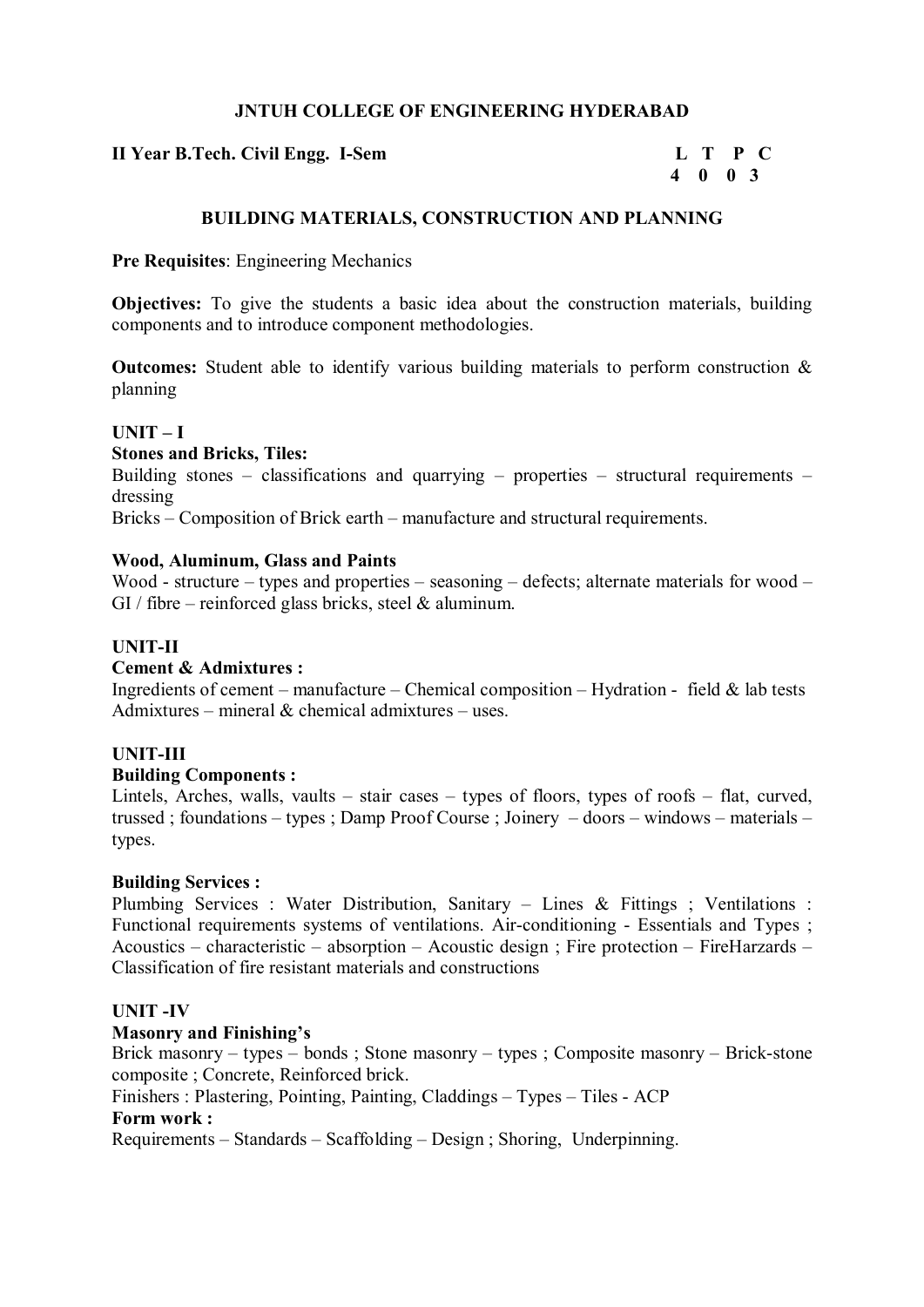# **UNIT –V**

**Building Planning :** Principles of Building Planning, Classification of buildings and Building by laws.

# **TEXT BOOKS:**

- 1. Building Materials and Construction Arora & Bindra, Dhanpat Roy Publications
- 2. Building Construction by B.C.Punmia, Ashok Kumar Jain and Arun Kumar Jain Laxmi Publications (P) ltd., New Delhi

# **REFERENCES:**

- 1. Building Materials by Duggal, New Age International.
- 2. Building Materials by P.C.Varghese, PHI.
- 3. Building Construction by PC Varghese PHI.
- 4. Construction Technology Vol I & II by R. Chuddy, Longman UK.
- 5. Basics of Civil Engg by Subhash Chander; Jain Brothers
- 6. Alternate Building materials and Technology, K.S.Jagadish,Venkatarama Reddyand others; New Age Publications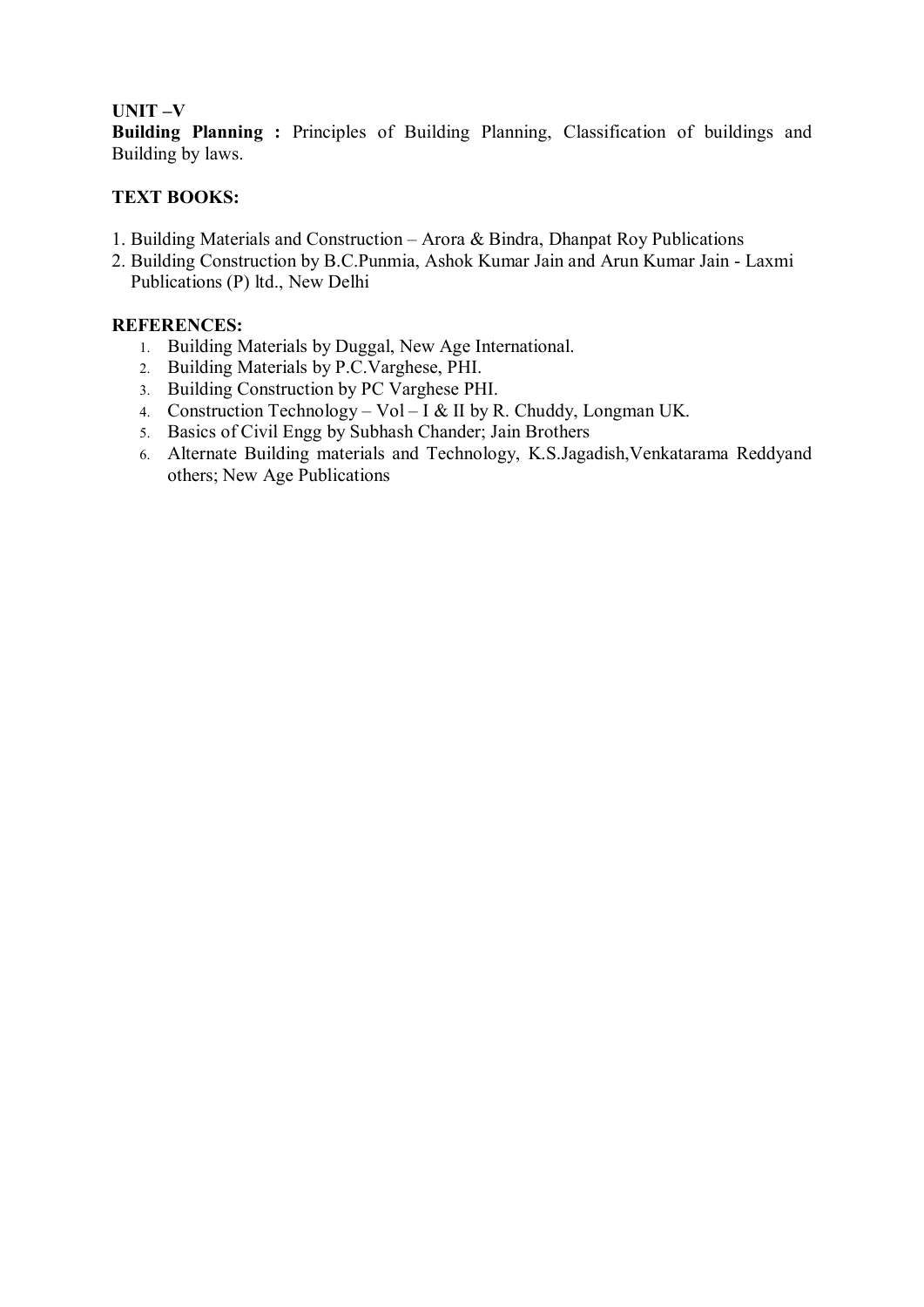# **II Year B.Tech. Civil Engg. I-Sem**  L T P C

# **4 1 0 4**

# **SURVEYING**

# **Pre Requisites**: Engineering Mechanics

**Objectives:** The first step in engineering practice is surveying and the soundness of the any civil engineering work is dependent on the reliability and accuracy of the surveying. There fore, it is imperative that a student of engineering should have good knowledge of surveying. To impart the knowledge of surveying and latest technologies in surveying it is necessary to introduce this subject in the curriculum.

**Outcomes:** Able to perform various surveying techniques using lastest technologies in surveying

# **Unit-I:**

# **Introduction and Basic Concepts**

Introduction, Objectives, classification and principles of surveying, Scales, Shrinkage of Map, Conventional symbols and Code of Signals, Surveying accessories, phases of surveying.

# **Measurement of Distances and Directions**

**Linear distances-** Approximate methods, Direct Methods- Chains- Tapes, ranging, Tape corrections, Indirect methods- optical methods- E.D.M. method.

**Prismatic Compass**- Bearings, included angles, Local Attraction, Magnetic Declination and dip

# **Unit-II**

# **Levelling and Contouring**

**Leveling-** Basics definitions, types of levels and levelling staves, temporary adjustments, methods of levelling, booking and Determination of levels- HI Method-Rise and Fall method, Effect of Curvature of Earth and Refraction.

**Contouring-** Characteristics and uses of Contours, Direct & Indirect methods of contour surveying, interpolation and sketching of Contours.

# **Computation of Areas and Volumes**

**Areas-** Determination of areas consisting of irregular boundary and regular boundary (coordinates, MDM, DMD methods), Planimeter.

**Volumes-** Computation of areas for level section and two level sections with and without transverse slopes, determination of volume of earth work in cutting and embankments, volume of borrow pits, capacity of reservoirs.

#### **Unit-III**

# **Theodolite Surveying**

Types of Theodolites, Fundamental Lines, temporary adjustments, measurement of horizontal angle by repetition method and reiteration method, measurement of vertical Angle, Trigonometrical levelling when base is accessible and inaccessible.

# **Traversing**

Methods of traversing, traverse computations and adjustments, Gale's traverse table, Omitted measurements.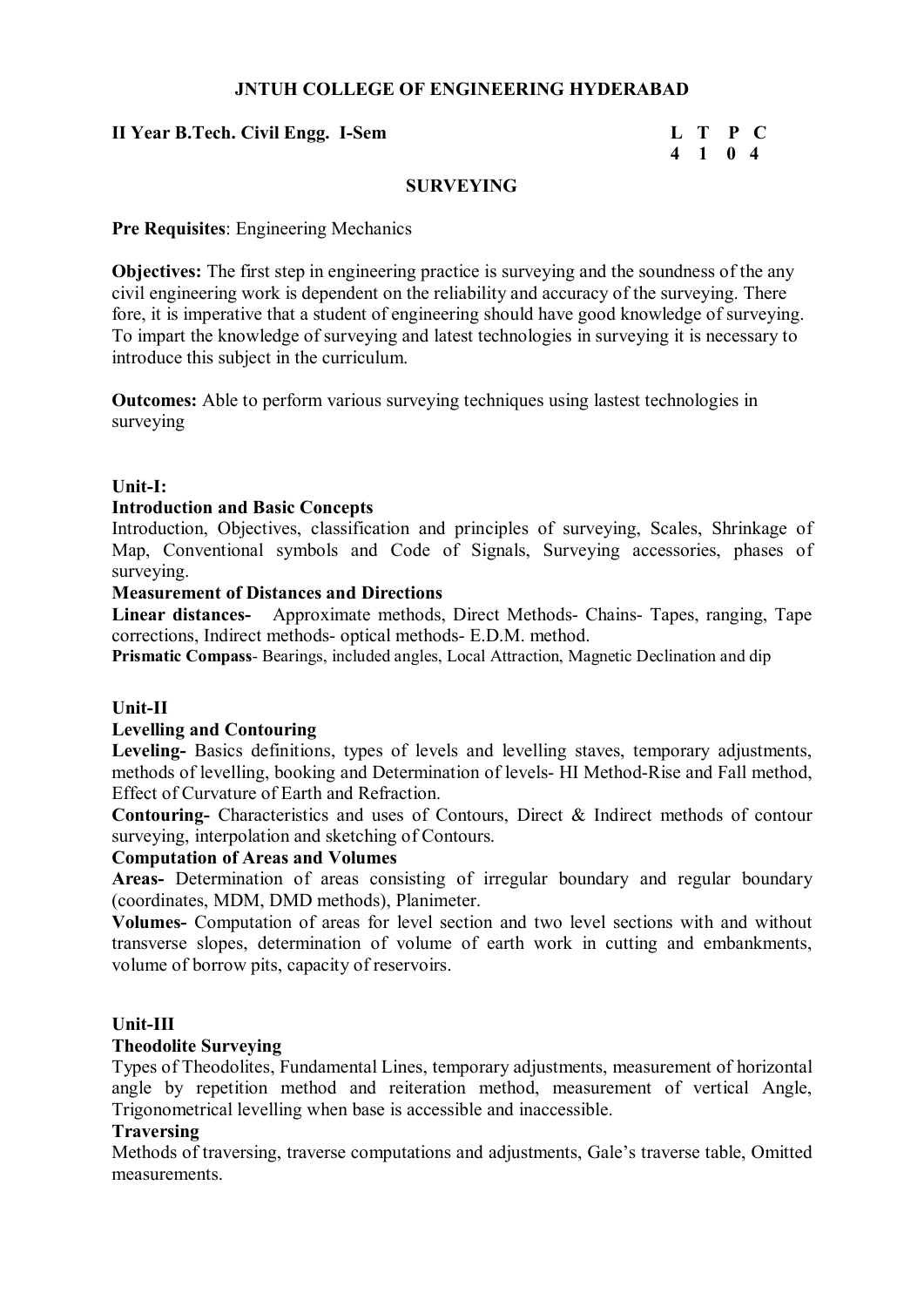# **Unit-IV**

# **Tacheometric Surveying**

Principles of Tacheometry, stadia and tangential methods of Tacheometry.

# **Curves**

Types of curves and their necessity, elements of simple curve, setting out of simple Curves, Introduction to compound curves.

# **Unit-V**

# **Modern Surveying Methods**

Total Station and Global Positioning System. : Basic principles, classifications, applications, comparison with conventional surveying. Electromagnetic wave theory - electromagnetic distance measuring system - principle of working and EDM instruments, Components of GPS – space segment, control segment and user segment, reference systems, satellite orbits, GPS observations. Applications of GPS.

# **TEXT BOOKS:**

- 1. Chandra A M, "Plane Surveying", New age International Pvt. Ltd., Publishers, New Delhi, 2002.
- 2. Chandra A M, "Higher Surveying", New age International Pvt. Ltd., Publishers, New Delhi, 2002.
- 3. Duggal S K, "Surveying (Vol 1 & 2), Tata Mc.Graw Hill Publishing Co. Ltd. New Delhi, 2004.
- 4. Hoffman.B, H.Lichtenegga and J.Collins, Global Positioning System Theory and Practice, Springer -Verlag Publishers, 2001.

# **REFERENCES:**

- 1. Arthur R Benton and Philip J Taety, Elements of Plane Surveying, McGraw Hill 2000
- 2. Arora K R "Surveying Vol 1, 2 & 3), Standard Book House, Delhi, 2004
- 3. Surveying (Vol 1, 2 & 3), by B.C.Punmia, Ashok Kumar Jain and Arun Kumar Jain Laxmi Publications (P) ltd., New Delhi
- 4. Surveying and levelling by R. Subramanian, Oxford university press, New Delhi
- 5. Surveying by BHAVIKATTI; Vikas publishing house ltd.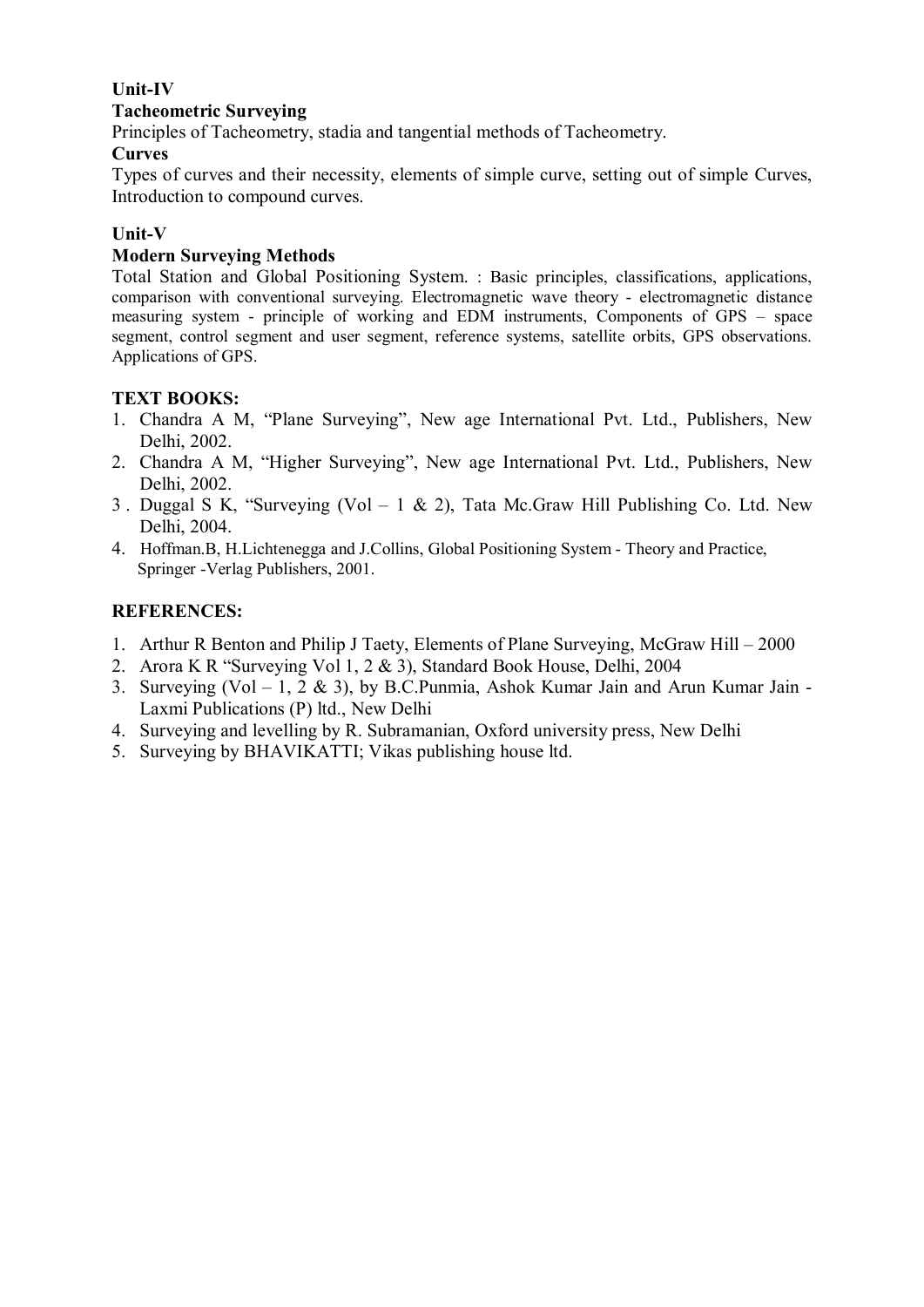# **II Year B.Tech. Civil Engg. I-Sem**  L T P C

# **4 1 0 3**

# **FLUID MECHANICS**

#### **Pre Requisites**: Engineering Mechanics

**Objectives:** This subject introduces the basic concepts of fluids, their behavioural properties, analyzing the fluid flows using primary equations. This subject further deals with various flow measuring devices and concepts of boundary layer flows.

#### **Outcomes:** Engineering Mechanics

# **UNIT I**

**INTRODUCTION :** Dimensions and units – Physical properties of fluids specific gravity, viscosity, surface tension, vapor pressure and their influences on fluid motionpressure at a point, Pascal's law, Hydrostatic law - atmospheric, gauge and vacuum pressure- measurement of pressure. Pressure gauges, Manometers: differential and Micro Manometers. Hydrostatic forces on submerged plane, Horizontal, Vertical, inclined and curved surfaces – Center of pressure. Derivations and problems.

# **UNTI – II**

**FLUID KINEMATICS :** Description of fluid flow, Stream line, path line and streak lines and stream tube. Classification of flows : Steady, unsteady, uniform, nonuniform, laminar, turbulent, rotational and irrotational flows – Equation of continuity for one, two , three dimensional flows – stream and velocity potential functions, flownet analysis.

# **UNIT – III**

**FLUID DYNAMICS and Measurement of Flow:** Surface and body forces – Euler's and Bernoulli's equations for flow along a stream line for 3-D flow, (Navier – stokes equations (Explanationary) Momentum equation and its application – forces on pipe bend. Pitot tube, Venturi meter and orifice meter – classification of orifices, flow over rectangular, triangular and trapezoidal and Stepped notches - –Broad crested weirs

# **UNIT - IV**

**CLOSED CONDUIT FLOW:** Reynold's experiment – Characteristics of Laminar & Turbulent flows. Laws of Fluid friction – Darcy's equation, ,variation of friction factor with Reynold's number – Moody's Chart, Minor losses – pipes in series – pipes in parallel – Total energy line and hydraulic gradient line. Pipe network problems Flow between parallel plates, Flow through long tubes, flow through inclined tubes.

# **UNIT – V**

**BOUNDARY LAYER THEORY:**Approximate Solutions of Navier Stoke's Equations – Boundary layer – concepts, Prandtl contribution, Characteristics of boundary layer along a thin flat plate, Vonkarmen momentum integral equation, laminar and turbulent Boundary layers (no derivations) BL in transition, separation of BL, control of BL, flow around submerged objects-Drag and Lift- Magnus effect.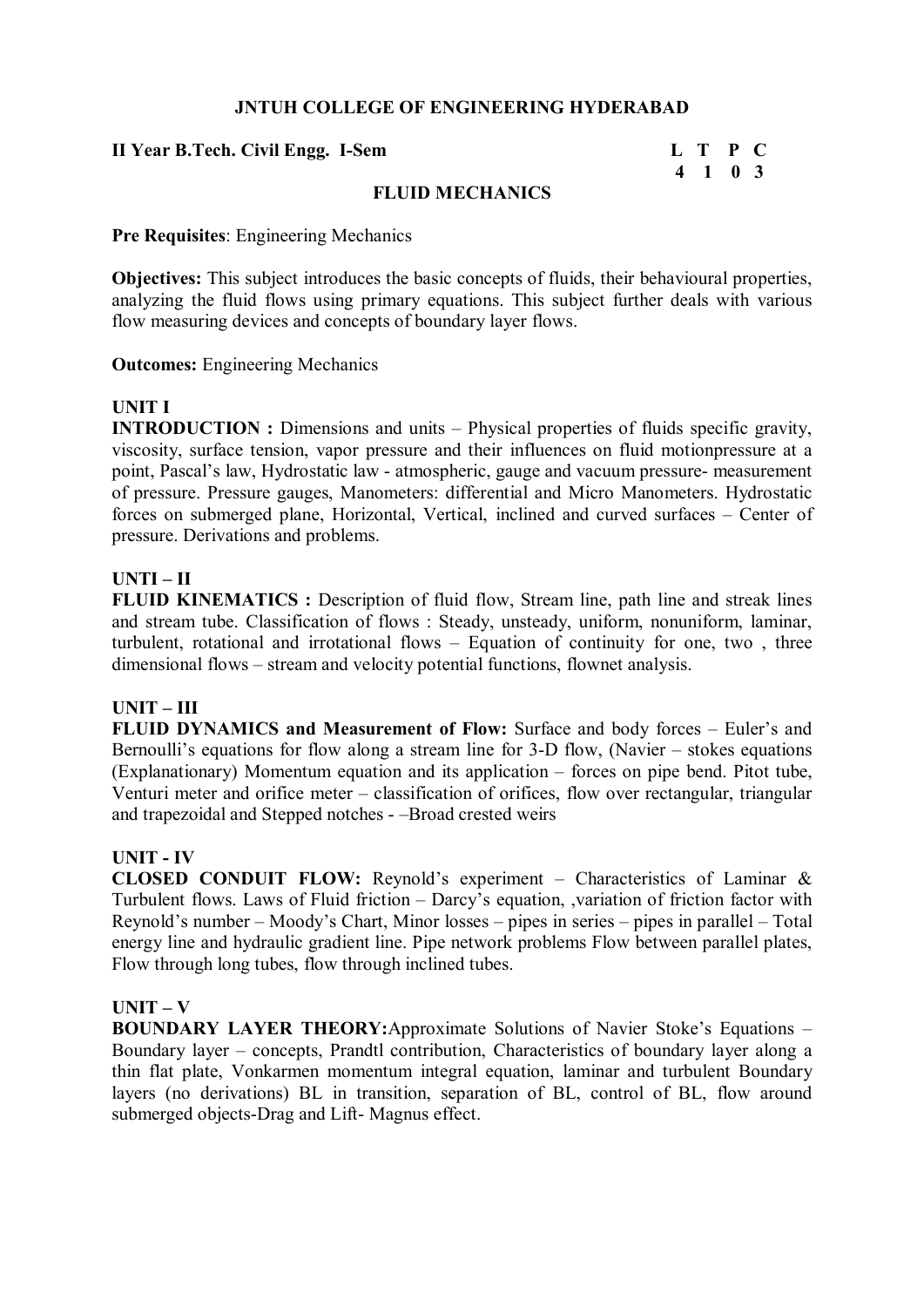# **TEXT BOOKS:**

- 1. Fluid Mechanics by Modi and Seth, Standard book house.
- 2. Introduction to Fluid Machines by S.K.Som & G.Biswas (Tata Mc.Grawhill publishers Pvt. Ltd.)
- 3. Introduction to Fluid Machines by Edward J. Shaughnessy, Jr, Ira M. Katz and James P. Schaffer , Oxford University Press, New Delhi

# **REFERENCES:**

- 1. Fluid Mechanics by J.F.Douglas, J.M. Gaserek and J.A.Swaffirld (Longman)
- 2. Fluid Mechanics by Frank.M. White (Tata Mc.Grawhill Pvt. Ltd.)
- 3. Fluid Mehanics by A.K. Mohanty, Prentice Hall of India Pvt. Ltd., New Delhi
- 4. A text of Fluid mechanics and hydraulic machines by Dr. R.K. Bansal Laxmi Publications (P) ltd., New Delhi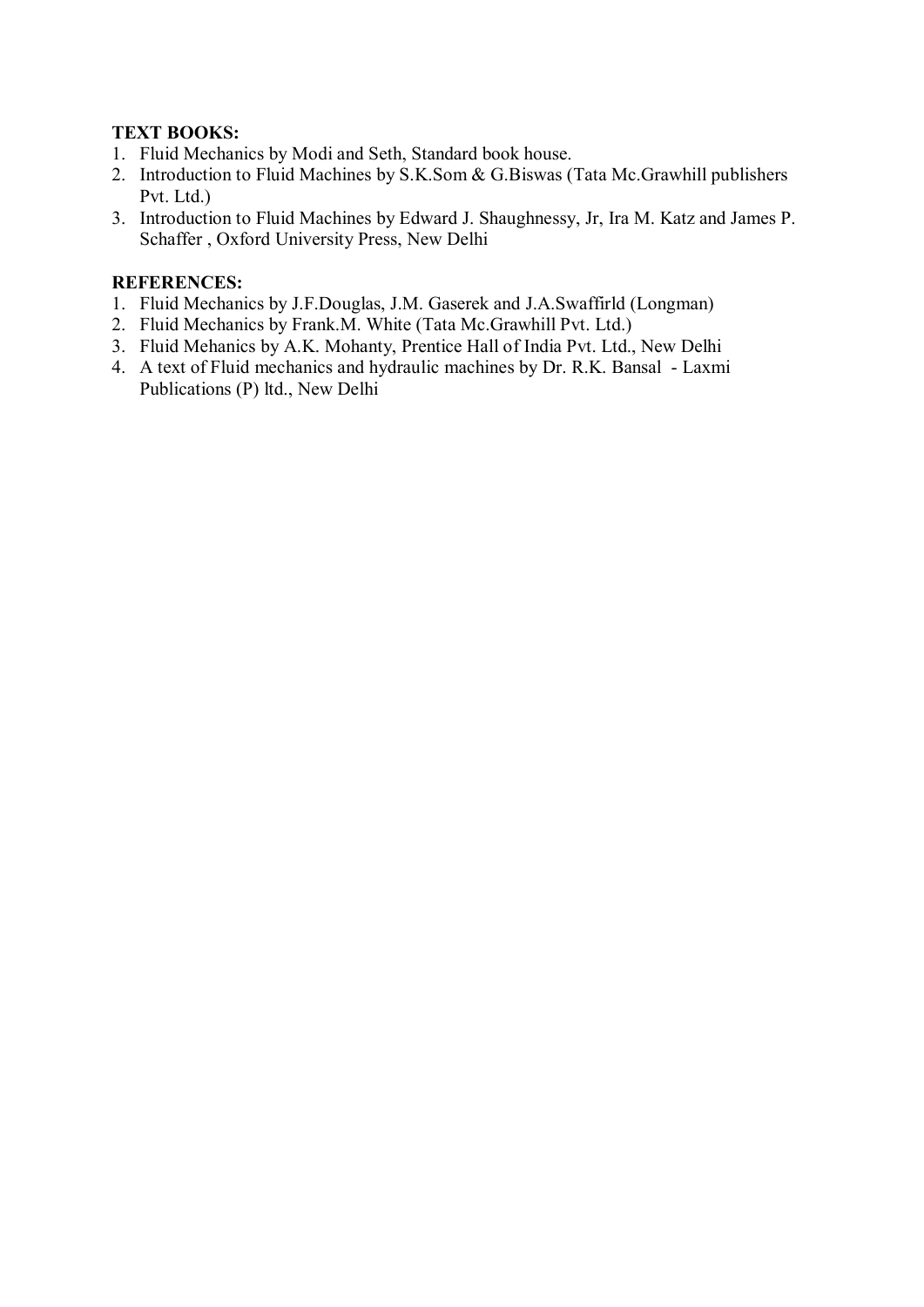# **II Year B.Tech. Civil Engg. I-Sem**  L T P C

# **0 0 3 2**

# **COMPUTER AIDED DRAFTING LAB-I**

**Pre Requisites**: Engineering Mechanics

**Objectives:** The object of this lab is to teach the student basic drawing fundamentals in various civil engineering applications, specially in building drawing.

**Outcomes:** Student will be able to master the usage of autocad commands for drawing 20 & 30 building drawings and also the usage autocad for different civil engg applications.

- 1. Introduction to computer aided drafting
- 2. Software for CAD Introduction to different softwares
- 3. Practice exercises on CAD software
- 4. Drawing of plans of buildings using software a) single storeyed buildings b) multi storyed buildings
- 5. Developing sections and elevations for a) single storeyed buildings b) multi storyed buildings
- 6. Detailing of building components like Doors, Windows, Roof Trusses etc. using CAD softwares
- 7. Exercises on development of working drawings of buildings

# **Text Books :**

- 1. Computer Aided Design Laboratory by M. N. Sesha Praksh & Dr. G. S. Servesh Laxmi Publications.
- 2. Engineering Graphics by P. J. Sha S. Chand & Co.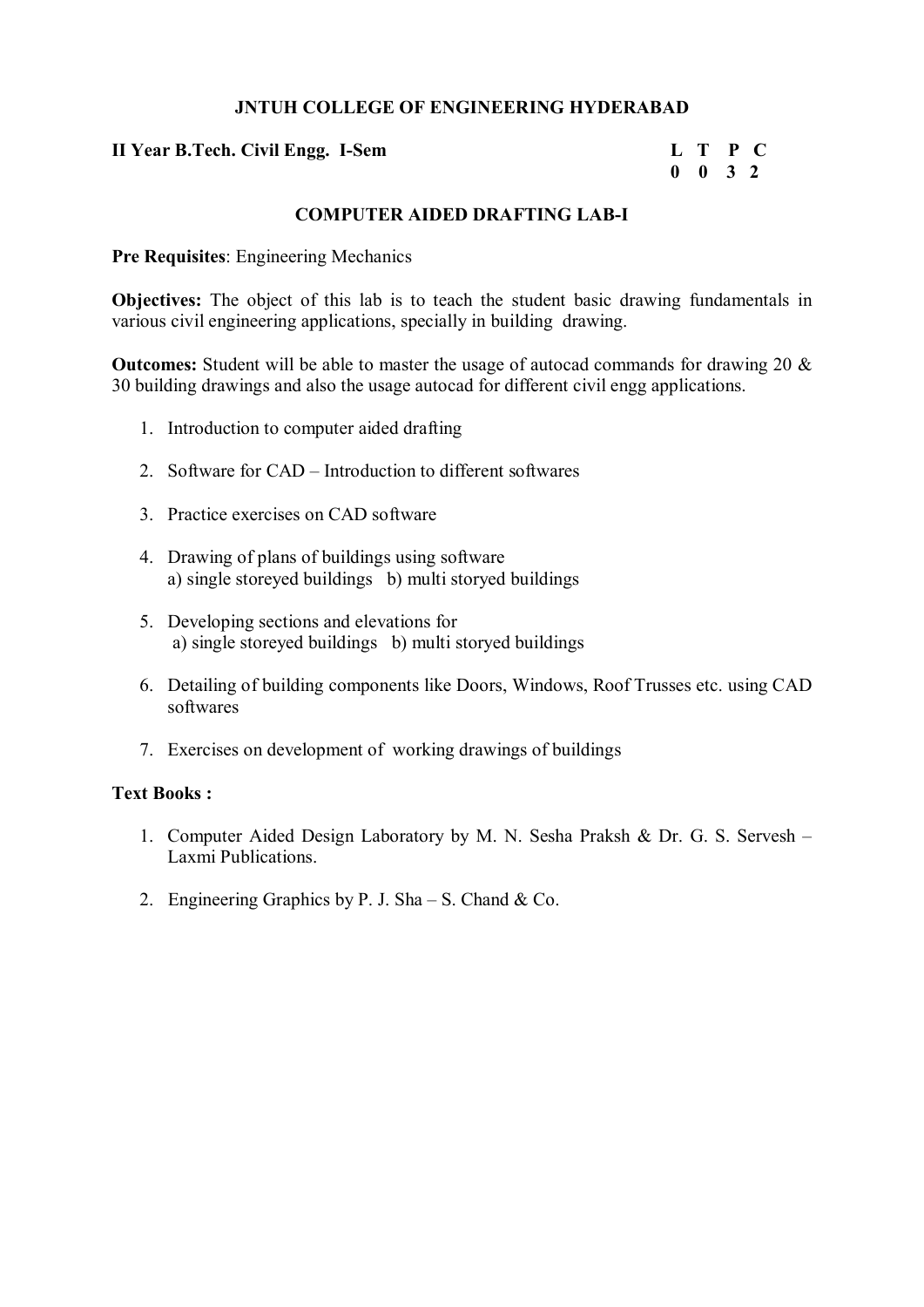# **II Year B.Tech. Civil Engg. I-Sem**  L T P C

# **0 0 3 1**

# **STRENGTH OF MATERIALS LAB**

**Pre Requisites**: Strength of Materials – Theory

**Objectives:** The object of the course to make the student to understand the behaviour of materials under different types of loading for different types structures

**Outcomes:** Able to identify the various properties of engineering material.

- 1. Tension test
- 2. Bending test on (Steel / Wood) Cantilever beam.
- 3. Bending test on simple support beam.
- 4. Torsion test
- 5. Hardness test
- 6. Spring test
- 7. Compression test on wood or concrete
- 8. Impact test
- 9. Shear test
- 10. Verification of Maxwell's Reciprocal theorem on beams.
- 11. Use of electrical resistance strain gauges
- 12. Continuous beam deflection test.

# **List of Major Equipment:**

- 1. UTM for conducting tension test on rods
- 2. Steel beam for flexure test
- 3. Wooden beam for flexure test
- 4. Torsion testing machine
- 5. Brinnell's / Rock well's hardness testing machine
- 6. Spring testing machine
- 7. Compression testing machine
- 8. Izod Impact machine
- 9. Shear testing machine
- 10. Beam setup for Maxwell's theorem verification.
- 11. Continuous beam setup
- 12. Electrical Resistance gauges.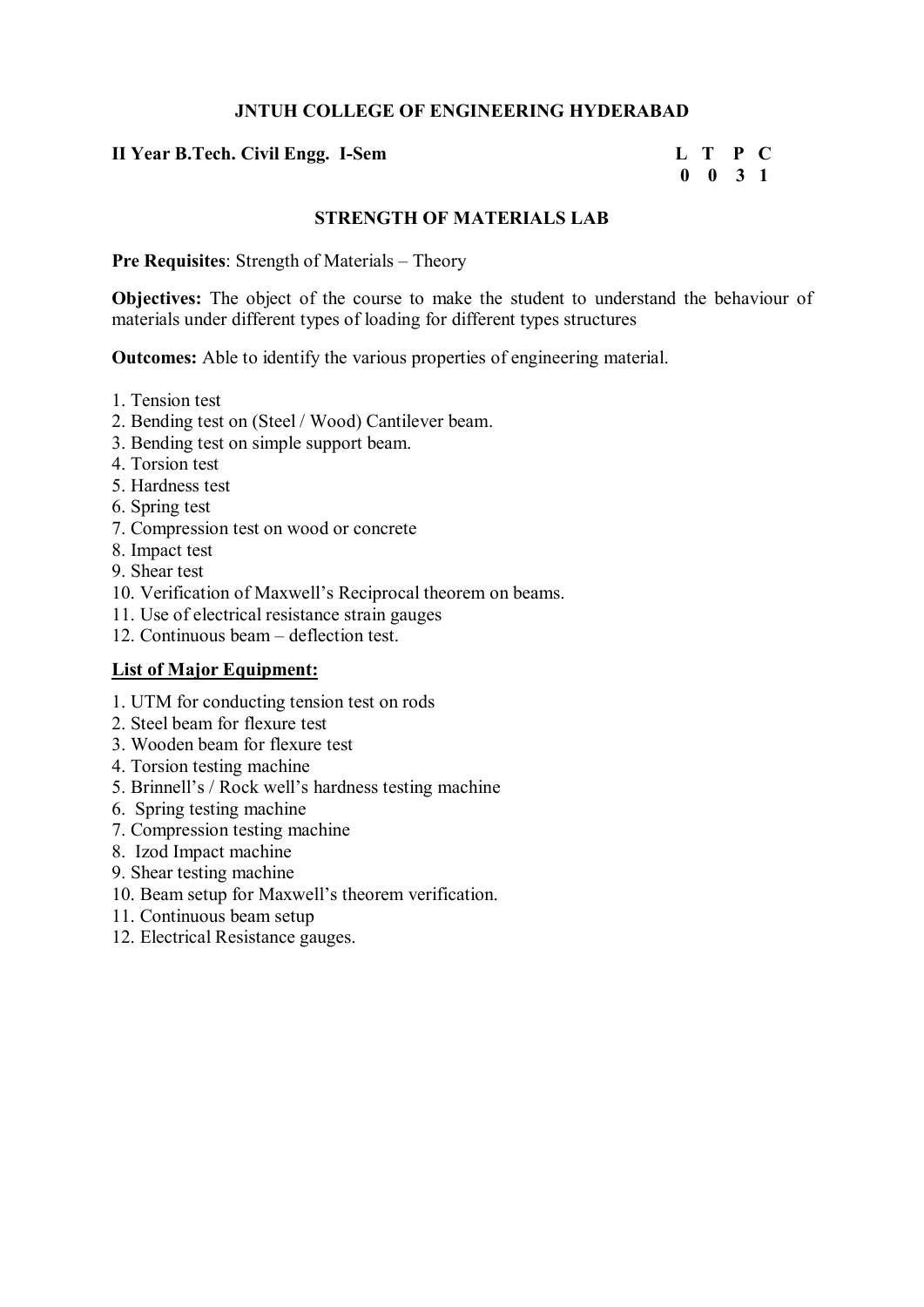# **II Year B.Tech. Civil Engg. I-Sem**  L T P C

# **0 0 3 2**

#### **SURVEYING LAB –I**

**Pre Requisites**: Surveying Theory

**Objectives:** To impart the practical knowledge in the field, it is essential to introduce in curriculum. Drawing of Plans and Maps and determining the area are pre requisites before taking up any Civil Engineering works.

**Outcomes:** Practically able to give drawing of plans & maps & determining the area before taking up any civil engineering works.

- 1. Surveying of an area by chain survey (closed traverse) & plotting.
- 2. Chaining across obstacles
- 3. Determine of distance between two inaccessible points with compass
- 4. Survey of a given area by prismatic compass (closed traverse) and plotting after adjustment.
- 5. Radiation method, intersection methods by plane table survey.
- 6. Two point and three point problems in plane table survey.
- 7. Levelling Longitudinal and cross-section and plotting
- 8. Trigonometric leveling using theodolite
- 9. Height and distances using principles of tacheometric surveying
- 10. a) Measurement of Horizontal angle & vertical angle.

b)Distance between inaccessible point by theodolite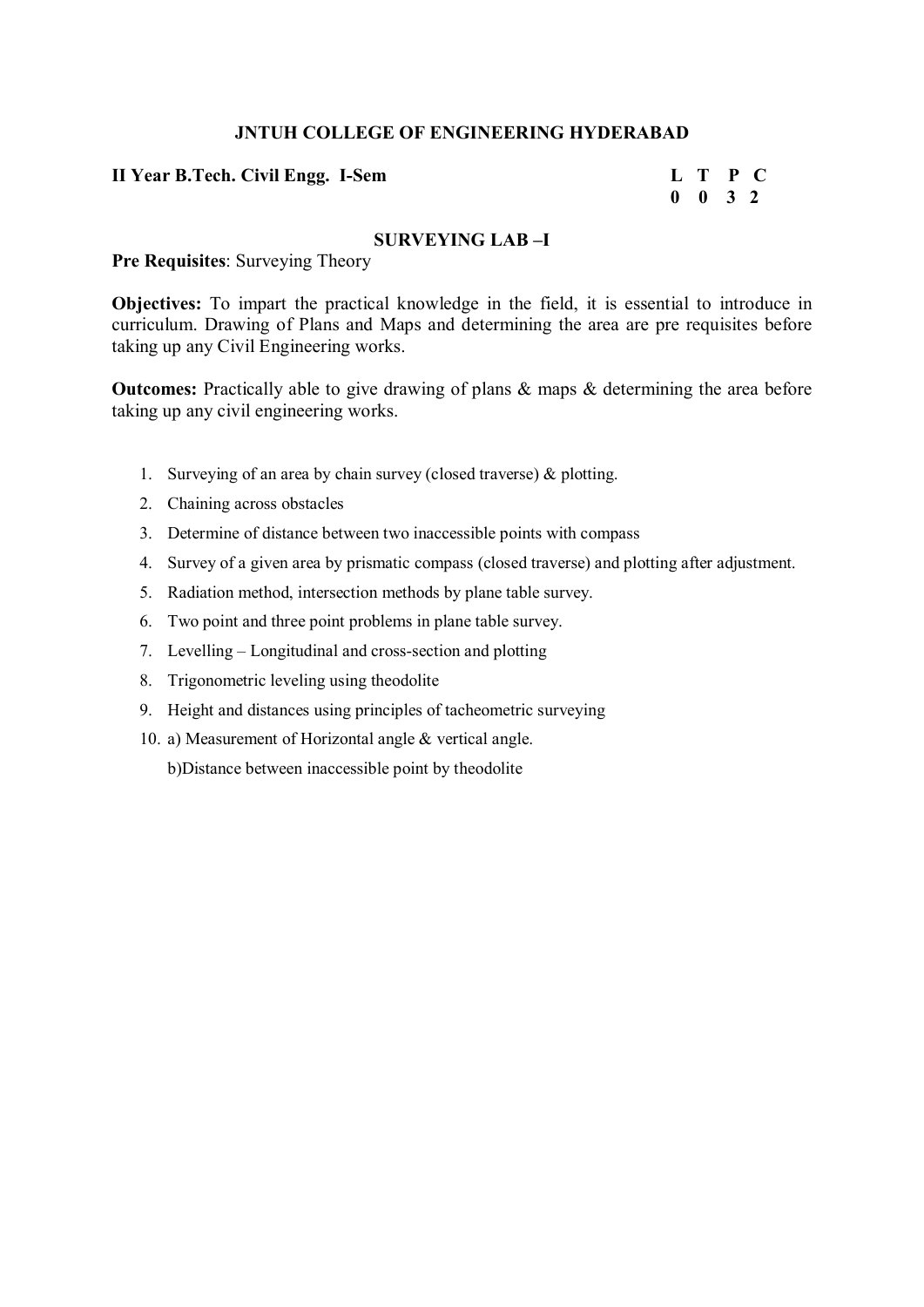# **II Year B.Tech. Civil Engg. I-Sem**   $L T P C$

# **2 0 0 2**

#### **HUMAN VALUES AND PROFESSIONAL ETHICS**

#### **Pre Requisites**: NIL

**Objectives:** The object of subject is to develop personality development, professional responsibility in Engineering, have a knowledge about rights, global issues

**Outcomes:** Student will be perfect with human values up professional ethics which is essential in any kind of work in engineering field

**Unit 1 Human Values:** Morals, values, ethics – integrity – work ethics –service learning – civic virtue – respect for others- living peacefully - Caring –sharing –honesty – courage – valuing time – cooperation – commitment –empathy – self-confidence –spirituality – character- Mini-Cases

Unit II Professional Ethics: Profession- and professionalism - Two models of professionalism –Professional etiquette -Three types of Ethics or morality Responsibility in Engineering – Engineering standards –Engineering Ethics – Positive and Negative Faces. Professional Codes and Code of conduct (as given by ASME, ASCE, IEEE, IETE, Institute of Engineers as Guidelines for ethical conduct). Mini-cases.

**Unit III Professional Responsibilities:** Ethical standards Vs Professional Conduct – Zero Tolerance for Culpable Mistakes – Hazards and Risks- Risk benefit analysis– congeniality, collegiality and loyalty. Respect for authority – conflicts of interest – occupational crime –– Mini-Cases.

**Unit IV Professional Rights:** professional rights and employee rights communicating risk and public policy – Whistle blowing - collective bargaining. Professionals /engineers as managers, advisors, experts, witnesses and consultants – moral leadership- Regulatory compliances, Monitoring and control- Mini-Cases

Unit V Ethics in global context: Global issues in MNCs- Problems of bribery, extortion, and grease payments – Problem of nepotism, excessive gifts – paternalism – different business practices – negotiating taxes. Mini-Cases.

# **Mini-projects**

**Project 1:** The student of this course should invariably attend (or watch on internet/any TV channel/youtube/social media) two speeches of 30 minutes duration each dealing with spiritual discourse and submit a report on the contents of the lecture proceedings.

**Project 2:** Visit any organization (including shops/ hotels or shopping malls in your region) of your choice and observe how the professionals perform the given job with a focus on professional ethics and human values.

#### **References**

- 1. Aryasri, *Human Values and Professional Ethics*, Maruthi Publications.
- 2. S B George, *Human Values and Professional Ethics,* Vikas Publishing.
- 3. KR Govindan & Saenthil Kumar:Professional *Ethics and Human Values*, Anuradha Publications.
- 4. S K Chakraborthy & D.Chakraborthy: *Human Values and Ethics*, Himalaya.
- 5. M. Govindarajan, S. Natarajan, & V.S. Senthilkumar: *Engineering Ethics(Includes Human Values),* HI Learning Pvt. Ltd., New Delhi – 110001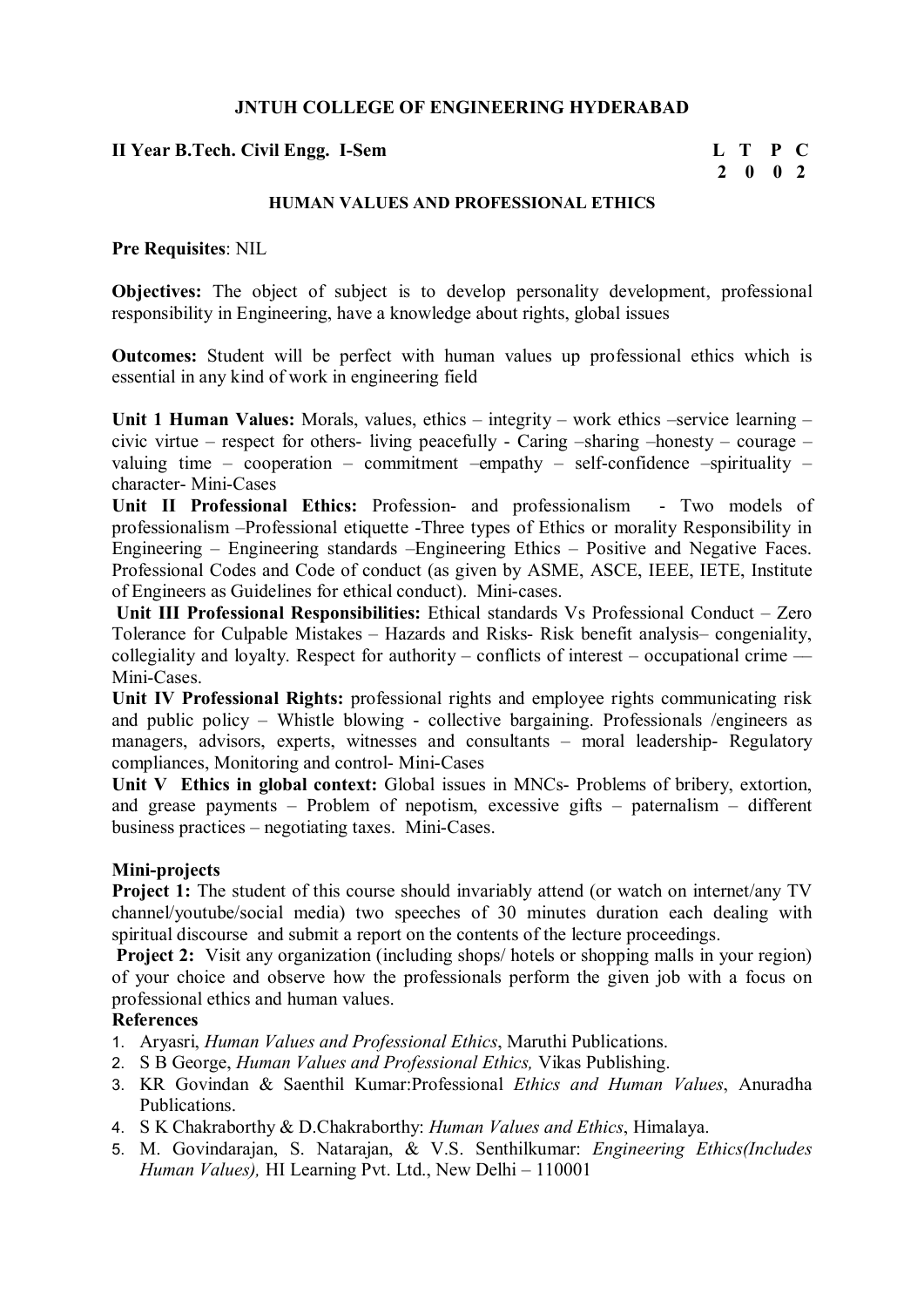# **II Year B.Tech. Civil Engg. II-Sem** <br> **L T P C** <br> **4 1 0 4**

 **4 1 0 4** 

#### **STRENGTH OF MATERIALS – II**

**Pre Requisites**: Strength of Materials -I

**Objectives:** Study of the subject provides the understanding of principal stress, strains, springs, columns and structures.

**Outcomes:** Students will be able to know the principles for practical design of columns, curved beams, springs, thick & thin cylinders, circular shafts etc.

#### **UNIT – I**

#### **TORSION OF CIRCULAR SHAFTS :**

Theory of pure torsion – Derivation of Torsion equations :  $T/J = q/r = N\theta/L$  – Assumptions made in the theory of pure torsion – Torsional moment of resistance – Polar section modulus – Power transmitted by shafts – Combined bending and torsion and end thrust – Design of shafts according to theories of failure.

#### **SPRINGS**

Introduction – Types of springs – deflection of close and open coiled helical springs under axial pull and axial couple – springs in series and parallel – Carriage or leaf springs.

#### **UNIT – II**

# **COLUMNS AND STRUTS :**

Introduction – Types of columns – Short, medium and long columns – Axially loaded compression members – Crushing load – Euler's theorem for long columns- assumptionsderivation of Euler's critical load formulae for various end conditions – Equivalent length of a column – slenderness ratio – Euler's critical stress – Limitations of Euler's theory – Rankine – Gordon formula – Long columns subjected to eccentric loading – Secant formula – Empirical formulae – Straight line formula – Prof. Perry's formula.

**BEAM COLUMNS :** Laterally loaded struts – subjected to uniformly distributed and concentrated loads – Maximum B.M. and stress due to transverse and lateral loading.

# **UNIT - III**

#### **DIRECT AND BENDING STRESSES :**

Stresses under the combined action of direct loading and bending moment, core of a section – determination of stresses in the case of chimneys, retaining walls and dams – conditions for stability – stresses due to direct loading and bending moment about both axis.

# **BEAMS CURVED IN PLAN:**

Introduction – circular beams loaded uniformly and supported on symmetrically placed Columns – Semi-circular beam simply-supported on three equally spaced supports.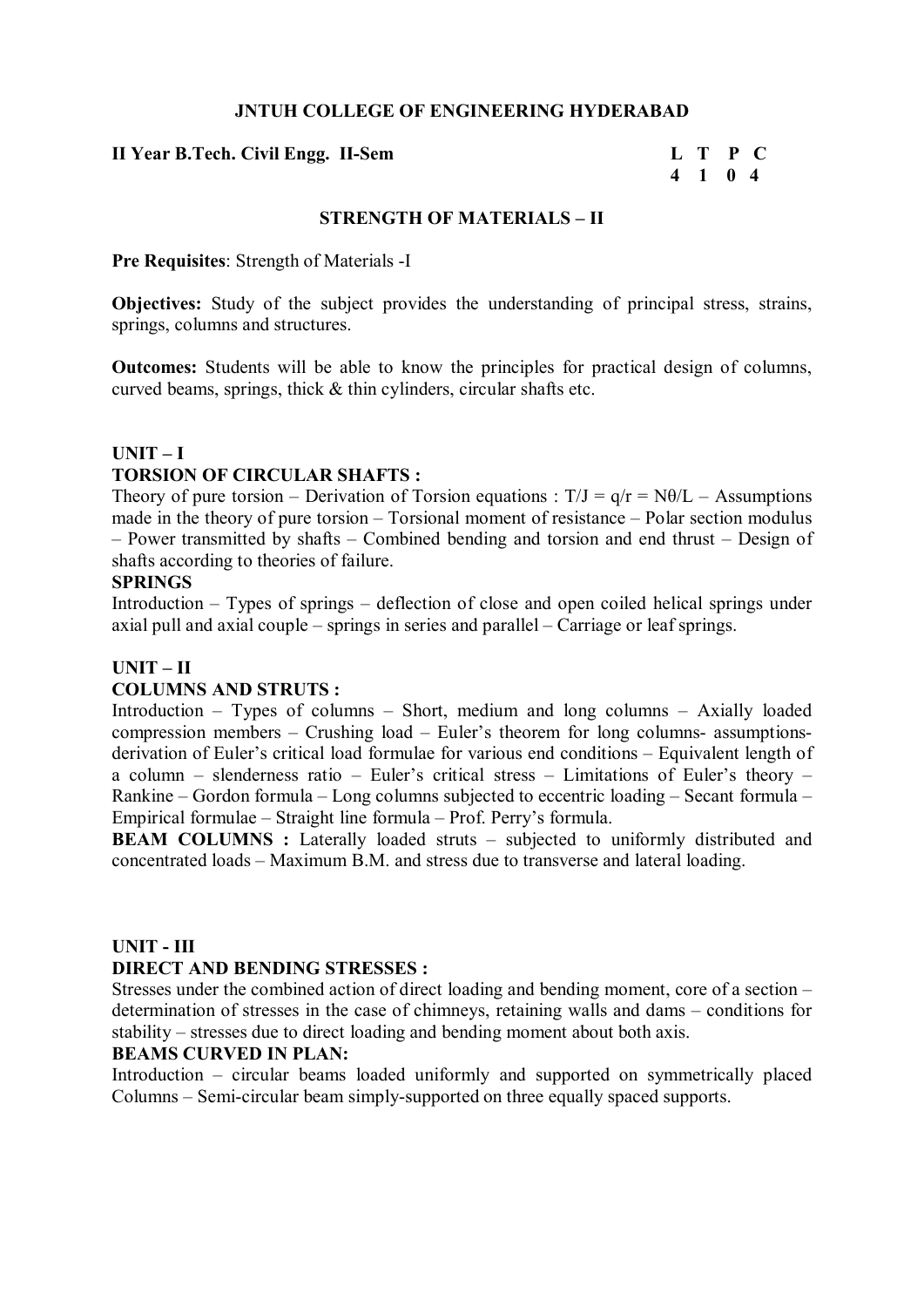# **UNIT – IV THIN CYLINDERS :**

Thin seamless cylindrical shells – Derivation of formula for longitudinal and circumferential stresses – hoop, longitudinal and Volumetric strains – changes in dia, and volume of thin cylinders – Thin spherical shells.

# **THICK CYLINDERS :**

Introduction - Lame's theory for thick cylinders – Derivation of Lame's formulae – distribution of hoop and radial stresses across thickness – design of thick cylinders – compound cylinders – Necessary difference of radii for shrinkage – Thick spherical shells.

# **UNIT – V**

# **UNSYMETRICAL BENDING :**

Introduction – Centroidal principal axes of section – Graphical method for locating principal axes – Moments of inertia referred to any set of rectangular axes – Stresses in beams subjected to unsymmetrical bending – Principal axes – Resolution of bending moment into two rectangular axes through the centroid – Location of neutral axis - Deflection of beams under unsymmetrical bending.

**SHEAR CENTRE:** Introduction - Shear centre for symmetrical and unsymmetrical (channel, I, T and L) sections

# **Text Books:**

1) Strength of Materials by R.K.Bansal, Lakshmi Publications House Pvt. Ltd.

2) Strength of Materials by R.K Rajput, S.Chand & Company Ltd.

# **References:**

1) Fundamentals of Solid Mechancis by M.L.Gambhir, PHI Learning Pvt. Ltd

2) Introduction to Strength of Materials by U.C.Jindal, Galgotia Publications Pvt. Ltd.

3) Mechanics of Materials by R.C.Hibbeler, Pearson Education

4) Strength of Materials by D.S Prakash Rao, Universities Press Pvt. Ltd.

5) Strength of Materials by S.S.Rattan, Tata McGraw Hill Education Pvt. Ltd.

6) Strength of Materials by R.Subramanian, Oxford University Press.

7) Mechanics of Materials by Ferdinand P. Beer *et al.,* Tata McGraw Hill Education Pvt. Ltd.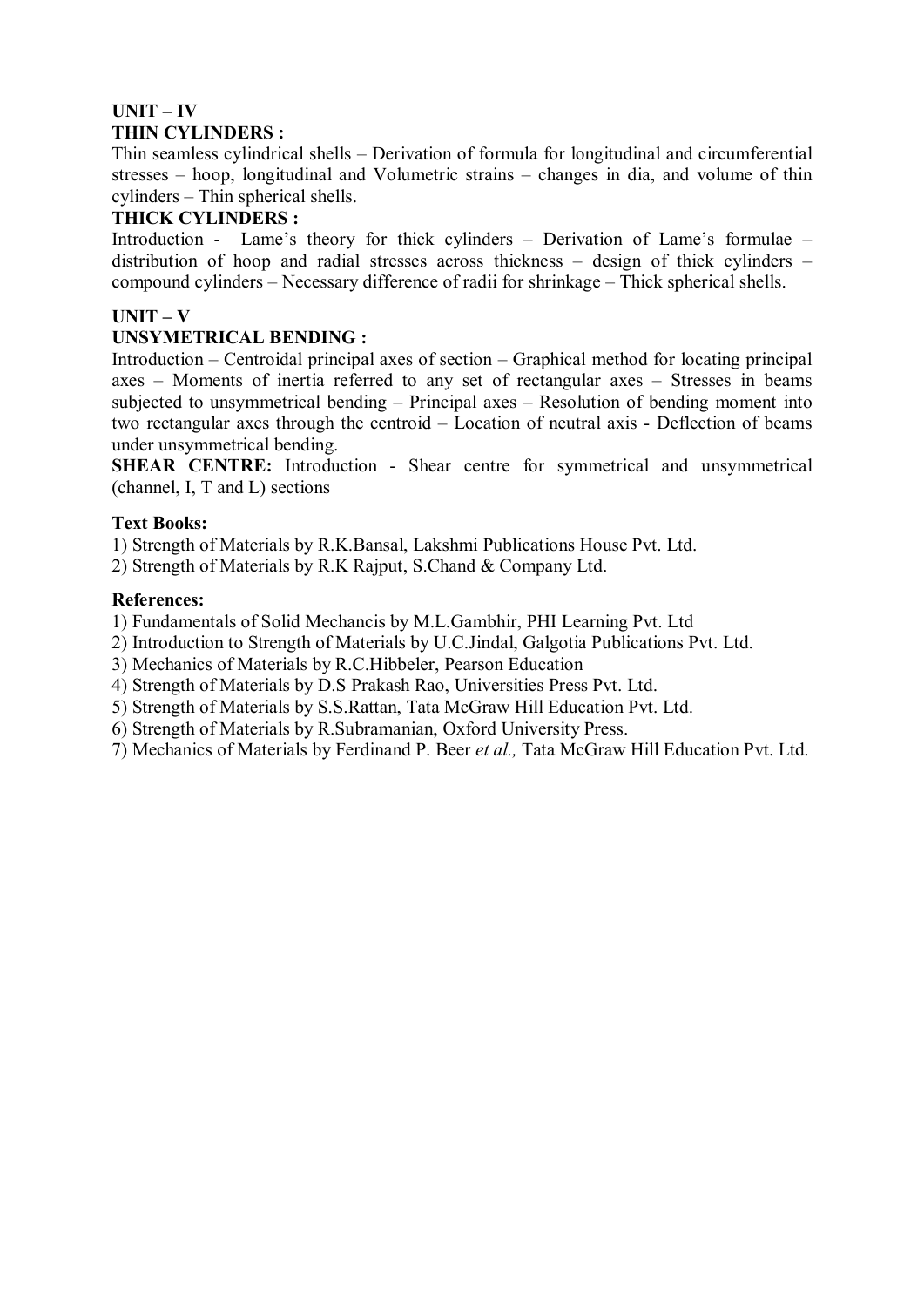# **II Year B.Tech. Civil Engg. II-Sem**  L T P C

 **4 1 0 4** 

# **HYDRAULICS & HYDRAULIC MACHINERY**

#### **Pre Requisites**: Fluid Mechanics

**Objectives:** The main objective of this course to deal with the concepts of flow through open channels and their applications and the principles of hydraulic machines and hydraulic models

**Outcomes:** Students will be able to know about the flow through open channels & also practical applications of hydraulic mechanics importants of hydraulic models.

# **UNIT – I**

**OPEN CHANNEL FLOW:** Types of flows - Type of channels – Velocity distribution – Energy and momentum correction factors – Chezy's, Manning's; and Bazin formulae for uniform flow – Most Economical sections. Critical flow: Specific energy-critical depth – computation of critical depth – critical sub-critical and super critical flows. Non uniform flow-Dynamic equation for G.V.F., Mild, Critical, Steep, horizontal and adverse slopessurface profiles-direct step method- Rapidly varied flow, hydraulic jump, energy dissipation.

# **UNIT - II**

**HYDRAULIC SIMILITUDE :** Dimensional analysis-Rayleigh's method and Buckingham's pi theorem-study of Hydraulic models – Geometric, kinematic and dynamic similarities-dimensionless numbers – model and prototype relations. Distorted and nondistorted models.

# **UNIT – III**

**BASICS OF TURBO MACHINERY :** Hydrodynamic force of jets on stationary and moving flat, inclined and curved vanes, jet striking centrally and at tip, velocity triangles at inlet and outlet, expressions for work done and efficiency-Angular momentum principle, Applications to radial flow turbines.

# **UNIT - IV**

**HYDRAULIC TURBINES :** Layout of a typical Hydropower installation – Heads and efficiencies-classification of turbines-pelton wheel-Francis turbine-Kaplan turbine-working, working proportions, velocity diagram, work done and efficiency, hydraulic design, draft tube – theory and function efficiency. Governing of turbines-surge tanks-unit and specific turbines-unit speed-unit quantity-unit power-specific speed performance characteristicsgeometric similarity-cavitation .

# **UNIT – V**

**CENTRIFUGAL PUMP :** installation details-classification-types work done- Manometric head-minimum starting speed-losses and efficiencies-specific speedmultistage pumps-pumps in parallel- performance of pumps-characteristic curves- NPSH-cavitation.

Classification of Hydropower plants – Definition of terms – load factor, utilization factor, capacity factor, estimation of hydropower potential.

**TEXT BOOKS:**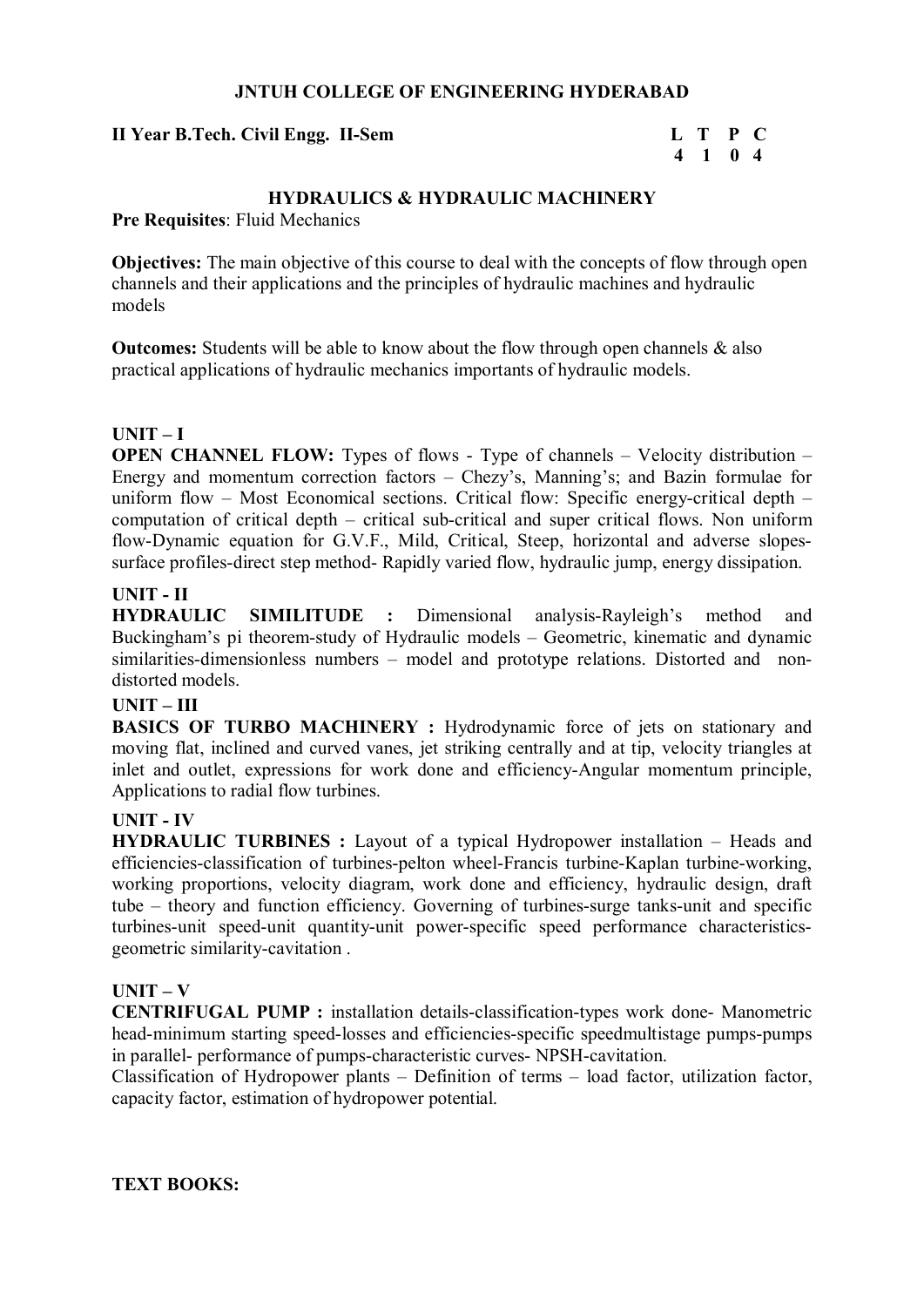- 1. Open Channel flow by K,Subramanya . Tata Mc.Grawhill Publishers
- 2. A text of Fluid mechanics and hydraulic machines by Dr. R.K. Bansal Laxmi Publications (P) ltd., New Delhi
- 3. Fluid Mechanics & Fluid Power Engineering by D.S. Kumar Kataria & Sons.

# **REFERENCES :**

- 1. Fluid Mechanics, Hydraulic and Hydraulic Machines by Modi & Seth, Standard book house.
- 2. Elements of Open channel flow by Ranga Raju, Tata Mc.Graw Hill, Publications.
- 3. Fluid mechanics and fluid machines by Rajput, S.Chand &Co.
- 4. Open Channel flow by V.T.Chow, Mc.Graw Hill book company.
- 5. Hydraulic Machines by Banga & Sharma Khanna Publishers.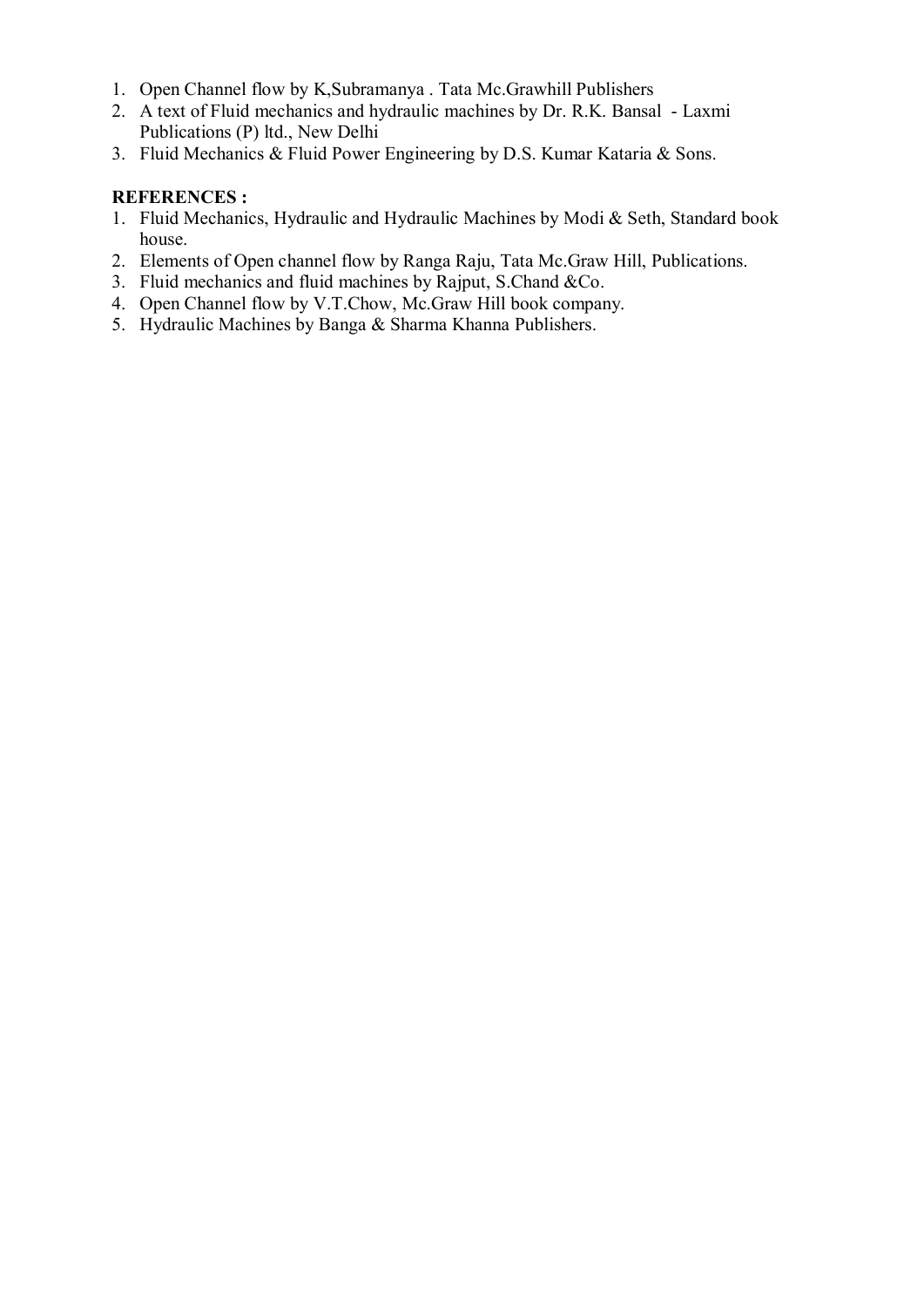# **II Year B.Tech. Civil Engg. II-Sem**  L T P C

# **4 1 0 4**

# **STRUCTURAL ANALYSIS – I**

# **Pre Requisites**: Strength of Materials –I

**Objectives:** To make the students to understand the principles of analysis of structures of static and moving loads by various methods.

**Outcomes:** Students will be able to know the principles for practical design of structures subjected to static & moving loads.

# **UNIT – I**

**ANALYSIS OF PERFECT FRAMES:** Types of frames- Perfect, Imperfect and Redundant pin jointed frames. - Analysis of determinate pin jointed frames using method of joints, method of sections and tension coefficient method for vertical loads, horizontal loads and inclined loads.

# **UNIT – II**

**ENERGY THEOREMS:** Introduction-Strain energy in linear elastic system, expression of strain energy due to axial load, bending moment and shear forces - Castigliano's first theorem-Unit Load Method. Deflections of simple beams and pin- jointed plane trusses. Deflections of statically determinate bent frames.

**THREE HINGED ARCHES –** Introduction – Types of Arches – Comparision between Three hinged and Two hinged Arches. Linear Arch. Eddy's theorem. Analysis of Three hinged arches. Normal Thrust and radial shear in an arch. Geometrical properties of parabolic and circular arch. Three hinged circular arch at different levels. Absolute maximum bending moment diagram for a three hinged arch.

# **UNIT-III**

**PROPPED CANTILEVER and FIXED BEAMS: Determination of static and kinematic** indeterminacies for beams- Analysis of Propped cantilever and fixed beams, including the beams with different moments of inertia, subjected to uniformly distributed load, central point load, eccentric point load, number of point loads, uniformly varying load, couple and combination of loads - Shear force and Bending moment diagrams for Propped Cantilever and Fixed Beams-Deflection of Propped cantilever and fixed beams; effect of sinking of support, effect of rotation of a support.

# **UNIT – IV**

**CONTINUOUS BEAMS:** Introduction-Continuous beams. Clapeyron's theorem of three moments- Analysis of continuous beams with constant and variable moments of inertia with one or both ends fixed-continuous beams with overhang. Effects of sinking of supports.

**SLOPE DEFLECTION METHOD:** Derivation of slope-deflection equation, application to continuous beams with and without settlement of supports. Determination of static and kinematic indeterminaciesfor frames. Analysis of Single Bay – Single storey Portal Frames by Slope Deflection Method Including Side Sway. Shear force and bending moment diagrams and Elastic curve.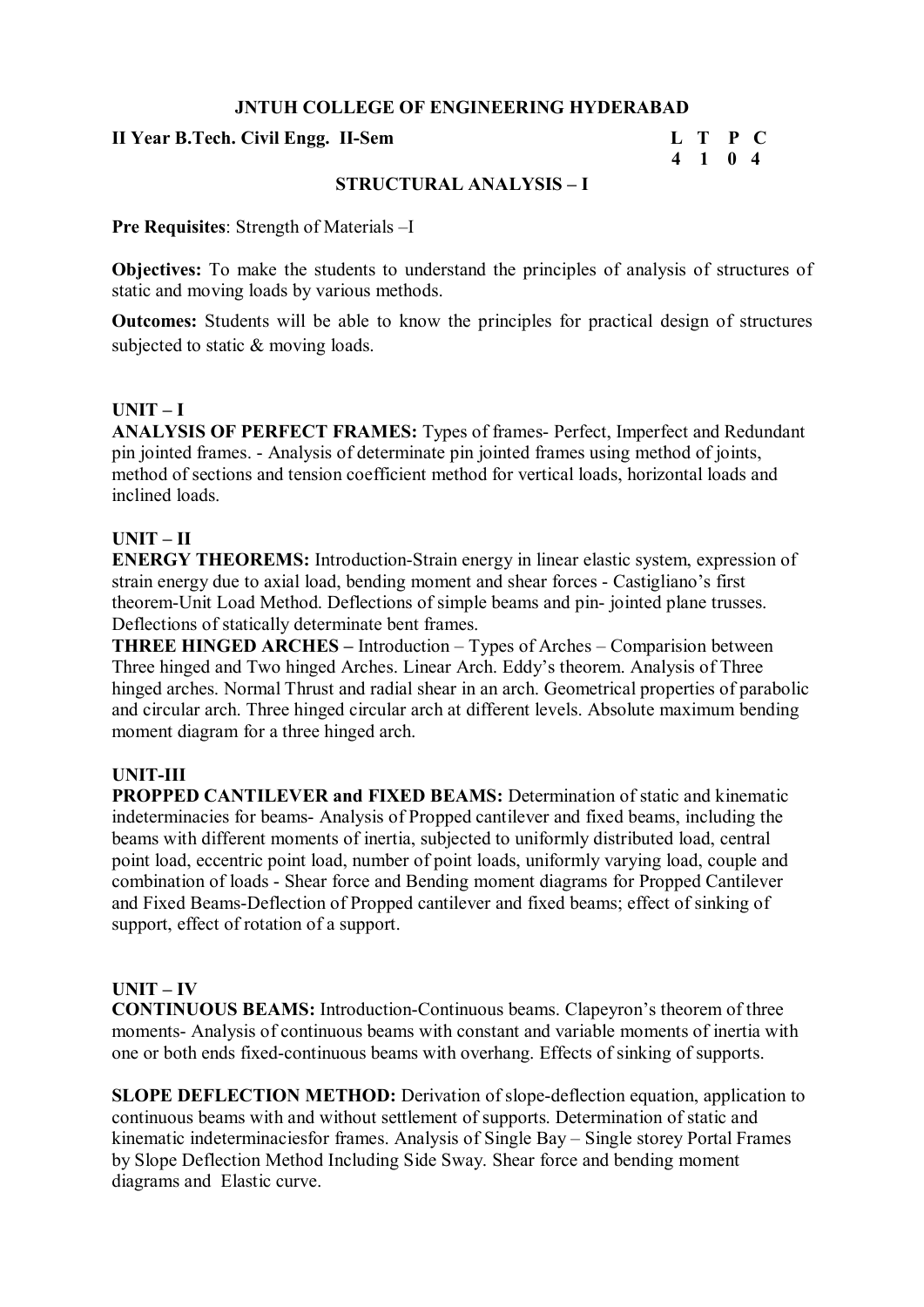# **UNIT – V**

**MOVING LOADS and INFLUENCE LINES:** Introduction maximum SF and BM at a given section and absolute maximum S.F. and B.M due to single concentrated load U.D load longer than the span, U.D load shorter than the span, two point loads with fixed distance between them and several point loads-Equivalent uniformly distributed load-Focal length. Definition of influence line for SF, Influence line for BM- load position for maximum SF at a section-Load position for maximum BM at a section - Point loads, UDL longer than the span, UDL shorter than the span- Influence lines for forces in members of Pratt and Warren trusses. Equivalent uniformly distributed load. Focal length.

# **Text Books:**

- 1) Structural Analysis Vol –I & II by V.N.Vazirani and M.M.Ratwani, Khanna Publishers.
- 2) Structural Analysis Vol I & II by G.S.Pandit and S.P.Gupta, Tata McGraw Hill Education Pvt. Ltd.
- 3) Basic Structural Analysis by K.U.Muthu *et al.,* I.K.International Publishing House Pvt.Ltd.

# **References:**

- 1) Structural Analysis by R.C.Hibbeler, Pearson Education
- 2) Mechanics of Structures Vol I and II by H.J.Shah and S.B.Junnarkar, Charotar Publishing House Pvt. Ltd.
- 3) Structural Analysis by Devdas Menon, Narosa Publishing House.
- 4) Basic Structural Analysis by C.S.Reddy., Tata McGraw Hill Education Pvt. Ltd.
- 5) Fundamentals of Structural Analysis by M.L.Gamhir, PHI Learning Pvt. Ltd
- 6) Structural Analysis -I by S.S.Bhavikatti, Vikas Publishing House Pvt. Ltd.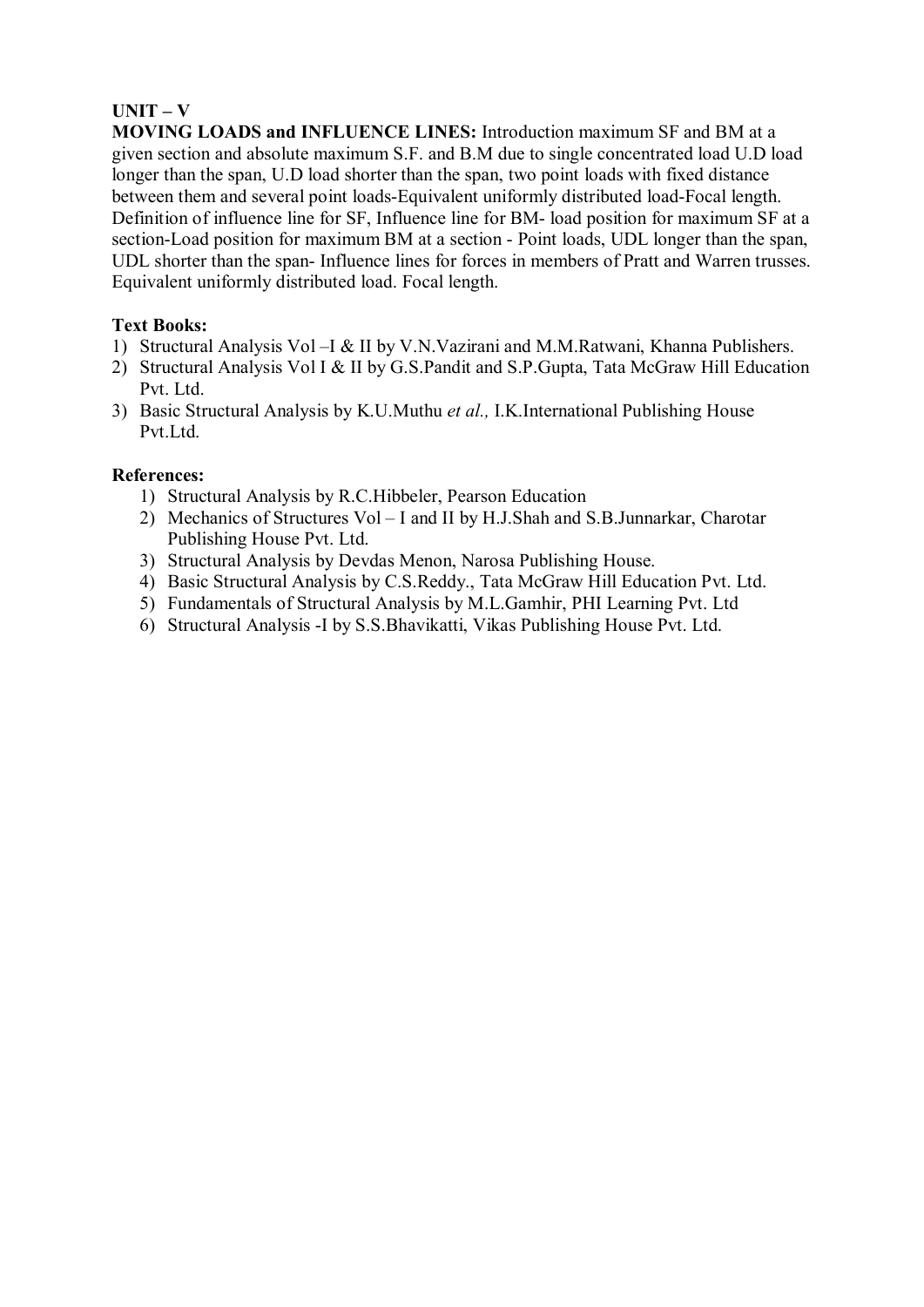# **II Year B.Tech. Civil Engg. II-Sem**  L T P C

 **4 0 0 3** 

# **ENGINEERING GEOLOGY**

**Pre Requisites**: Building Materials

**Objectives:** The objectives was course is to give the basics knowledge of Geology that is required for constructing various Civil Engineering Structures in the syllabus include the basic Geology, Geological Hazardous and Environmental Geology which gives a complete picture on the Geological aspects that are to be considered for the planning and construction of major Civil Engineering projects

**Outcomes:** Student will acquire basic knowledge of geology.

#### **UNIT - I**

**INTRODUCTION:** Importance of geology from Civil Engineering point of view. Brief study of case histories of failure of some Civil Engineering constructions due to geological draw backs. Importance of Physical geology, Petrology and Structural geology.

WEATHERING OF ROCKS : Its effect over the properties of rocks importance of weathering with REFERENCE to dams, reservoirs and tunnels weathering of common rock like "Granite"

# **UNIT - II**

**MINERALOGY :** Definition of mineral, Importance of study of minerals, Different methods of study of minerals. Advantages of study of minerals by physical properties.Role of study of physical properties of minerals in the identification of minerals. Study of physical properties of following common rock forming minerals: Feldsper , Quartiz , Flint , Jasper, Olivine , Augite , Hornblende , Muscovite , Biotite , Asbestos, Chlorite , Kyanite , Garnet, Talc , Calcite. Study of other common economics minerals such as Pyrite, Hematite , Magnetite, Chrorite , Galena , Pyrolusite , Graphite, Magnesite, and Bauxite.

**PETROLOGY** : Definition of rock: Geological classification of rocks into igneous, Sedimentary and metamorphic rocks. Dykes and sills, common structures and textures of igneous. Sedimentary and metamorphic rocks. Their distinguishing features, Megascopic and microscopic and microscopic study of Granite, Dolerite, Basalt, Pegmatite, Laerite, Conglomerate, Sand Stone, Shale, Limestone, Gneiss, Schist, Quartzite, Marble and Slate.

# **UNIT - III**

**STRUCTURAL GEOLOGY :**Out crop, strike and dip study of common geological structures associating with the rocks such as folds, faults uncomfornities, and joints - their important types and case studies. Their importance Insitu and drift soils, common types of soils, their origin and occurrence in India, Stabilisation of soils. Ground water, Water table, common types of ground water, springs, cone of depression, geological controls of ground water movement, ground water exploration.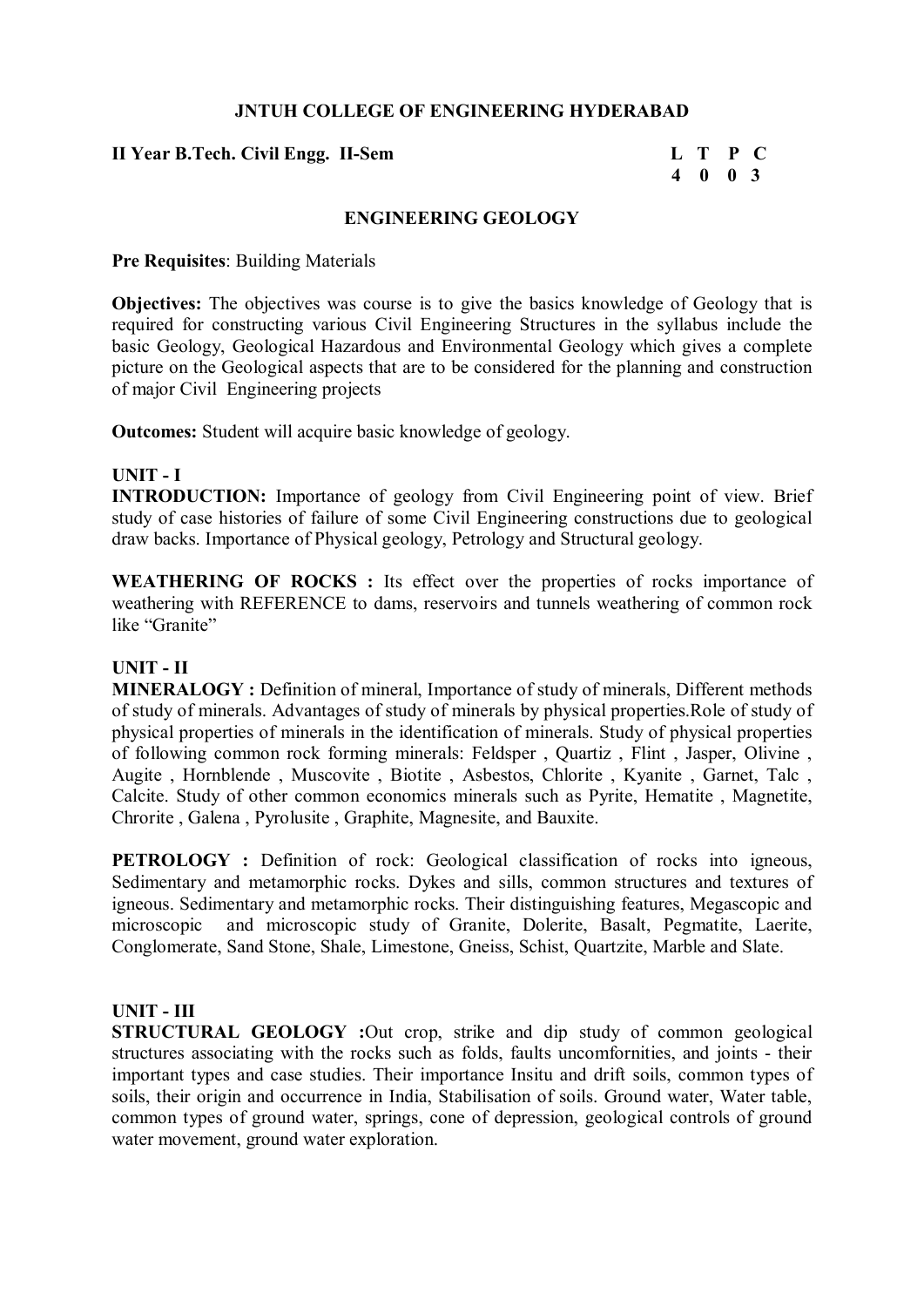# **UNIT - IV**

**EARTH QUAKES :** Causes and effects, shield areas and seismic belts. Seismic waves, Richter scale, precautions to be taken for building construction in seismic areas. Land slides, their causes and effect; measures to be taken to prevent their occurrence. Importance of study of ground water, earth quakes and land slides.

**IMPORTANCE OF GEOPHYSICAL STUDIES :**Principles of geophysical study by Gravity methods. Magnetic methods, Electrical methods. Seismic methods, Radio metric methods and Geothermal method. Special importance of Electrical resistivity methods, and seismic refraction methods. Improvement of competence of sites by grouting etc. Fundamental aspects of Rock mechanics and Environmental Geology.

# **UNIT - V**

**GEOLOGY OF DAMS , RESERVOIRS AND TUNNELS:** Types of dams and bearing of Geology of site in their selection, Geological Considerations in the selection of a dam site. Analysis of dam failures of the past. Factor's Contributing to the success of a reservoir. Geological factors influencing water Lightness and life of reservoirs - Purposes of tunneling, Effects of Tunneling on the ground Role of Geological Considerations ( ie. Tithological, structural and ground water ) in tunneling over break and lining in tunnels.

# **TEXT BOOKS:**

- 1) Engineering Geology by N.Chennakesavulu, Mc-Millan, India Ltd. 2005
- 2) Engineering Geology for Civil Engineers P.C. Varghese PHI
- 3) Engineering Geology by Parbin Singh, S.K.Kataria & Sons.
- 4) Principles of Engineering Geology by K.V.G.K. Gokhale B.S publications

# **REFERENCES:**

- 1. F.G. Bell, Fundamental of Engineering Geology Butterworths, Publications, New Delhi, 1992.
- 2. Krynine & Judd, Principles of Engineering Geology & Geotechnics, CBS Publishers & **Distribution**
- 3) Engineering Geology by Subinoy Gangopadhyay, Oxford university press.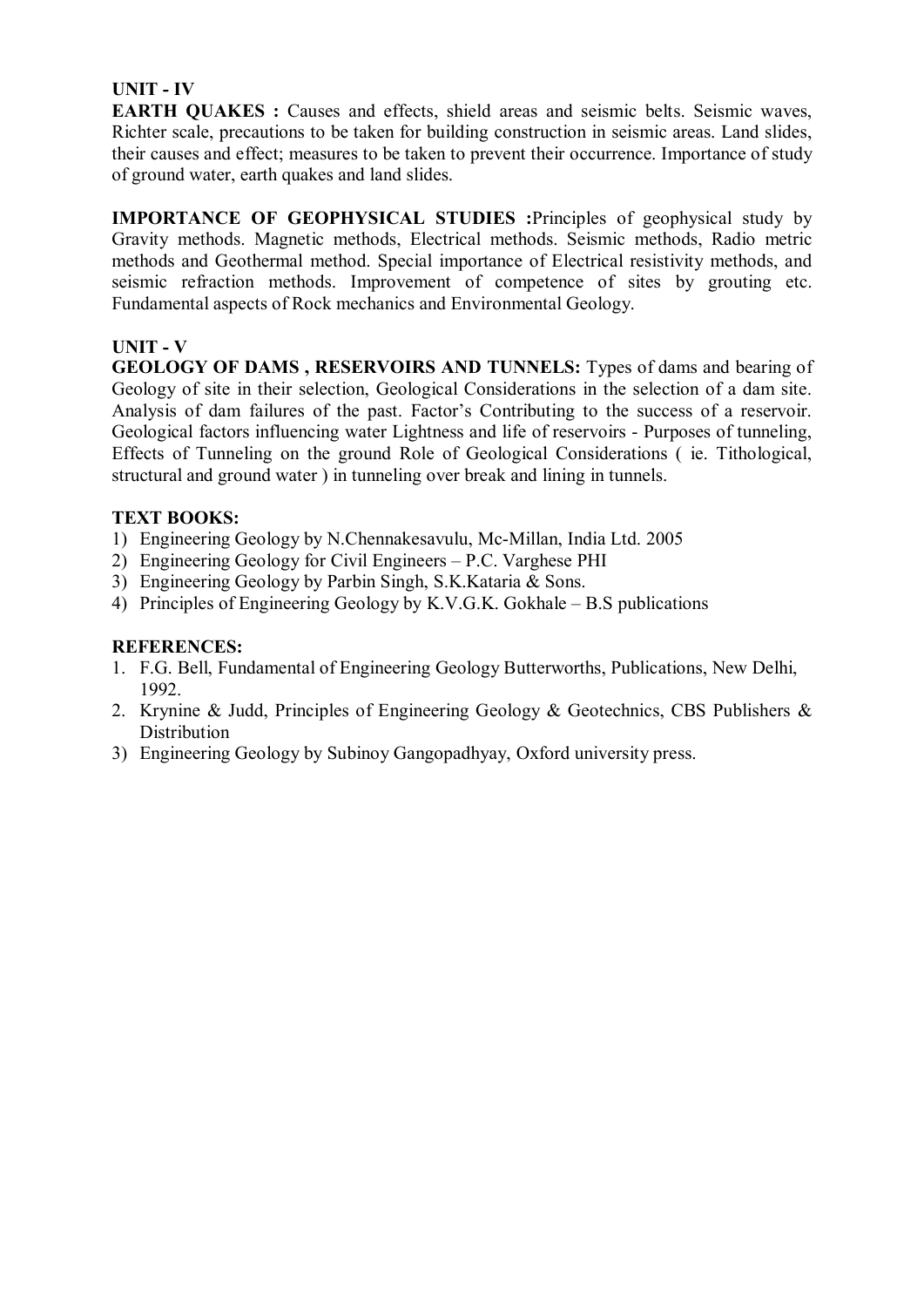# **II Year B.Tech. Civil Engg. II-Sem**  L T P C

# **4 1 0 4**

#### **ENVIRONMENTAL ENGINEERING**

#### **Pre Requisites**: Fluid Mechanic

**Objectives:** This subject provides the knowledge of water sources, water treatment, design of distribution system waste water treatment, and safe disposal methods. The topics of characteristics of waste water, sludge digestion are also included.

**Outcomes:** Student will able to provide fundamental for wate treatment, design of distribution system waste water

# **UNIT – I**

Introduction : Waterborne diseases – protected water supply – Population forecasts, design period – types of water demand – factors affecting – fluctuations – fire demand – water quality and testing – drinking water standards: sources of water - Comparison from quality and quantity and other considerations – intakes – infiltration galleries .

#### **UNIT II**

Layout and general outline of water treatment units – sedimentation – principles – design factors – coagulation-flocculation clarifier design – coagulants - feeding arrangements. Filtration – theory – working of slow and rapid gravity filters – multimedia filters – design of filters – troubles in operation - comparison of filters – disinfection – theory of chlorination, chlorine demand - other disinfection practices- Miscellaneous treatment methods.

#### **UNIT-III**

Distribution systems requirement –method and layouts -Design procedures- Hardy Cross and equivalent pipe methods pipe – joints, valves such as sluice valves, air valves, scour valves and check valves water meters – laying and testing of pipe lines – pump house - Conservancy and water carriage systems – sewage and storm water estimation – time of concentration – storm water overflows combined flow

# **UNIT - IV**

characteristics of sewage – cycles of decay – decomposition of sewage, examination of sewage – B.O.D.Equation – C.O.D. Design of sewers – shapes and materials – sewer appurtenances manholes – inverted siphon – catch basins – flushing tanks – ejectors, pumps and pumphouses – house drainge – components requirements – sanitary fittings-traps – one pipe and two pipe systems of plumbing **–** ultimate disposal of sewage – sewage farming – dilution.

#### **UNIT – V**

Waste water treatment plant – Flow diagram - primary treatment Design of screens – grit chambers – skimming tanks – sedimentation tanks – principles of design – Biological treatment – trickling filters – standard and high rate – Construction and design of oxidation ponds. Sludge digestion – factors effecting – design of Digestion tank – Sludge disposal by drying – septic tanks working principles and design – soak pits.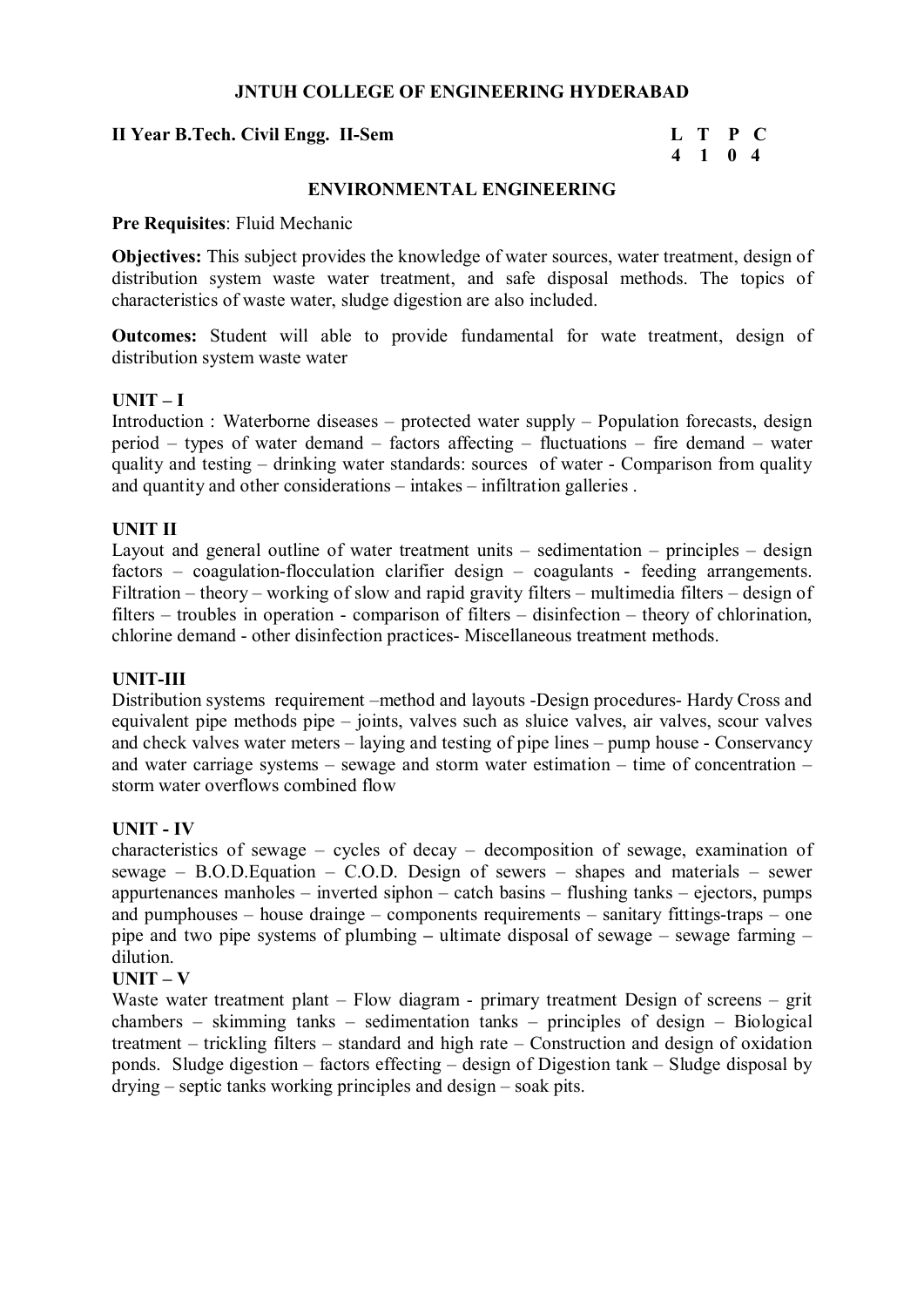# **TEXT BOOKS :**

- 1. Water supply and sanitary Engineering by G.S. Birdi, Dhanpat Rai & Sons Publishers.
- 2. Water Supply & Environmental Engineering by A.K. Chatterjee.
- 3. Water and Waste Water Technology by Mark J Hammar and Mark J. Hammar Jr.

# **REFERENCE BOOK :**

- 1. Water and Waste Water Technology by Steel
- 2. Water and Waste Water Engineering by Fair Geyer and Okun<br>3. Text book of Environemental Engineering by P. Venugopal Ra
- 3. Text book of Environemental Engineering by P. Venugopal Rao (PHI)
- 4. Waste water Engineering by Metcalf and Eddy.
- 5. Unit operations in Environmental Engineering by R. Elangovan and M.K. Sasutharam (Newage)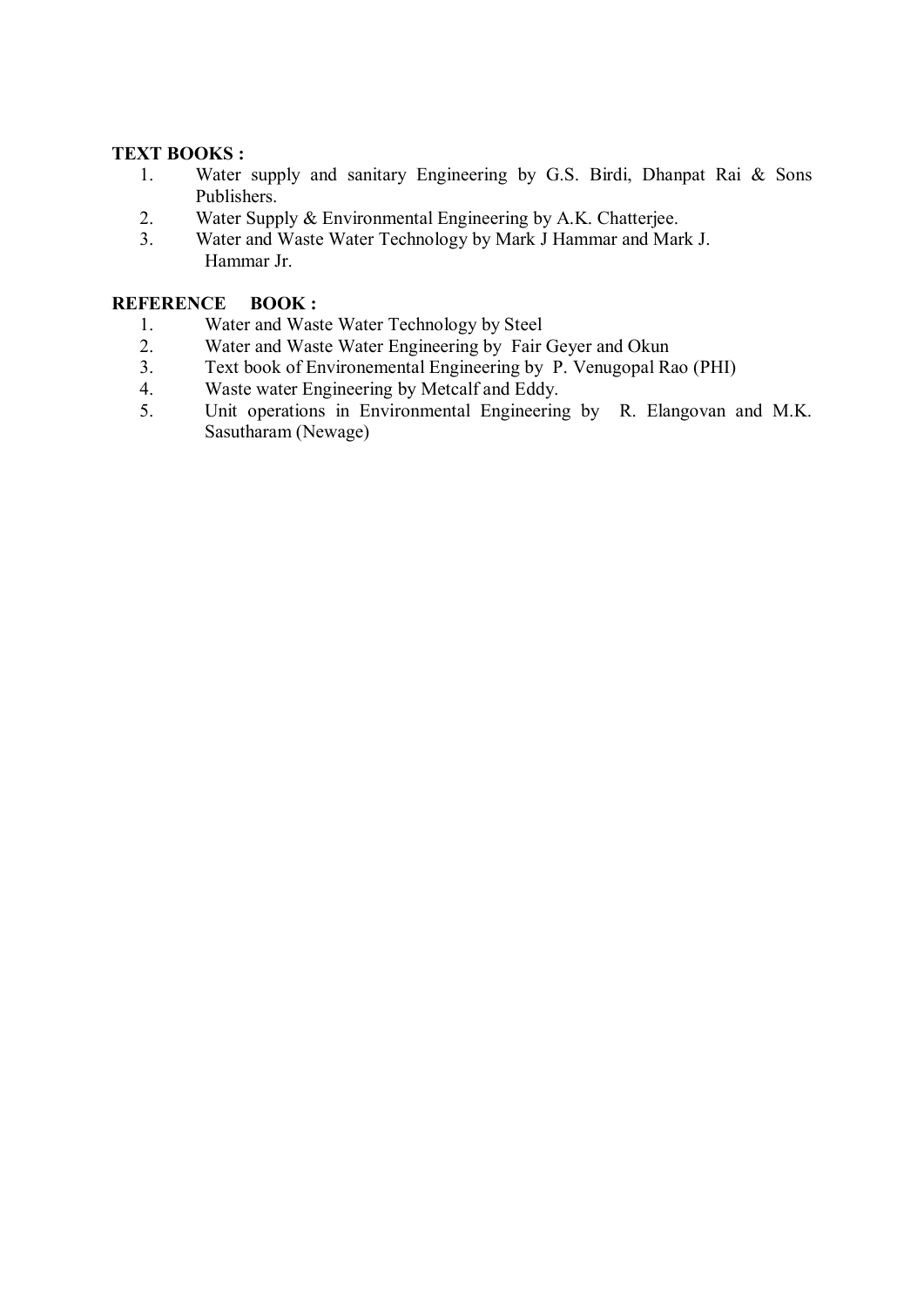# **II Year B.Tech. Civil Engg. II-Sem**  L T P C

# **0 0 3 1**

# **ENGINEERING GEOLOGY LAB**

**Pre Requisites**: Engineering Geology Theory

**Objectives:** The object of this lab is that to provide practical knowledge about physical properties of minerals, rocks, drawing of geological maps, showing faults, uniformities etc.

**Outcomes:** Identify the various rocks, minerals depending on geological classifications

- 1. Study of physical properties and identification of minerals referred under theory.
- 2. Megascopic description and identification of rocks referred under theory.
- 3. Microscopic study of rocks.
- 4. Interpretation and drawing of sections for geological maps showing tilted beds, faults, uniformities etc.
- 5. Simple Structural Geology problems.
- 6. Electrical resistivity meter.

# **LAB EXAMINATION PATTERN:**

- 1. Description and identification of SIX minerals
- 2. Description and identification of Six (including igneous, sedimentary and metamorphic rocks)
- 3. Inter pretation of a Geological map along with a geological section.
- 4. Simple strike and Dip problems.
- 5. Microscopic identification of rocks.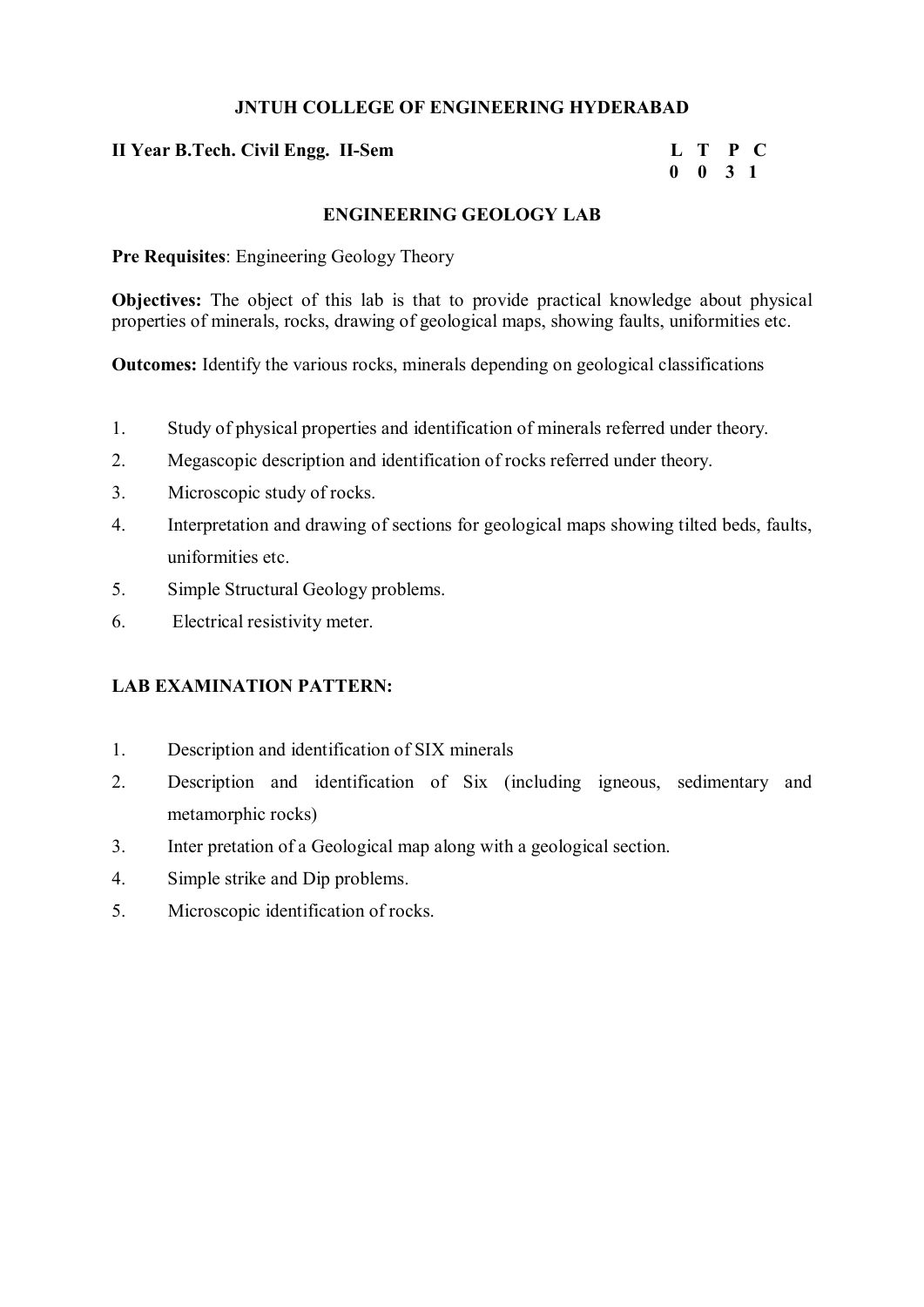# **II Year B.Tech. Civil Engg. II-Sem**  L T P C

# **0 0 3 2**

# **ENVIRONMENTAL ENGINEERING LAB**

**Pre Requisites**: Chemistry Laboratory

**Objectives:** The laboratory provides knowledge of estimating various parameters like PH, Chlorides, Sulphates, Nitrates in water. For effective water treatment, the determination of optimum dosage of coagulant and chloride demand are also included. The estimation status of industrial effluents will also be taught in the laboratory by estimating BOD and COD of effluent.

**Outcomes:** Students can provide various properties of water

# **LIST OF EXPERIMENTS**

- 1. Determination of pH and Turbidity
- 2. Determination of Conductivity and Total dissolved solids (Organic and Inorganic)
- 3. Determination of Alkalinity/Acidity.
- 4. Determination of Chlorides.
- 5. Determination of iron.
- 6. Determination of Dissolved Oxygen.
- 7. Determination of Nitrates.
- 8. Determination of Optimum dose of coagulant
- 9. Determination of Chlorine demand
- 10. Determination of total Phosphorous.
- 11. Determination of B.O.D
- 12. Determination of C.O.D
- 13. Presumptive coliform test.

NOTE: At least 8 of the above experiments are to be conducted.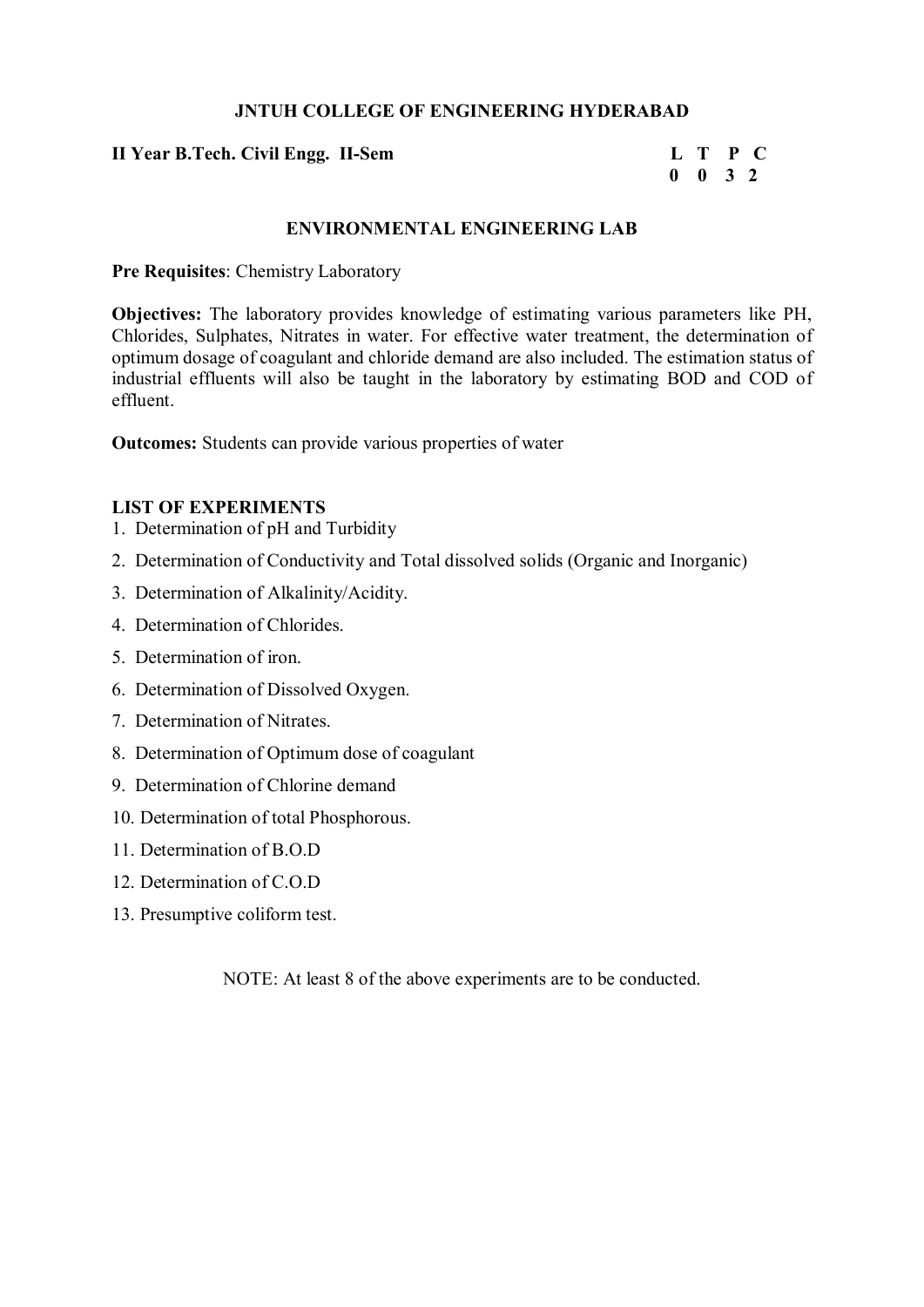**II Year B.Tech. Civil Engg. II-Sem**  L T P C

 **0 0 3 2** 

#### **FLUID MECHANICS & HYDRAULIC MACHINERY LAB**

**Pre Requisites**: FM & HHM Theory

**Objectives:** To give the student an exposure to various hydraulic devices and hydraulic machines.

**Outcomes:** Fluid Mechanics & Hydraulics Machinery

- 1. Calibration of Venturimeter & Orifice meter
- 2. Determination of Coefficient of discharge for a small orifice / mouthpiece by constant head method.
- 3. Calibration of contracted Rectangular Notch and / Triangular Notch
- 4. Determination of friction factor of a pipe.
- 5. Determination of Coefficient for minor losses.
- 6. Verification of Bernoulli's equation.
- 7. Impact of jet on vanes
- 8. Study of Hydraulic jump.
- 9. Performance test on Pelton wheel turbine
- 10. Performance test on Francis turbine.
- 11. Performance characteristics of a single stage/ multi-stage centrifugal pump.
- 12. Performance characteristics of a reciprocating pump.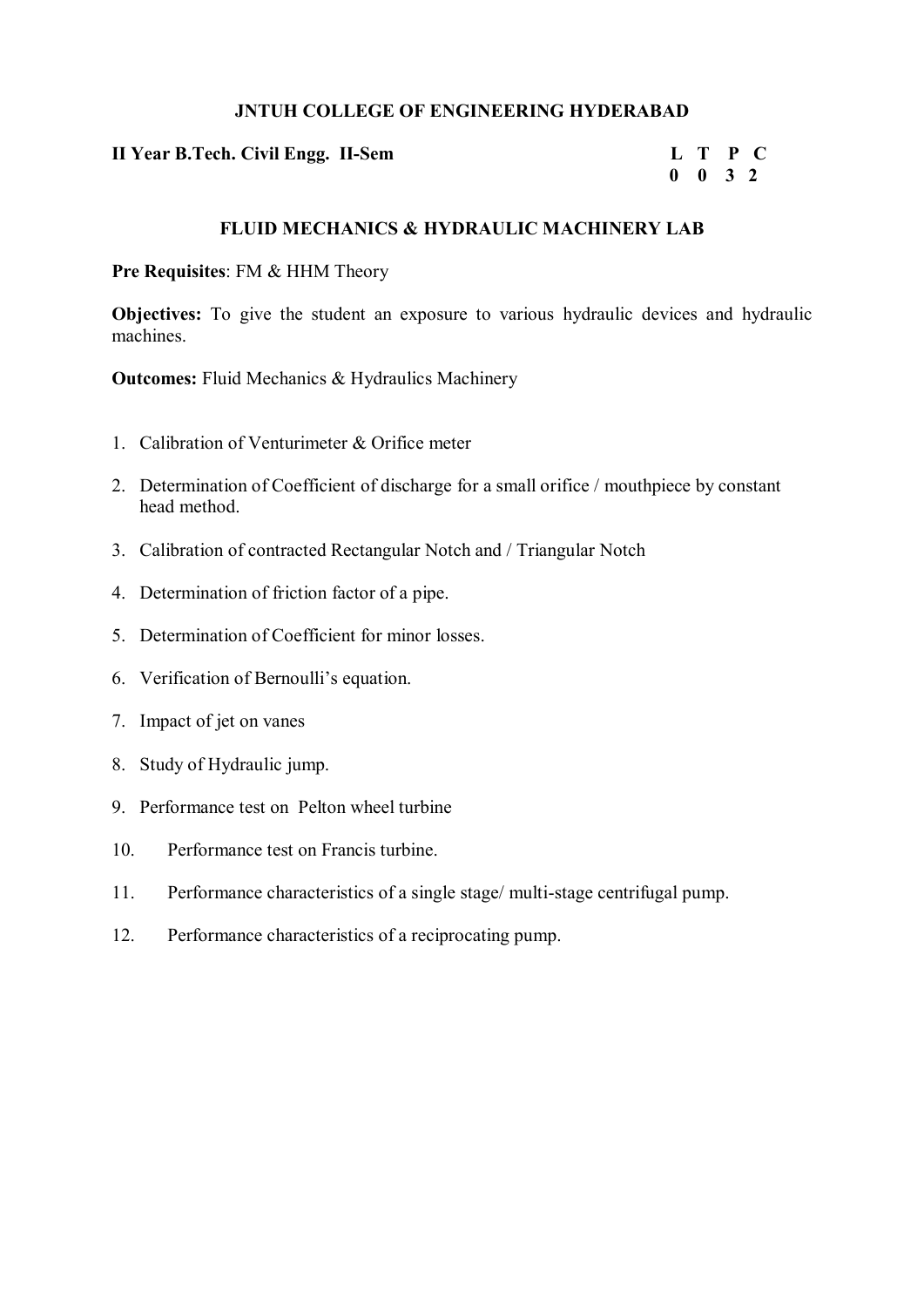**III Year B.Tech. Civil Engg. I-Sem** 

 **3 0 0 3** 

# **OPEN ELECTIVE – I**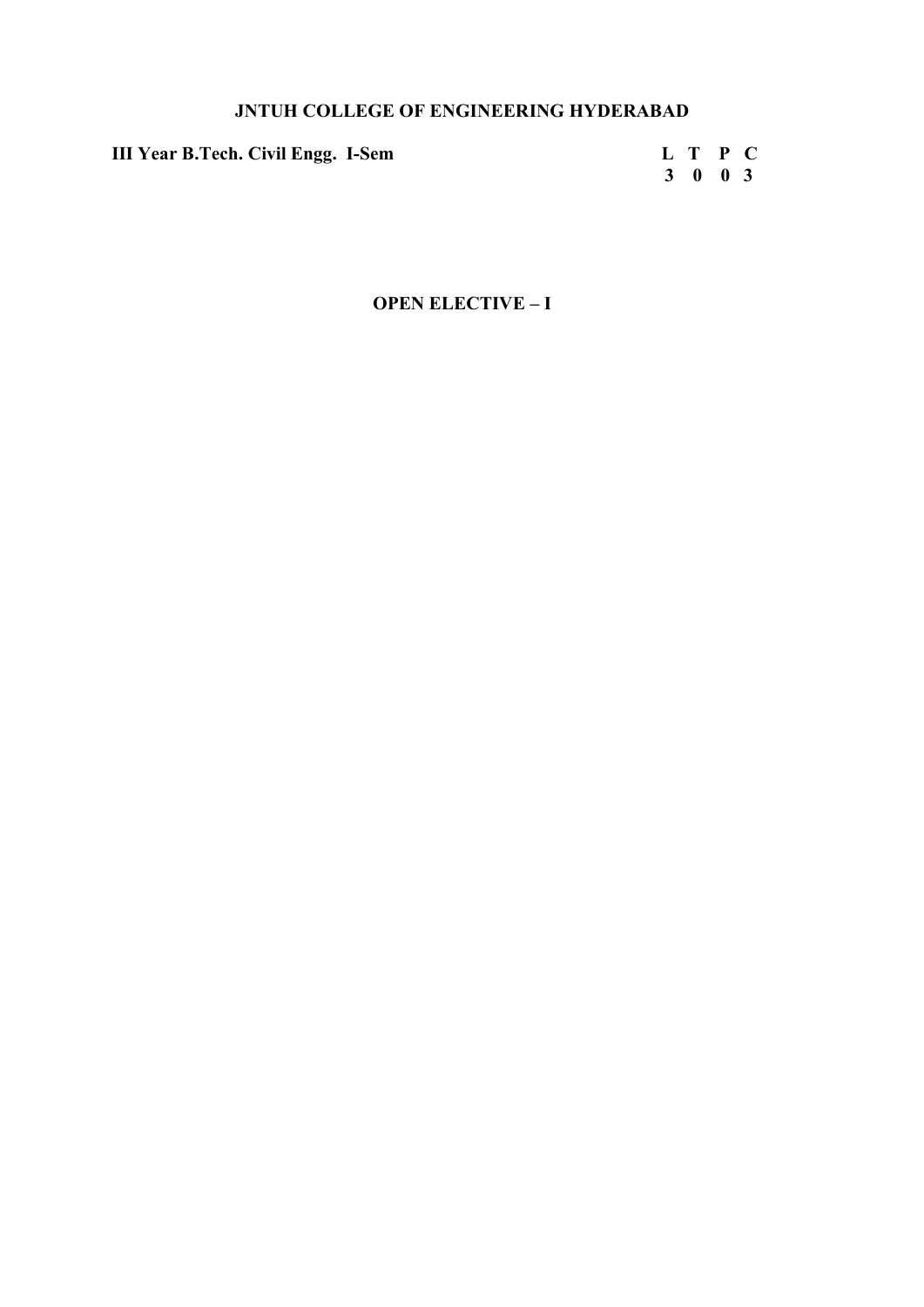# **III Year B.Tech. Civil Engg. I-Sem**  L T P C

 **4 0 0 4** 

# **MANAGERIAL ECONOMICS AND FINANCIAL ANALYSIS**

**Pre-Requisites:** Mathematics

**Course Objectives:** To explain the basic principles of managerial economics, accounting and current business environment underlying business decision making.

**Course Outcomes:** Student will able to solve various business problem up make various business decision

**Unit I Introduction & Demand Analysis:** Definition, Nature and Scope of Managerial Economics. Demand Analysis: Demand Determinants, Law of Demand and its exceptions. *Elasticity of Demand*: Definition, Types, Measurement and Significance of Elasticity of Demand. *Demand Forecasting,* Factors governing demand forecasting, methods of demand forecasting.

**Unit II Production & Cost Analysis:** *Production Function* – Isoquants and Isocosts, MRTS, Least Cost Combination of Inputs, Cobb-Douglas Production function, Laws of Returns, Internal and External Economies of Scale. *Cost Analysis***:** Cost concepts. Break-even Analysis (BEA)-Determination of Break-Even Point (simple problems) - Managerial Significance.

Unit III Markets & New Economic Environment: Types of competition and Markets, Features of Perfect competition, Monopoly and Monopolistic Competition. Price-Output Determination in case of Perfect Competition and Monopoly. *Pricing*: Objectives and Policies of Pricing. Methods of Pricing. *Business:* Features and evaluation of different forms of Business Organisation: Sole Proprietorship, Partnership, Joint Stock Company, Public Enterprises and their types, *New Economic Environment*: Changing Business Environment in Post-liberalization scenario.

**Unit IV Capital Budgeting**: Capital and its significance, Types of Capital, Estimation of Fixed and Working capital requirements, Methods and sources of raising capital Trading Forecast Capital Budget, Cost Budget. Capital Budgeting: features of capital budgeting proposals, Methods of Capital Budgeting: Payback Method, Accounting Rate of Return (ARR) and Net Present Value Method (simple problems).

**Unit V Introduction to Financial Accounting & Financial Analysis:** Accounting concepts and Conventions Introduction IFRS Double-Entry Book Keeping, Journal, Ledger, Trial Balance- Final Accounts (Trading Account, Profit and Loss Account and Balance Sheet with simple adjustments). *Financial Analysis***:** Analysis and Interpretation of Liquidity Ratios, Activity Ratios, and Capital structure Ratios and Profitability ratios. Du Pont Chart.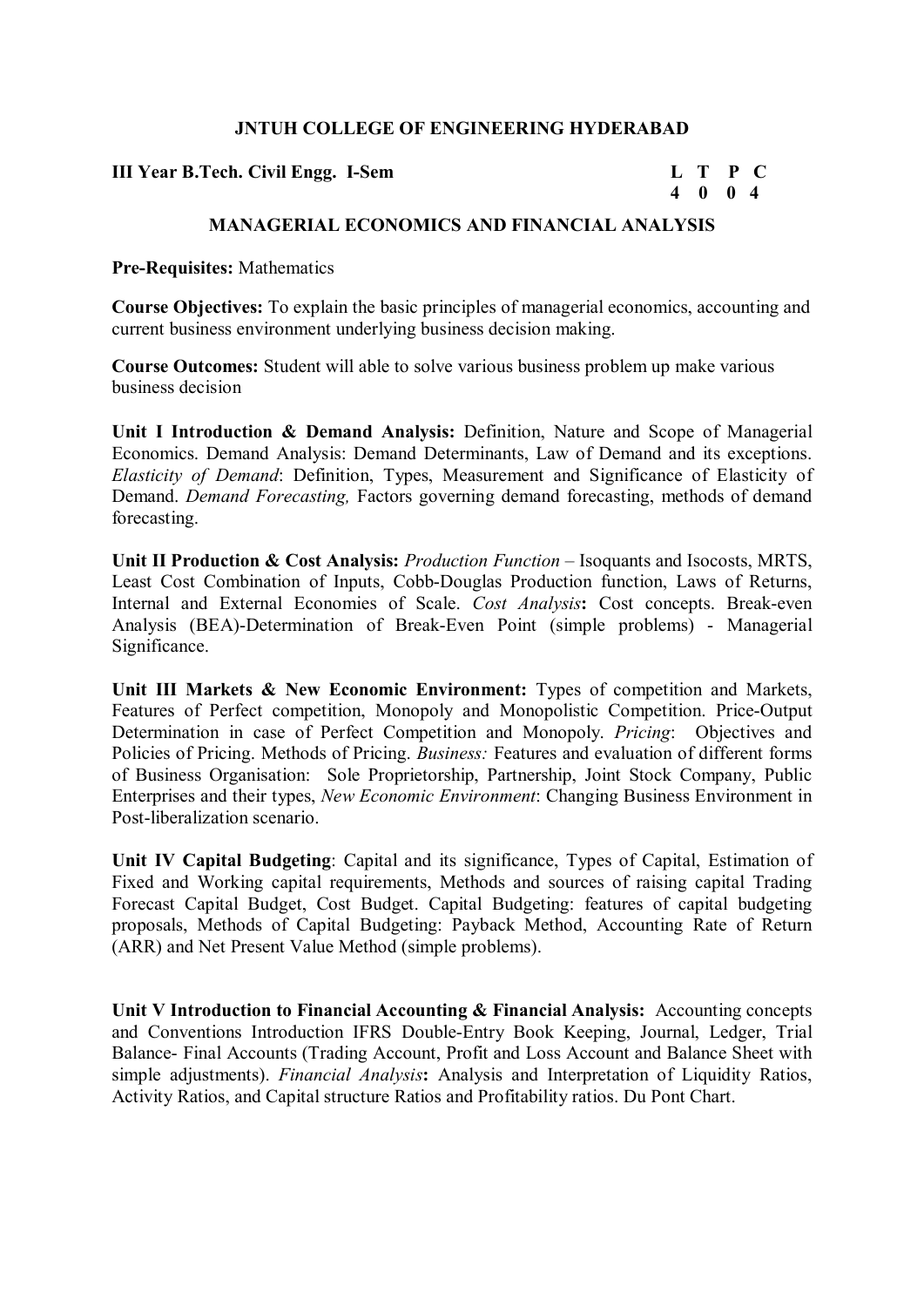## **TEXT BOOKS:**

- 1. Aryasri: Managerial Economics and Financial Analysis, TMH, 2012.
- 2. Vijay Kumar & Appa Rao Managerial Ecoconomics & Financial Analysis, Cengage 2011.
- 3. J. V. Prabhakar Rao & P.V. Rao Managerial Ecoconomics & Financial Analysis, Maruthi Publishers, 2011.

#### **REFERENCES:**

- 1. Ambrish Gupta, Financial Accounting for Management, Pearson Education, New Delhi.2012.
- 2. H. Craig Peterson & W. Cris Lewis, Managerial Economics, Pearson, 2012.
- 3. Lipsey & Chrystel, Economics, Oxford University Press, 2009<br>4. Domnick Salvatore: Managerial Economics In a Global Econom
- 4. Domnick Salvatore: Managerial Economics In a Global Economy, Thomson, 2012.
- 5. Narayanaswamy: Financial Accounting—A Managerial Perspective, PHI, 2012.
- 6. S.N.Maheswari & S.K. Maheswari, Financial Accounting, Vikas, 2012.
- 7. Truet and Truet: Managerial Economics: Analysis, Problems and Cases, Wiley, 2012.
- 8. Dwivedi: Managerial Economics, Vikas, 2012.
- 9. Kasi Reddy Sraswathi, MEFA PHI Learning, 2012.<br>10. Shailaia & Usha: MEFA, University Press, 2012.
- Shailaja & Usha : MEFA, University Press, 2012.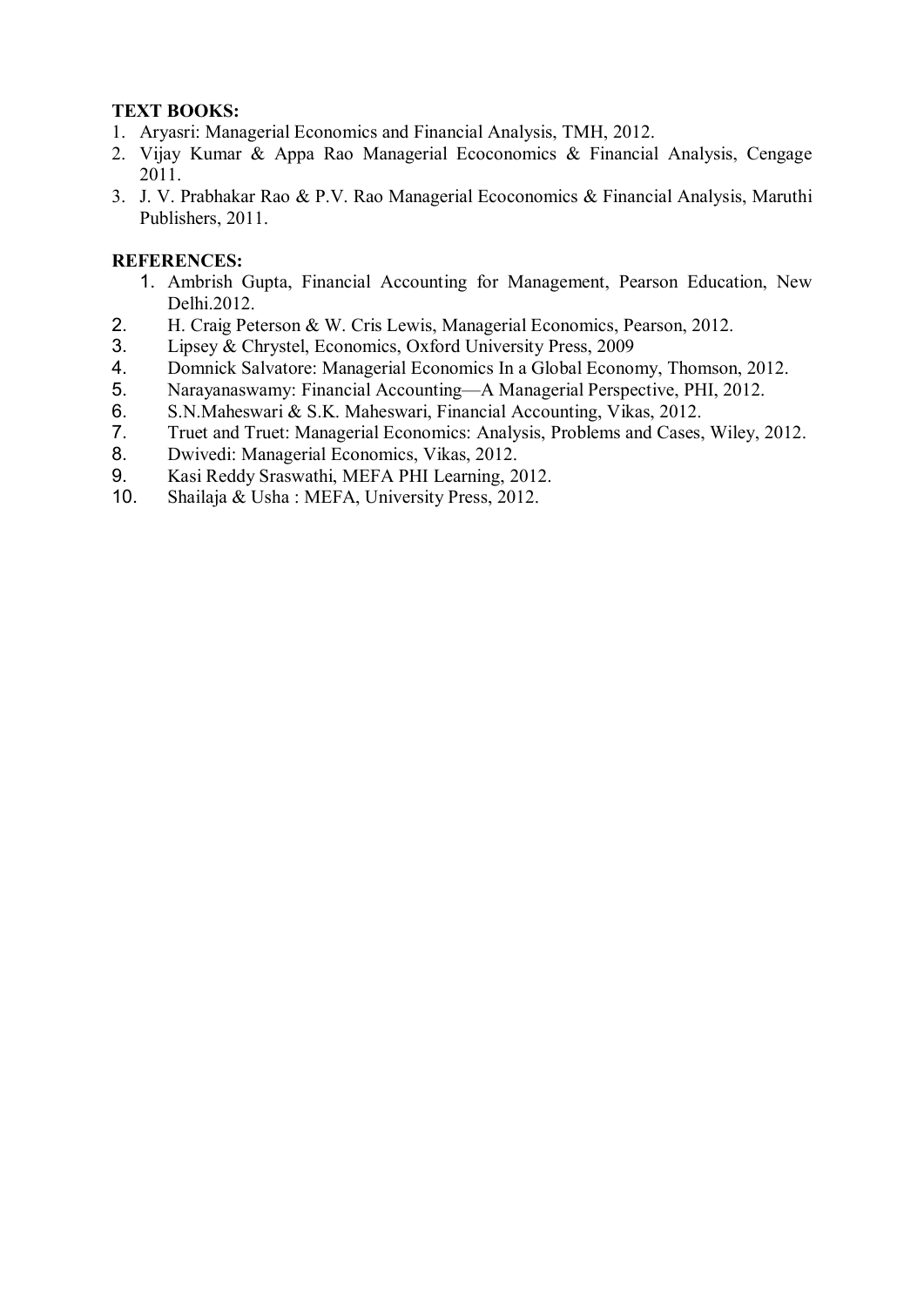**III Year B.Tech. Civil Engg. I-Sem**  L T P C

# **3 1 1 4**

## **DESIGN OF REINFORCED CONCRETE STRUCTURES**

**Pre-Requisites:** Structural Analysis I & II

**Course Objectives:** Structural elements are subjected to different loading to with stand the structures, for external loading we need to design the structures for its safety and serviceability.

**Course Outcomes:** Design various structures

#### **UNIT –I**

Concepts of RC. Design – Working Stress Method - Limit State method – Material Stress-Strain Curves – Safety factors – Characteristic values. Stress Block parameters – IS – 456 – 2000.

**Beams:** Limit state analysis and design of singly reinforced, doubly reinforced, T and L beam sections

#### **UNIT –II**

Limit state analysis and design of section for shear and torsion – concept of bond, anchorage and development length, I.S. code provisions. Design examples in simply supported and continuous beams, detailing ; Design of canopy.

#### **UNIT – III**

Short and Long columns – under axial loads, uniaxial bending and biaxial bending – I S Code provisions.

#### **UNIT – IV**

**Footings:** Different types of footings – Design of isolated, square, rectangular, circular footings and combined footings.

#### **UNIT - V**

Design of Two-way slabs, one way slab, and continuous slab Using I S Coefficients Limit state design for serviceability for deflection, cracking and codal provision. Design of dog-legged staircase.

#### **TEXT BOOKS:**

1. Limit state designed of reinforced concrete – P.C.Varghese, Prentice Hall of India, New Delhi.

2. Reinforced concrete design by S.Unnikrishna Pillai & Devdas Menon, Tata Mc.Graw Hill, New Delhi.

3. Reinforced concrete design by N. Krishna Raju and R.N. Pranesh, New age International Publishers, New Delhi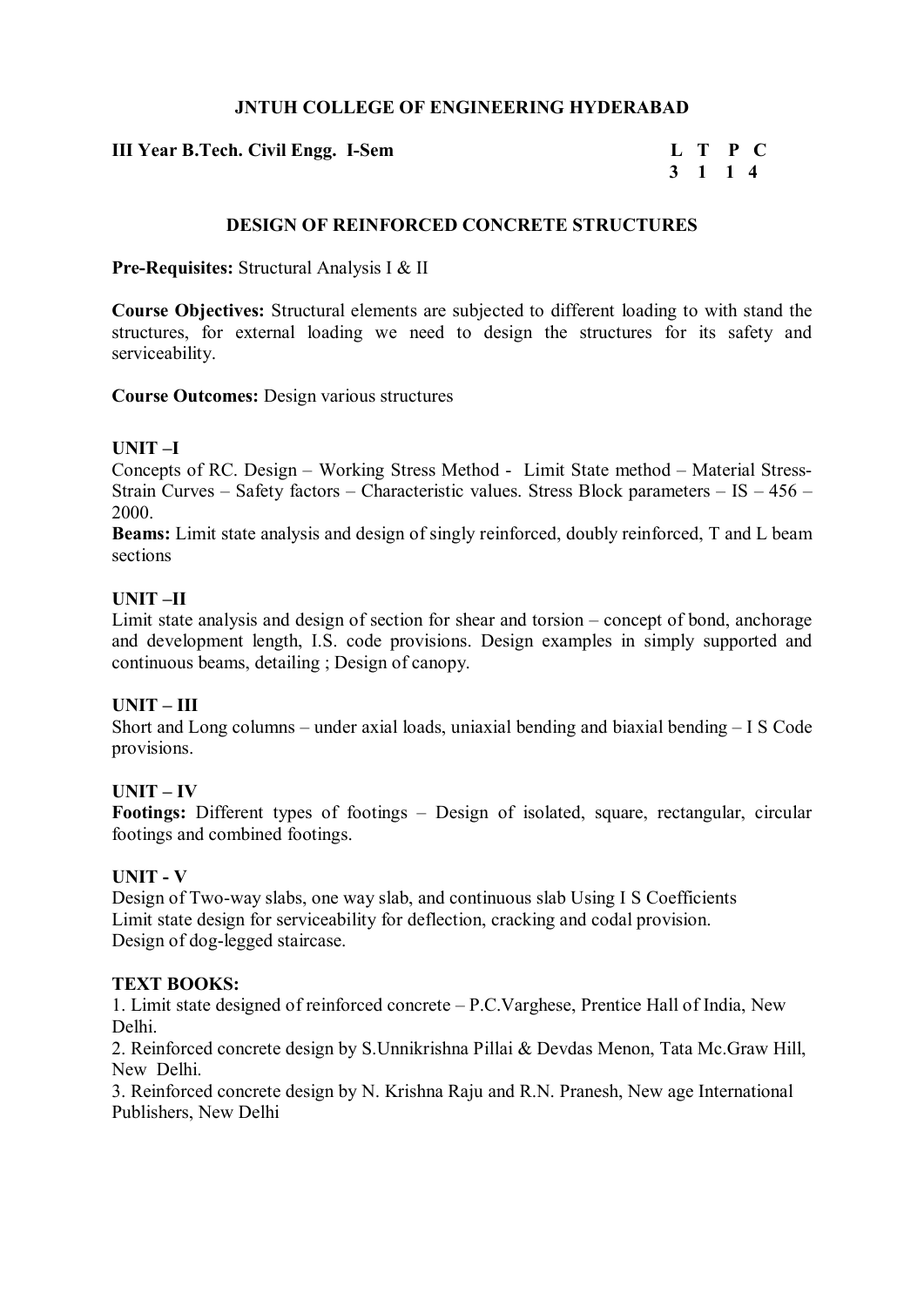## **REFERENCES :**

1. Fundamentals of Reinforced concrete design by M.L. Gambhir, Printice Hall of India Private Ltd., New Delhi.

2. Design of concrete structures by J.N.Bandhyopadhyay PHI Learning Private Limited.

3. Design of Reinforced Concrete Structures by I.C.Syal and A.K.Goel, S.Chand & company.

4. Fundamentals of reinforced concrete by N.C. Sinha and S.K Roy, S. Chand publishers

5. Design of Reinforced Concrete Foundations – P.C. Varghese Prentice Hall of India, New Delhi.

6.. Reinforced concrete structures, Vol.1, by B.C.Punmia, Ashok Kumar Jain and Arun Kumar Jain, Laxmi, publications Pvt. Ltd., New Delhi

7. Design of concrete structures – Arthus H.Nilson, David Darwin, and Chorles W. Dolar, Tata Mc.Graw-Hill, 3rd Edition, 2005.

## **NOTE :**

Alternate weeks two periods of drawing class should be conducted. The end examination paper should consist of Part – A and Part – B. Part – A should consist of two questions in design and drawing out of which one question to be answered. Part –B should consist of five questions in design out of which three to be answered. Weightage for Part – A is 40 % and Part – B is  $60\%$ .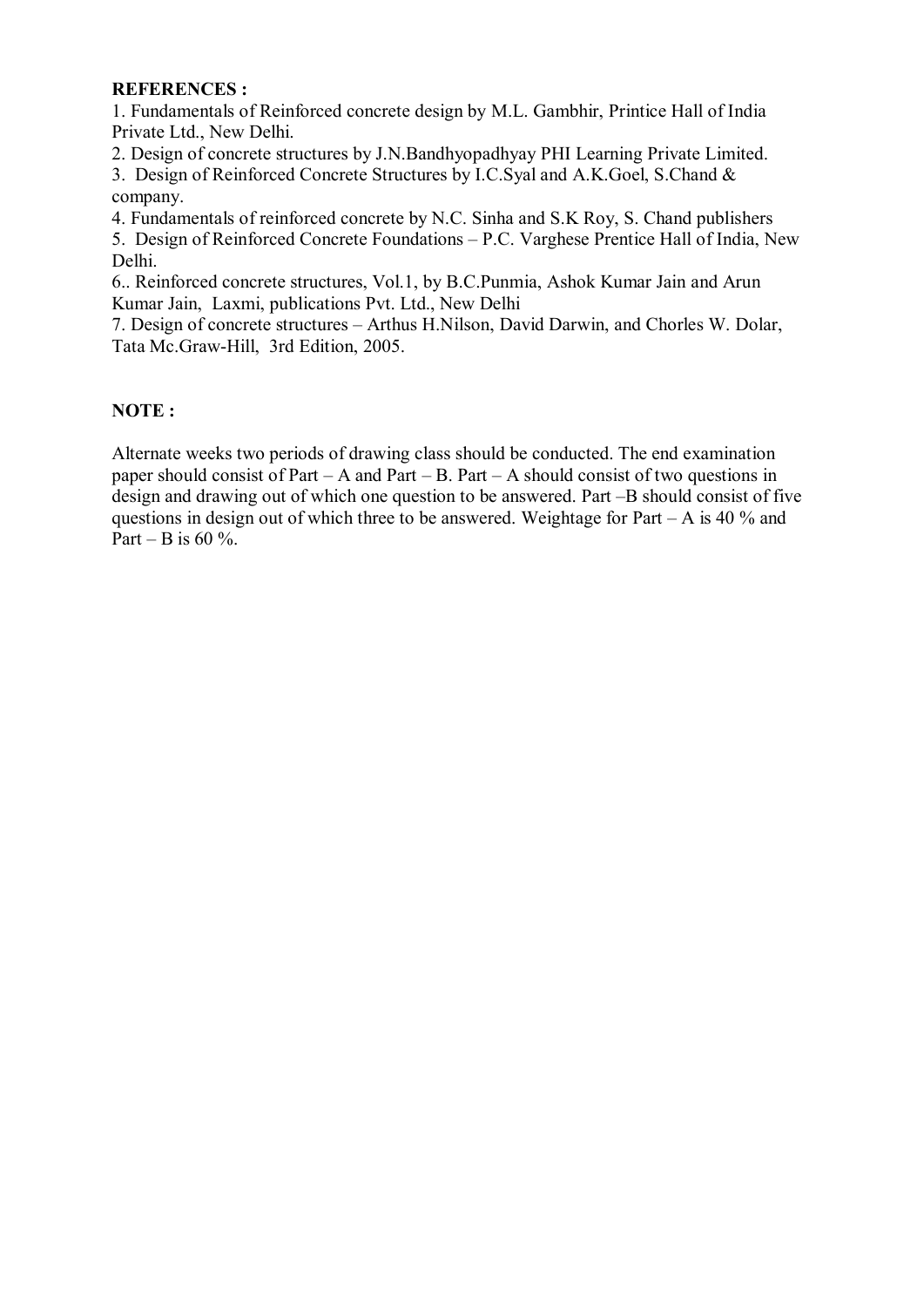### **III Year B.Tech. Civil Engg. I-Sem**  L T P C

# **4 1 0 4**

#### **SOIL MECHANICS**

**Pre-Requisites:** Engineering Geology

**Course Objectives:** To enable the student to study the properties of soil and to determine the behaviour soil under various conditions and loads.

**Course Outcomes:** Can understand the mechanism and Behaviour of Soil for Different loads and Soil Condition able to determine properties of soil

#### **UNIT – I**

**INTRODUCTION:** Soil formation and structure – moisture content – Mass- volume relationship – Relative density.

**INDEX PROPERTIES OF SOILS:** Grain size analysis – Sieve– consistency limits and indices – I.S. Classification of soils.

#### **UNIT –II**

**PERMEABILITY:** Soil water – capillary rise – flow of water through soils – Darcy's lawpermeability – Factors affecting permeability – laboratory determination of coefficient of permeability –Permeability of layered soils – In-situ permeability tests (Pumping in & Pumping out test).

**EFFECTIVE STRESS & SEEPAGE THROUGH SOILS:** Total, neutral and effective stress – principle of effective stress - quick sand condition – Seepage through soils – Flownets: Characteristics and Uses.

#### **UNIT –III**

**STRESS DISTRIBUTION IN SOILS:** Boussinesq's and Westergaard's theories for point load, uniformly loaded circular and rectangular areas, pressure bulb, variation of vertical stress under point load along the vertical and horizontal plane, and Newmark's influence chart for irregular areas.

**COMPACTION:** Mechanism of compaction – factors affecting compaction – effects of compaction on soil properties – Field compaction Equipment – compaction quality control.

#### **UNIT – IV**

**CONSOLIDATION:** Types of compressibility – Immediate Settlement, primary consolidation and secondary consolidation **-** stress history of clay; e-p and e-log(p) curves – normally consolidated soil, over consolidated soil and under consolidated soil preconsolidation pressure and its determination - Terzaghi's 1-D consolidation theory – coefficient of consolidation: square root time and logarithm of time fitting methods computation of total settlement and time rate of settlement.

#### **UNIT - V**

**SHEAR STRENGTH OF SOILS:** Importance of shear strength **–** Mohr's– Coulomb Failure theories – Types of laboratory tests for strength parameters – strength tests based on drainage conditions – strength envelops – Shear strength of sands - dilatancy – critical void ratio.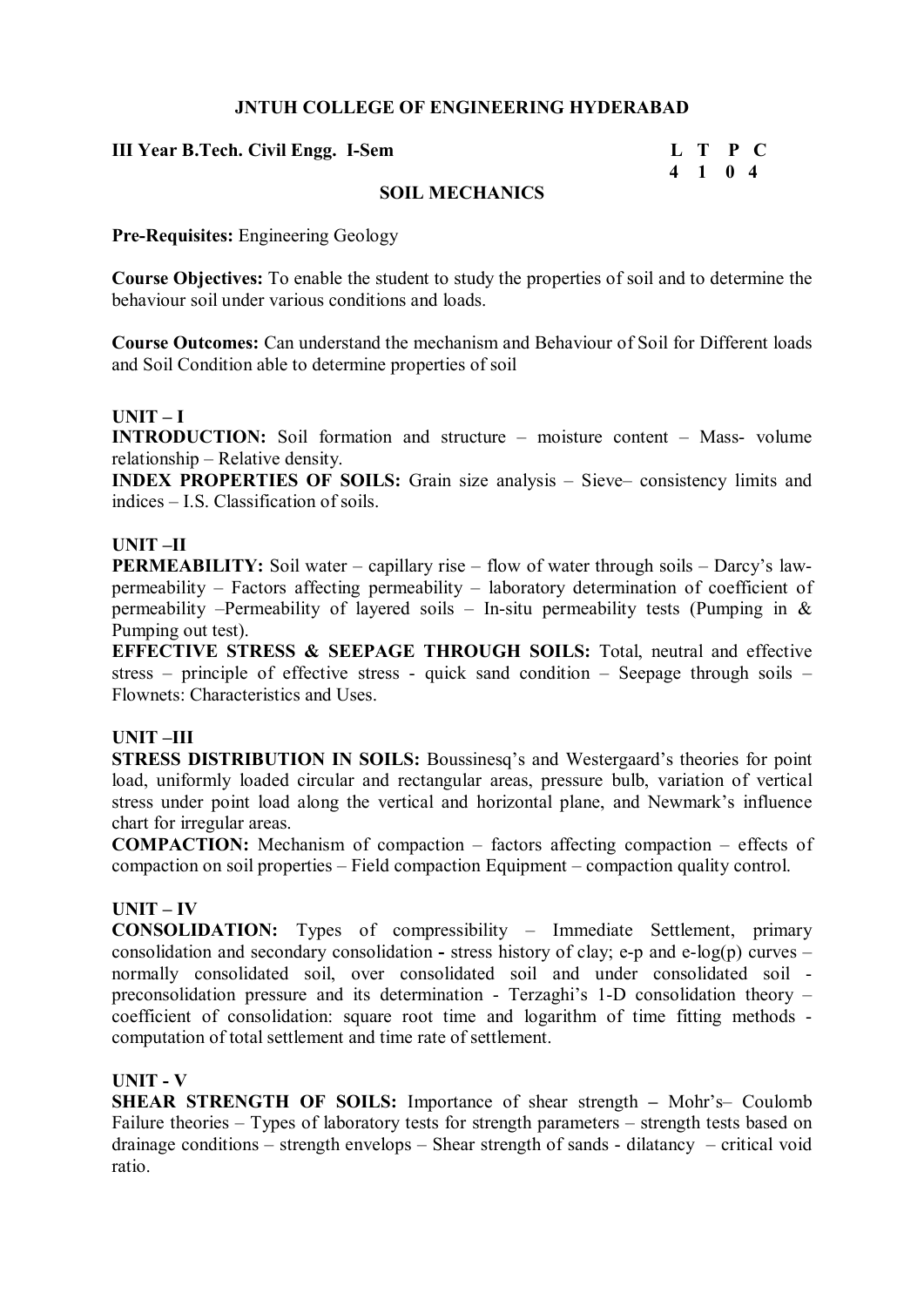### **Text books:**

- 1 Basic and Applied Soil Mechanics by Gopal Ranjan & ASR Rao, New age International Pvt . Ltd, New Delhi
- 2. Soil Mechanics and Foundation Engg. By K.R. Arora, Standard Publishers and Distributors, Delhi.
- 3. Foundation Engineering by P.C.Varghese, PHI

## **References:**

- 1. Soil Mechanics and Foundation Engineering by VNS Murthy, CBS Publishers and Distributors.
- 2. Principals of Geotechnical Engineering by Braja M.Das, Cengage Learning Publishers.
- 3. Geotechnical Engineering by C. Venkataramiah, New age International Pvt . Ltd, (2002).
- 4. Geotechnical Engineering Principles and Practices by Cuduto, PHI Intrernational.
- 5. Geotechnical Engineering by Manoj Dutta & Gulati S.K Tata Mc.Grawhill Publishers New Delhi.
- 6. Soil Mechanics and Foundation by by B.C.Punmia, Ashok Kumar Jain and Arun Kumar Jain, Laxmi, publications Pvt. Ltd., New Delhi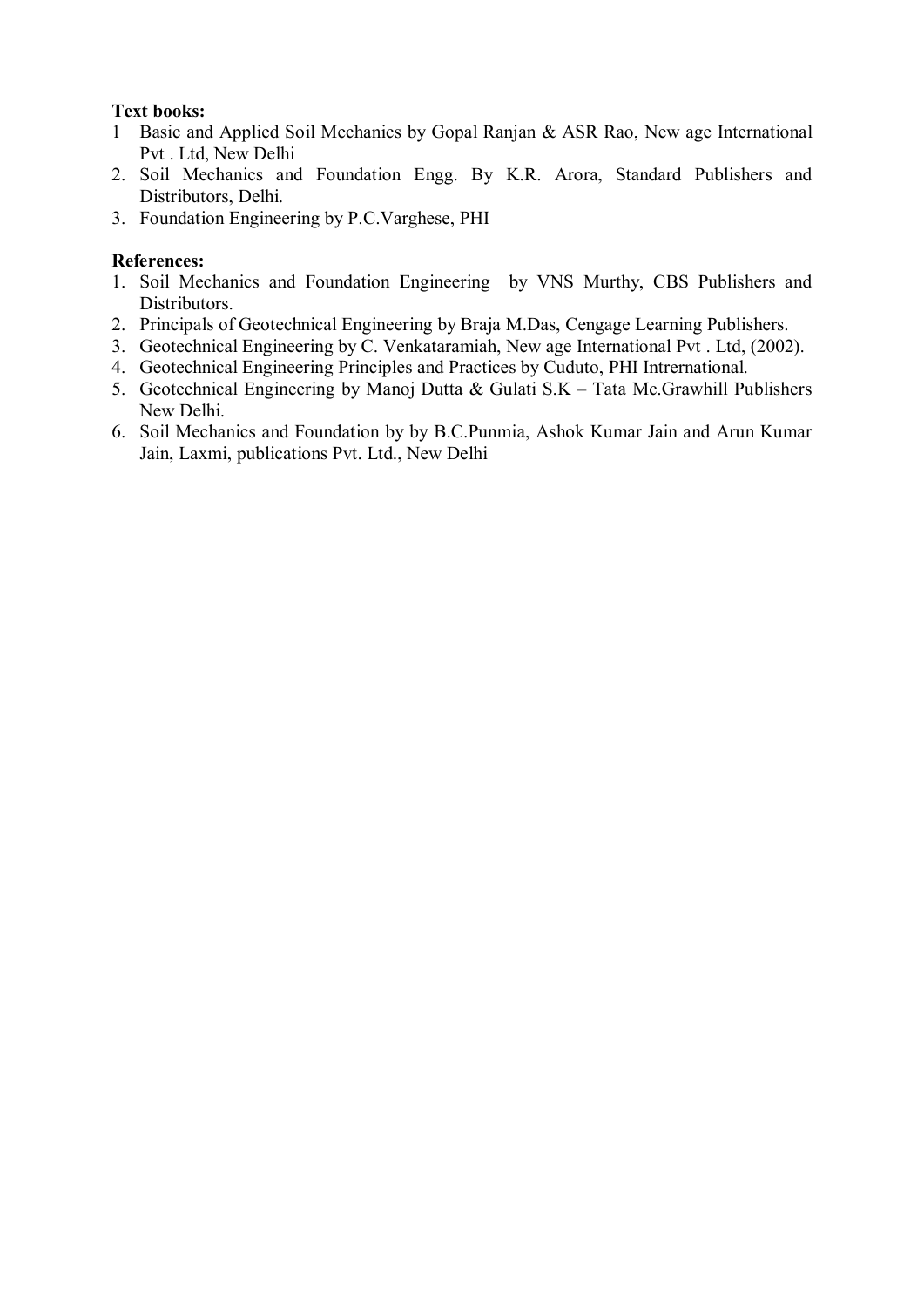## **III Year B.Tech. Civil Engg. I-Sem**  L T P C

# **3 1 0 3**

## **WATER RESOURCES ENGINEERING-I**

**Pre-Requisites:** Fluid Mechanics & HHM

**Course Objectives:** To study the concepts of

- i. Engineering Hydrology and its applications like Runoff estimation, estimation of design discharge and flood routing.
- ii. Irrigation Engineering Water utilization for crop growth and their designs.

**Course Outcomes:** Estimate runoff, design discharge up flood waiting, Irrigation enginering

## **UNIT I**

Introduction to engineering hydrology and its applications, Hydrologic cycle, types and forms of precipitation, rainfall measurement, types of rain gauges, computation of average rainfall over a basin, processing of rainfall data - Adjustment of record -Rainfall Double Mass Curve. Runoff- Factors affecting Runoff – Runoff over a Catchment- Empirical and Rational Formulae.

Abstraction from rainfall-evaporation, factors affecting evaporation, measurement of evaporation- Evapotranspiration- Penman and Blaney & Criddle Methods -Infiltration, factors affecting infiltration, measurement of infiltration, infiltration indices..

#### **UNIT-II**

Distribution of Runoff – Hydrograph Analysis Flood Hydrograph – Effective Rainfall – Base Flow- Base Flow Separation - Direct Runoff Hydrograph Unit pulse and Unit step function - Unit Hydrograph, definition, limitations and applications of Unit hydrograph, derivation of Unit Hydrograph from Direct Runoff Hydrograph and vice versa - S-hydrograph, Synthetic Unit Hydrograph.

## **UNIT-III**

Ground water Occurrence, types of aquifers, aquifer parameters, porosity, specific yield, permeability, transmissivity and storage coefficient, Darcy's law, radial flow to wells in confined and unconfined aquifers. Types of wells,- Well Construction – Well Development.

## **UNIT-IV**

Necessity and Importance of Irrigation, advantages and ill effects of Irrigation, types of Irrigation, methods of application of Irrigation water, Indian agricultural soils, methods of improving soil fertility –Crop Rotation, preparation of land for Irrigation, standards of quality for Irrigation water.

Soil-water-plant relationship, vertical distribution of soil moisture, soil moisture constants, soil moisture tension, consumptive use, Duty and delta, factors affecting duty- Design discharge for a water course. Depth and frequency of Irrigation, irrigation efficiencies-Water Logging.

#### **UNIT-V**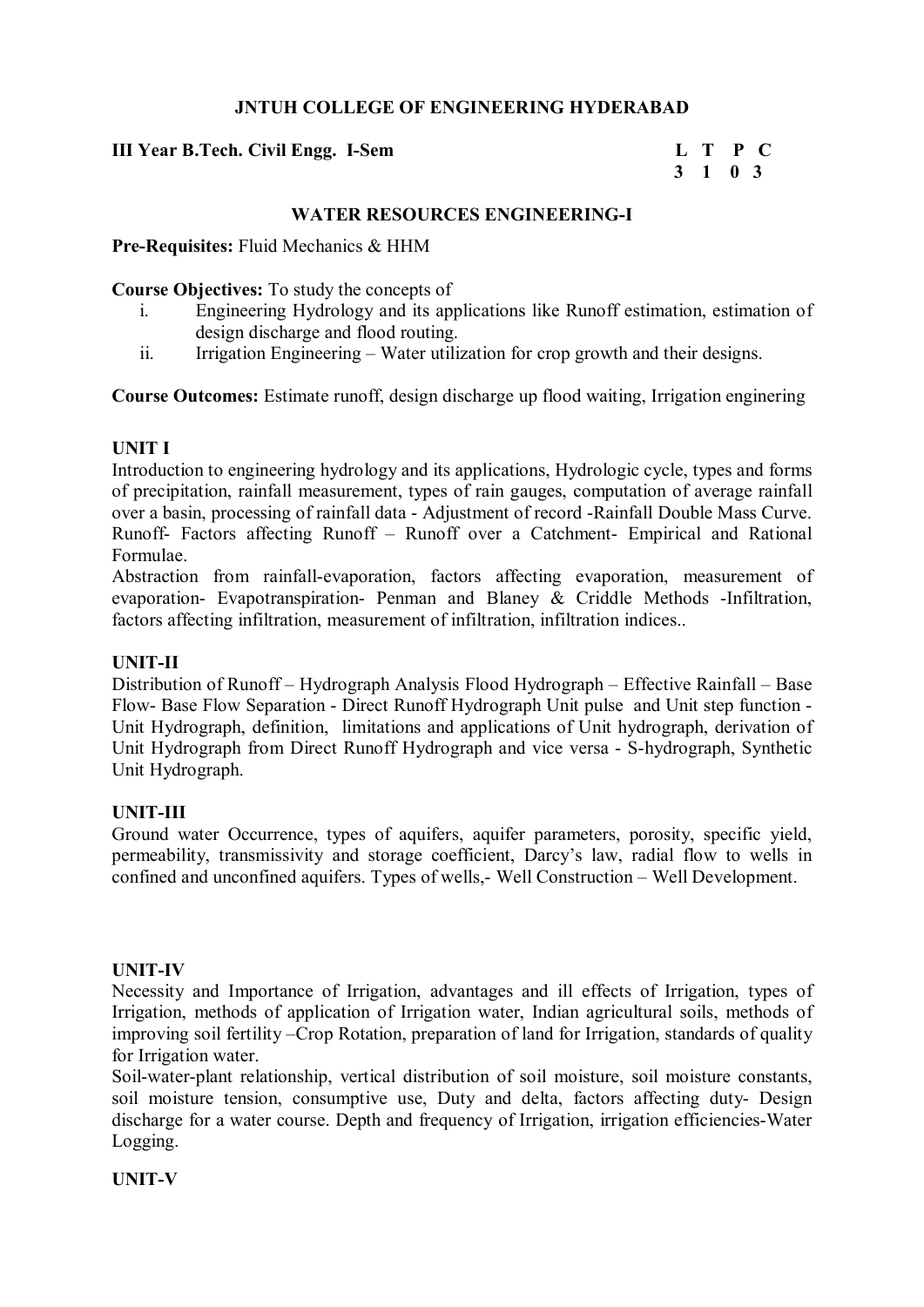Classification of canals, Design of Irrigation canals by Kennedy's and Lacey's theories, balancing depth of cutting, IS standards for a canal design canal lining. Design Discharge over a catchment, Computation of design discharge-rational formulae etc.

## **Text books:**

- 1. Engineering Hydrology by Jayaram Reddy, Laxmi publications pvt. Ltd., New Delhi
- 2. Irrigation and water power engineering by Punmia & Lal, Laxmi publications pvt. Ltd., New Delhi

#### **References:**

- 1. Elementary hydrology by V.P.Singh, PHI publications.
- 2. Irrigation and Water Resources & Water Power by P.N.Modi, Standard Book House.
- 3. Irrigation Water Management by D.K. Majundar, Printice Hall of India.
- 4. Irrigation and Hydraulic structures by S.K.Grag Khanna **publishers**
- 5. Applied hydrology by Ven Te Chow, David R. Maidment larry W. Mays Tata MC. Graw Hill.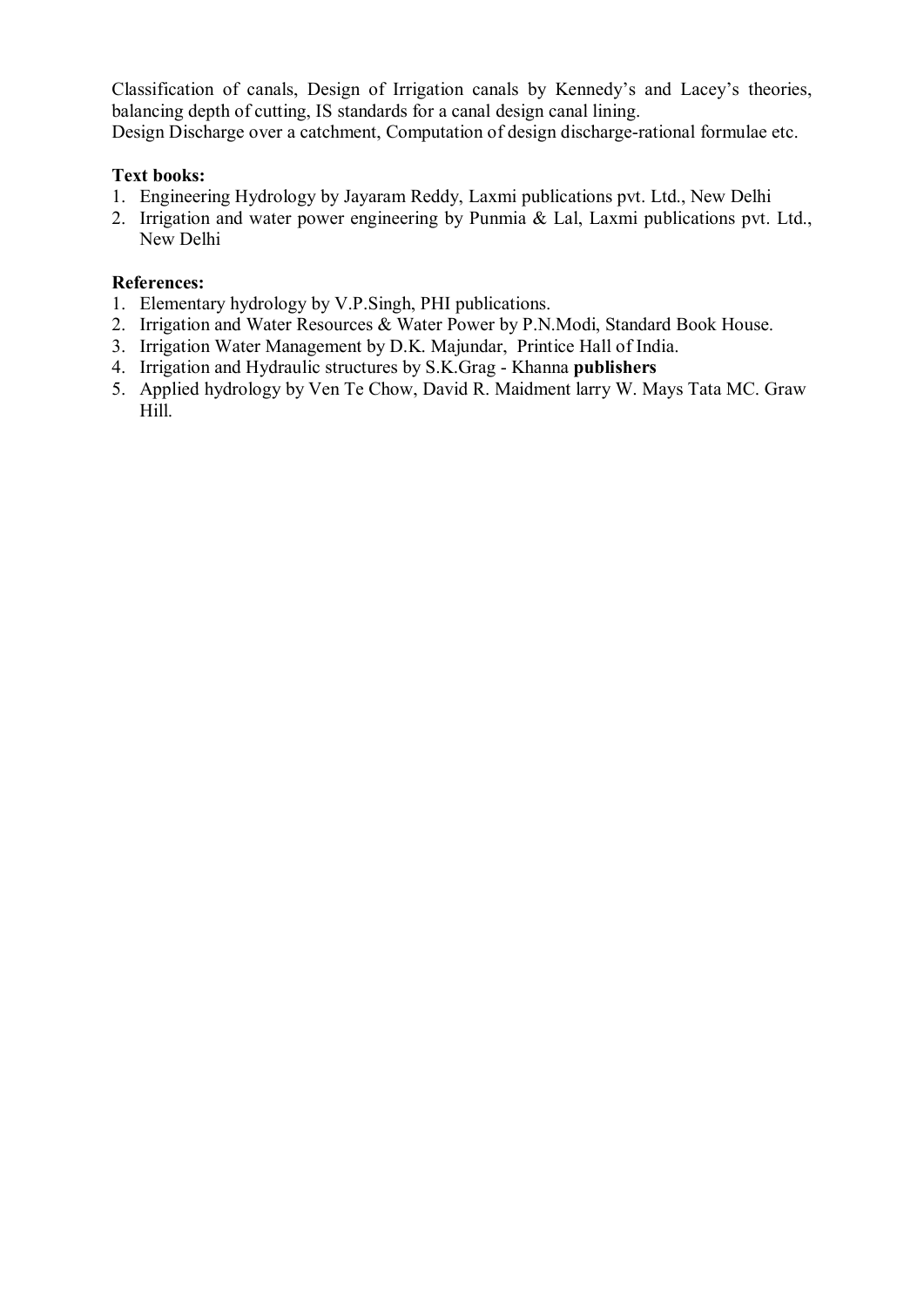**III Year B.Tech. Civil Engg. I-Sem**  L T P C

# **0 0 3 2**

## **ADVANCED ENGLISH LANGUAGE COMMUNICATION SKILLS LAB**

## **Pre-Requisites:** English

**Course Objectives:** The purpose of this course is to develop the students competence in communication at an advanced level. Assuming that the students are fairly proficient in the basic communication skills of listening, speaking, reading and writing in English, this course aims to train them in communicating efficiently in the workplace and professional contexts.

**Course Outcomes:** Communicate efficiently in the work place up professioal context

#### **1. Introduction**

The introduction of the Advanced Communication Skills Lab is considered essential at 3rd year level. At this stage, the students need to prepare themselves for their careers which may require them to listen to, read, speak and write in English both for their professional and interpersonal communication in the globalised context.

The proposed course should be a laboratory course to enable students to use 'good' English and perform the following:

- Gathering ideas and information to organise ideas relevantly and coherently.
- Engaging in debates.
- Participating in group discussions.
- Facing interviews.
- Writing project/research reports/technical reports.
- Making oral presentations.
- Writing formal letters.
- Transferring information from non-verbal to verbal texts and vice-versa.
- Taking part in social and professional communication.

#### **2. Objectives:**

This Lab focuses on using multi-media instruction for language development to meet the following targets:

- To improve the students' fluency in English, through a well-developed vocabulary and enable them to listen to English spoken at normal conversational speed by educated English speakers and respond appropriately in different socio-cultural and professional contexts.
- Further, they would be required to communicate their ideas relevantly and coherently in writing.
- To prepare all the students for their placements.

## **Learning Outcomes**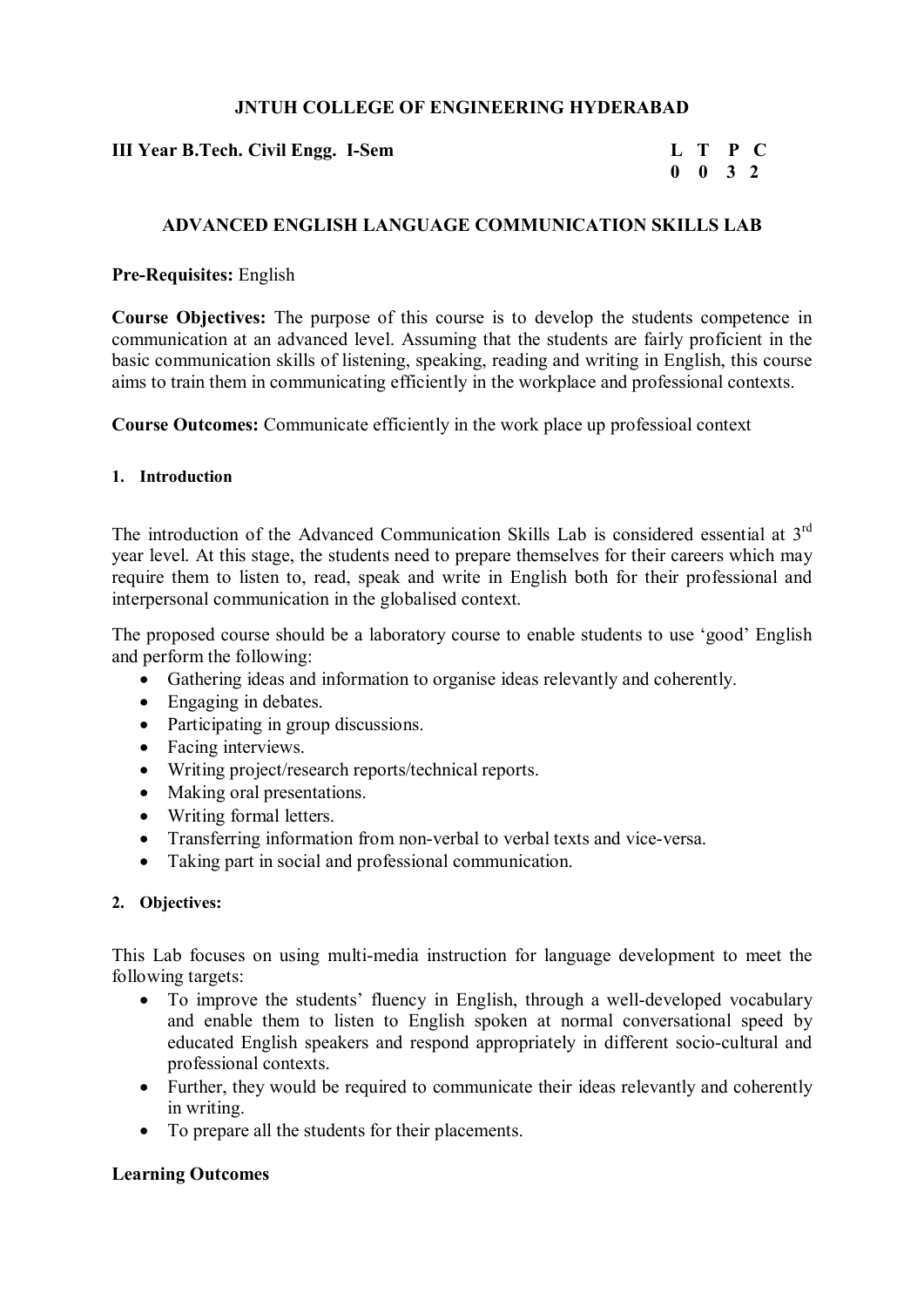- $\Diamond$  Accomplishment of sound vocabulary and its proper use contextually.
- **Example 1** Flair in Writing and felicity in written expression.
- $\triangle$  Enhanced job prospects.
- **Effective Speaking Abilities**

## **3. Syllabus**:

The following course content to conduct the activities is prescribed for the Advanced Communication Skills (ACS) Lab:

- 1. **Activities on Fundamentals of Inter-personal Communication and Building Vocabulary** - Starting a conversation – responding appropriately and relevantly – using the right body language – Role Play in different situations  $\&$  Discourse Skills-using visuals - Synonyms and antonyms, word roots, one-word substitutes, prefixes and suffixes, study of word origin, business vocabulary, analogy, idioms and phrases, collocations & usage of vocabulary.
- 2. **Activities on Reading Comprehension** –General Vs Local comprehension, reading for facts, guessing meanings from context, scanning, skimming, inferring meaning, critical reading & effective googling.
- 3. **Activities on Writing Skills** Structure and presentation of different types of writing *letter writing/Resume writing/ e-correspondence/ Technical report writing/ Portfolio writing* – planning for writing – improving one's writing.
- 4. **Activities on Presentation Skills** Oral presentations (individual and group) through JAM sessions/seminars/**PPTs** and written presentations through posters/projects/reports/ e-mails/assignments etc.
- 5. **Activities on Group Discussion and Interview Skills** Dynamics of group discussion, intervention, summarizing, modulation of voice, body language, relevance, fluency and organization of ideas and rubrics for evaluation- Concept and process, pre-interview planning, opening strategies, answering strategies, interview through tele-conference & video-conference and Mock Interviews.

## **4. Minimum Requirement:**

The Advanced Communication Skills (ACS) Laboratory shall have the following infrastructural facilities to accommodate at least 35 students in the lab:

- Spacious room with appropriate acoustics
- Round Tables with movable chairs
- Audio-visual aids
- LCD Projector
- Public Address system
- $\bullet$  P IV Processor, Hard Disk 80 GB, RAM–512 MB Minimum, Speed 2.8 GHZ
- T. V, a digital stereo & Camcorder
- Headphones of High quality

## **5. Prescribed Lab Manual:** A book titled *A Course Book of Advanced Communication Skills (ACS) Lab* published by Universities Press, Hyderabad.

## **6. Suggested Software:**

 The software consisting of the prescribed topics elaborated above should be procured and used.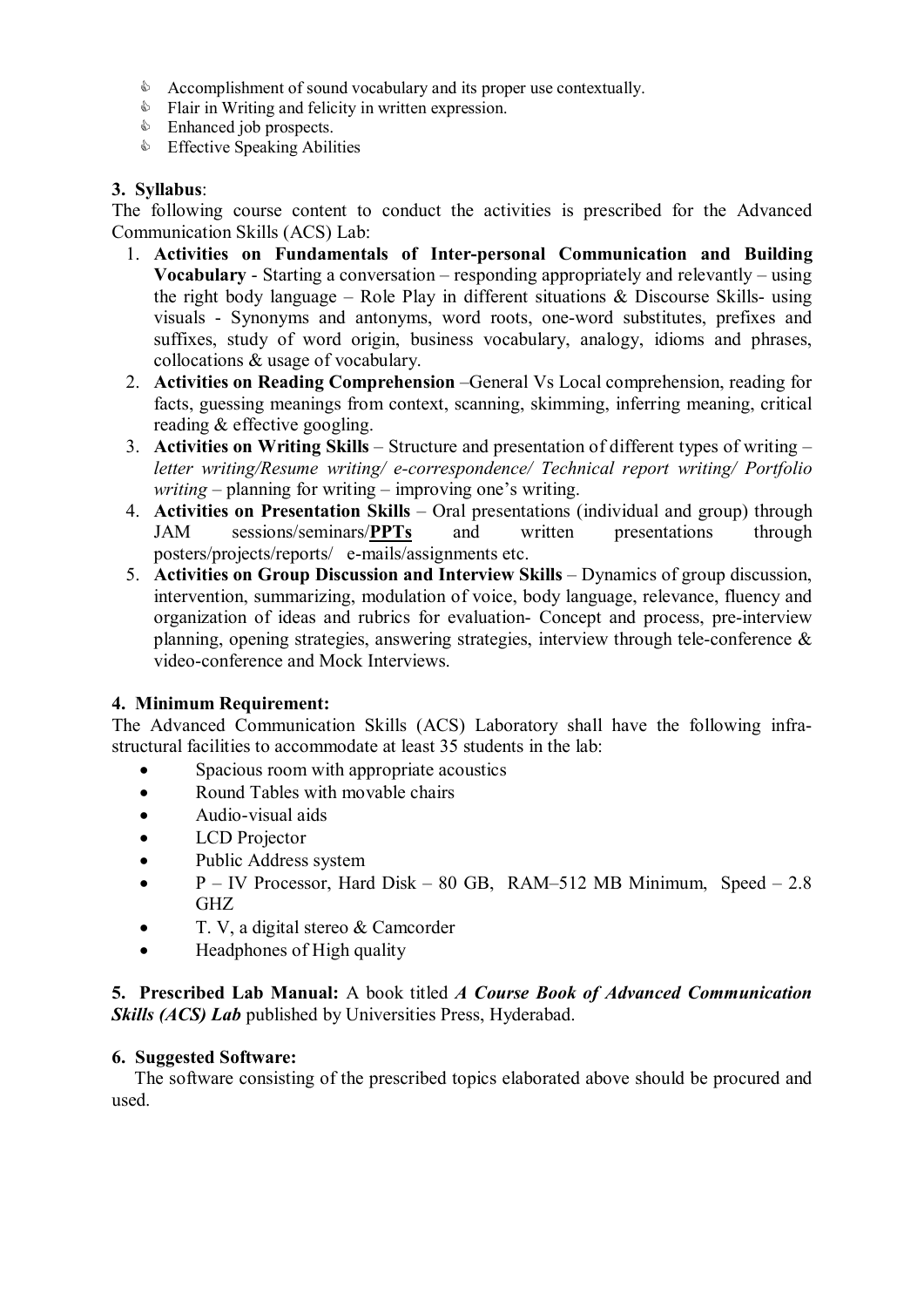- **Oxford Advanced Learner's Compass, 8th Edition**
- **DELTA's key to the Next Generation TOEFL Test: Advanced Skill Practice.**
- **Lingua TOEFL CBT Insider**, by Dreamtech
- **TOEFL & GRE** (KAPLAN, AARCO & BARRONS, USA, Cracking GRE by CLIFFS)
- **The following software from 'train2success.com'**
	- **Preparing for being Interviewed**
	- **Positive Thinking**
	- **Interviewing Skills**
	- **Telephone Skills**
	- **Time Management**
- **7. Books Recommended:**
- 1. **Technical Communication** by Meenakshi Raman & Sangeeta Sharma, Oxford University Press 2009.
- 2. **English Language Communication : A Reader cum Lab Manual** Dr A Ramakrishna Rao, Dr G Natanam & Prof SA Sankaranarayanan, Anuradha Publications, Chennai 2008.
- 3. **Advanced Communication Skills Laboratory Manual** by Sudha Rani, D, Pearson Education 2011.
- 4. **Technical Communication** by Paul V. Anderson. 2007. Cengage Learning pvt. Ltd. New Delhi.
- 5. **Business and Professional Communication:** Keys for Workplace Excellence. Kelly M. Quintanilla & Shawn T. Wahl. Sage South Asia Edition. Sage Publications. 2011.
- 6. **The Basics of Communication: A Relational Perspective**. Steve Duck & David T. McMahan. Sage South Asia Edition. Sage Publications. 2012.
- 7. **English Vocabulary in Use** series, Cambridge University Press 2008.
- 8. **Management Shapers Series** by Universities Press(India)Pvt Ltd., Himayatnagar, Hyderabad 2008.
- 9. **Handbook for Technical Communication** by David A. McMurrey & Joanne Buckley. 2012. Cengage Learning.
- 10. **Communication Skills** by Leena Sen, PHI Learning Pvt Ltd., New Delhi, 2009.
- 11. **Handbook for Technical Writing** by David A McMurrey & Joanne Buckely CENGAGE Learning 2008.
- 12. **Job Hunting** by Colm Downes, Cambridge University Press 2008.
- 13. **Master Public Speaking** by Anne Nicholls, JAICO Publishing House, 2006.
- 14. **English for Technical Communication for Engineering Students, Aysha Vishwamohan, Tata Mc Graw-Hil 2009.**
- 15. Books on **TOEFL/GRE/GMAT/CAT/ IELTS** by Barron's/DELTA/Cambridge University Press.
- 16. **International English for Call Centres** by Barry Tomalin and Suhashini Thomas, Macmillan Publishers, 2009.

## **DISTRIBUTION AND WEIGHTAGE OF MARKS**:

## *Advanced Communication Skills Lab Practicals:*

- 1. The practical examinations for the ACS Laboratory practice shall be conducted as per the University norms prescribed for the core engineering practical sessions.
- 2. For the English Language lab sessions, there shall be continuous evaluation during the year for 25 sessional marks and 50 End Examination marks. Of the 25 marks, 15 marks shall be awarded for day-to-day work and 10 marks to be awarded by conducting Internal Lab Test(s). The End Examination shall be conducted by the teacher concerned, by inviting the External Examiner from outside. In case of the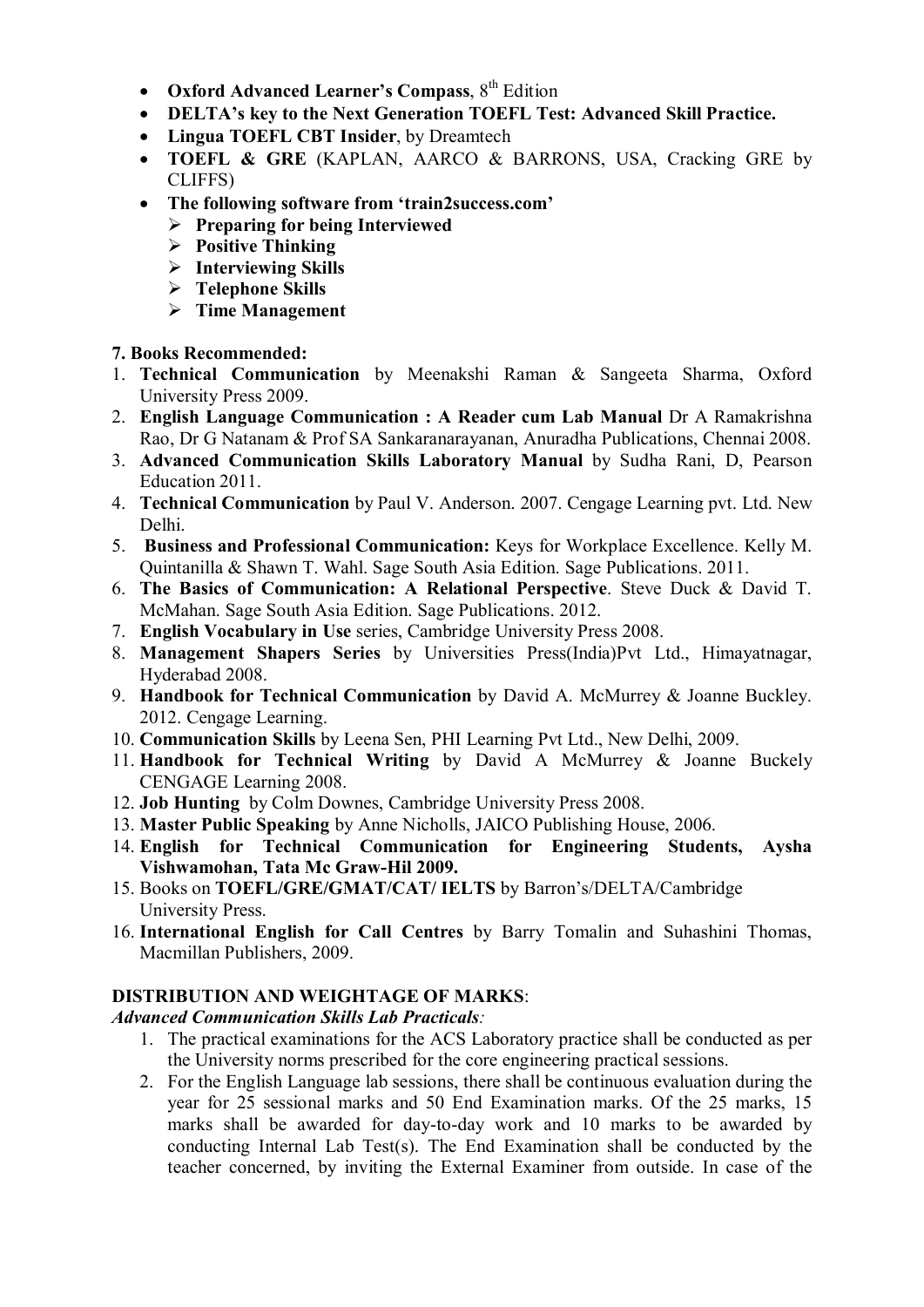non-availability of the External Examiner, other teacher of the same department can act as the External Examiner.

## **Mini Project: As a part of Internal Evaluation**

- **1. Seminar/ Professional Presentation**<br>**2. A Report on the same has to be prep**
- **2. A Report on the same has to be prepared and presented.**
- **\*** *Teachers may use their discretion to choose topics relevant and suitable to the needs of students.*
- *\* Not more than two students to work on each mini project.*
- *\* Students may be assessed by their performance both in oral presentation and written report.*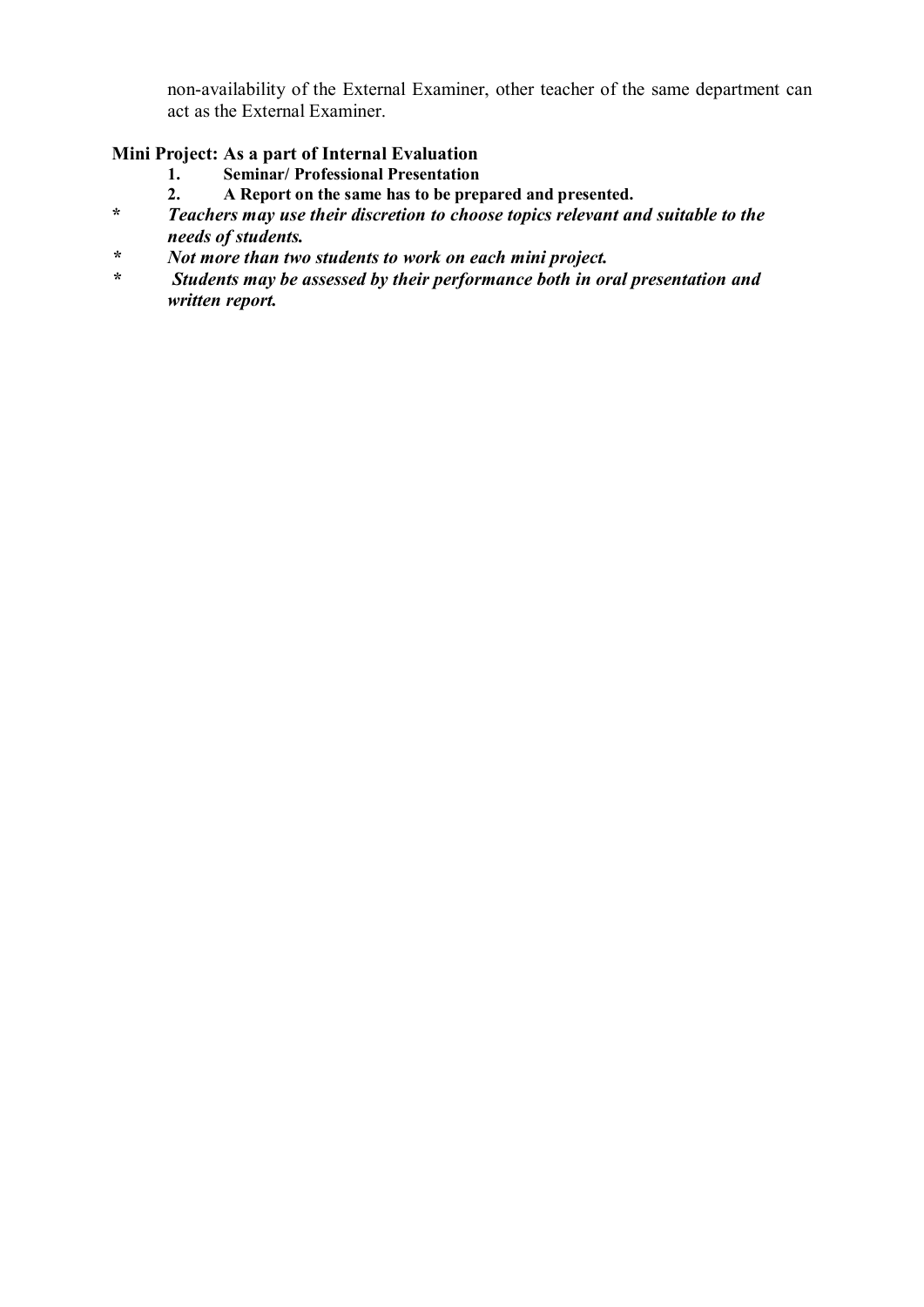#### **III Year B.Tech. Civil Engg. I-Sem**  L T P C

# **0 0 3 2**

## **SURVEYING LAB –II**

**Pre-Requisites:** Surveying Theory

**Course Objectives:** To impart the practical knowledge in the field to set out any Civil Engineering work

**Course Outcomes:** Perform surveying on any civi8l engineering work

- 1. Determine of area using total station
- 2. Traversing using total station
- 3. Contouring using total station
- 4. Determination of remote height using total station
- 5. Stake out using total station
- 6. Distance, gradient, differential height between two inaccessible points using total station.
- 7. Curve settling using total station
- 8. Resection using total station
- 9. Setting out works for buildings and pipe lines
- 10. Finding position of stations using G.P.S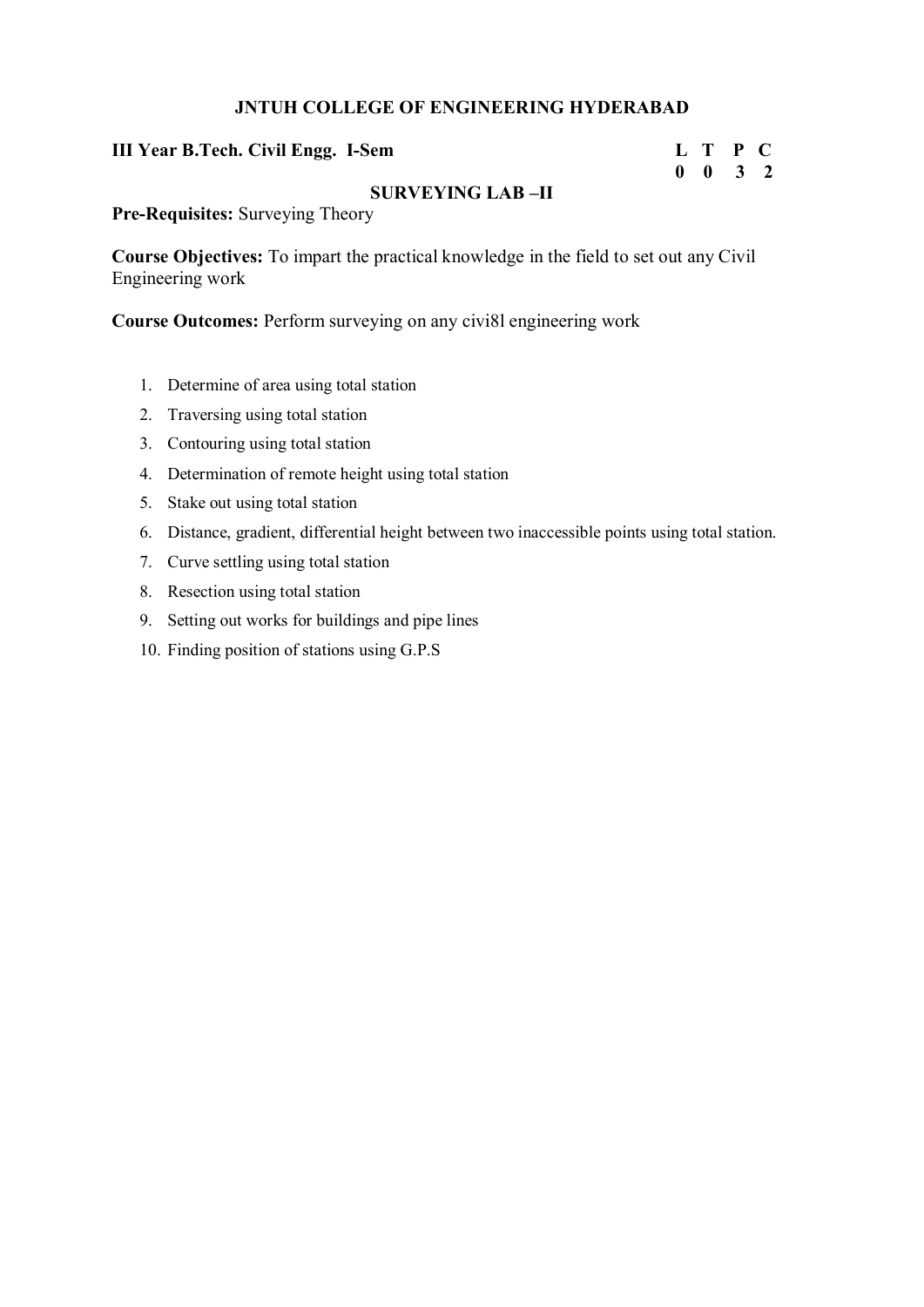#### **III Year B.Tech. Civil Engg. I-Sem**

# **0 0 3 2**

#### **GEO TECHNICAL ENGINEERING LAB**

**Pre-Requisites:** Soil Mechanics (Co-requisite)

**Course Objectives:** To obtain the properties of soils by conducting experiments, it is necessary for students to understand the behavior of soil under various loads and conditions.

**Course Outcomes:** Able to determine index and engg properties of soils

## **LIST OF EXPERIMENTS**

- 1. Atterberg Limits (Liquid Limit, Plastic Limit)
- 2. a) Field density by core cutter method and
	- b) Determination of Specific gravity of soil.
- 3. Field density by sand replacement method
- 4. Grain size distribution by sieve analysis
- 5. Permeability of soil by constant and variable head test methods
- 6. Standard Proctor's Compaction Test
- 7. California Bearing Ratio Test (CBR Test)
- 8. Determination of Coefficient of consolidation (square root time fitting method)
- 9. Unconfined compression test
- 10. Direct shear test
- 11. Vane shear test
- 12. Differential free swell index (DFSI) test

*Note: Any Ten experiments may be completed.* 

#### **REFERENCE BOOK**

1. Measurement of Engineering Properties of Soils by. E. Saibaba Reddy & K. Rama Sastri, New Age International.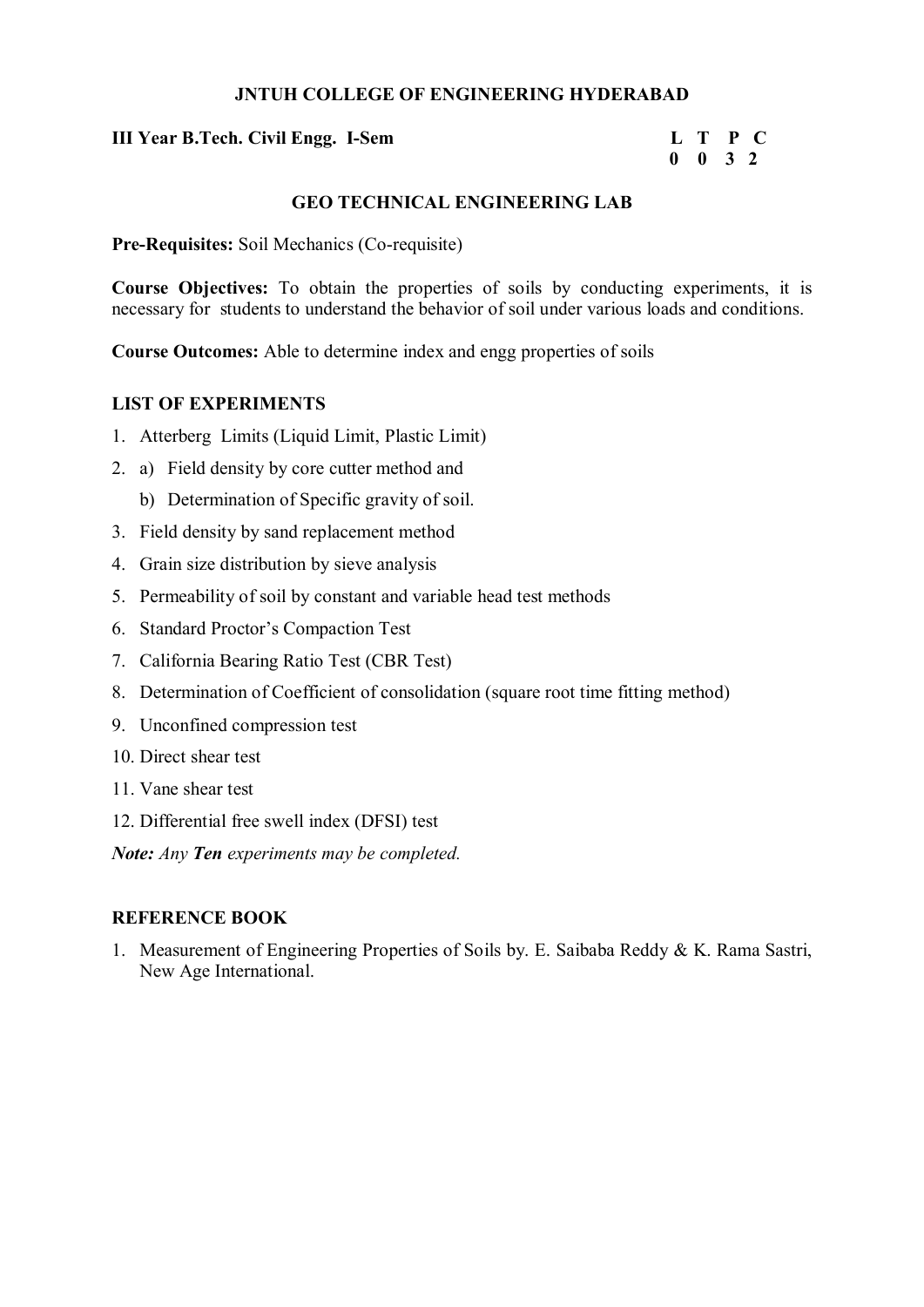**III Year B.Tech. Civil Engg. II-Sem** 

**3 0 0 3** 

## **OPEN ELECTIVE – II**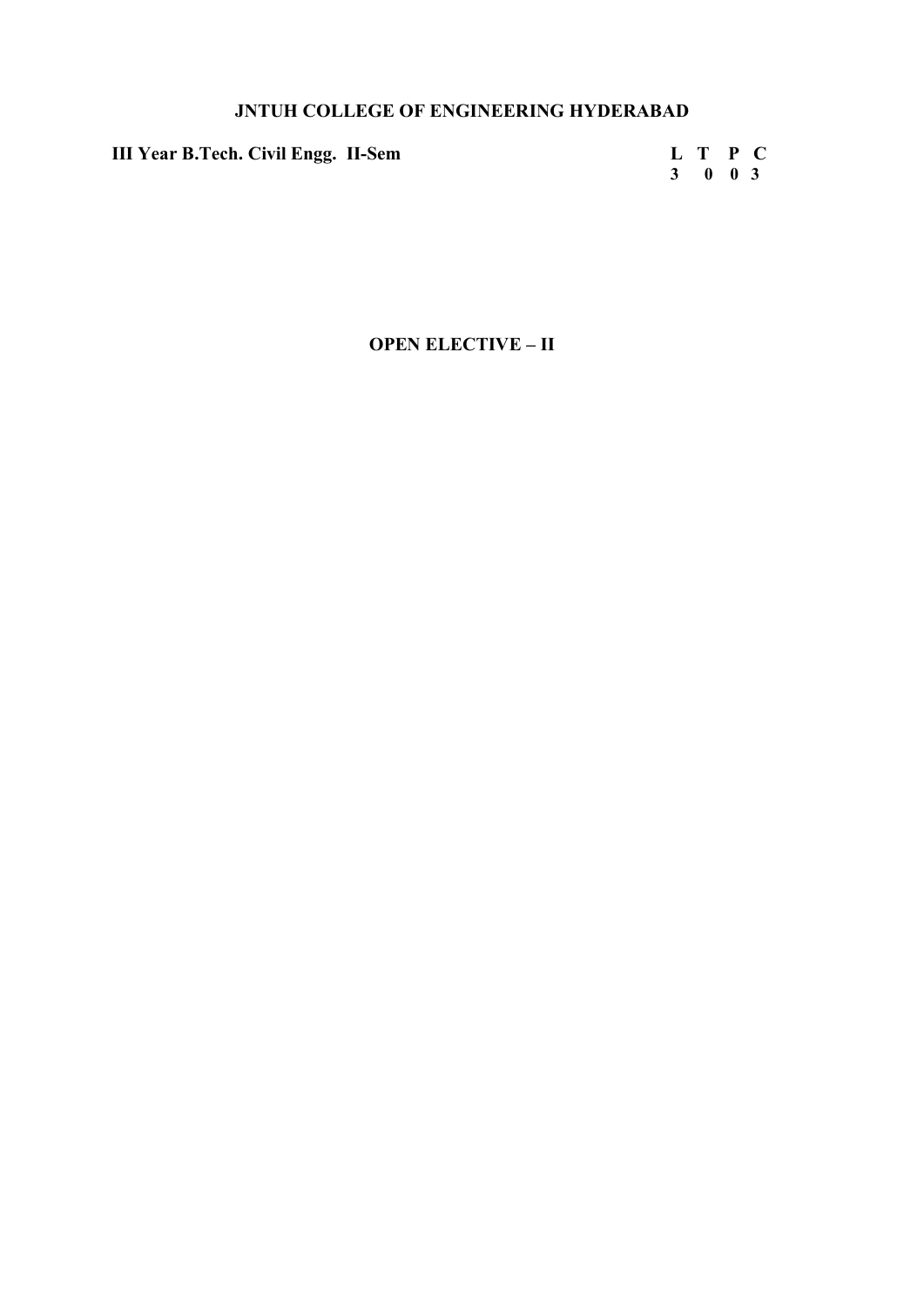| <b>III Year B.Tech. Civil Engg. II-Sem</b> |  | L T P C |  |
|--------------------------------------------|--|---------|--|
|                                            |  | 4 0 0 4 |  |

# **DEPARTMENT ELECTIVE – I**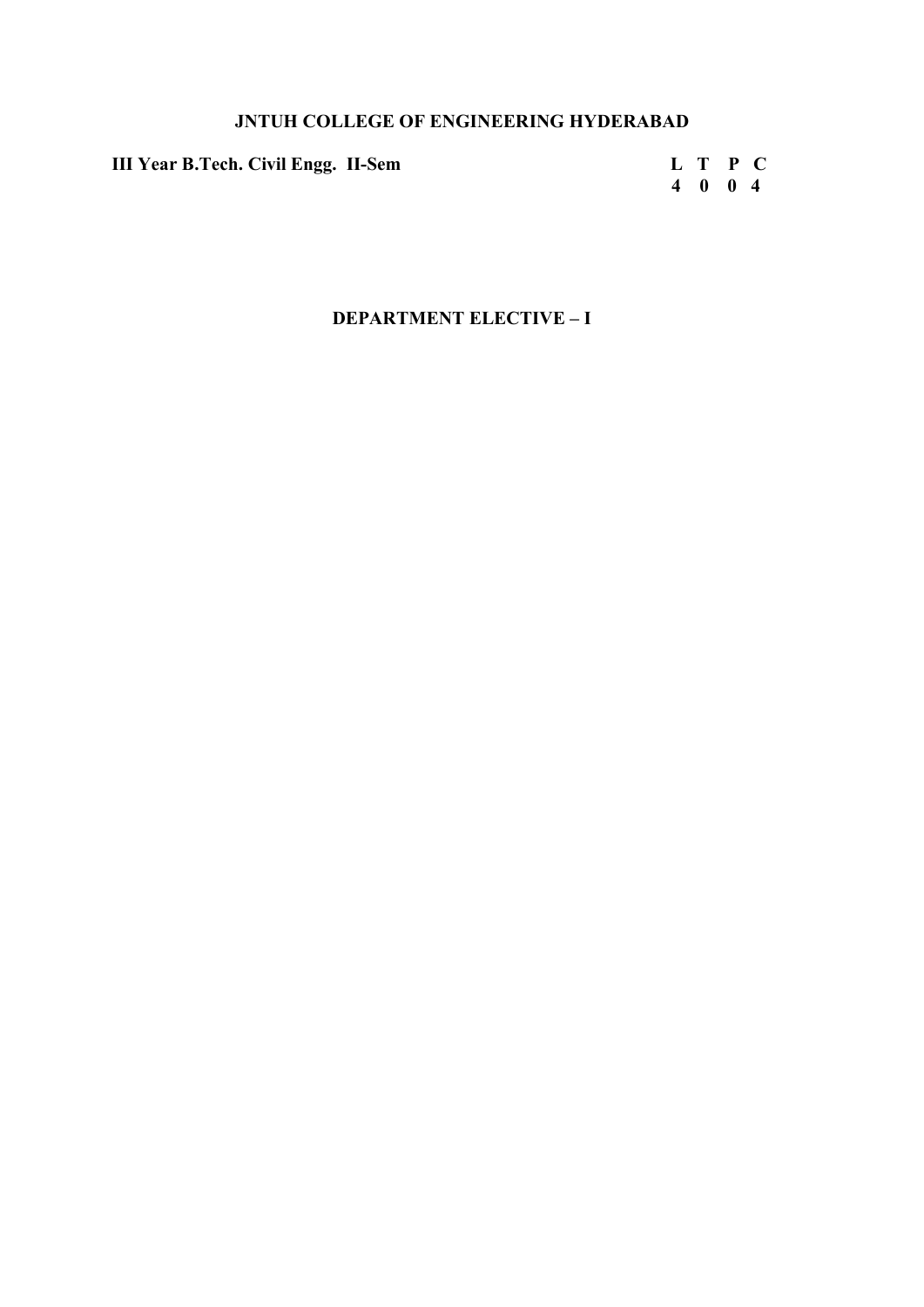**III Year B.Tech. Civil Engg. II-Sem** 

 **4 0 0 4** 

## **DEPARTMENT ELECTIVE – II**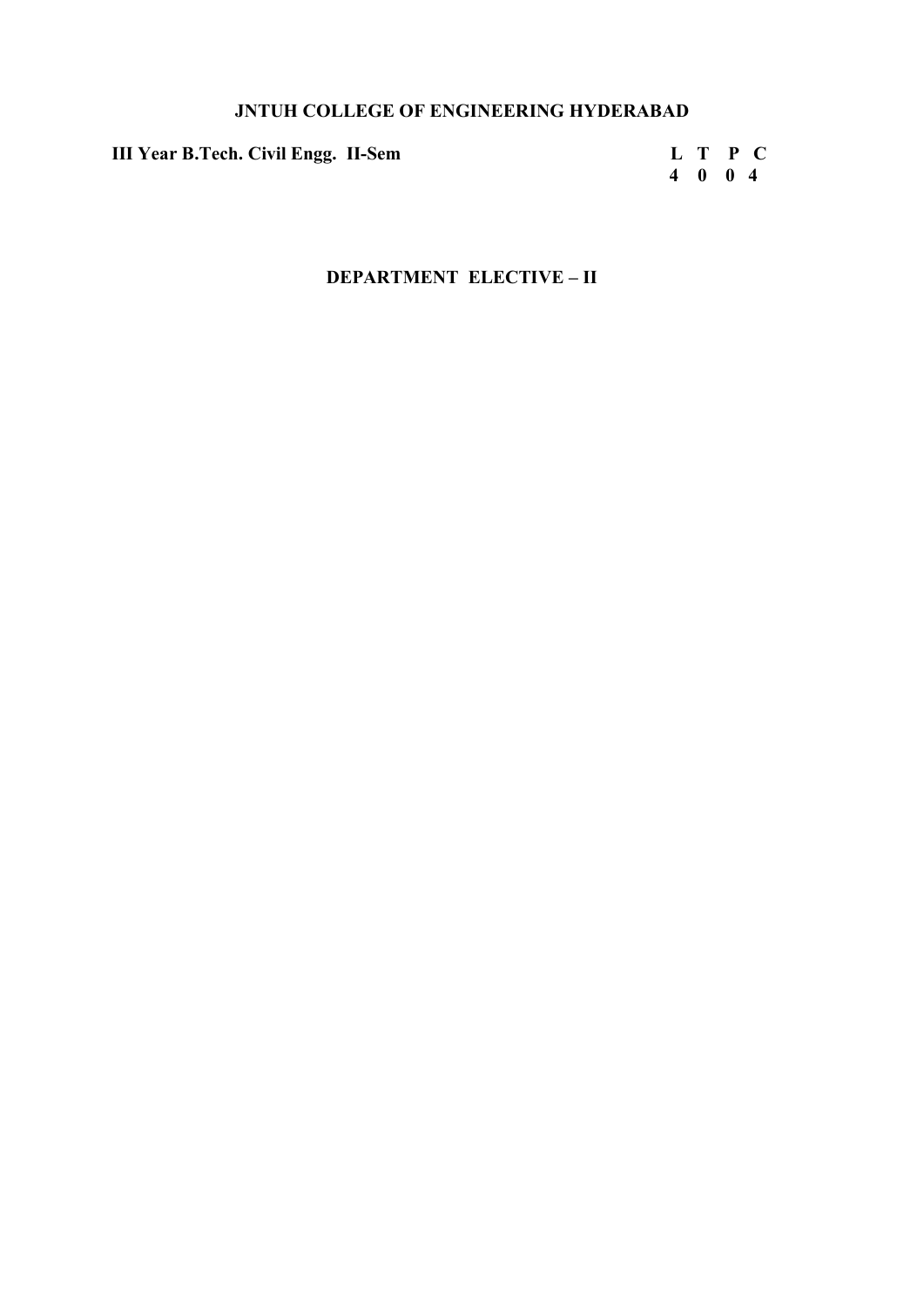## **III Year B.Tech. Civil Engg. II-Sem**  L T P C

# **3 1 1 4**

#### **DESIGN OF STEEL STRUCTURES**

**Pre-Requisites:** Structural Analysis I & II

**Course Objectives:** To make the student conversant with the design principles of steel structural elements as per IS Codal provisions

**Course Outcomes:** Design any type of steel structure

#### **UNIT – I**

Materials – types of structural steel – mechanical properties of steel – Concepts of plasticity – yield strength. Loads – and combinations local buckling behavior of steel. Concept of limit State Design – Limit States – Design Strengths- deflection limits – serviceability – stability check. Bolted connections – Riveted connections –  $IS - 800 - 2007$  - specifications – Design strength – efficiency of joint – prying action. Welded connections – Types of welded joints – specifications - design requirements.

#### **UNIT – II**

Design of tension members – Design strength – Design procedure splice - lug angle. Design of compress in members – Buckling class – slenderness ratio / strength design – laced – battened columns – splice – column base – slab base.

#### **UNIT – III**

Design of Beams – Plastic moment – Bending and shear strength / buckling – Builtup sections – laterally / supported beams - Design of eccentric connections – Framed – stiffened / seat connection.

#### **UNIT – IV**

Design of plate girders – elements – economical depth – design of main section – connections between web and flange – design of stiffness bearing – intermediate stiffeners – Design of Websplica & Flange splica.

#### **UNIT – V**

Design of roof trusses – Types of roof trusses, loads on trusses – purlin design – truss design, Design of joints and end bearings.

#### **Text books :**

- 1. Design of steel structures N. Subramanian, Oxford University Press 2009.
- 2. Limit State Design of steel structures, S.K. Duggal, Tata McGraw-Hill, 2010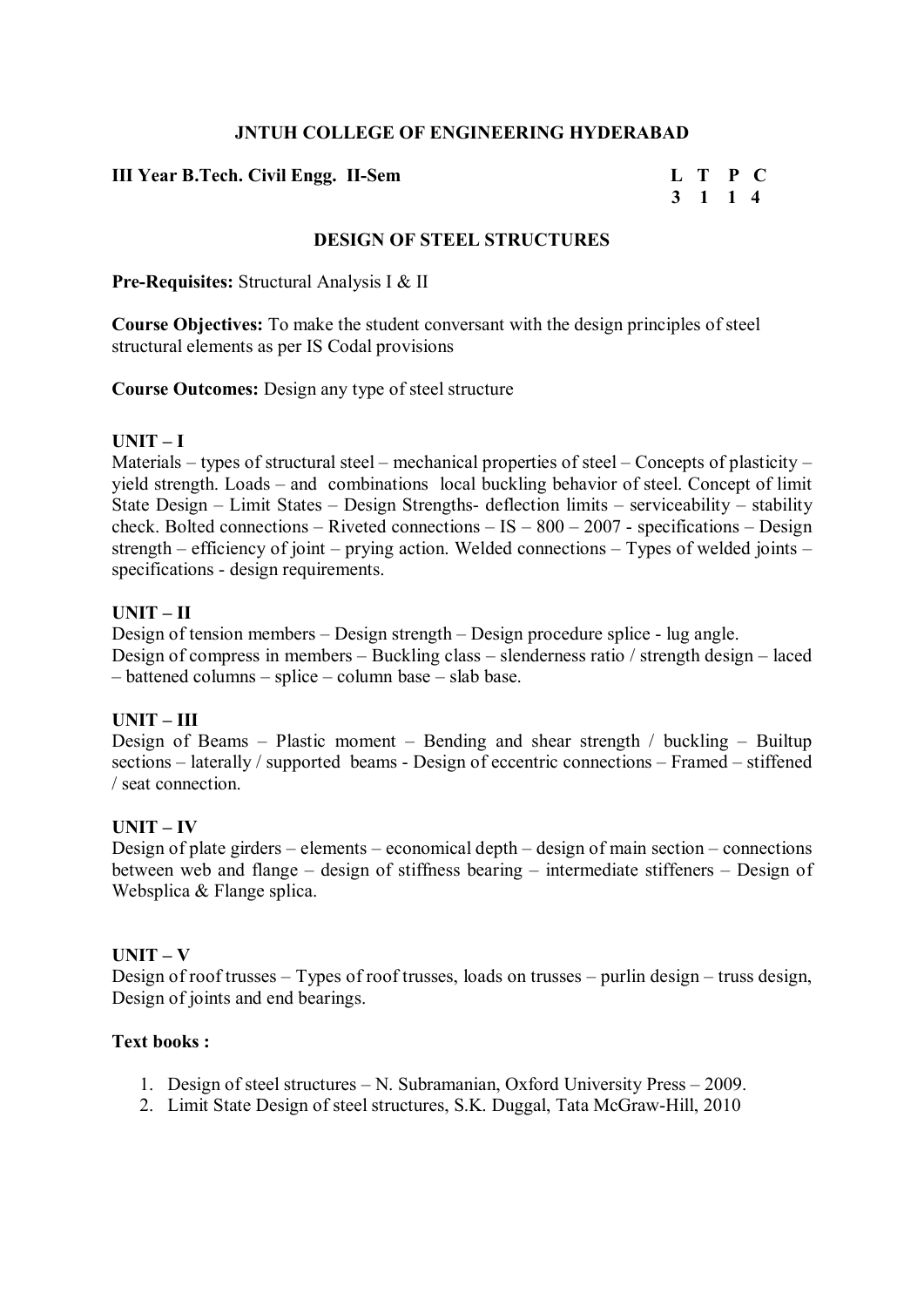## **Reference books :**

- 1. Design of Steel structures by K.S. Sai Ram, Person Education.
- 2. Design of Steel Structures Edwin H. Gaylord, Jr. Charles N. Gaylord and James Stallmeyer Tata McGraw-Hill Education pvt. Ltd.
- 3. Design of Steel Structures Vol. 1 &  $2 -$ Ramchandra, Standard Publications.
- 4. Design of steel structures, Structures, S.S. Bhavikatti, IK int Publication House, New Delhi, 2010.
- 5. Structural Design and Drawing by N.Krishna Raju, Universities Press.

## NOTE :

Alternate weeks two periods of drawing class should be conducted.The end examination paper should consist of Part – A and Part – B. Part – A should consist of two questions in design and drawing out of which one question to be answered. Part –Bshould consist of five questions in design out of which three to be answered. Weightage for Part – Ais 40 % and Part – B is 60 %.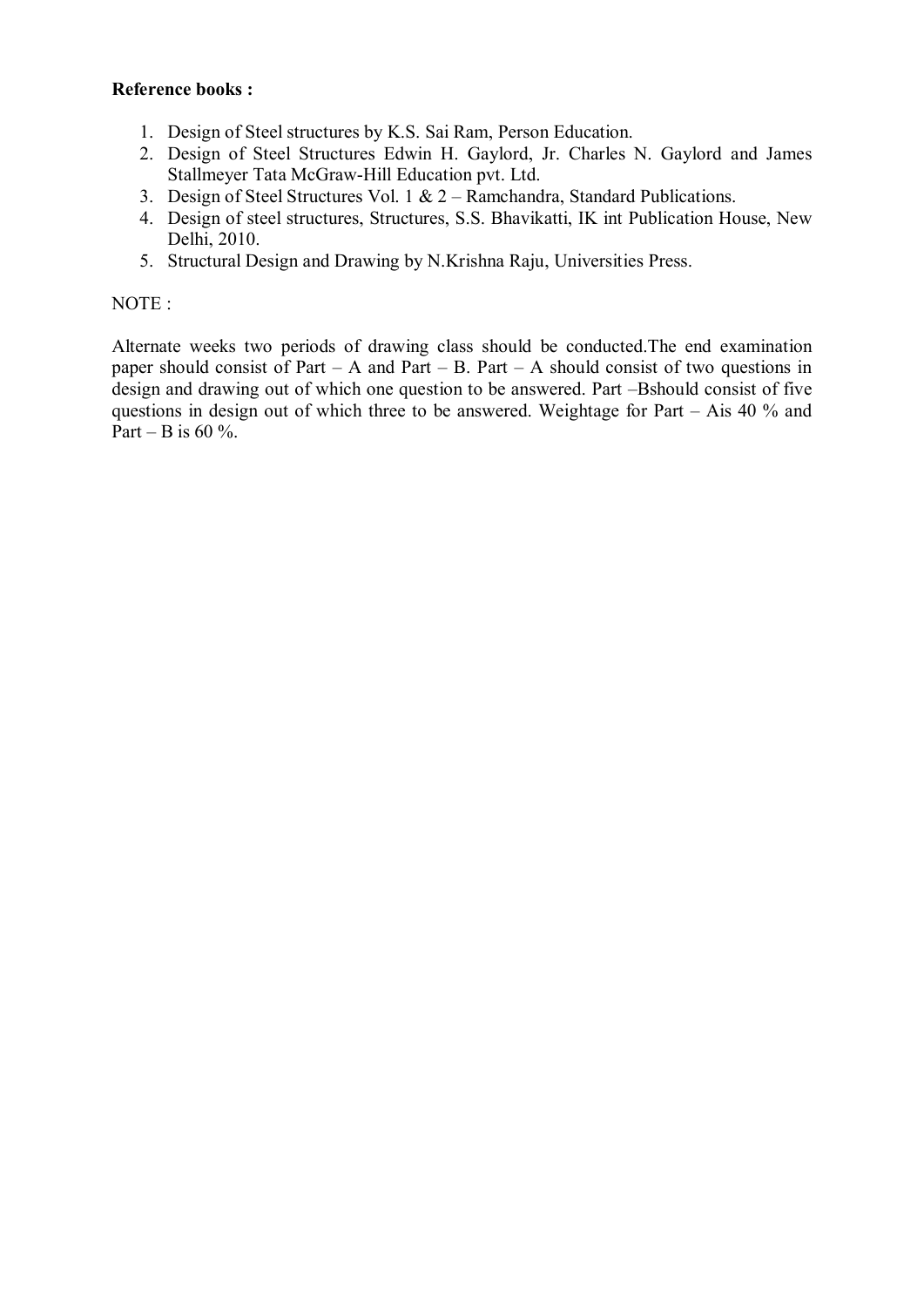## **III Year B.Tech. Civil Engg. II-Sem**  L T P C

# **4 1 0 4**

### **TRANSPORTATION ENGINEERING**

#### **Pre-Requisites:** Surveying

**Course Objectives:** It deals with different components of Transportation Engineering like highway, Railway & Airport Engineering Emphasis is a Geometric Design of different elements in Transportation Engineering.

**Course Outcomes:** Student is knowledgeable of basic concepts of transportation engineering like highway, railway & airport engineering

#### **UNIT I**

## **HIGHWAY DEVELOPMENT AND PLANNING**:

Highway Development in India – Necessity for Highway Planning- Different Road Development Plans; Classification of Roads - Road Network Patterns – Highway Alignment-Factors affecting Alignment- Engineering Surveys – Drawings and Reports – Highway Project.

## **UNIT – II**

**HIGHWAY GEOMETIC DESIGN:** Importance of Geometric Design - Design controls and Criteria - Highway Cross Section Elements - Sight Distance Elements- Stopping Sight Distance, Overtaking Sight Distance and Intermediate Sight Distance - Design of Horizontal Alignment - Design of Super elevation and Extra widening- Design of Transition Curves-Design of Vertical alignment-Gradients- Vertical curves.

#### **UNIT – III**

#### **TRAFFIC ENGINEERING & REGULATIONS** :

Basic Parameters of Traffic-Volume, Speed and Density - Traffic Volume Studies - Data Collection and Presentation - Speed studies - Data Collection and Presentation - Origin & Destination studies, Parking Studies – Onstreet & Off street Parking - Road Accidents - Causes and Preventive Measures - Accident Data Recording – Condition Diagram and Collision Diagrams - Traffic Signs – Types and Specifications – Road Markings - Need for Road Markings-Types of Road Markings - Design of Traffic Signals – Webster Method.

#### **UNIT – IV**

#### **INTERSECTION DESIGN :**

Types of Intersections – Conflicts at Intersections – Requirements of At-Grade Intersections - Types of At-Grade Intersections: Channelized and Unchannelized Intersections – Traffic Islands - Types of Grade Separated Intersections - Rotary Intersection – Concept of Rotary – Design Factors of Rotary – Advantages and Limitations of Rotary Intersections.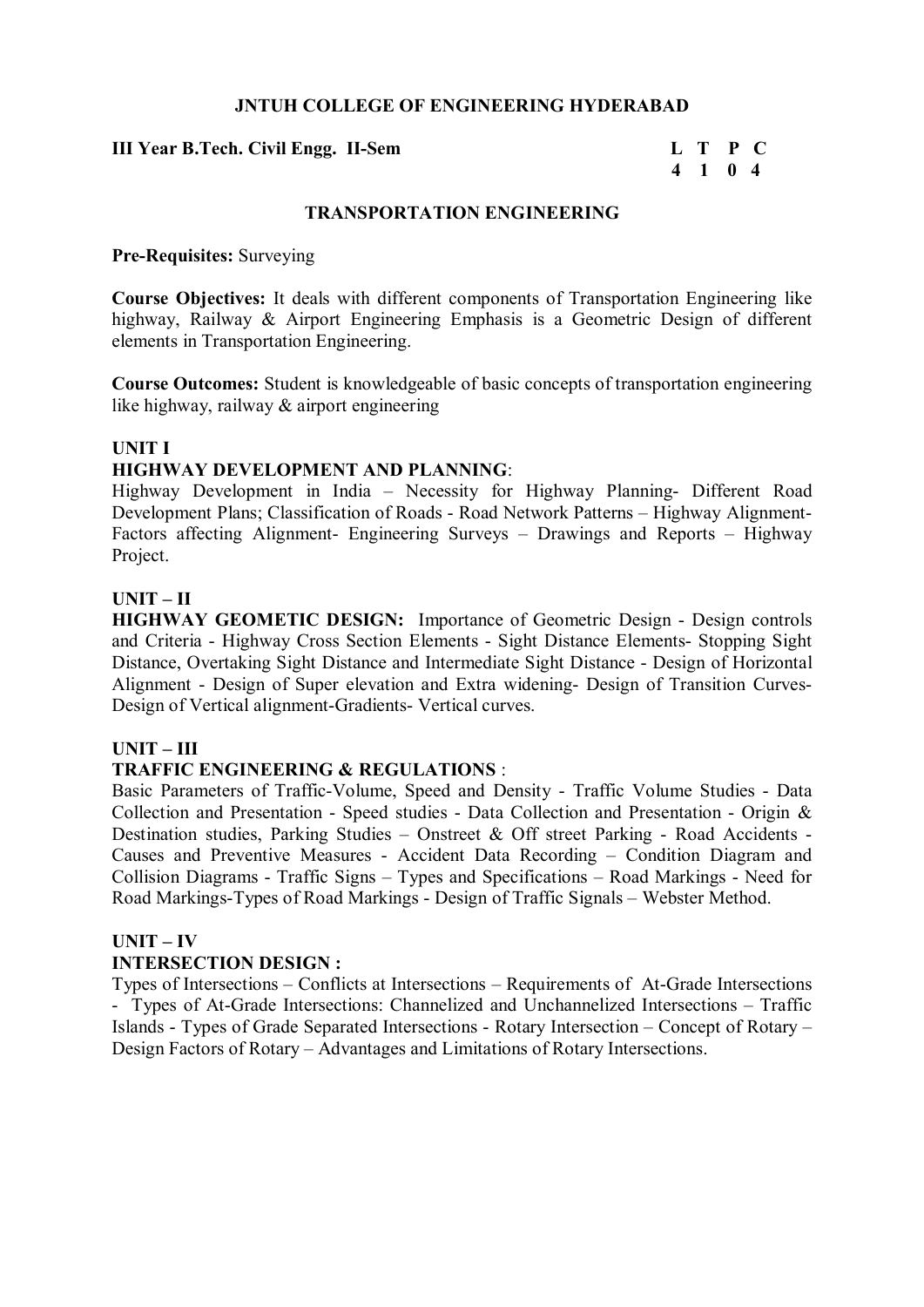# **UNIT - V**  PAVEMENT DESIGN

Design of Pavements : Design of Flexible pavement by CBR method as per IRC 37-2012 and theory of empirical mechanistic method. Stresses in rigid pavement by westergards and IRC methods. Design of overlay by Benkelman beam method.

## **Text books:**

- 1. Highway Engineering S.K.Khanna & C.E.G.Justo, Nemchand & Bros., 7th edition (2000).
- 2. Traffic Engineering & Transportation Planning Dr.L.R.Kadyali, Khanna Publications 6th Edition  $-1997$ .

### **References:**

- 1. Principles of Traffic and Highway Engineering Garber & Hoel, Cengage Learning.
- 2. Principles and Practices of Highway Engineering Dr.L.R.Kadiyali and Dr.N.BLal Khanna Publications.
- 3. Highway Engineering S.P.Bindra , Dhanpat Rai & Sons. 4th Edition (1981)
- 4. IRC 37-2012 : Tentative guidelines for design of flexible pavement
- 5. IRC 58-2011: Guidelines for design of plain jointed rigid pavements.
- 6. IRC 81-1997 : Guidelines for design of overlay using Benkalman Beam Deflection Technique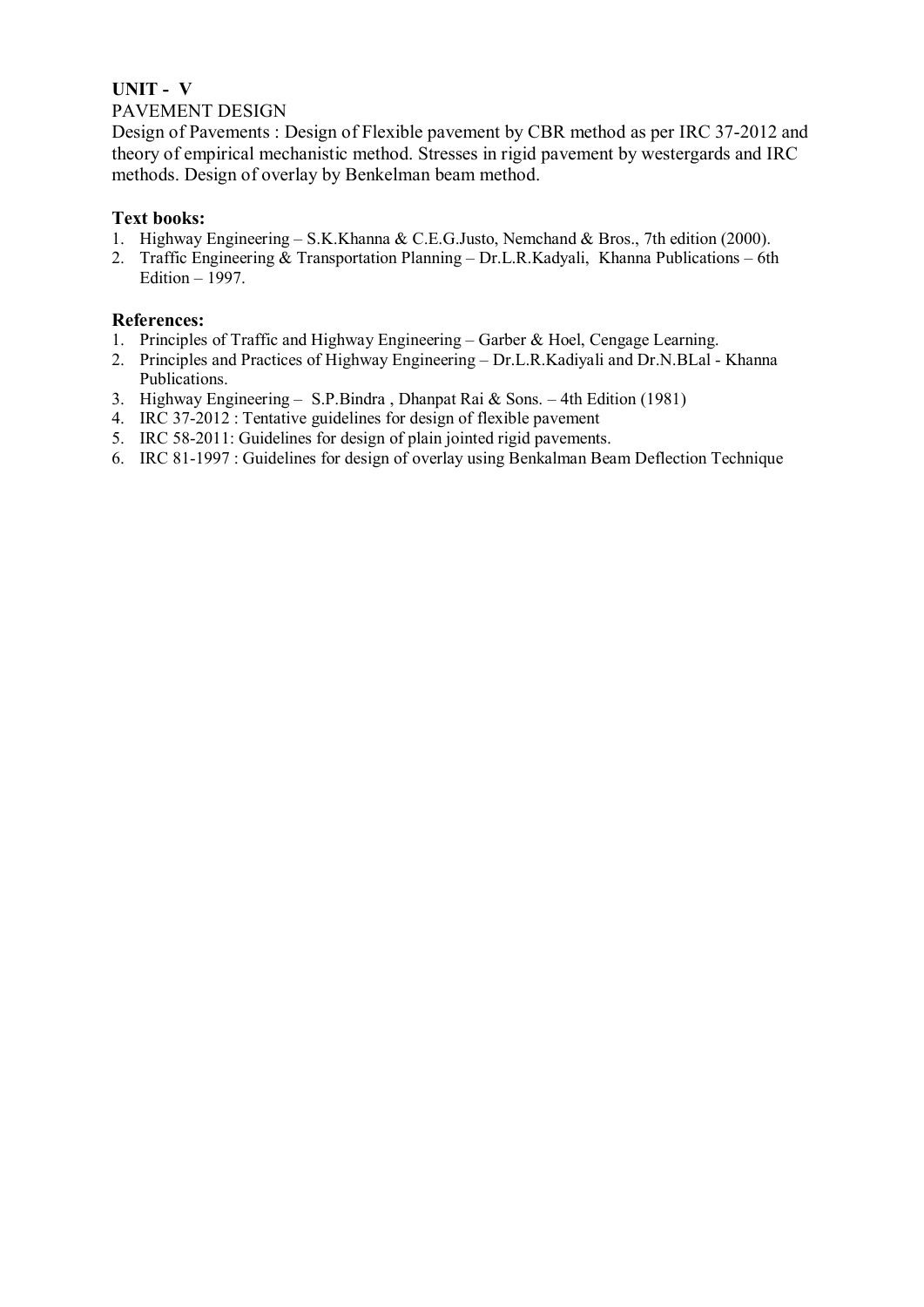## **III Year B.Tech. Civil Engg. II-Sem**

| II Year B.Tech. Civil Engg. II-Sem | L T P C |                             |  |
|------------------------------------|---------|-----------------------------|--|
|                                    |         | $0 \quad 0 \quad 3 \quad 2$ |  |

## **TRANSPORTATION ENGINEERING LAB**

**Pre-Requisites:** Transportation Engineering Theory

**Course Objectives:** To gain the practical knowledge of properties of Highway materials and surveys

**Course Outcomes:** Practically student can provide or identify properties of highway materials

# **I. ROAD AGGREGATES:**

- Aggregate Crushing value
- 2. Aggregate Impact Test.
- 3. Specific Gravity and Water Absorption.
- 4. Abrasion Test
- 5. Flakiness and elongation Indices of coarse Aggregates.

## **II. BITUMINOUS MATERIALS:**

- 1. Penetration Test.
- 2. Ductility Test.<br>3. Softening Poin
- 3. Softening Point Test.
- 4. Marshal stability Test

#### **III. TRAFFIC STUDIES**

- 1. Traffic volume counts-Mid Blocks
- 2. Traffic volume counts-Junctions
- 3. Spot speed studies.
- 4. Parking Studies

#### **TEXT BOOK:**

- 1. Laboratory Manual in Highway Engineering by Ajay K.Duggal and Vijay P. Puri Newage Publishers.
- 2. Highway Material Testing by Khanna S.K., Justo C.E.G, NemChand & Bros.
- 3. Principles and practice of Highway Engineering, L.R Kadiyali & N.B.Lal, Khanna, 2007.
- 4. Traffic Engineering and Transportation planning, L.R Kadiyali, Khanna publications, 2007.

*OBJECTIVE: To gain the practical knowledge of properties of Highway materials and surveys.*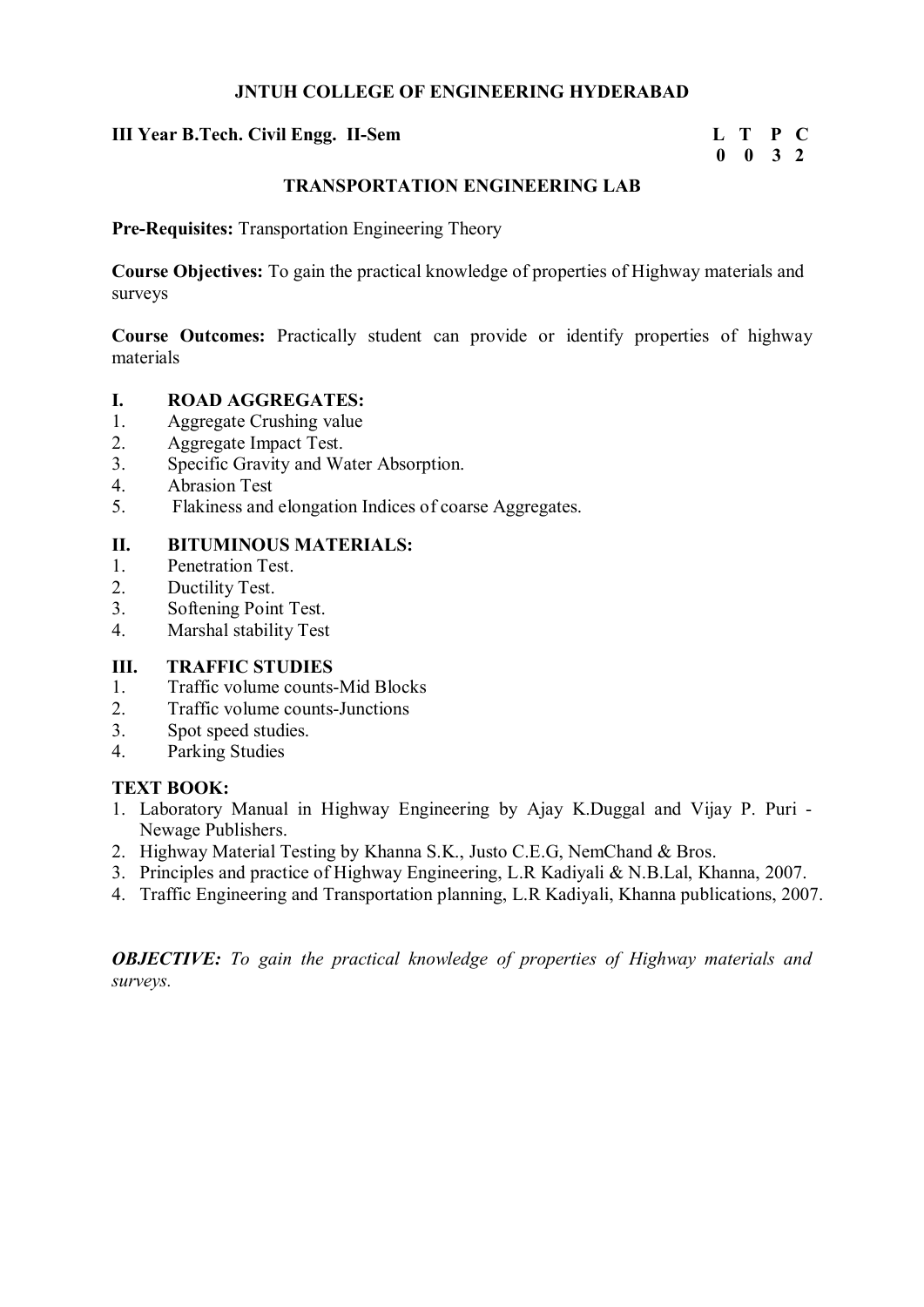## **III Year B.Tech. Civil Engg. II-Sem**  L T P C

# **0 0 3 1**

# **COMPUTER AIDED DRAFTING LAB - II**

**Pre-Requisites:** CAD Lab – I & Excel, C - Programming

**Course Objectives:** To make student understand detailing of all kinds of structures might be of reinforced concrete , plain concrete , steel structures.

**Course Outcomes:** Student can draft various structures

- 1. Detailing of reinforcement in Cantilever, Simply supported and Contineous Beams (Both Singly & Doubly Reinforced Beams)
- 2. Detailing of reinforcement in canopy & columns (both uniaxial & biaxial)
- 3. Detailing of reinforcement in RC isolated footings square, rectangular, circular and combined footings.
- 4. Detailing of reinforcement in RC one-way, two-way slabs and dog-legged staircases.
- 5. Drawing of Steel bolted and welded connections.
- 6. Drawing of steel compression and tension members.
- 7. Drafting of steel beams-built-up sections.
- 8. Drafting of steel plate girder
- 9. Drafting of steel roof truss.
- **Note :** Drafting of all the exercises is to be carried out using commercially available drafting softwares.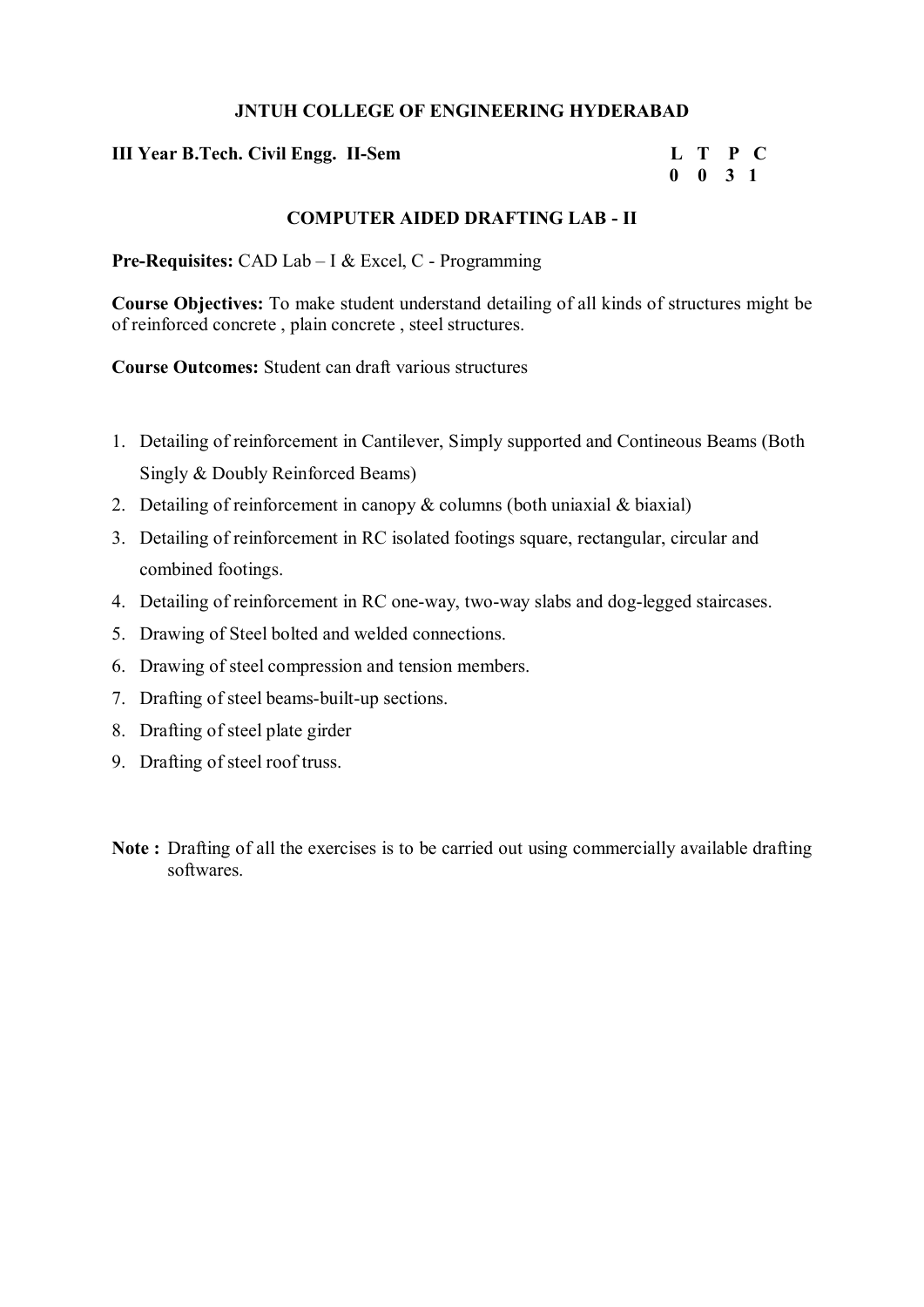## **III Year B.Tech. Civil Engg. II-Sem L P 2020**

| ar B.Tech. Civil Engg. II-Sem | L T P C            |  |
|-------------------------------|--------------------|--|
|                               | $0 \t 0 \t 3 \t 2$ |  |

## **CONCRETE TECHNOLOGY LAB**

**Pre-Requisites:** Concrete Technology Theory

**Course Objectives:** To gain the practical knowledge of properties of concrete materials, behaviour of concrete and properties of fresh and hardened concrete

**Course Outcomes:** Provide properties of concrete material, behavior of concrete & properties of fresh & hardened concrete

#### **I. Test on Cement**

## 1. Normal Consistency and fineness of cement.

- 2. Initial setting time and final setting time of cement.
- 3. Specific gravity of cement
- 4. Soundness of cement.
- 5. Compressive strength of cement.
- 6. Workability test on concrete by compaction factor, slump and Vee-bee.

## **II. Test on Aggregate**

- 1. Sieve Analysis and gradation chairs
- 2. Bulking of sand.
- 3. Bulk and compact densities of fine and coarse aggregates

## **III.Test on Fresh Concrete**

- 1. Slump test
- 2. CF (compact factor stress)
- 3. Vee-bee Test
- 4. Flow Table Test

## **Self Compacting Concrete**

- 1. Slump cone
- 2. V funnel
- 3. L Box
- 4.  $U box$

#### **IV.Test on hardened concrete**

- 1. compression test on cubes & Cylinders
- 2. flexure test
- 3. Splitting Tesile Test
- 4. Modulus of Elasticity

## **V. Non Destructive test of concrete**

- 1. Rebound hammer
- 2. Ultrasound pulse Velocity (UPV)
- 3. Rebar data scanner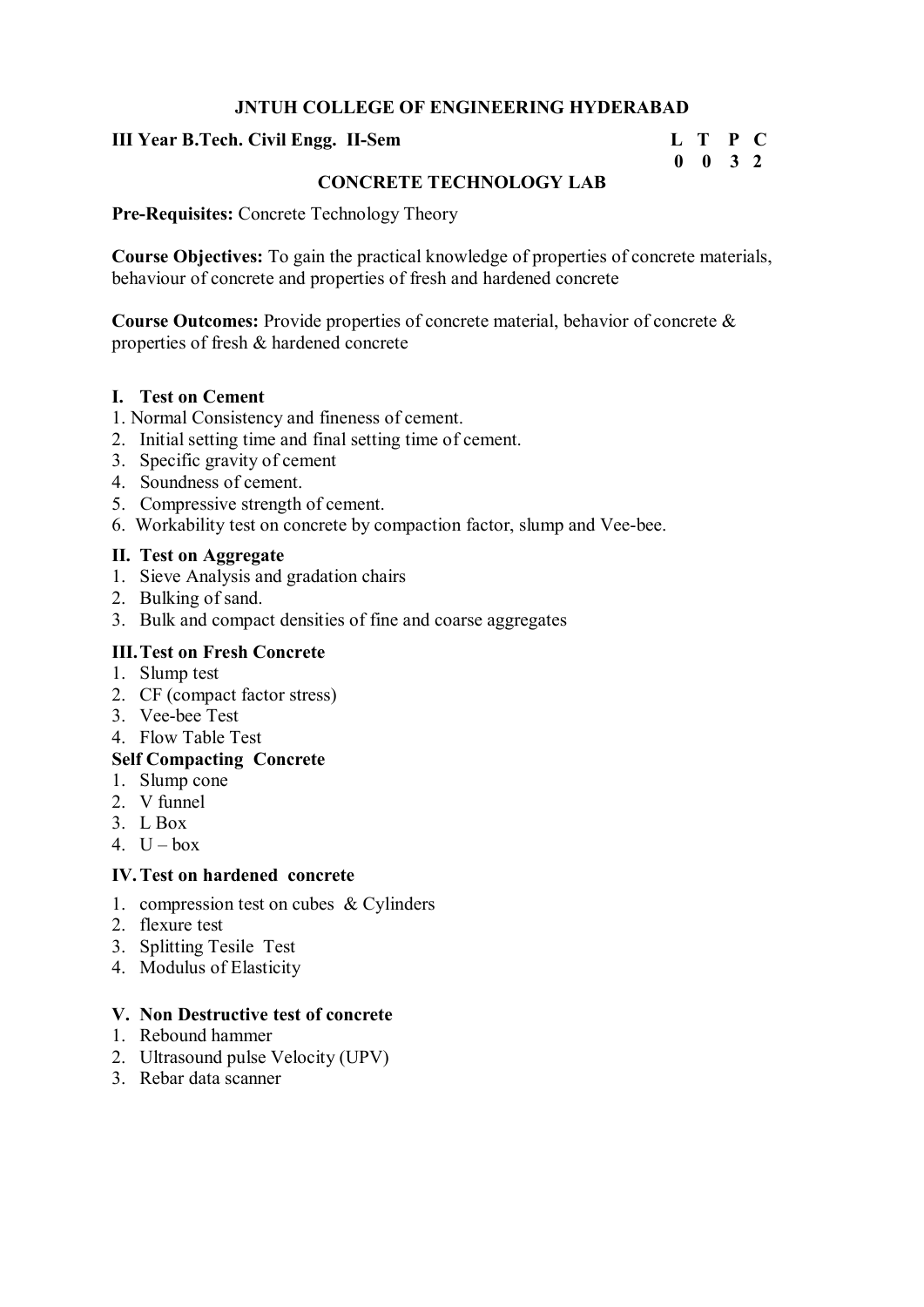## **TEXT BOOK:**

- 1. Concrete Technology by M.S. Shetty S.Chand & Co.
- 2. Concrete Manual by M.L. Gambhir, Dhanpat Rai & Sons

**OBJECTIVE:** To gain the practical knowledge of properties of concrete materials, behaviour of concrete and properties of fresh and hardened concrete.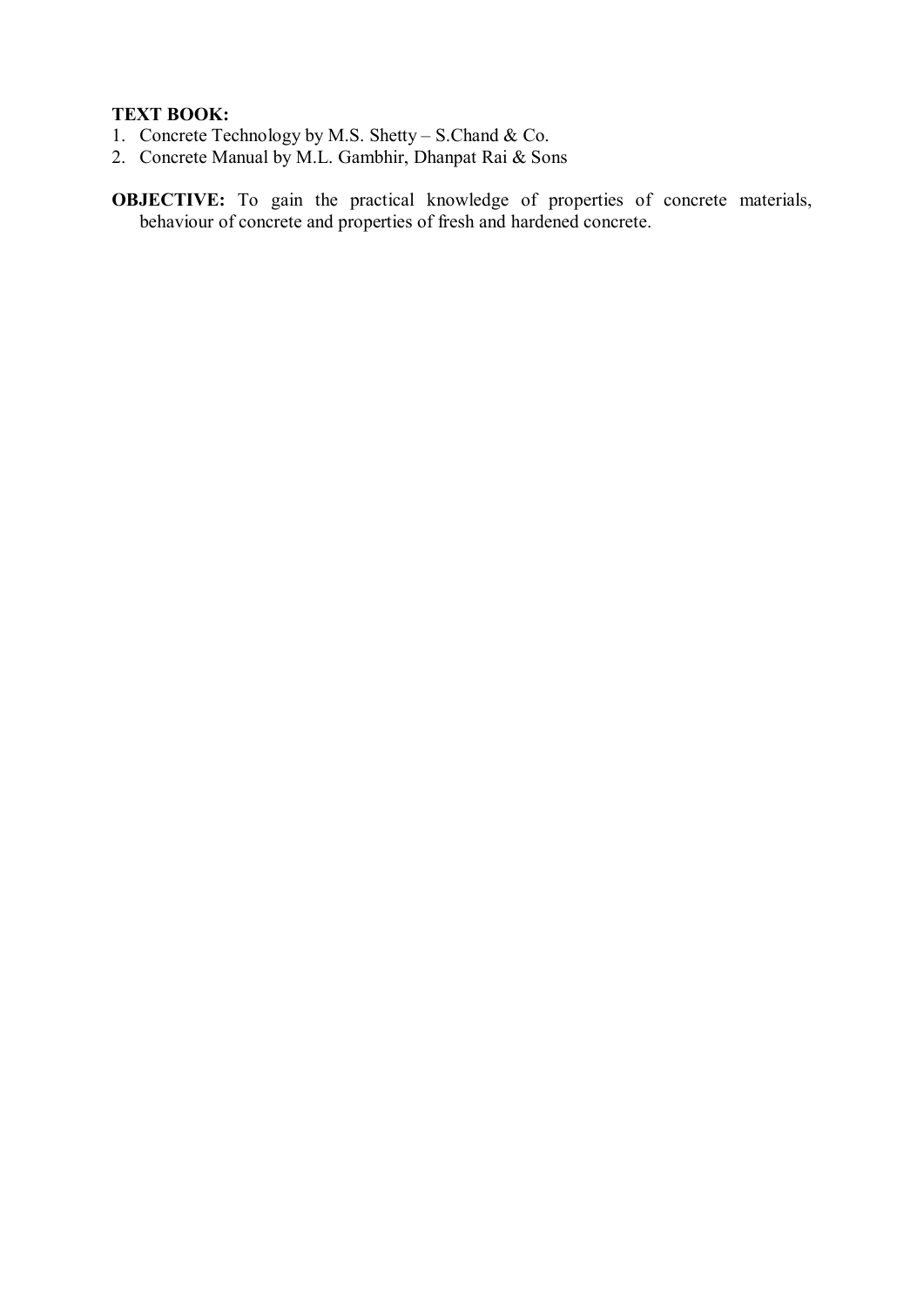## **IV Year B.Tech. Civil Engg. I-Sem**  L T P C

# **4 1 0 4**

## **FINITE ELEMENT METHODS**

**Pre Requisites**: SA – I & SA – II

**Course Objectives:** The subject provides finite element methods and analysis **Course Outcomes:** Anslysis Finite Element in engineering

#### **UNIT – I**

Introduction to Finite Element Method – Basic Equations in Elasticity Stress – Strain equation – concept of plane stress – plane strain advantages and disadvantages of FEM. Element shapes – nodes – nodal degree of freedom Displacement function – Natural Coordinates – strain displacement relations.

#### **UNIT – II**

Lagrangian – Serendipity elements – Hermite polynomials – regular, Irregular 2 D & 3D – Element –shape functions upto quadratic formulation.

Finite Element Analysis (FEA) of – one dimensional problems – Bar element – Shape functions stiffness matrix – stress – strain relation

#### **UNIT – III**

FEA Beam elements – stiffness matrix - shape function– Analysis of continuous beams.

#### **UNIT – IV**

FEA Two dimessional problem – CST – LST element – shape function – stress – strain. Isoparametric formulation – Concepts of, isoparametric elements for 2D analysis formulation of CST element.

#### **UNIT-V**

Solution Techniques: Numerical Integration, Static condensation, assembly of elements and solution techniques for static loads.

#### **TEXT BOOK:**

- 1. A first course in Finite Element Method by Daryl L. Logan,  $5<sup>th</sup>$  Edition, Cengage Learning India Pvt. Ltd.
- 2. Introduction to finite Elements in Engineering by Tirupathi R. Chandrupatla, and Ashok D. Belegundu, Prentice Hall of India

#### **REFERENCES:**

- 1. Finite Element Aanalysis by P.Seshu, PHI Learning Private Limited
- 2. Concepts and applications of Finite Element Analysis by Robert D. Cook *et al.*, Wiley India Pvt. Ltd.
- 3. Applied Finite Element Analysis by G.Ramamurty, I.K.International Publishing House Pvt. Ltd.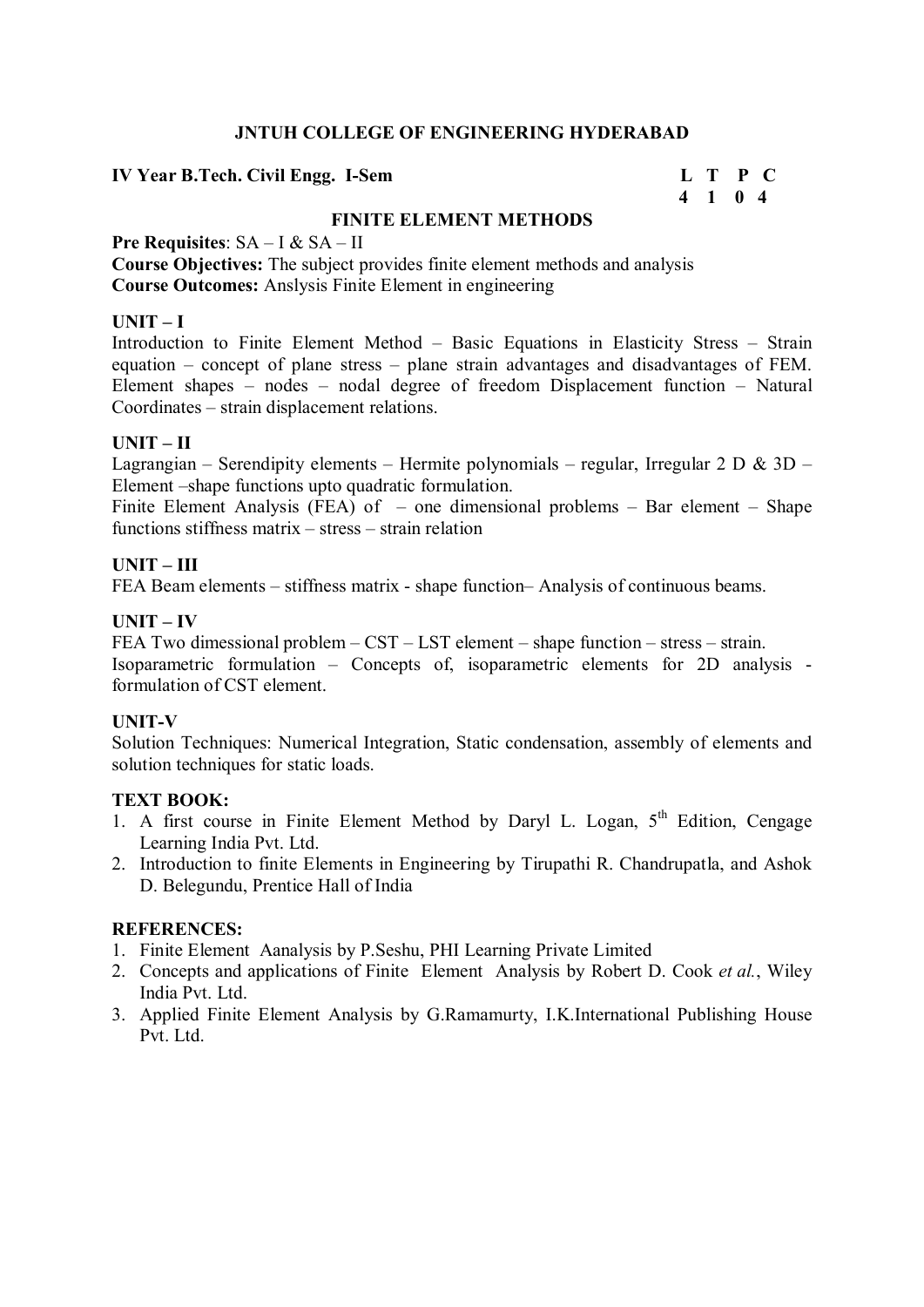**IV Year B.Tech. Civil Engg. I-Sem** 

 **4 1 0 4** 

## **UG - DEPARTMENTAL ELECTIVE- III**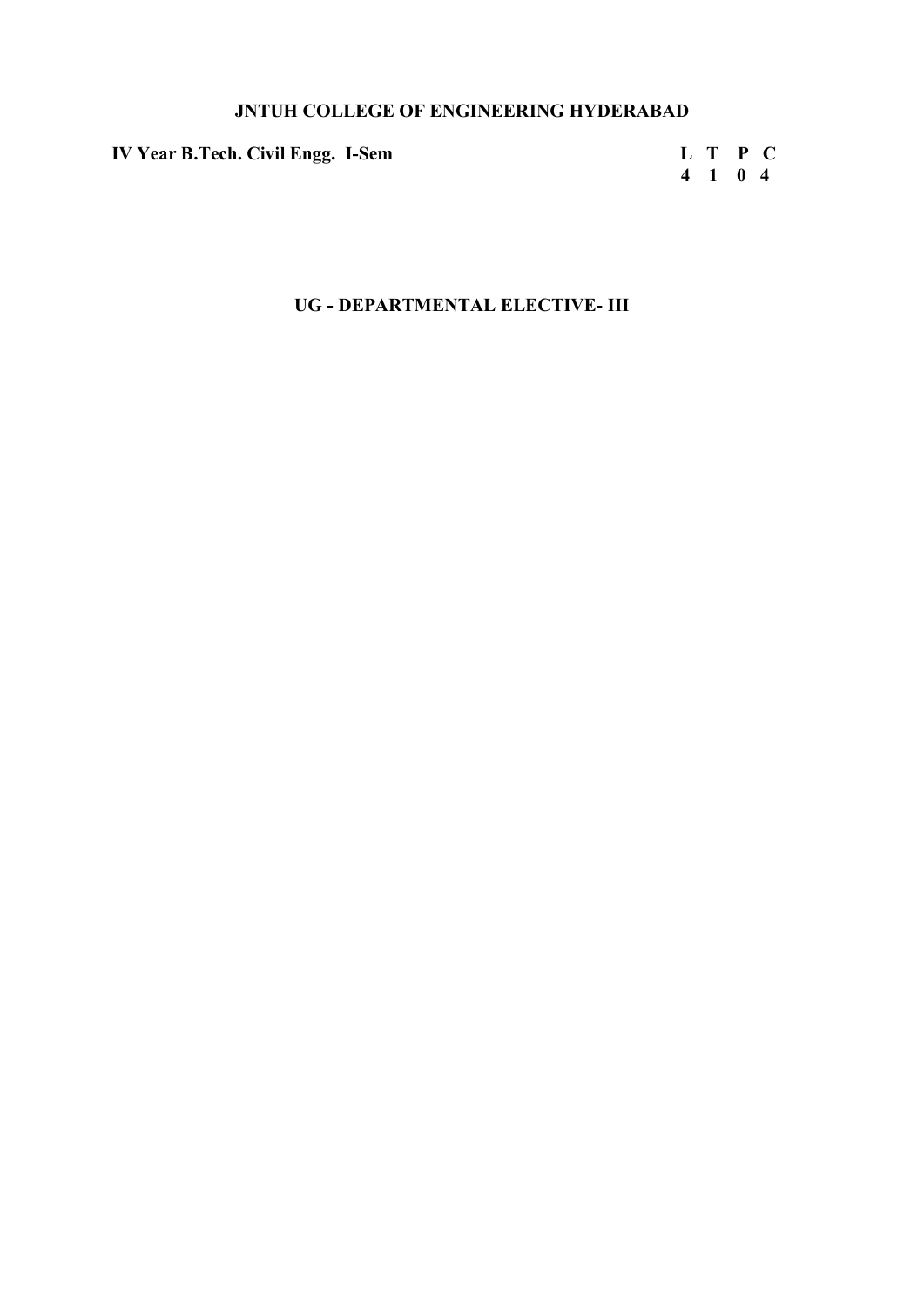| <b>IV Year B.Tech. Civil Engg. I-Sem</b> | L T P C |         |  |
|------------------------------------------|---------|---------|--|
|                                          |         | 4 1 0 4 |  |
|                                          |         |         |  |

**PG CORE - I**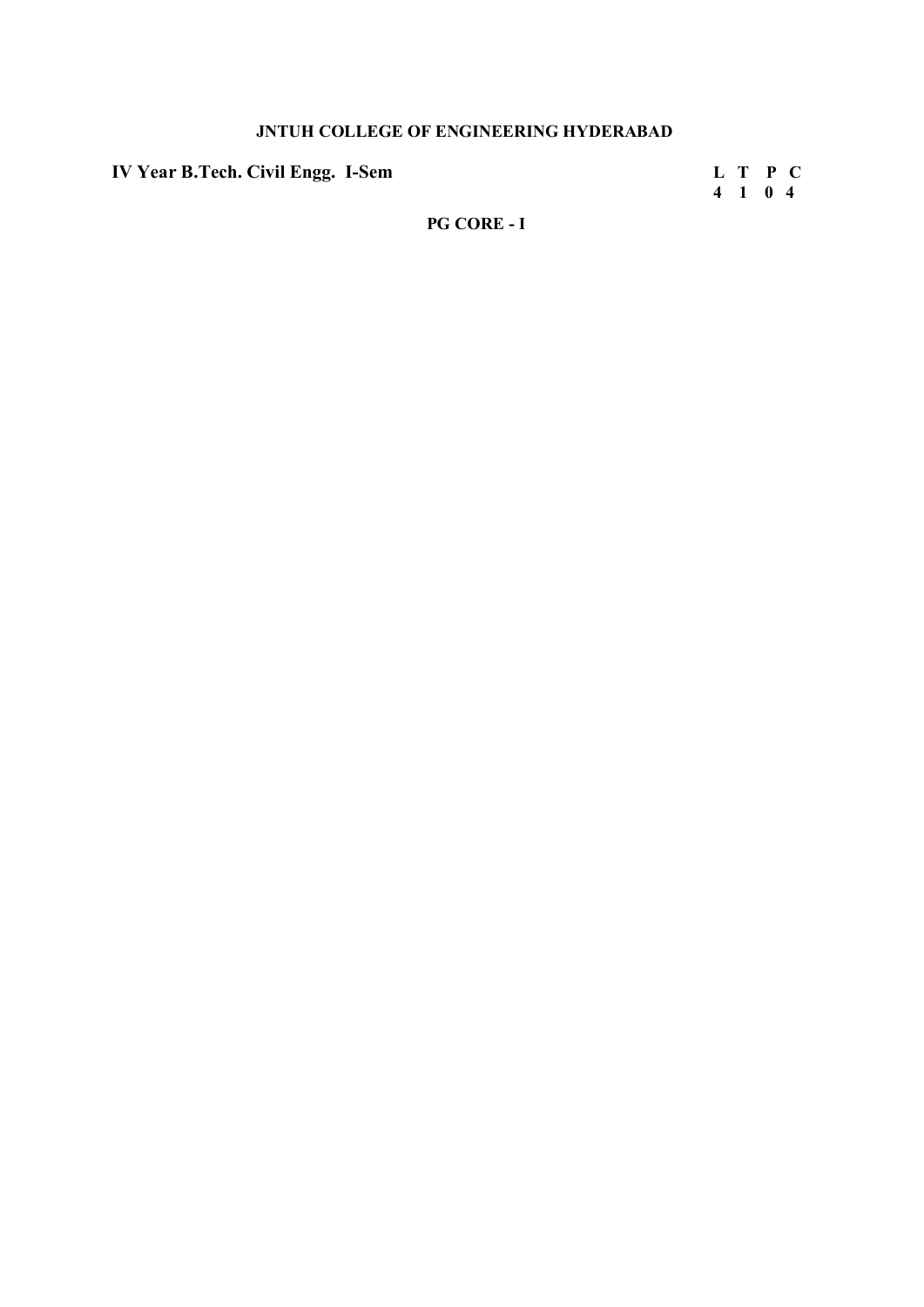**IV Year B.Tech. Civil Engg. I-Sem** 

 **4 1 0 4** 

 **Professional Elective - I**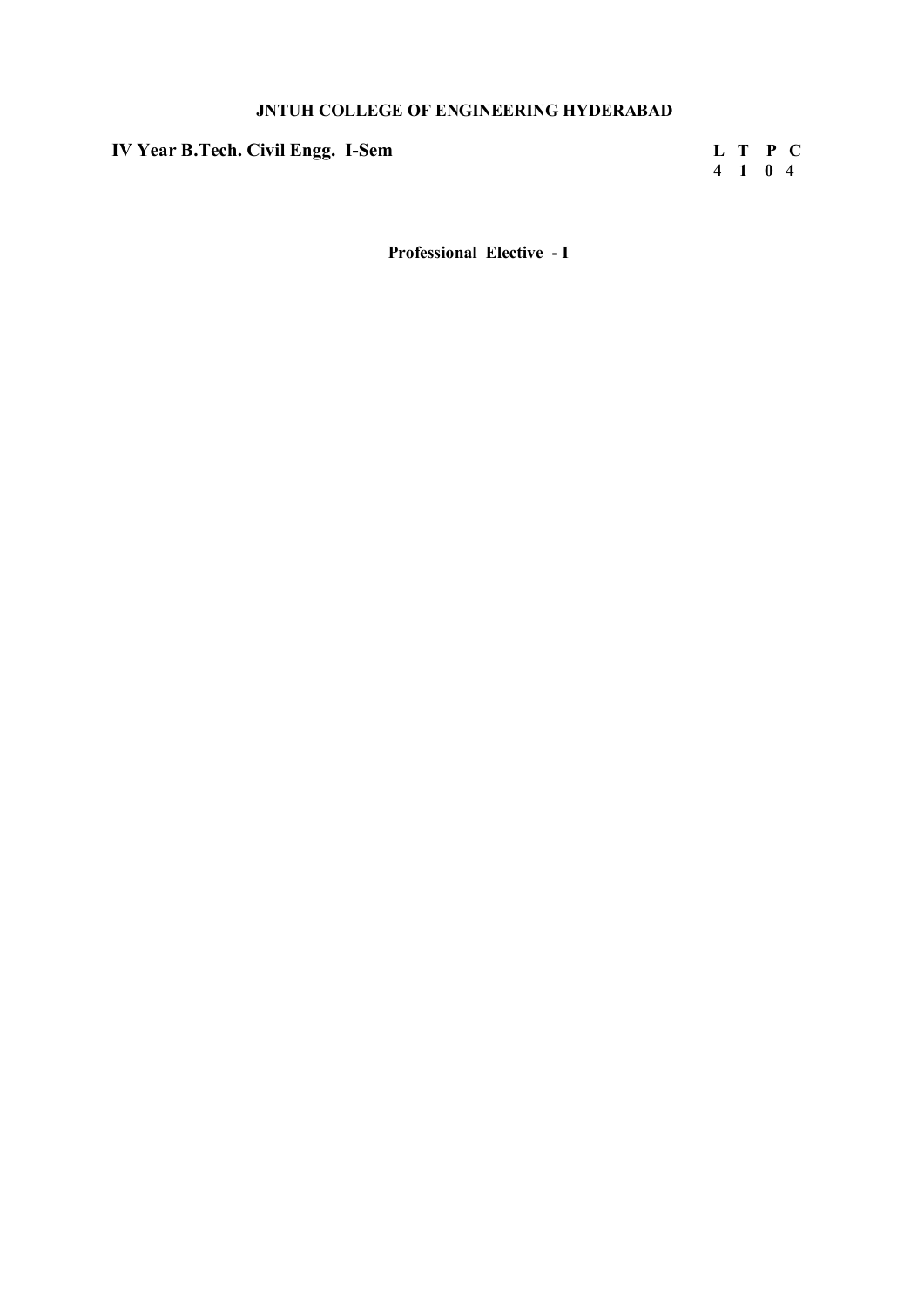**IV Year B.Tech. Civil Engg. I-Sem** 

 **4 1 0 4** 

**Professional Elective - II**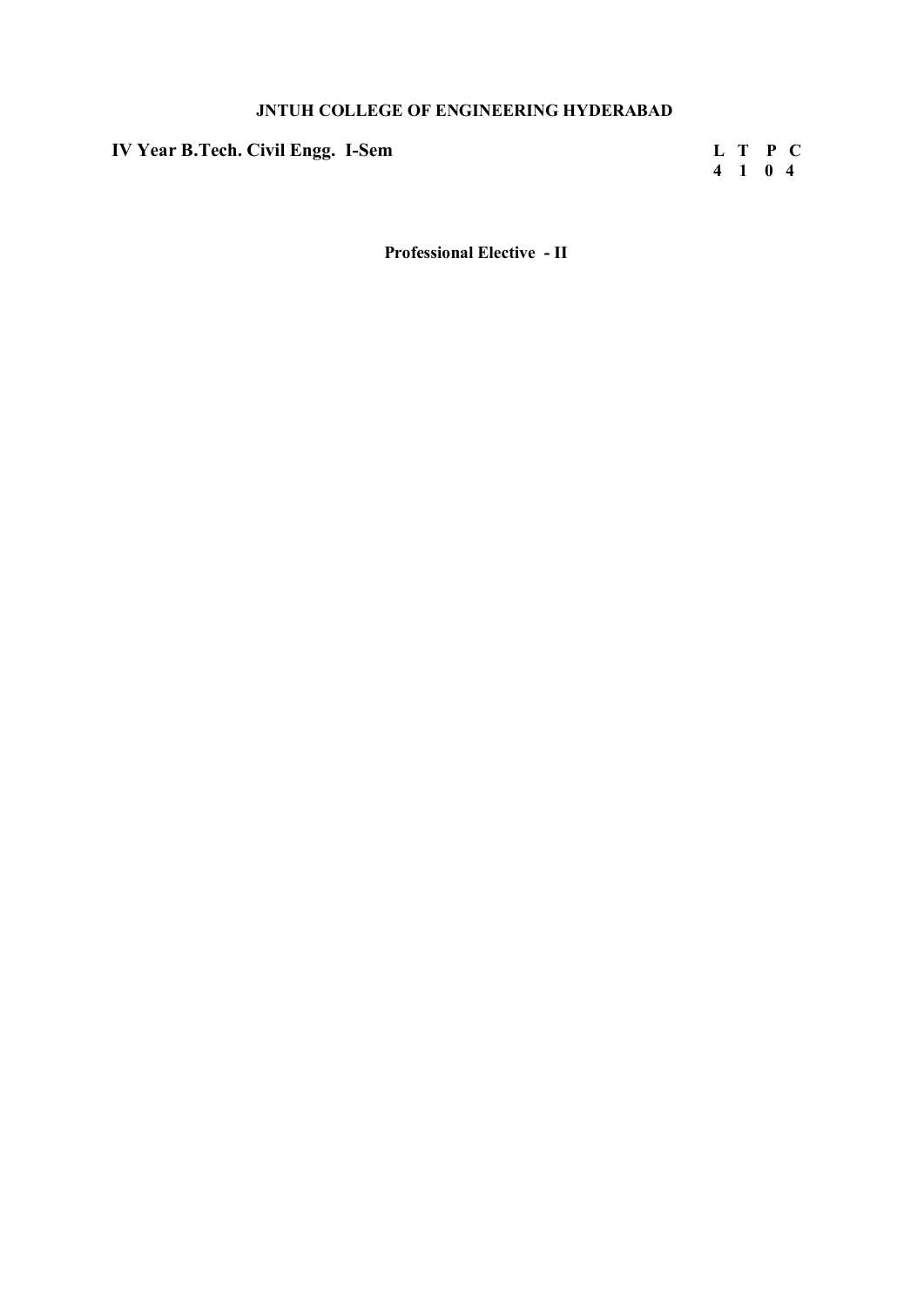**IV Year B.Tech. Civil Engg. I-Sem** 

 **4 1 0 4** 

**Professional Elective - III**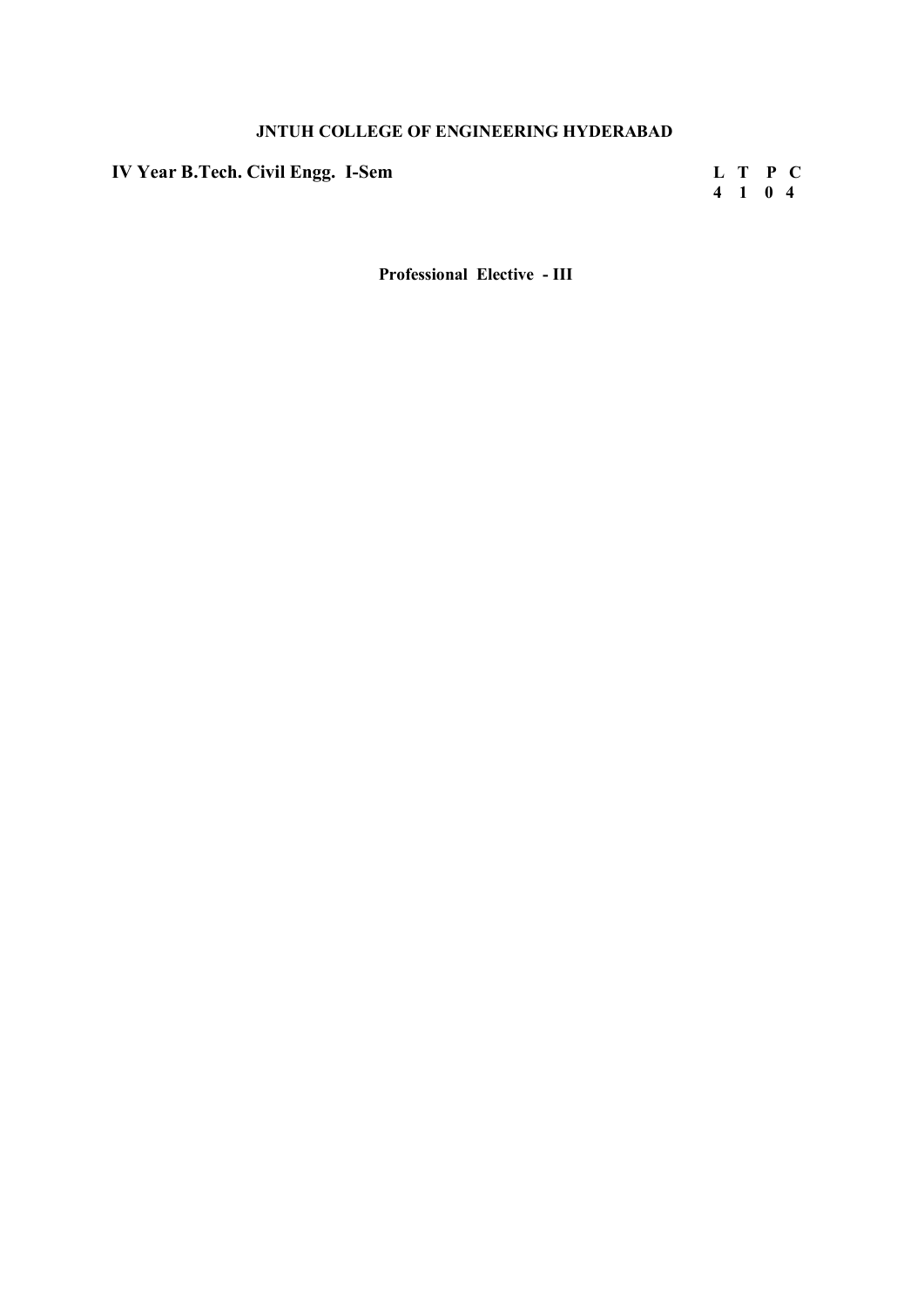## **IV Year B.Tech. Civil Engg. II-Sem L T P C**

# **0 0 3 2**

# **GEOGRAPHICAL INFORMATION SYSTEMS LAB**

**Prerequisites :** Surveying

**Course Objectives:** Development of GIS interface to field problems through geofencing. **Course Outcomes:** Exposed to spatial technologies, mapping the field problems and solution convergence through GIS.

**UNIT 1 :** Development of georeferencing of map either from cadastral or Autocad based map.

**UNIT 2 :** Identification of best locations of ground control points and mosaicing the different sources of maps of information like topo sheets & satellite data and other drawings. **UNIT 3 :** Digitization and GIS coordination.

**UNIT 4 :** GIS interface and features in Arc info/ map info.

**UNIT 5 :** Case example on mapping like water distinguish, Road alignment road network etc.,

## **Text Books :**

- 1. Lo, C.P. & Yeung A.K.W., Concepts and Techniques of Geographic Information Systems, Prentice Hall of India, New Delhi, 2002.
- 2. Burrough, P.A., Principles of Geographical Information Systems, Oxford Publication, 1998.
- 3. Clarke, K., Getting Started with Geographic Information Systems, Prentice Hall, New Jersy, 2001.
- 4. DeMers, M.N., Fundamentals of Geographic Information Systems, John Wiley & Sons, New York, 2000.
- 5. Geo Information Systems Applications of GIS and Related Spatial Information Technologies, ASTER Publication Co., Chestern (England), 1992.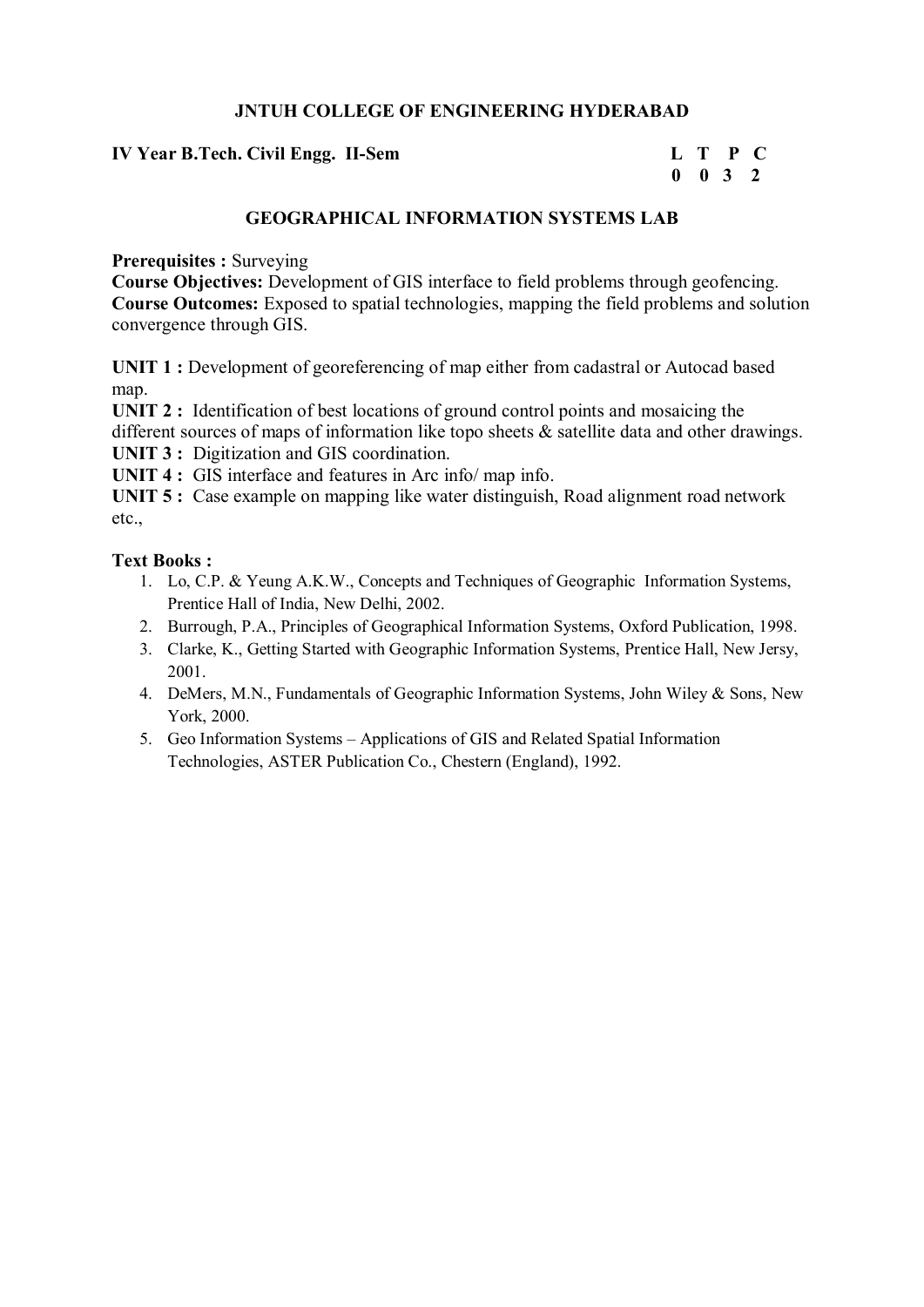## **IV Year B.Tech. Civil Engg. I-Sem L T P C**

# **0 0 4 2**

#### **CAAD LABORATORY**

#### **Objectives:**

To impart knowledge on the use of various softwares

#### **Outcomes:**

The learner will be able to understand and design the structures using the software.

**Prerequisites :** Advanced Structural Analysis

1. Program for design of slabs. Using Excel

- 2. Program for design of beams. Using Excel
- 3. Program for design of column using Excel
- 4. Analysis of truss using STAAD Pro
- 5. Analysis of Multistoreyed space frame, using STAAD Pro, ETABS
- 6. Analysis of Bridge deck slab
- 7. Analysis of Plane frames using STAAD. Pro.
- 8. Program for Design of a combined footing using ETABS Excel
- 9. Program for Design of column using Excel.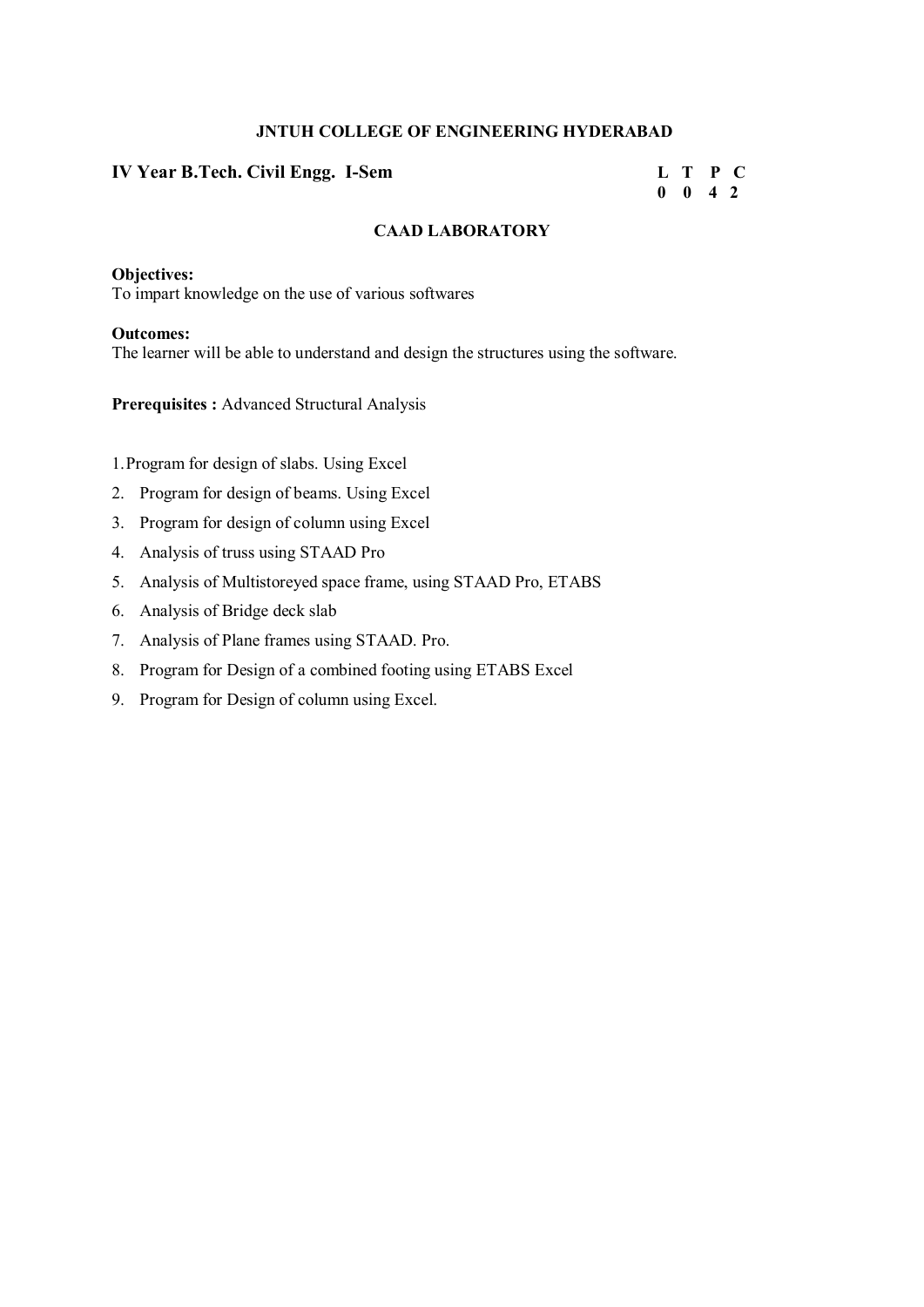#### **IV Year B.Tech. Civil Engg. II-Sem**  L T P C

# **4 0 0 4**

#### **MANAGEMENT SCIENCE**

**Pre-Requisites:** Managerial Economics & Financial Analysis

**Course Objectives:** To obtain knowledge about mananging of open business by analysing it theoritically

**Course Outcomes:** Able to management & make planning of any engineering project

Unit I Introduction to Management & Organisation: Concepts of Management and organization- nature, importance and Functions of Management, Systems Approach to Management - Taylor's Scientific Management Theory – Fayol's Principles of Management – Maslow's theory of Hierarchy of Human Needs – Douglas McGregor's Theory X and Theory Y – Hertzberg Two Factor Theory of Motivation - Leadership Styles, Social responsibilities of Management. Designing Organisational Structures: Basic concepts related to Organisation - Departmentation and Decentralisation, Types and Evaluation of mechanistic and organic structures of organisation and suitability.

**Unit II Operations & Marketing Management:** Principles and Types of Plant Layout-Methods of production (Job, batch and Mass Production), Work Study -Basic procedure involved in Method Study and Work Measurement – Business Process Reengineering Statistical Quality Control: control charts for Variables and Attributes, (simple Problems) and Acceptance Sampling, TQM, Six Sigma, Deming's contribution to quality. Objectives of Inventory control, EOQ, ABC Analysis, Purchase Procedure, Stores Management and Stores Records – JIT System, Supply Chain Management Functions of Marketing, Marketing Mix, and Marketing Strategies based on Product Life Cycle, Channels of distribution.

**Unit III Human Resources Management (HRM):** Concepts of HRM, HRD and Personnel Management and Industrial Relations (PMIR), HRM vs PMIR, Basic functions of HR Manager: Manpower planning, Recruitment, Selection, Training and Development, Placement, Wage and Salary Administration, Promotion, Transfer, Separation, Performance Appraisal, Grievance Handling and Welfare Administration, Job Evaluation and Merit Rating – Capability Maturity Model (CMM) Levels – Performance Management System.

**Unit IV Project Management** *(PERT/CPM***):** Network Analysis, Programme Evaluation and Review Technique (PERT), Critical Path Method (CPM), Identifying critical path, Probability of Completing the project within given time, Project Cost Analysis, Project Crashing (simple problems).

**Unit V** *Strategic Management and Contemporary Strategic Issues***:** Mission, Goals, Objectives, Policy, Strategy, Programmes, Elements of Corporate Planning Process, Environmental Scanning, Value Chain Analysis, SWOT Analysis, Steps in Strategy Formulation and Implementation, Generic Strategy alternatives. Bench Marking and Balanced Score Card as Contemporary Business Strategies.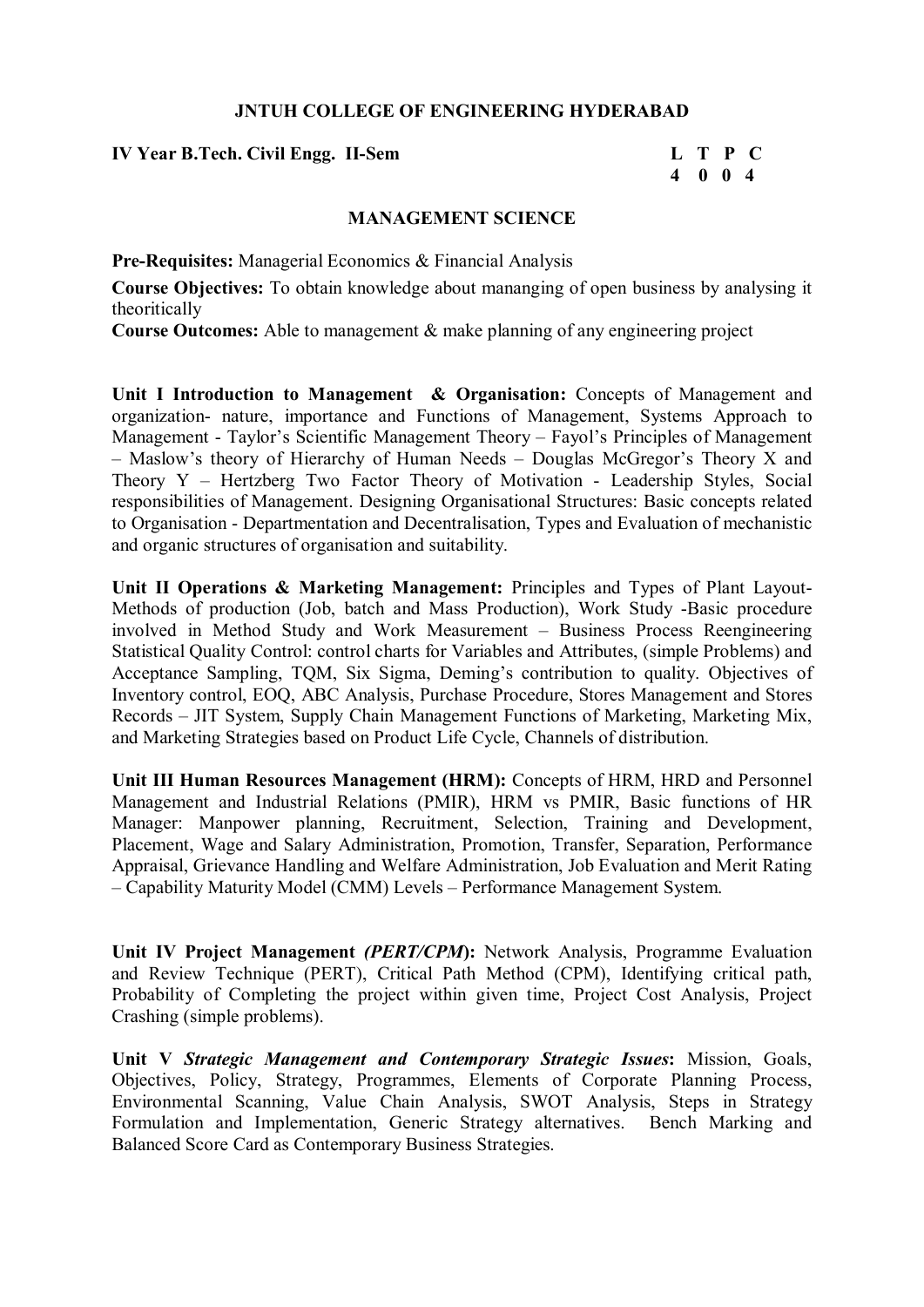## **TEXT BOOKS:**

- 1. Aryasri: *Management Science*, McGraw Hill, 2012.
- 2. Vijay Kumar and Appa Rao *Management Science*, Cengage, 2012.

## **REFERENCES :**

- 1. Kotler Philip & Keller Kevin Lane: Marketing Management, Pearson, 2012.
- 2. Koontz & Weihrich: *Essentials of Management*, McGraw Hill, 2012.
- 3. Thomas N.Duening & John M.Ivancevich *Management—Principles and Guidelines,*  Biztantra, 2012.
- 4. Kanishka Bedi, *Production and Operations Management*, Oxford University Press, 2012.
- 5. Samuel C.Certo: *Modern Management*, 2012.
- 6. Schermerhorn, Capling, Poole & Wiesner: *Management*, Wiley, 2012.
- 7. Parnell: *Strategic Management*, Cengage,2012.
- 8. Lawrence R Jauch, R.Gupta &William F.Glueck: *Business Policy and Strategic Management*, Frank Bros.2012.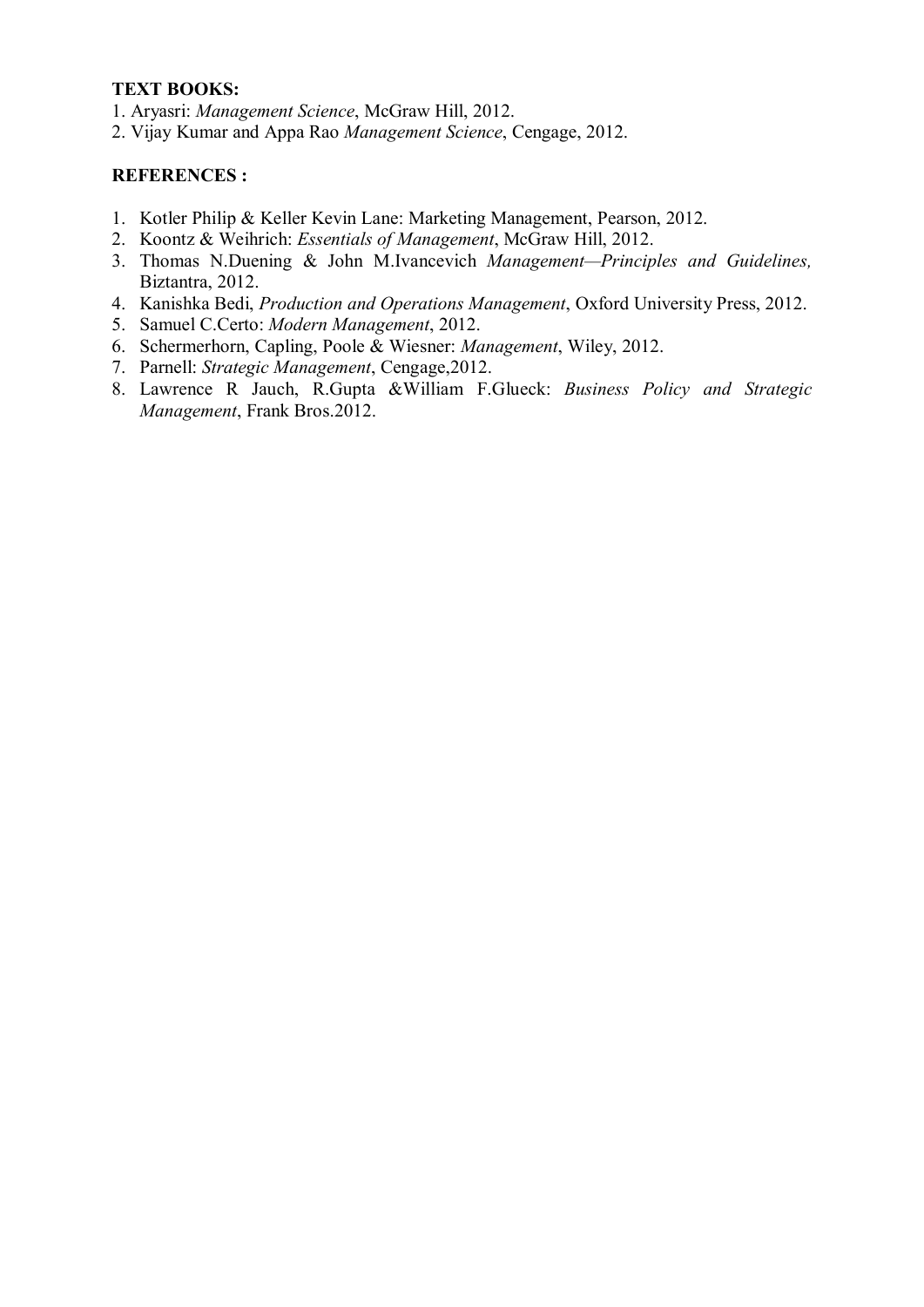**IV Year B.Tech. Civil Engg. II-Sem** 

 **4 1 0 4** 

**PG CORE - II**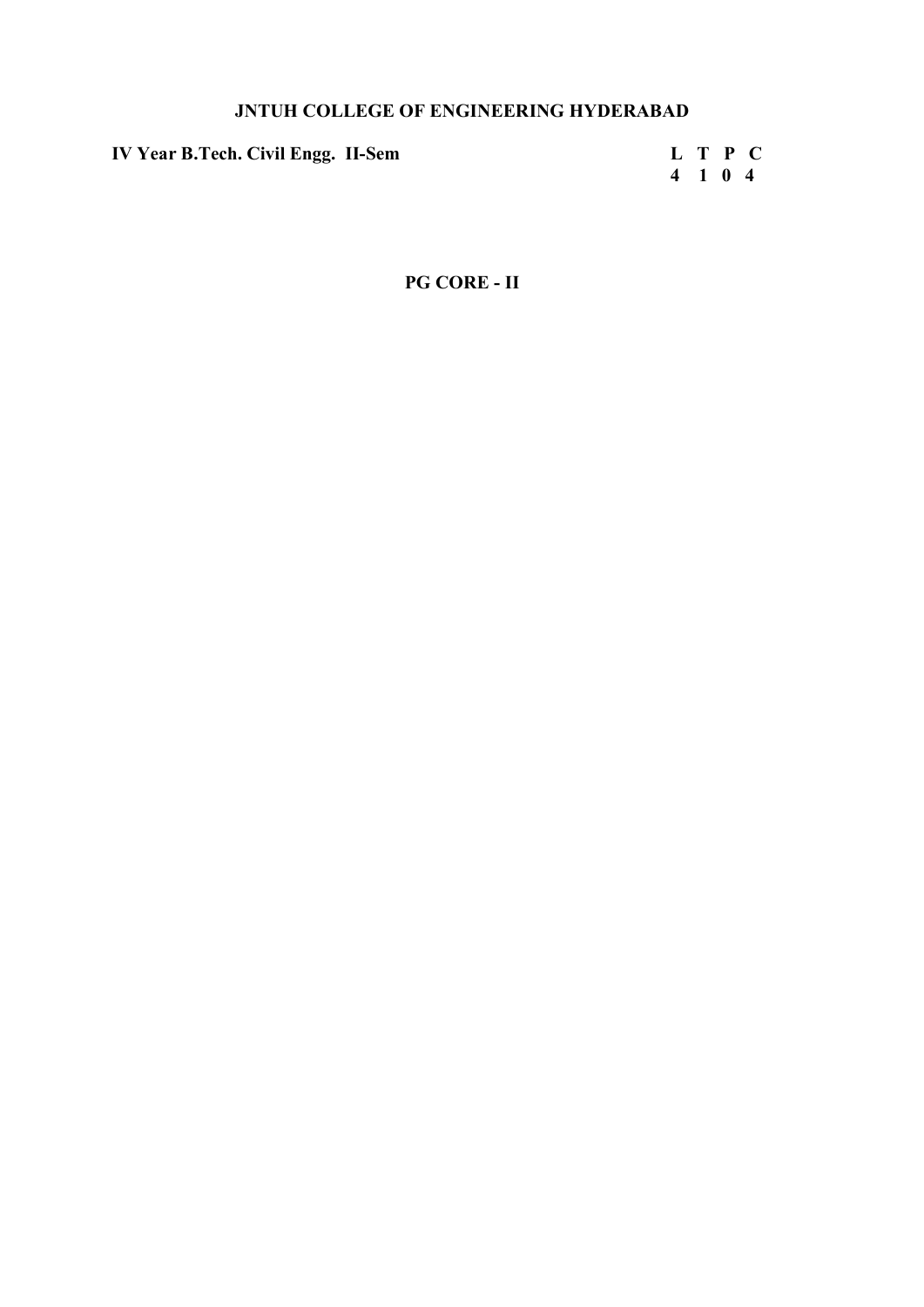**IV Year B.Tech. Civil Engg. II-Sem** 

 **4 1 0 4** 

**(PG Elective – IV)**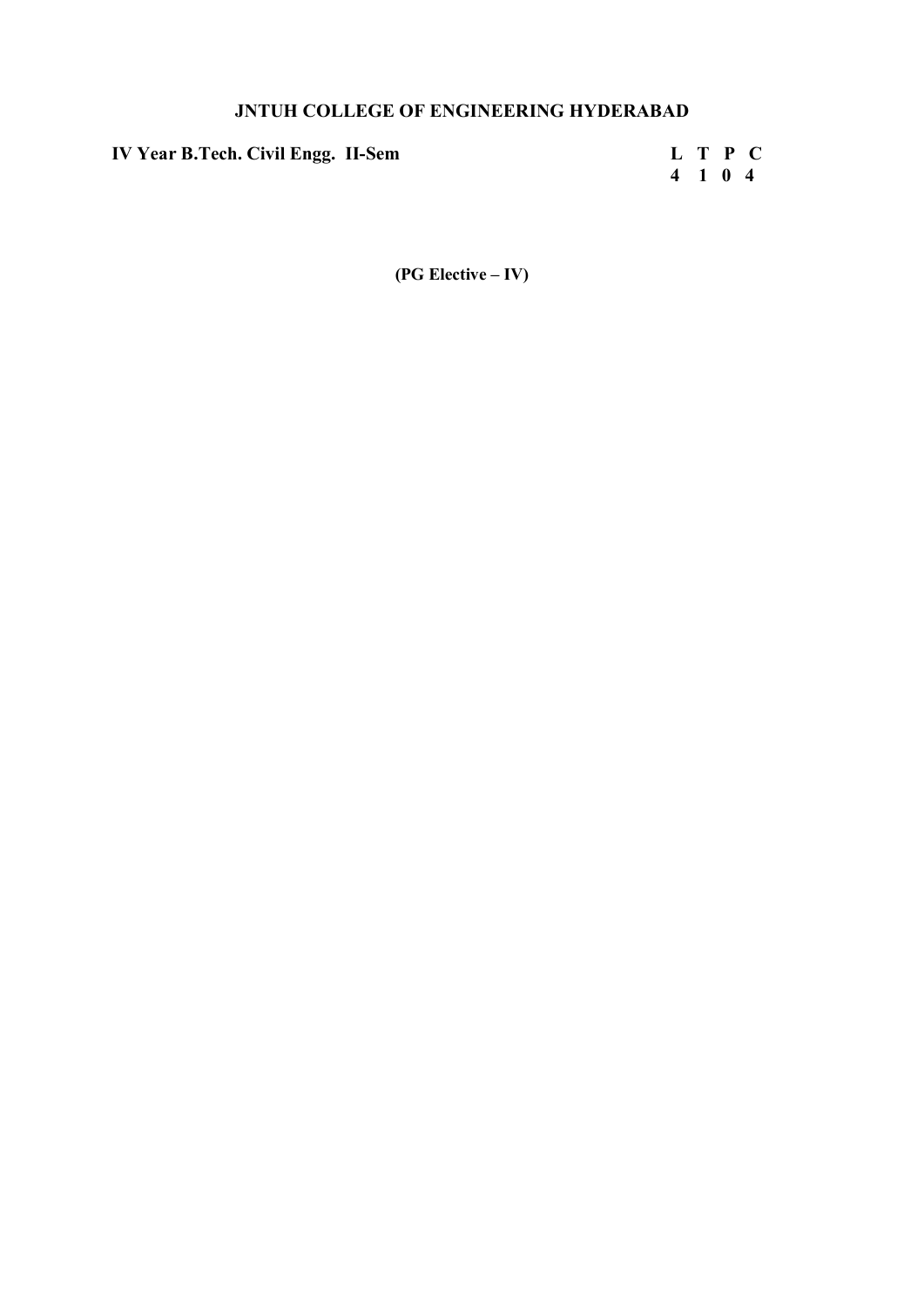# **IV Year B.Tech. Civil Engg. II-Sem**  L T P C

# **0 0 4 2**

# **ADVANCED CONCRETE LABORATORY**

**Objectives:** To impart knowledge on the test on cement and aggregates.

# **Outcomes:**

The learner will be able to understand the properties of the materials and the behavior of the concrete.

**Prerequisites :** Concrete Technology Lab

- 1. Gradation Charts of Aggregates.
- 2. Bulking of fine Aggregate.
- 3. Aggregate Crushing and Impact value
- 4. Workability Tests on Fresh Self Compacting Concrete
- 6. Air Entrainment Test on Fresh Concrete
- 7. Rapidly Chloride Permeability Test.
- 8. Non Destructive Testing of Concrete.
- 9. Accelerated Curing of Concrete (Demo).
- 10. Behavior of Under Reinforced, over Reinforced and Shear Behavior of Beams.
- 11. Influence of W/C Ratio on Strength and Aggregate / Cement Ratio on Strength & Workability.
- 12. Influence of Different Chemical Admixtures on Concrete
- 13. Marsh Cone Test.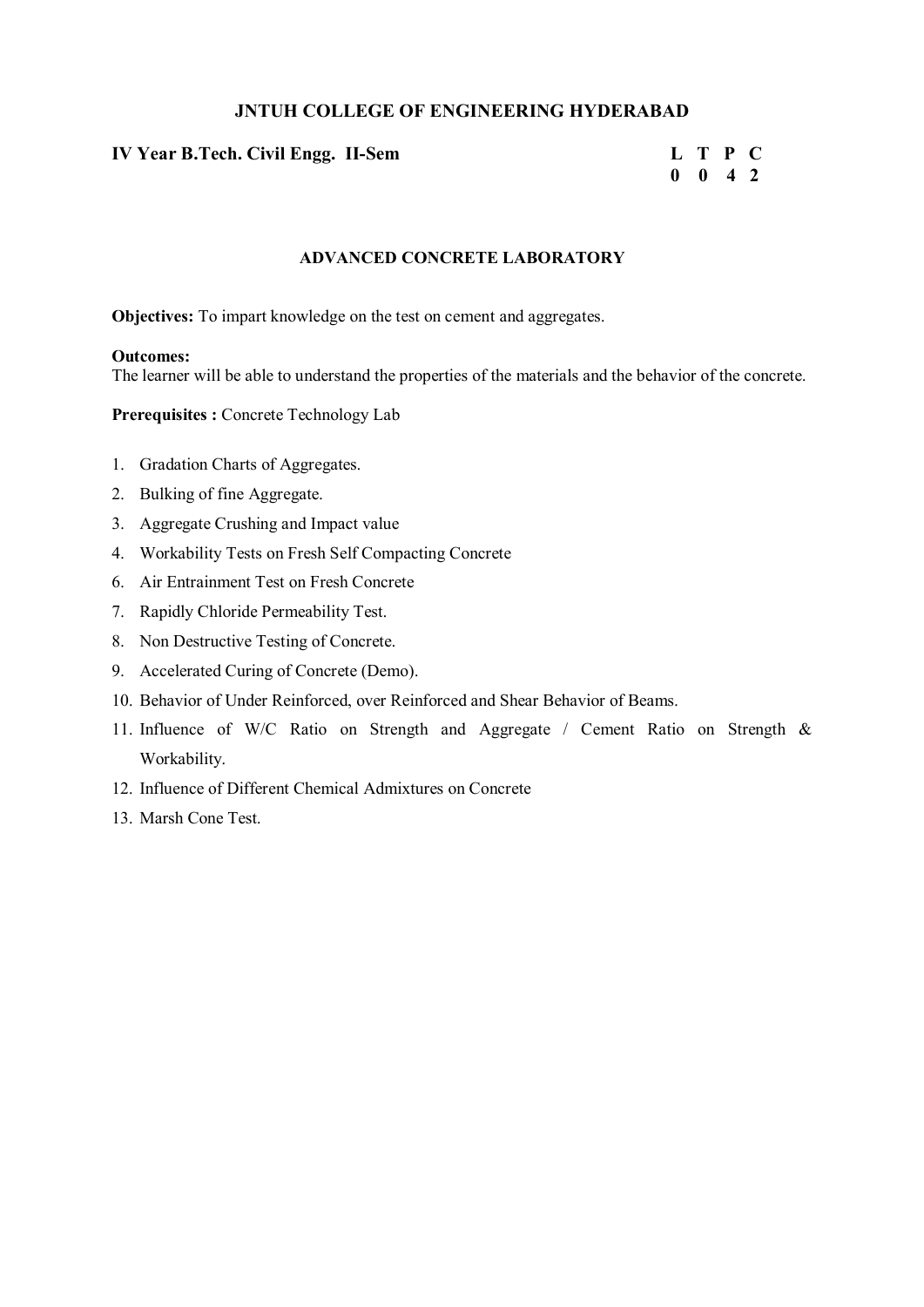**V Year B.Tech. Civil Engg. I-Sem** 

 **4 1 0 4** 

 **PG Core – III**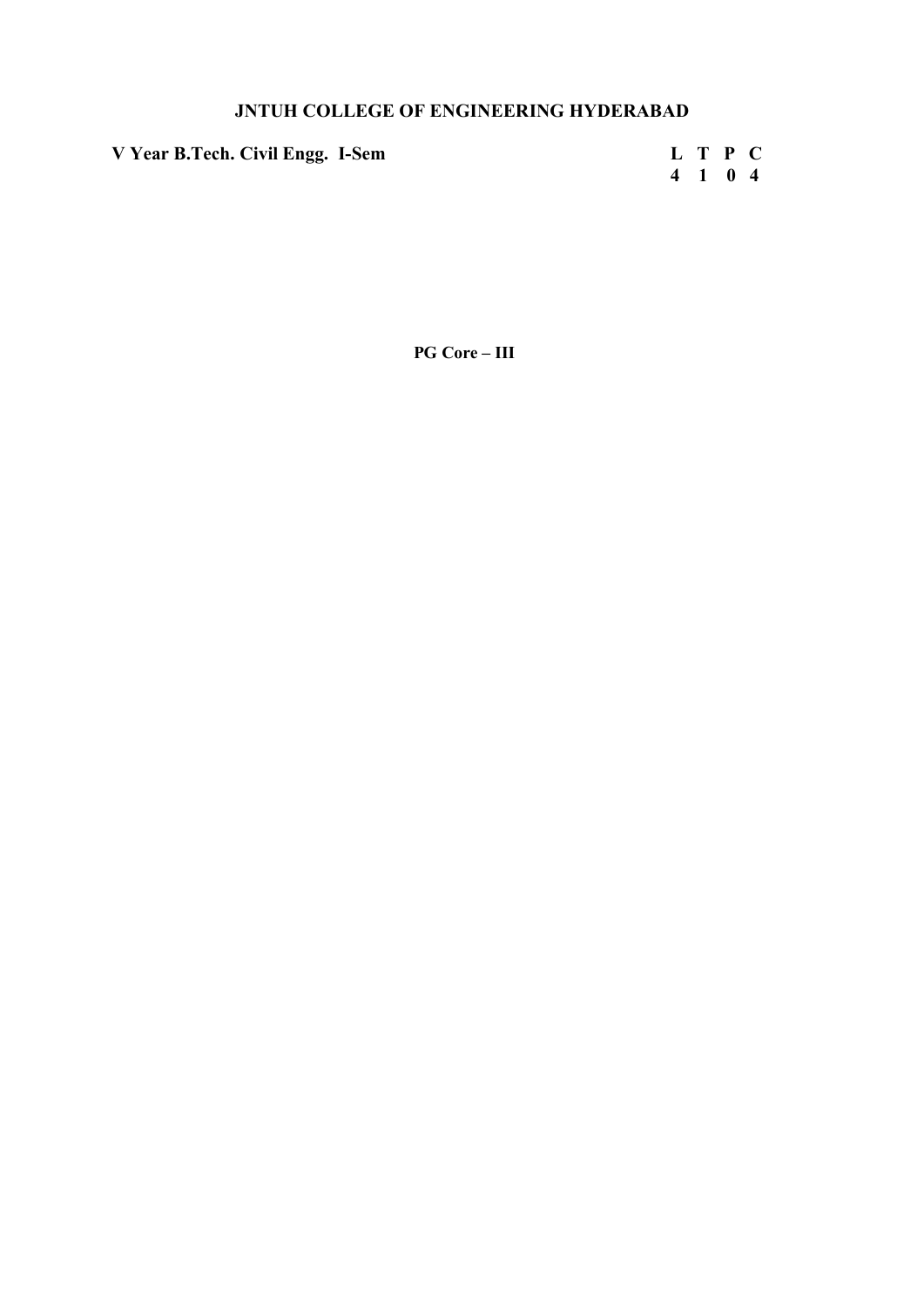**V Year B.Tech. Civil Engg. I-Sem** 

 **4 1 0 4** 

 **(PG Elective – V)**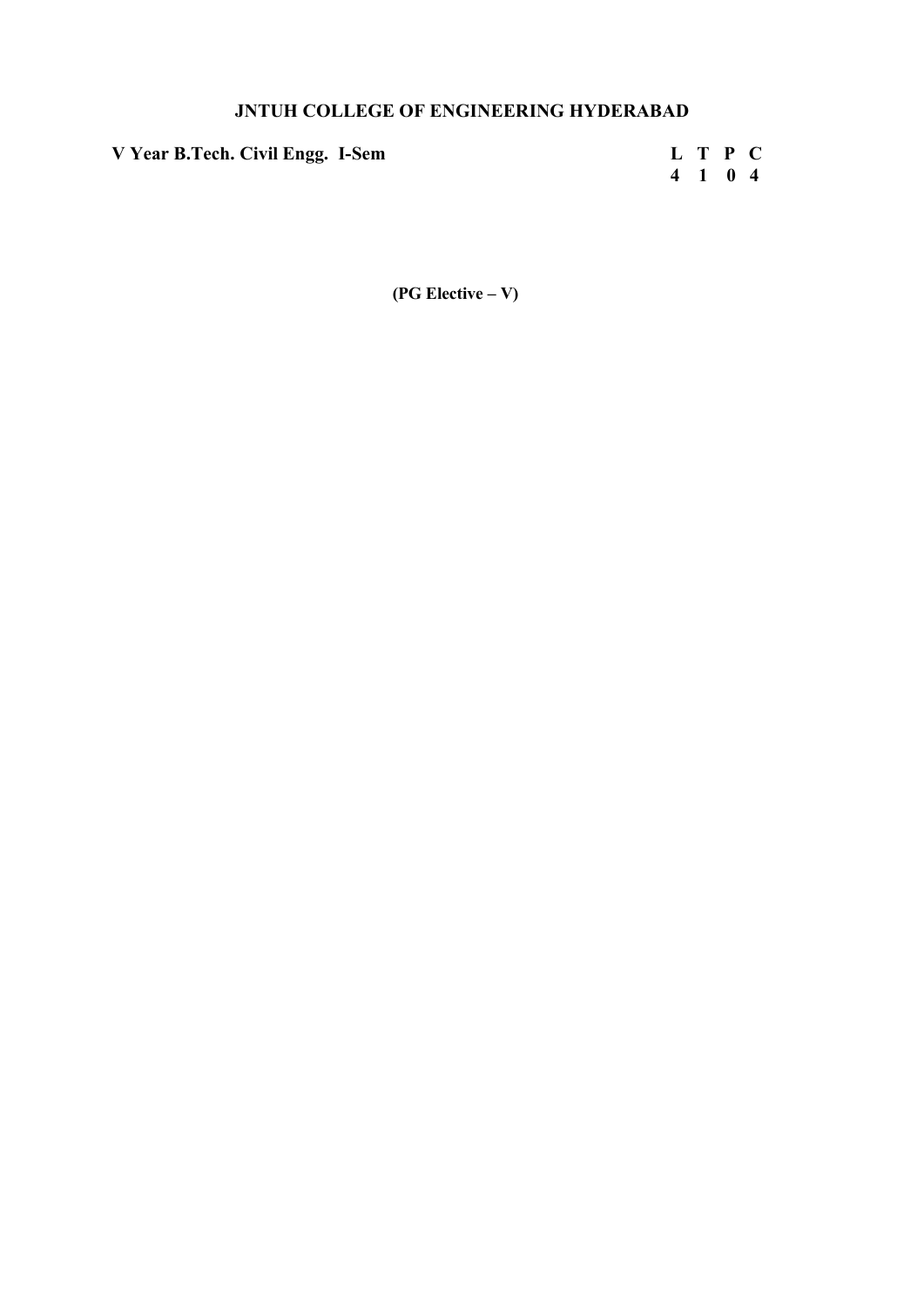**V Year B.Tech. Civil Engg. I-Sem** 

 **4 1 0 4** 

 **PG Elective – VI**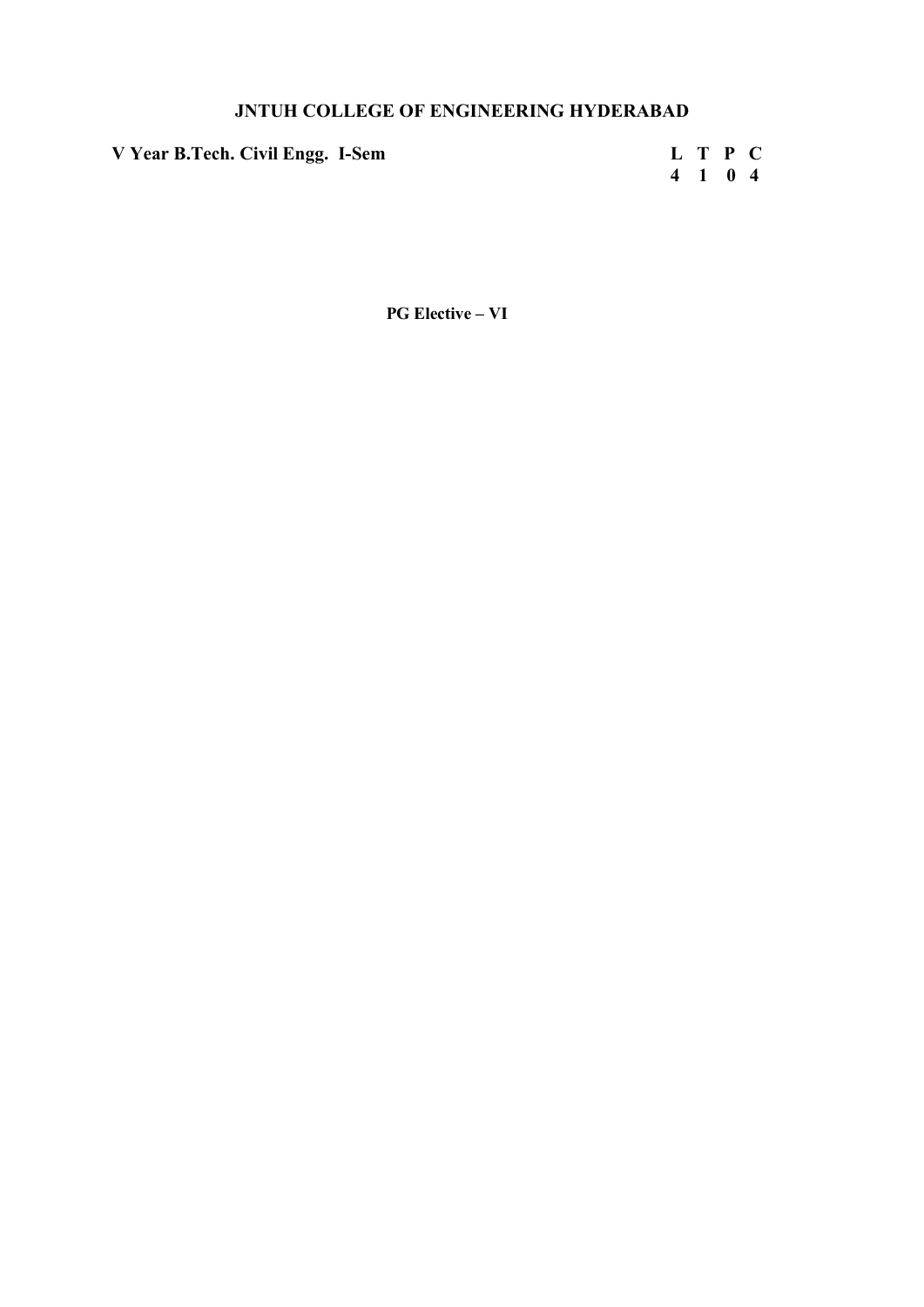V Year B.Tech. Civil Engg. I-Sem L T P C

 **4 1 0 4** 

**(PG Elective – VII)**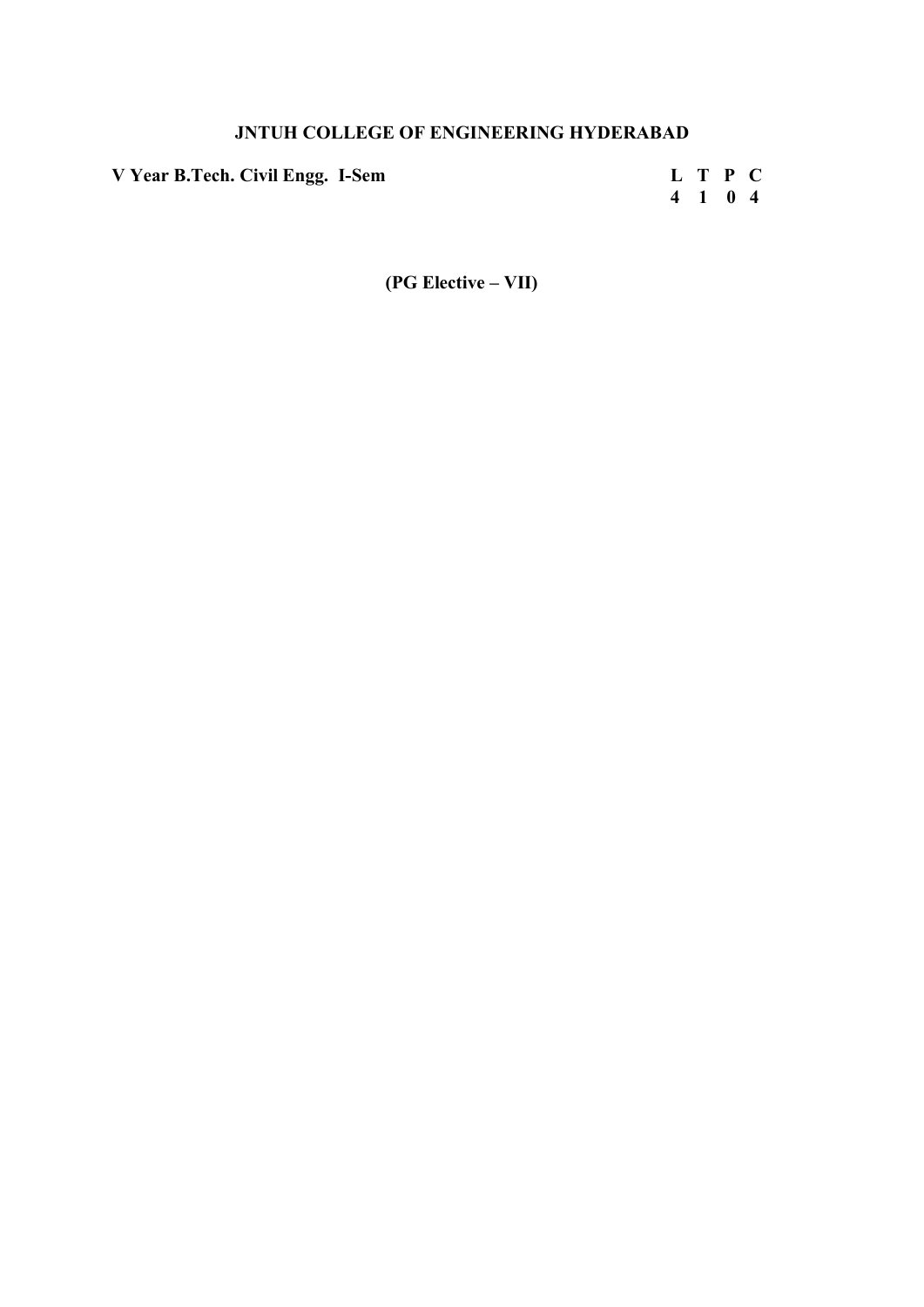# **IV Year B.Tech. Civil Engg. I-Sem L T P C**

# **4 1 0 4**

# **PG CORE - I THEORY OF ELASTICITY**

# **Objectives:**

To impart knowledge on the basic concepts of theory of elasticity, and solve the Structural Engineering problems.

# **Course outcomes**:

The learner will be able to solve problems of elasticity and plasticity and be able to apply numerical methods to solve continuum problems.

**Prerequisites:** Strength of Materials I & II

# **UNIT-I**

Introduction: Elasticity - notation for forces and stress - components of stresses - components of strain - Hooks law. Plane stress and plane strain analysis - differential equations of equilibrium boundary conditions – Strain Displacement Relations - compatibility equations - stress function

# **UNIT II**

Two dimensional problems in rectangular coordinates - solution by polynomials - Saint-Venants principle - determination of displacements - bending of simple beams – Simple Supported and Cantilever Beam.

# **UNIT III**

Two dimensional problems in polar coordinates - stress distribution symmetrical about an axis - pure bending of curved bars - strain components in polar coordinates - displacements for symmetrical stress distributions Edge Dislocation - general solution of two-dimensional problem in polar coordinates - application to Plates with Circular Holes – Rotating Disk. Bending of Prismatic Bars: Stress function - bending of cantilever - circular cross section - elliptical cross section - rectangular cross section.

# **UNIT IV**

Analysis of stress and strain in three dimensions - principal stress - stress ellipsoid - director surface determination of principal stresses Stress Invariants - max shear stresses Stress Tensor – Strain Tensor- Homogeneous deformation - principal axes of strain-rotation. General Theorems: Differential equations of equilibrium - conditions of compatibility - determination of displacement - equations of equilibrium in terms of displacements - principle of super position - uniqueness of solution - the reciprocal theorem Strain Energy.

# **UNIT V**

Torsion of Circular Shafts - Torsion of Straight Prismatic Bars – Saint Venants Method - torsion of prismatic bars - bars with elliptical cross sections - membrane analogy - torsion of a bar of narrow rectangular bars - solution of torsional problems by energy method - torsion of shafts, tubes , bars etc.Torsion of Rolled Profile Sections.

# **References**

- 1. Theory of Elasticity by Timeshenko, McGrawhill Publications.
- 2. Theory of Plasticity by J.Chakarbarthy, McGrawhill Publications.
- 3. Theory of Elasticity by Y.C.Fung.
- 4. Theory of Elasticity by Gurucharan Singh.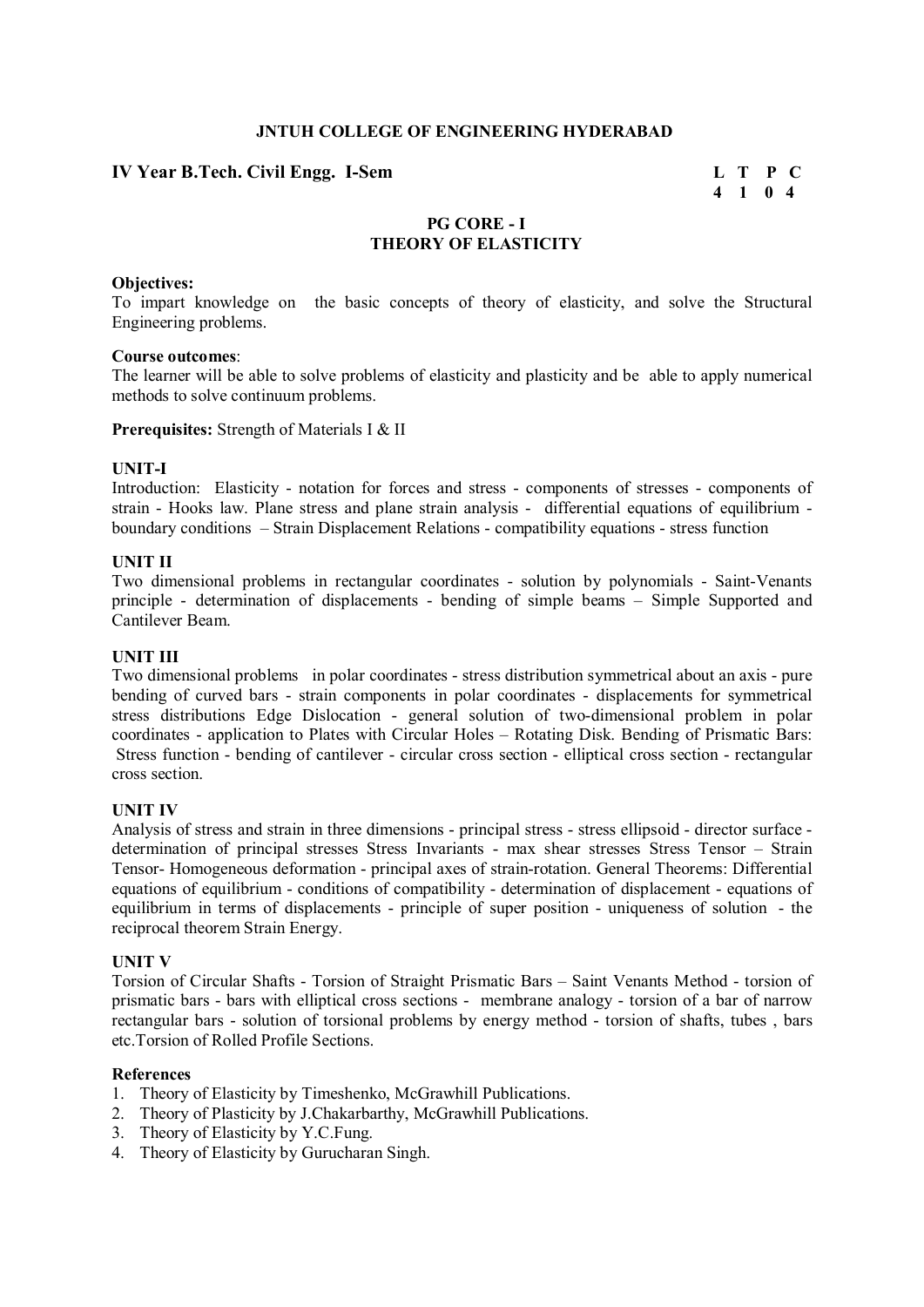# **IV Year B.Tech. Civil Engg. II-Sem** <br>**L T P C**  $\overline{4}$  **1** 0  $\overline{4}$

# **4 1 0 4**

# **PG CORE - II STRUCTURAL DYNAMICS**

# **Objectives:**

To impart knowledge on the fundamental of structural dynamics and their applications.

**Outcomes:** The learner will be able to understand the equation of motion, dynamics response of single and multi degree-of freedom systems.

# **Prerequisites** : Structural Analysis I & II

# **UNIT I:**

**Theory of vibrations**: Introduction - Elements of vibratory system - Degrees of Freedom - Continuous System - Lumped mass idealization - Oscillatory motion - Simple Harmonic motion - Vectorial representation of S.H.M. - Free vibrations of single degree of freedom system - undamped and damped vibrations - critical damping - Logarithmic decrement - Forced vibration of SDOF systems - Harmonic excitation - Vibration Isolation -Dynamic magnification factor – Phase angle.

# **UNIT II**

**Introduction to Structural Dynamics :** Fundamental objectives of dynamic analysis -Types of prescribed loading - Methods of discretization - Formulation of equations of motion by different methods – Direct equilibration using Newton's law of motion / D'Alembert's principle, Principle of virtual work and Hamilton principle.

**Single Degree of Freedom Systems :** Formulation and solution of the equation of motion - Free vibration response - Response to Harmonic, Periodic, Impulsive and general dynamic loadings - Duhamel integral.

# **UNIT III**

**Multi Degree of Freedom Systems :** Selection of the degrees of Freedom - Evaluation of structural property matrices - Formulation of the MDOF equations of motion -Undamped free vibrations - Solutions of Eigen value problem for natural frequencies and mode shapes - Analysis of Dynamic response – Normal co-ordinates - Uncoupled equations of motion - Orthogonal properties of normal modes - Mode superposition procedure.

# **UNIT IV**

**Practical Vibration Analysis:** Introduction - Stodola method - Fundamental mode analysis - Analysis of second and higher modes - Holzer method - Basic procedure.

**Continuous Systems:** Introduction - Flexural vibrations of beams - Elementary case – Derivation of governing differential equation of motion - Analysis of undamped free vibrations of beams in flexure - Natural frequencies and mode-shapes of simple beams with different end conditions - Principles of application to continuous beams.

# **UNIT V**

**Introduction to Earthquake Analysis:** Introduction - Excitation by rigid base translation - Lumped mass approach - SDOF and MDOF systems – Theory of Response Spectrum Method - analysis for obtaining response of multi storeyed buildings.

# **References:**

- 1. Dynamics of Structures by Clough & Penzien, McGraw Hill, New york
- 2. Structural Dynamics by Mario Paz, C.B.S Publishers, New Delhi.
- 3. Dynamics of Structures by Anil K. Chopra, Pearson Education (Singapore), Delhi.
- 4. I.S: 1893 (Part 1) 2002, "Code of practice for Earthquake resistant design of Structures"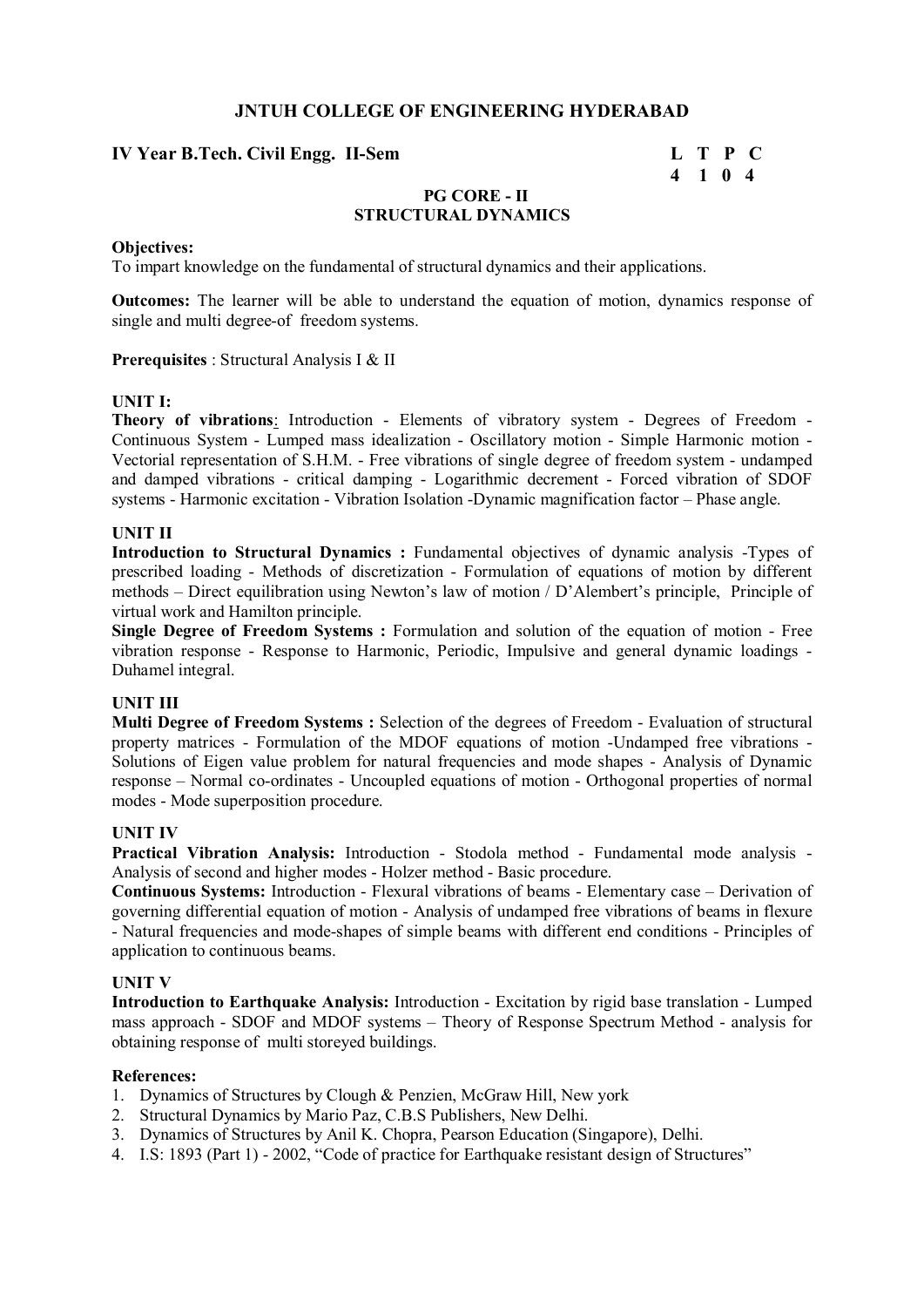# **V** Year B.Tech. Civil Engg. I-Sem L T P C

# **4 1 0 4**

# **ANALYSIS OF PLATES & SHELLS (PG Core – III)**

# **Objectives:**

To impart knowledge on the behavior and design of shells and Folded plates.

# **Outcomes:**

The learner will be able to analyse and design the shells and folded plates.

**Prerequisites :** Theory of Elasticity, Structural Analysis

# **UNIT I**

**Small Deflection Theory of Thin Rectangular Plates :** Assumptions – Derivation of governing differential equation for thin plates – Boundary conditions – simply supported plate under sinusoidal load – Navier solution – Application to different cases – Levy's solution for various boundary conditions subjected to different loadings like uniform and hydrostatic pressure.

# **UNIT II**

**Plates on Elastic Foundations :** Governing differential equation – deflection of uniformly loaded simply supported rectangular plate – Navier and Levy type solutions - Large plate loaded at equidistant points by concentrated forces.

# **UNIT III**

**Buckling of Plates:** Governing equation for Bending of plate under the combined action of in-plane loading and lateral loads – Buckling of rectangular plates by compressive forces acting in one and two directions in the middle plane of plate

# **UNIT IV**

Shells – functional behaviour – examples – structural behaviour of shells classification of shells – Definitions – various methods of analysis of shells – merits and demerits of each method – 2D. Membrane equation.

Equations of equilibrium: Derivation of stress resultants – cylindrical shells – Flugges simulations equations.

# **UNIT V**

Introduction to the shells of Double curvatures: Geometry, analysis and design of elliptic paraboloid, conoid and hyperbolic parabolic shapes, inverted umbrella type.

Axi- Symmetrical shells: General equation - Analysis and axi-symmetrical by membrane theory. Application to spherical shell and hyperboloid of revolution cooling towers.

# **REFERENCES:**

- 1 Design of concrete shell roofs By Billington Tata MC Graw Hill, New York
- 2 Shell Analysis By N.K.Bairagi. Khanna Publishers, New Delhi.
- 3. Theory of Plates and Shells by Timoshenko- Tata MC Graw Hill, College
- 4. Analysis and design of concrete shell roofs By G.S.Ramaswami. CBS publications.
- 5. Design of concrete shell roofs By Chaterjee. Oxford and IBH.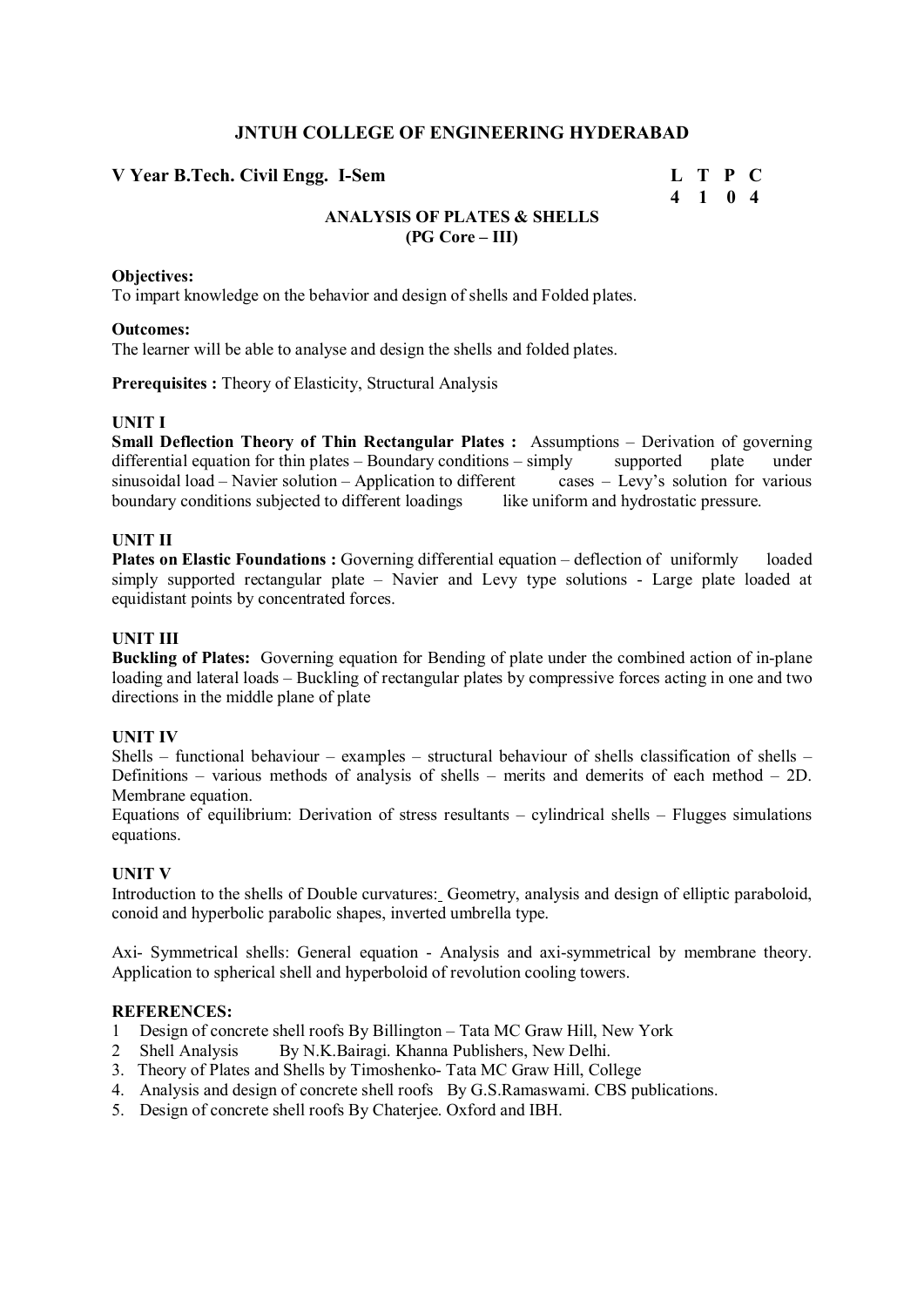# **PG Electives**

- **Elective 1**<br>1. **Adv** 1. Advanced Reinforced Concrete Design
- 2. Soil Dynamics and Machine Foundations
- 3. Advanced Foundation Engineering

# **Elective – 2**

- 1. Experimental Stress Analysis
- 2. Advanced Structural Analysis
- 3. Forensic engineering structural evaluation and retrofitting of structures

# **Elective – 3**

- 1. Stability of Structures
- 2. Composite Materials
- 3. Principles of Bridge Engineering

# **Elective – 4**

- 1. Advanced Steel Design
- 2. Plastic Analysis and Design
- 3. Design of Industrial Structures

# **Elective – 5**

- 1. Computer Oriented Numerical Methods
- 2. Optimization Techniques in Structural Engineering
- 3. Advanced Concrete Technology

# **Elective – 6**

- 1. Design of Pre stressed Concrete Structures
- 2. Fracture Mechanics of Concrete Structures
- 3. Reinforced soil structures

# **Elective – 7**

- 1. Rehabilitation and Retrofitting of Structures
- 2. Earthquake Resistant Design of Buildings
- 3. Computer aided design of structural engineering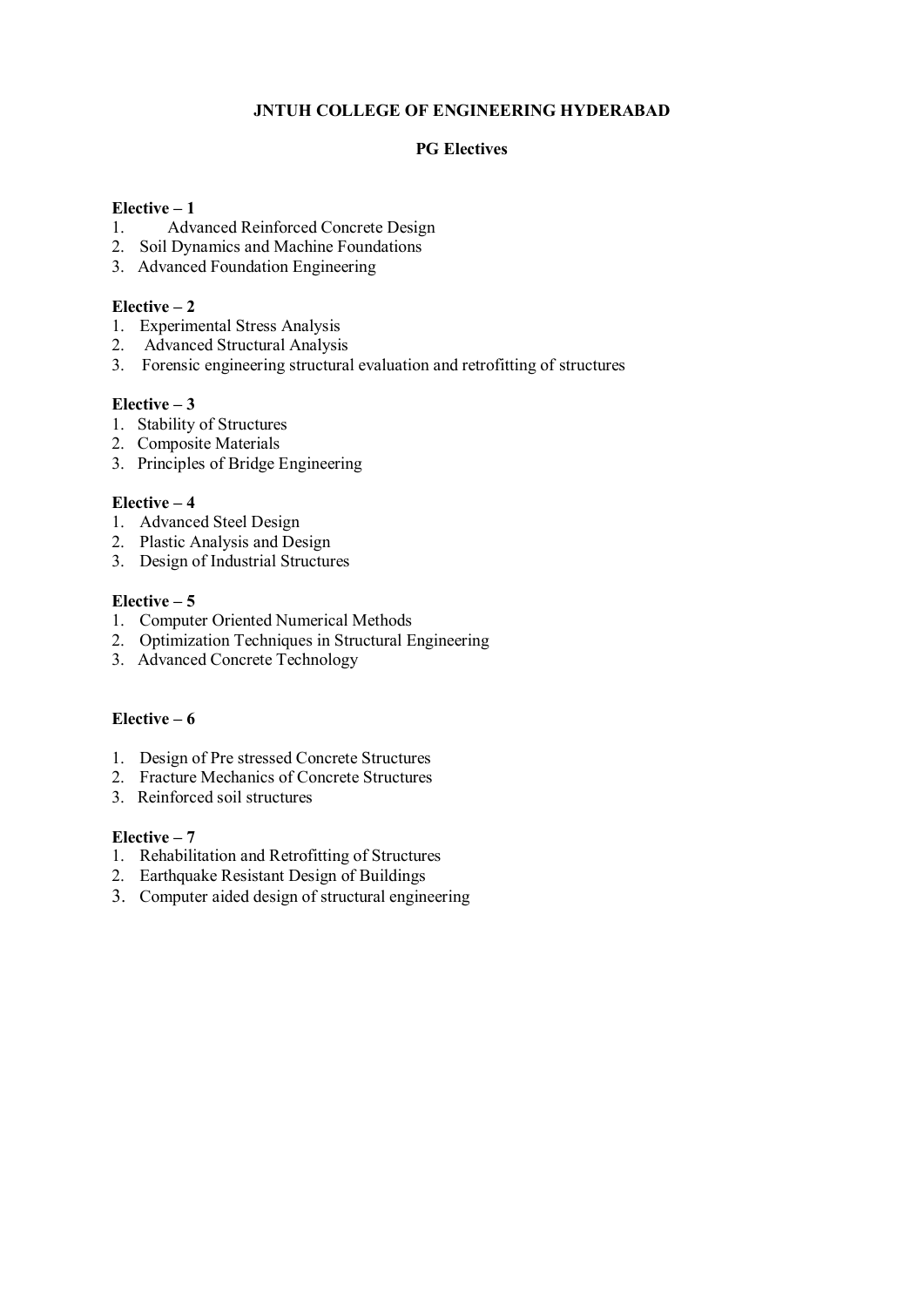# **IDP (B.Tech. Civil Engg. & M.Tech)**

# **PG ELECTIVE - I ADVANCED REINFORCED CONCRETE DESIGN**

# **Objectives:**

To impart knowledge on the behavior and design on various reinforced concrete structural elements.

# **Outcome**:

The learner will be able to design the reinforced concrete elements like beams, slabs and compression members.

**Prerequisites :** Design of Reinforced Concrete Structures

# **UNIT I**

**Basic Design Concepts**: Behavior in flexure, Design of singly Reinforced rectangular sections, Design of Doubly Reinforced rectangular sections, Design of flanged bean sections, Design for shear – Design for Torsion**,** Limit state of Serviceability**:** Deflections of Reinforced concrete beams and slabs short term deflections and long term deflection estimation of crack width in RCC members, calculation of crack widths.

# **UNIT II**

**Limit Analysis of R.C.Structures:** Rotation of a plastic hinge, Redistribution of moments, moment rotation characteristics of RC member, I.S. code provisions, applications for fixed and continuous beam. Yield line analysis for slabs: Upper bound and lower bound theorems – yield line criterion – Virtual work and equilibrium methods of analysis – For square and circular slabs with simple and continuous end conditions.

# **UNIT III**

**Design of Ribbed slabs, Flat slabs:** Analysis of the Slabs for Moment and Shears, Ultimate Moment of Resistance, Design for shear, Deflection, Arrangement of Reinforcements.

**Flat slabs:** Direct design method – Distribution of moments in column strips and middle stripmoment and shear transfer from slabs to columns – Shear in Flat slabs-Check for one way and two way shears-Introduction to Equivalent frame method. Limitations of Direct design method, Distribution of moments in column strips and middle strip.

# **UNIT IV**

 **Design of Reinforced Concrete Deep Beams & Corbels:** Steps of Designing Deep Beams, Design by IS 456, Checking for Local Failures, Detailing of Deep Beams, Analysis of Forces in a Corbels , Design of Procedure of Corbels , Design of Nibs.

# **UNIT V**

**Design of Compression Members** - Estimation of Effective Length of a Column – Code Requirements on Slenderness Limits,– Design of Short Columns Under Axial Compression – Design of Short Columns Under Compression With Uniaxial Bending – Design of Short Columns Under Axial Compression With Biaxial Bending – Design of Slender Columns.

**Design of Combined Footings -** Distribution of Soil Pressure - Geometry of Two-column Combined Footing – Design Considerations in Two-Column Footings.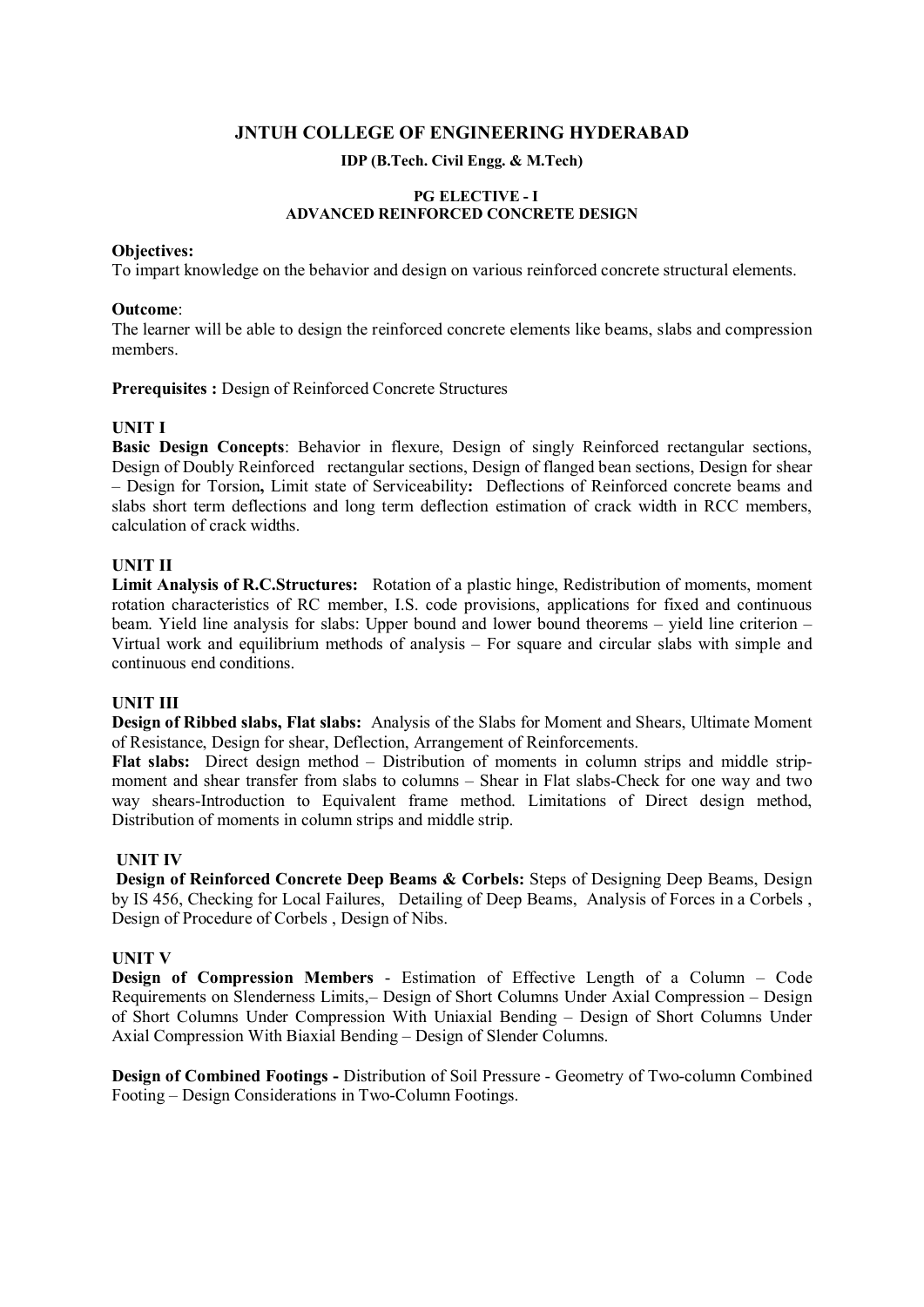# **REFERENCE:**

- 1. "Reinforced Concrete Design" S. Unnikrishna Pillai & Devdas Menon; Tata Mc. Graw-Hill Publishing Company Ltd. New Delhi 2010.
- 2. "Advanced Reinforced Concrete" P.C. Varghese Prentice Hall of INDIA Private Ltd. 2008.<br>3. "Limit State Theory and Design of Reinforced Concrete" Dr. S. R. Karve and V.L Shah
- "Limit State Theory and Design of Reinforced Concrete" Dr. S. R. Karve and V.L Shah. Standard Publishers, PUNE 2004.
- 4. Reinforced concrete structural elements behaviour, Analysis and design by P. Purushotham, Tata Mc.Graw-Hill, 1994.
- 5. Design of concrete structures Arthus H. Nilson, David Darwin, and Chorles W. Dolar, Tata Mc. Graw-Hill, 3rd Edition, 2005.
- 6. Reinforced Concrete design by Kennath Leet, Tata Mc. Graw-Hill International, editions, 2<sup>nd</sup> edition, 1991.
- 7. "Design Reinforced Concrete Foundations" P.C. Varghese Prentice Hall of INDIA Private Ltd. .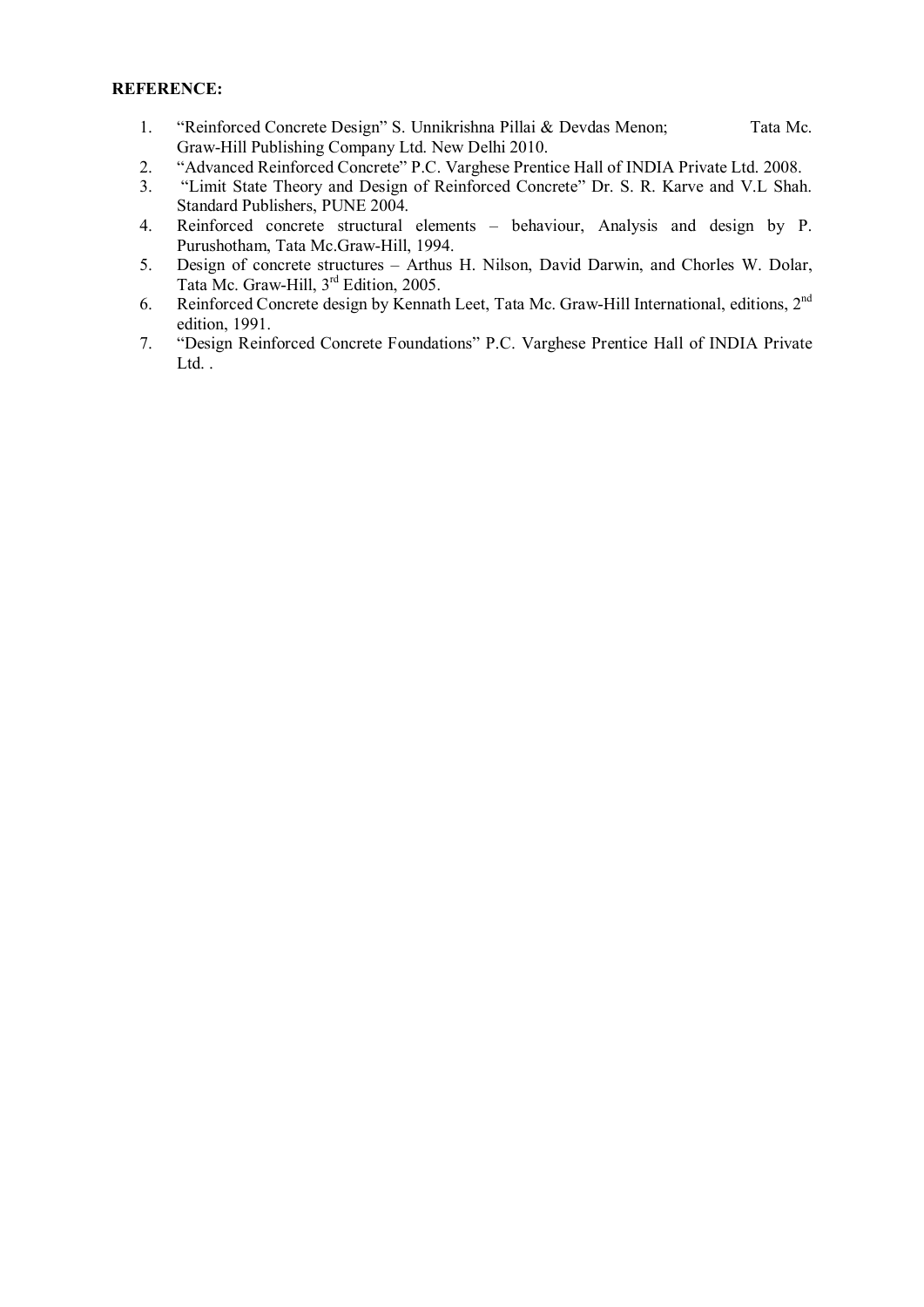#### **IDP (B.Tech. Civil Engg. & M.Tech)**

#### **PG ELECTIVE - I SOIL DYNAMICS AND MACHINE FOUNDATIONS**

# **OBJECTIVE:**

To understand the wave propagation in soils, determine dynamic properties of soil for analyzing and designing foundations subjected to vibratory loading.

#### **OUTCOME:**

Able to understand the fundamentals of wave propagation in soil media, evaluate the dynamic properties of soil, and design foundations for centrifugal and reciprocating machines.

**Prerequisites :** Soil Machines, Foundation Engineering and Structural Analysis

#### **Unit. I**

**Fundamentals of Vibration**: Definitions, Simple harmonic motion, Response of SDOF systems of Free and Forced vibrations with and without viscous damping, Frequency dependent excitation, Systems under transient loads, Rayleigh's method of fundamental frequency, Logarithmic decrement, Determination of viscous damping, Transmissibility, Systems with Two and Multiple degrees of freedom, Vibration measuring instruments.

#### **Unit. II**

**Wave Propagation and Dynamic Soil Properties**: Propagation of seismic waves in soil deposits - Attenuation of stress waves, Stress-strain behaviour of cyclically loaded soils, Strength of cyclically loaded soils, Dynamic soil properties - Laboratory and field testing techniques, Elastic constants of soils, Correlations for shear modulus and damping ratio in sand, gravels, clays and lightly cemented sand. Liquefaction of soils: An introduction and evaluation using simple methods.

#### **Unit. III**

**Vibration Analyses**: Types, General Requirements, Permissible amplitude, Allowable soil pressure, Modes of vibration of a rigid foundation block, Methods of analysis, Lumped Mass models, elastic half space method, elasto-dynamics, effect of footing shape on vibratory response, dynamic response of embedded block foundation, Vibration isolation.

#### **Unit. IV**

**Design of Machine Foundations**: Analysis and design of block foundations for reciprocating engines, Dynamic analysis and design procedure for a hammer foundation, IS code of practice design procedure for foundations of reciprocating and impact type machines. Vibration isolation and absorption techniques.

#### **Unit. V**

**Machine Foundations on Piles**: Introduction, Analysis of piles under vertical vibrations, Analysis of piles under translation and rocking, Analysis of piles under torsion, Design procedure for a pile supported machine foundation.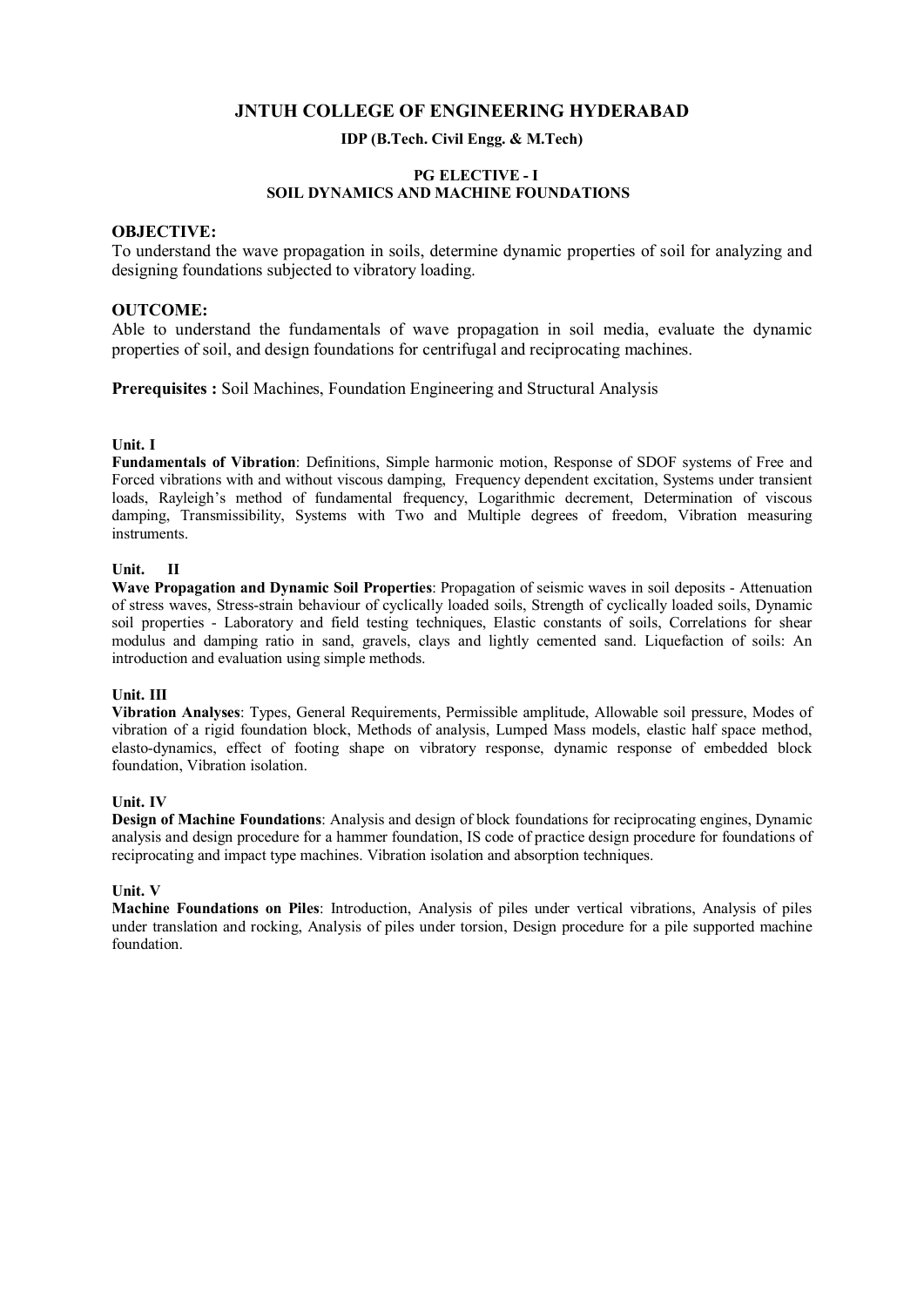#### **Text Books**

- 1. Das, B. M. Principles of Soil Dynamics, PWS KENT publishing Company, Boston.
- 2.I.Chowdhary and S P Dasgupta Dynamics of Structures and Foundation, 2009.

# **References:**

- 1. Arya, S. D, O'Neil, M. and Pincus, G.- Design of Structures and Foundations for Vibrating Machines, Gulf Publishing Co., 1979.
- 2. Prakash, S. and Puri, V. K. Foundation for Machines: Analysis and Design, John Wiley & Sons, 1998.
- 3. Prakash, S. Soil Dynamics, McGraw Hill, 1981.
- 4. Richart, F. E. Hall J. R and Woods R. D. Vibrations of Soils and Foundations, Prentice Hall Inc., 1970
- 5. Swami Saran Soil Dynamics and Machine Foundation, Galgotia Publishing, 1999.
- 6. Kramer S. L. Geotechnical Earthquake Engineering, Prentice Hall, 1996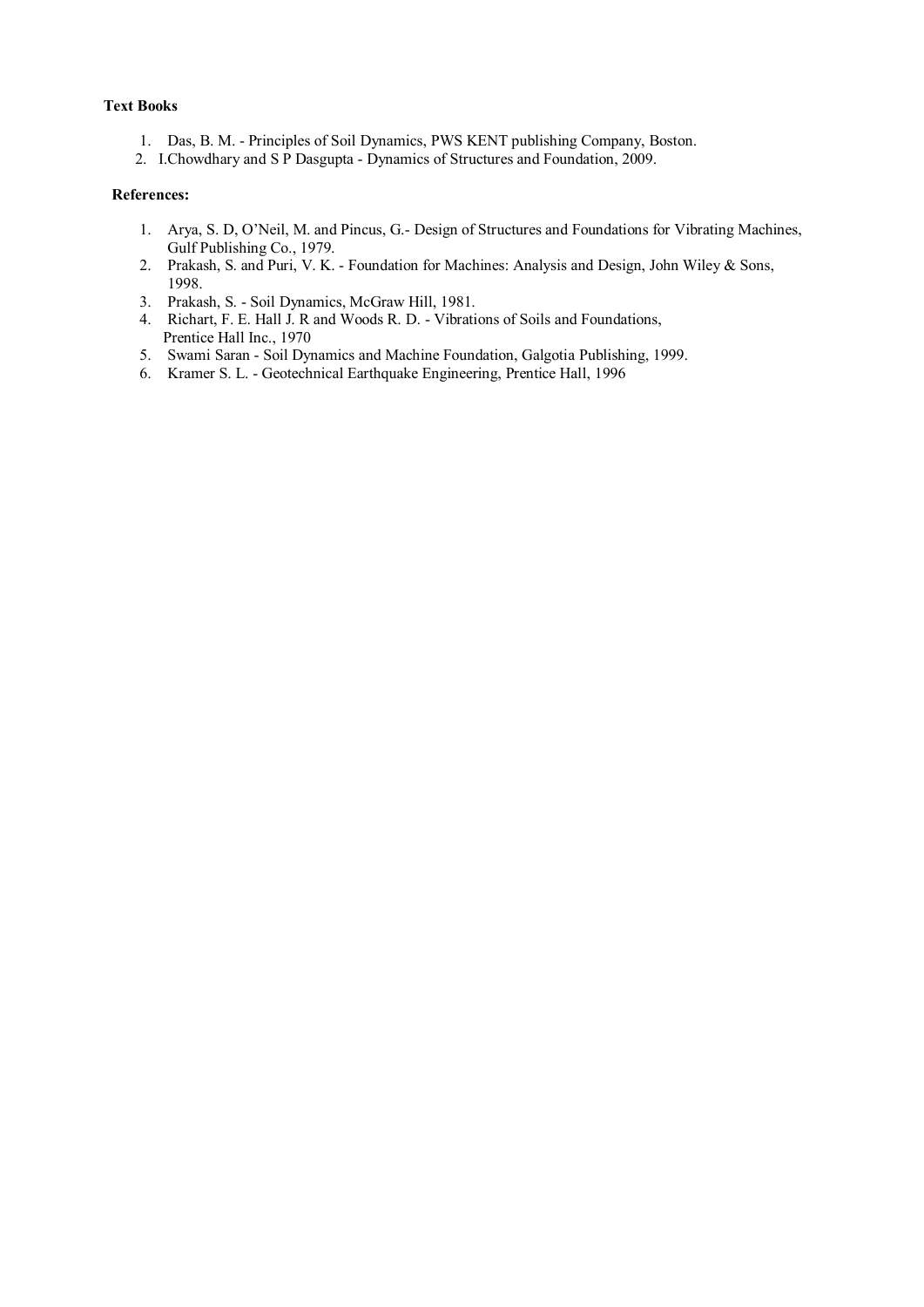# **IDP (B.Tech. Civil Engg. & M.Tech)**

# **PG ELECTIVE - I ADVANCED FOUNDATION ENGINEERING**

**Prerequisites:** Foundation Engineering or Geotechnical Engineering-II

# **OBJECTIVE:**

To determine the bearing capacity of shallow and deep foundations, to estimate settlements of structures subjected to external loads, leading to design of foundations resting on soils.

# **OUTCOME:**

Students should be in a position to design foundations for varieties of structures resting on soil deposits, and appreciate the importance of reliability based design in geotechnical engineering.

# **UNIT – I**

Bearing capacity of Footings subjected to Eccentric and Inclined Loading – Meyrhoff's and Hanse's theories – elastic settlement of Footings embedded in sands and clays of Infinite thickness – Footings on soils of Finite thickness-Schmertamaunn's method, Jaubu and Morgenstern method.

# **UNIT - II**

Pile Foundations – settlement of Pile groups resting in sands and clays – Negative skin friction – in single piles and groups of piles – under – reamed piles – specifications – load – carrying capacity in sands and clays.

# **UNIT – III**

Caissons and well foundations : Types of caissons – well foundation Different shapes of wells – Components of wells – functions and Design – Design Criteria – Sinking of wells – lateral stability by Terzaghi's analysis.

#### **UNIT – IV**

Cantilever sheet piles and anchored bulkheads Earth pressure diagram – Determination of Depth of embedment in sands and clays – Timbering of trenches- Earth pressure diagrams – Forces in struts. trenches- Earth pressure diagrams – Forces in struts.

# **UNIT - V**

Foundations in Expansive soils – Problems in Expansive soils – Mechanism of swelling – Swell Pressure and Swelling potential – Heave foundation practices – Sand cushion – CNS cushion – under –reamed pile Foundations – Granular pile – anchor technique, stabilization of expansive soils.

#### **References:**

1. Analysis and Design of Substractenes – Swami Saran

2. Basic and Applied Soil Mechanics – Gopal Ranjan and A.S.R.Rao

3. Soil Mechanics & Foundation Engineering, Foundation Engineering – II - V.N.S. Murthy.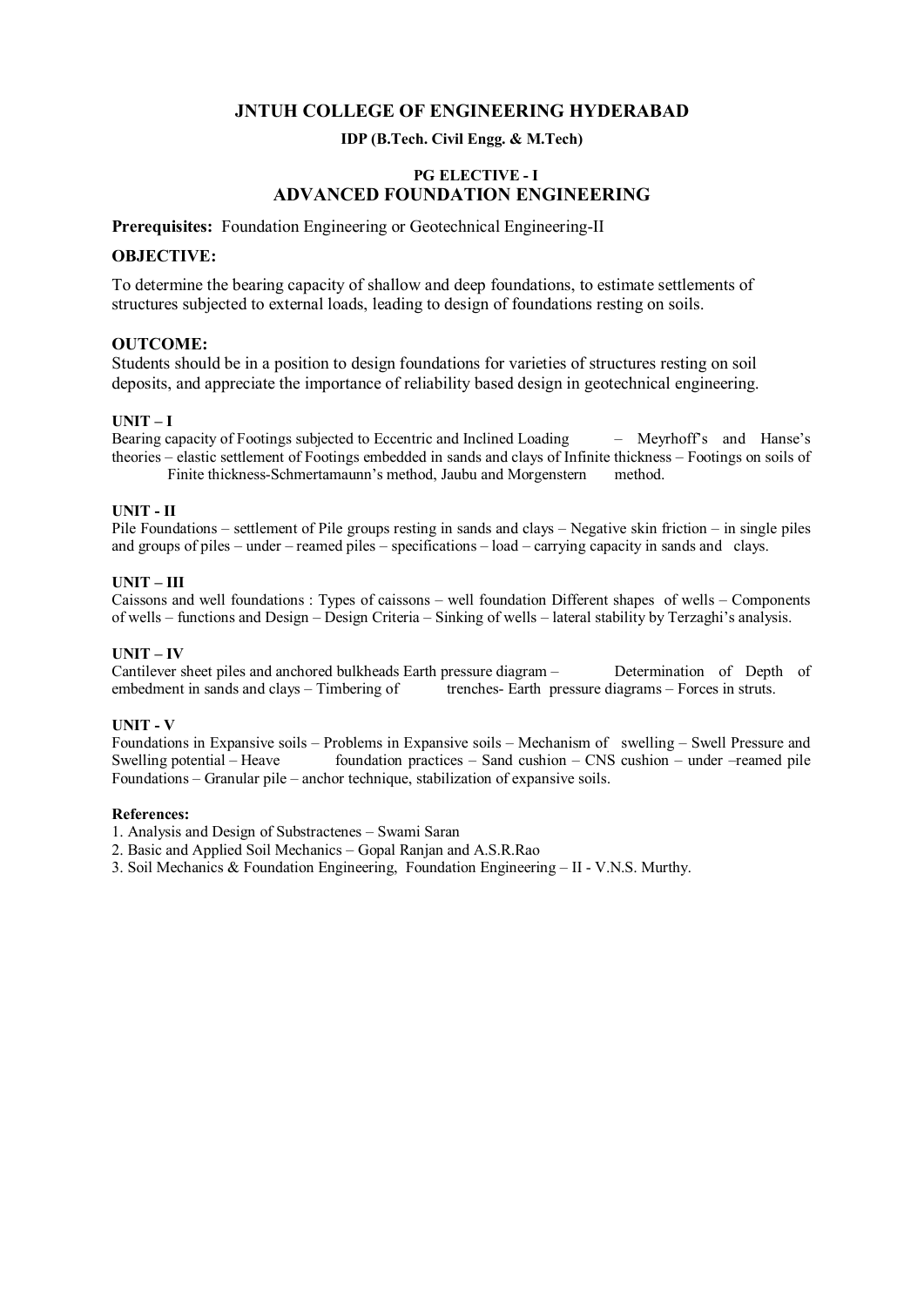# **IDP (B.Tech. Civil Engg. & M.Tech)**

#### **PG ELECTIVE - II**

#### *EXPERIMENTAL STRESS ANALYSIS*

#### **Objectives:**

To impart knowledge on the strain measurement, brittle coating and photo elasticity.

**Outcomes**: The learner will be able to understand the properties of strain-gauge systems and the computation techniques.

#### **Prerequisites:** Strength of Materials I & II

#### **UNIT I**

Basic equations and Plane Elasticity Theory: Introduction, Strain equations of Transformation, Compatibility, Stress-Strain Relations-Two dimensional State of Stress. The Plane-Elastic problem, The Plane-Strain Approach, Plane Stress, Airy's Stress function-Cartesian Co-ordinates-Two dimensional problems in Polar Coordinates, Polar Components of Stress in terms of Airy's Stress function, Forms.

Principles of Experimental Approach: Merit of Experimental Analysis introduction, uses of experimental stress analysis-Advantages of experimental stress analysis, Different methods, Simplification of problems.

#### **UNIT II**

Strain Measurement using Strain Gauges: Definition of strain and its relation to Experimental Determinations, properties of strain-gauge systems, Types of strain gauges, Mechanical and Optical strain gauges. Electrical Strain Gauges- Introduction, LVDT - resistance strain gauge - various types - gauge factor, Materials for adhesion base, etc.

Strain Rosettes:Introduction, The three element rectangular Rosette - The delta rosette - Corrections for Transverse strain effects.

# **UNIT III**

Brittle Coating Method: Introduction, Coating stresses - Failure theories - Brittle coating Crack pattern - Crack detection - Types of Brittle coating - Test procedures for brittle coating analysis - Calibration procedures - Analysis of brittle coating data.

#### **UNIT IV**

Theory of Photo Elasticity: Introduction, Temporary double refraction - The stress optic law - Effects of stressed model in a Polaris cope for various arrangements - Fringe sharpening, Brewster stress optic law.

#### **UNIT V**

Two Dimensional Photo Elasticity: Introduction, Isochromatic Fringe patterns - Isoclinic fringe patterns, passage of light through plane Polaris cope and circular Polaris cope, Isoclinic fringe pattern - Compensation techniques - calibration methods, separation methods, scaling Model to Proto type stress- Materials for photo elasticity, properties of photo elastic materials.

#### **Text Books :**

- 1. Experimental Stress Analysis by J.W.Dally and W.F.Riley Dover Publications
- 2. Experimental Stress Analysis by Dr. Sadhu Singh Khanna Publishers

#### **References :**

1. Experimental Stress Analysis by Dove and Adams - Macmillan Publishing Company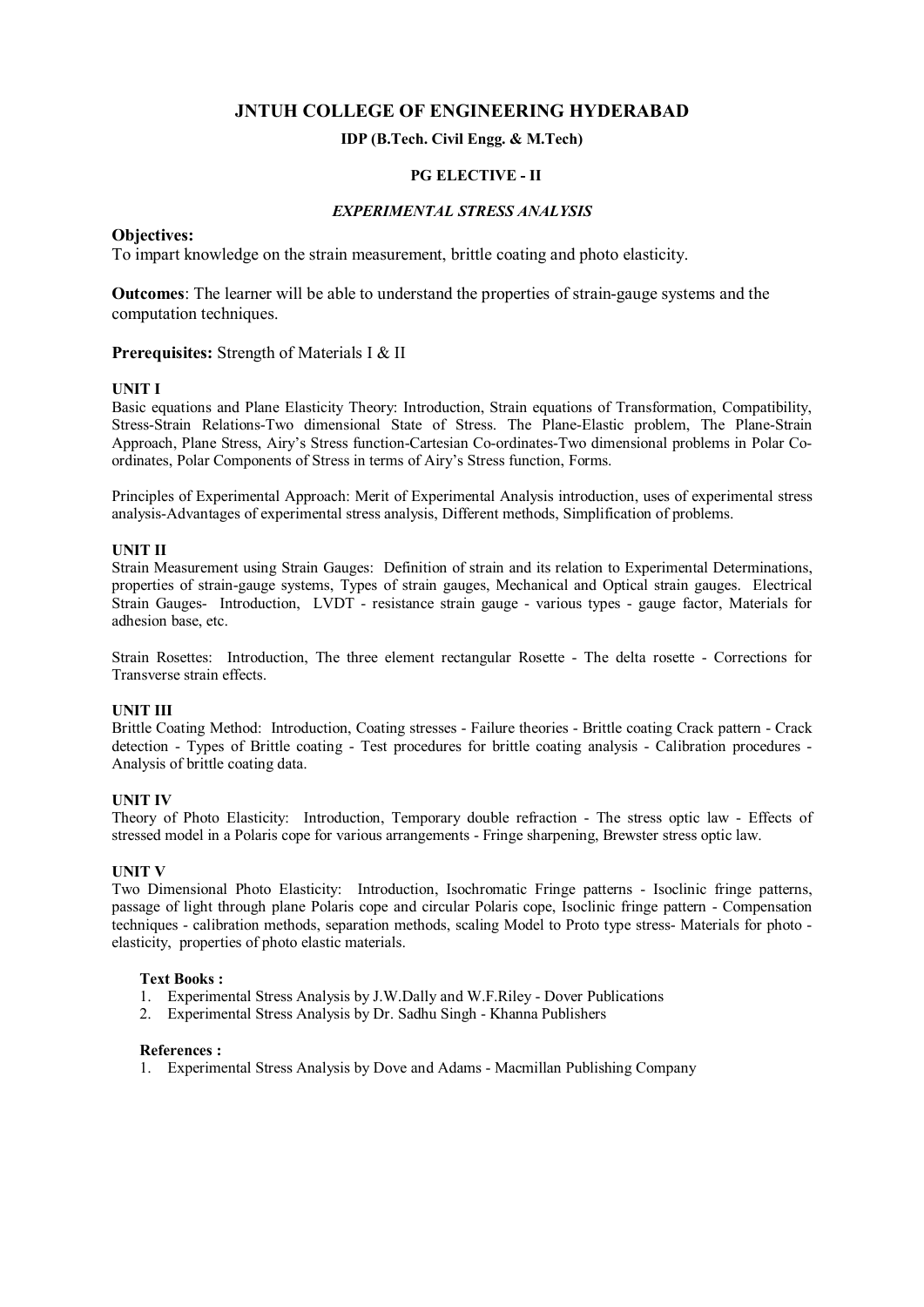# **IDP (B.Tech. Civil Engg. & M.Tech)**

# **PG ELECTIVE – II ADVANCED STRUCTURAL ANALYSIS**

# **Objectives**:

To impart knowledge on the analysis of indeterminate structures like continuous beams, trusses and portal frames.

# **Outcome**:

The learner will be able to analyse different indeterminate structures using Matrix methods.

# **Prerequisites : Structural Analysis I & II**

# **UNIT I**

Introduction to matrix methods of analysis - statically indeterminacy and kinematics indeterminacy - degree of freedom - coordinate system - structure idealization stiffness and flexibility matrices - suitability element stiffness equations - elements flexibility equations - mixed force - displacement equations - for truss element, beam element and tensional element.

Transformation of coordinates - element stiffness matrix - and load vector - local and global coordinates.

# **UNIT II**

Assembly of stiffness matrix from element stiffness matrix - direct stiffness method - general procedure - bank matrix - semi bandwidth - computer algorithm for assembly by direct stiffness matrix method.

# **UNIT III**

Analysis of plane truss - continuous beam - plane frame and grids by flexibility methods.

# **UNIT IV**

Analysis of plane truss - continuous beam - plane frame and grids by stiffness methods.

#### **UNIT V.**

Special analysis procedures - static condensation and sub structuring - initial and thermal stresses. Shear walls- Necessity - structural behavior of large frames with and without shear walls - approximate methods of analysis of shear walls.

# **Text Books:**

- 1. Matrix methods of structural analysis by William Weaver and gere,CBS Publishers
- 2. Advanced Structural Analysis by A K Jain ,Nemchand Publishers

# **References:**

- 1. Advanced Structural Analysis by Devdas Menon,Narosa publishing house
- 2. Matrix methods of structural analysis by Pandit and gupta
- 3. Matrix methods of structural analysis by J Meek
- 4. Strucutral Analysis by Ghali and Neyveli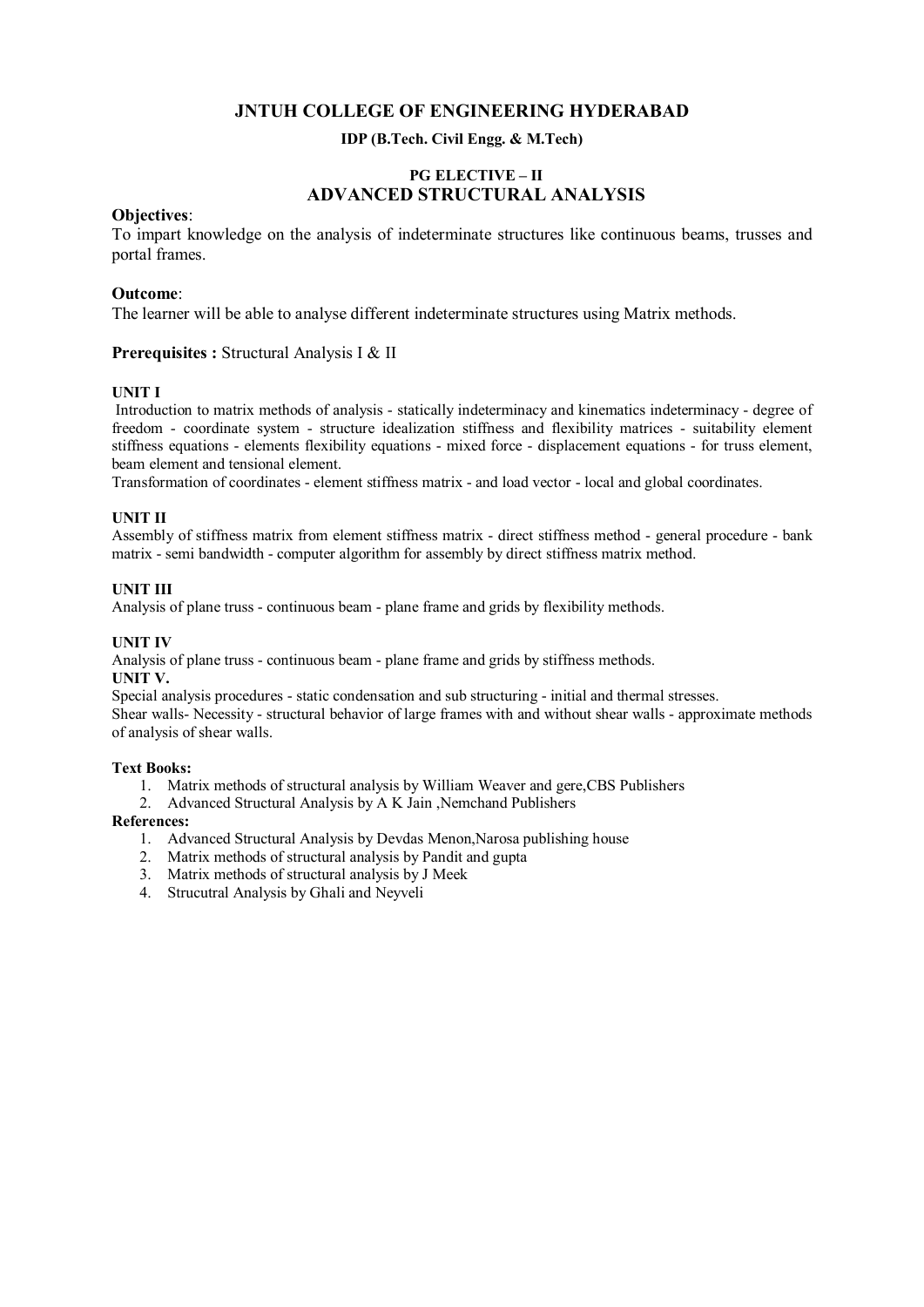# **IDP (B.Tech. Civil Engg. & M.Tech)**

# **PG ELECTIVE – II**

# **FORENSIC ENGINEERING STRUCTURAL EVALUATION AND RETROFITTING OF STRUCTURES**

# **Pre-requisites :**Advanced Concrete Technology

#### **Course objectives:**

To provide students with basic principles of failure mechanisms in cementitious materials, timbers, and metals in order to diagnose the causes of building defects. The various testing methods for concrete and structural evaluation as well as strengthening techniques are also included. Many case studies will be introduced and discussed.

#### **Outcomes:**

- 1. Describe and evaluate the use of structural forensics in creating and maintaining resilient stock of urban civil infrastructure.
- 2. Identify common failure modes of structures and classify them according to criticality/risk.
- 3. Classify an observed structural failure as a technical or procedural failure or a combination.

#### **Unit I:**

Introduction: Disasters and their effects, Role of the expert witness, Methods of forensic analysis, Distress in concrete structures, Deterioration of structures-Causes and prevention, Damage assessment procedure

#### **Unit II:**

**Failure Mechanisms in Materials** Introduction,. Chloride attack of concrete. Carbonation of Concrete, Sulphate attack, Defects in timber, alkali silica reaction, Defects in timber, Fungal attack of timber, Insect attack of timber, Corrosion of steel, Galvanic action

Unit III :<br>Performance of structures Introduction: Factors affecting life performance, measures to improve performance, Deterioration model, Testing methods for concrete evaluation, Condition survey procedure, Non destructive techniques, Evaluation of existing buildings, Investigation techniques

#### **Unit IV:**

**Maintenance of concrete structures and materials** Introduction: Maintenance requirement and planning, classification of maintenance, Repair materials and techniques, Safety measures in maintenance works

#### **Unit V :**

**Strengthening and Stabilization** Introduction: Techniques/design consideration, Beam shear capacity strengtheningShear transfer strengthening between members, Stress reduction techniques ,Column strengthening, Crack stabilization

#### **Text Books :**

1. Maintenance and repair of civil structures, B.L.Gupta and Amit Gupta,Standard publishers

2.Concrete Technology by A.R.Shantakumar, Oxford university press

# **REFERENCES:**

- 1. The Technology of Building Defects, E F & N Spon, London. Peter H. Emmons, (1993)
- 2. Concrete Repair and Maintenance Illustrated, RS Means Company Inc W. H. Ransom, (1981)
- 3. 3. Building Failures: Diagnosis and Avoidance, E F & N Spon, London. B. A. Richardson, (1991):
- 4. Defects and Deterioration in Buildings, E F & N Spon, London.

Non-Destructive Evaluation of Concrete Structures by Bungey

# **JNTUH COLLEGE OF ENGINEERING HYDERABAD**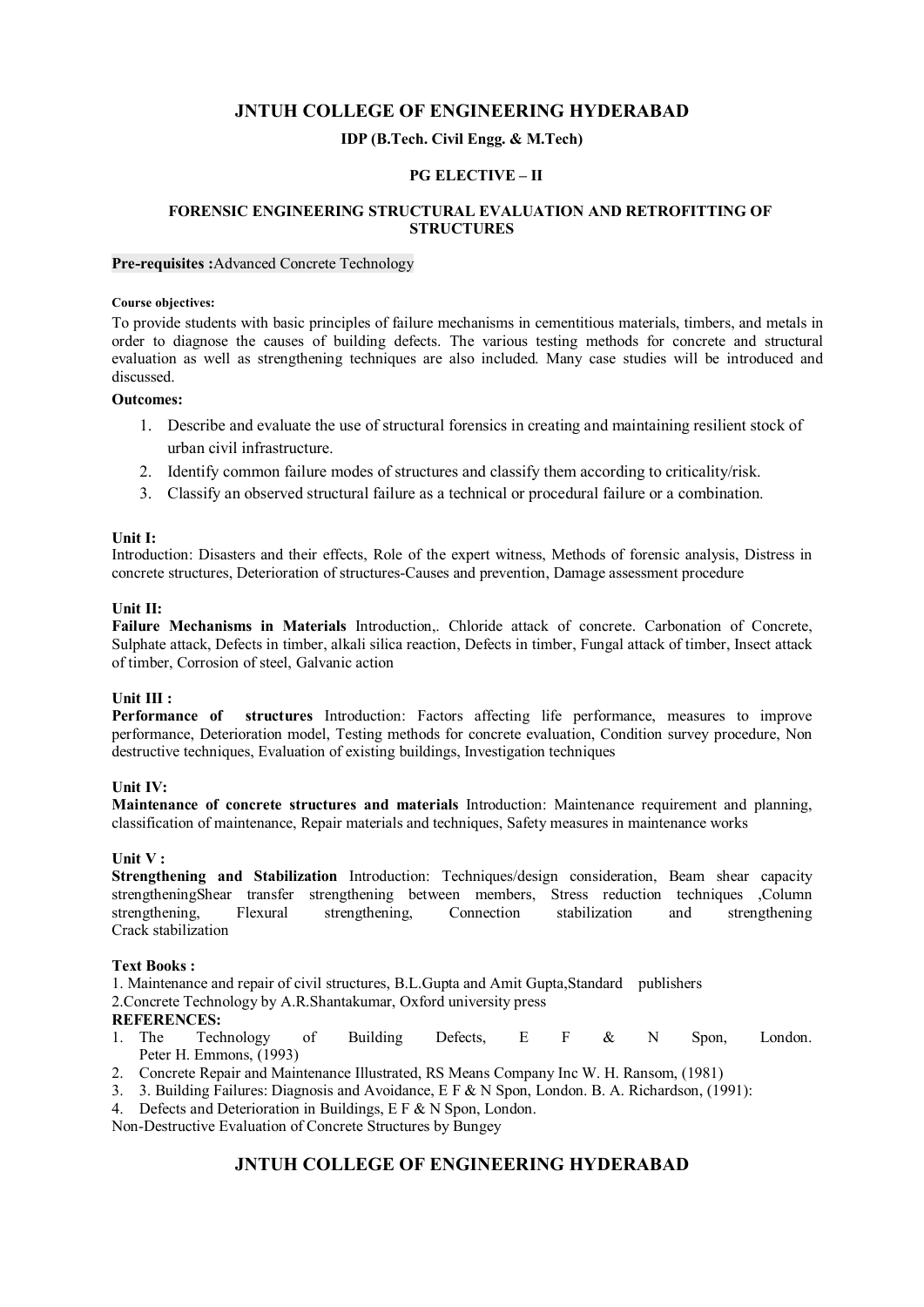# **IDP (B.Tech. Civil Engg. & M.Tech)**

# **PG ELECTIVE – III**

# **STABILITY OF STRUCTURES**

# **Objectives:**

To impart knowledge on the elastic, inelastic buckling and torsional buckling of structures.

# **Outcomes:**

The learner will be able to understand buckling of bars and frames.

# **Prerequisites :** Theory of Elasticity & Advanced Structural Analysis

# **UNIT – I**

Beam Columns: Differential equations for beam columns- beam columns with concentrated loads – continuous lateral loads-couples- beam columns with built in ends – continuous beams with axial load – application of trigonometrically series – Effects of initial curvature on deflections – Determination of allowable stresses.

# **UNIT - II**

Elastic Buckling of bars and frames: Elastic Buckling of straight columns – Effect of shear stress on buckling – Eccentrically and laterally loaded columns- Buckling of frames-large deflections of buckled bars-Energy methods- Buckling of bars on elastic foundations- Buckle line of bar with intermediate compressive forces -

Buckling of bars with change in cross-section – Effect of shear force on critical load- built up columns.

#### **UNIT - III**

In Elastic Buckling: Buckle line of straight bar- Double modulus theory – Tangent modulus theory, Inelastic lateral Buckling. Experiments and design formulae: Experiments on columns – Critical stress diagram – Empirical formulae for design – various end conditions

# **UNIT - IV**

Torsion Buckling: Pure torsion of thin walled bars of open cross section – Non-uniform torsion of thin walled bars of open cross section- Torsional buckling – Buckling by torsion and flexure.

# **UNIT – V**

Lateral buckling of simply supported Beams: Beams of Rectangular cross-section subjected to pure bending. Buckling of simply supported Rectangular plates: Derivation of equation of plate subjected to constant compression in one and two directions.

# **Text Books :**

1. Theory of elastic Stability by Timshenko & Gere-Mc Graw Hill

**References** 

- 1. Stability of metallic structures by Blunch- Mc Graw Hill
- 2. Theory of Beam- Columns Vol I by Chem. & Atste Mc. Graw Hill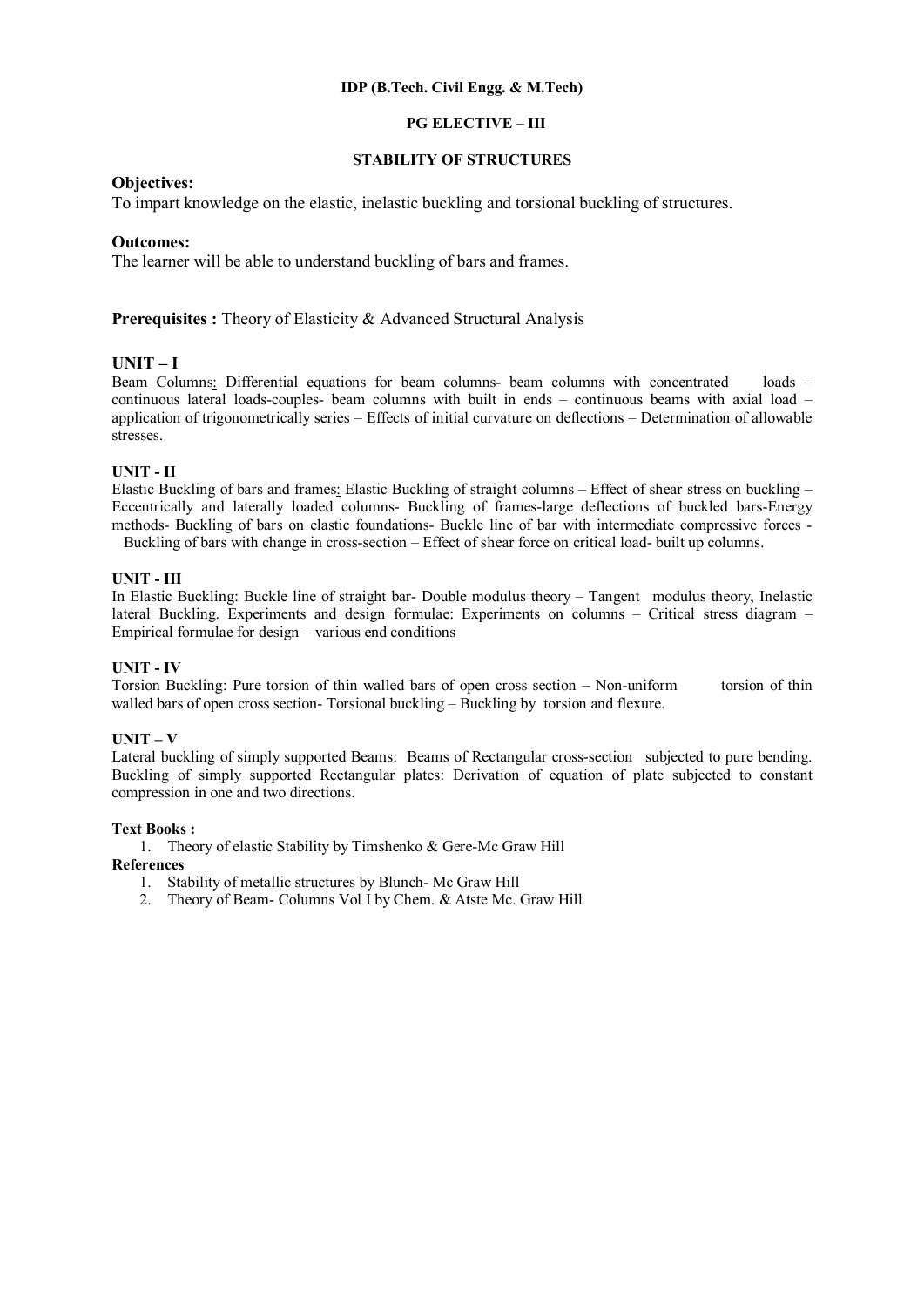# **IDP (B.Tech. Civil Engg. & M.Tech)**

# **PG ELECTIVE – III**

# **COMPOSITE MATERIALS**

# **Objectives:**

To impart knowledge on the properties of composite materials, their uses and advantages.

# **Outcomes:**

The learner will be able to understand use of different composite materials and design GRP Box beams.

# **Prerequisites :** Reinforced Concrete Design

# **UNIT - I**

Introduction: Requirements of structural materials, influence of nature of materials in structural form, Nature of structural materials- Homogeneous materials, composite materials.

# **UNIT - II**

Macro mechanical Properties of composite Laminae: Introduction, Assumptions and Idealizations, Stress Strain relationships for composite Laminae- Isotropic, Orthotropic laminae, Strength Characteristics- Basic concepts, Strength hypothesis for isotropic and Orthotropic laminae. Macro mechanical Analysis of composite Laminae: Introduction, Assumptions and Limitations, Stiffness characteristics of glass reinforced laminae- Stress- Strain relationships in continuous, discontinuous fibre laminae, Strength characteristics of glass reinforced laminae-Strengths in continuous, discontinuous fibre laminae.

# **UNIT - III**

Behaviour of Glass Fibre-Reinforced laminates: Introduction, Stiffness characteristics of Laminated composites-Behaviour of Laminated beams and plates, Strength characteristics of Laminated composites- Strength analysis and failure criteria, Effect of inter laminar structures. Glass Reinforced Composites: Introduction, Continuously reinforced laminates- uni-directionally and multi directionally continuously reinforced laminates, Discontinuously reinforced laminates – Stiffness and Strength properties.

# **UNIT - IV**

GRP properties relevant to structural Design: Introduction, Short-term strength and stiffness-Tensile, Compressive, Flexural and Shearing. Long term strength and stiffness properties, Temperature effects, Effect of fire, Structural joints- Adhesive, mechanical, Combinational, Transformed sections.

# **UNIT - V**

Design of GRP Box Beams: Introduction, loading, span and cross-sectional shape, Selection of material, Beam manufacture, Beam stresses, Experimental Behaviour, Effect on Beam performance- Modulus of Elasticity, Compressive Strength, I value, prevention of compression buckling failure, Behaviour under long term loading.

Design of Stressed skinned roof structure: Introduction, loading and material properties, preliminary design, and computer analysis.

# **Text Books :**

1. Mechanics of Composite materials and Structures by Madhujith Mukhopadhyay; Universities Press

# **Reference:**

**1.** GRP in Structural Engineering M.Holmes and D.J.Just - Applied Science Publishers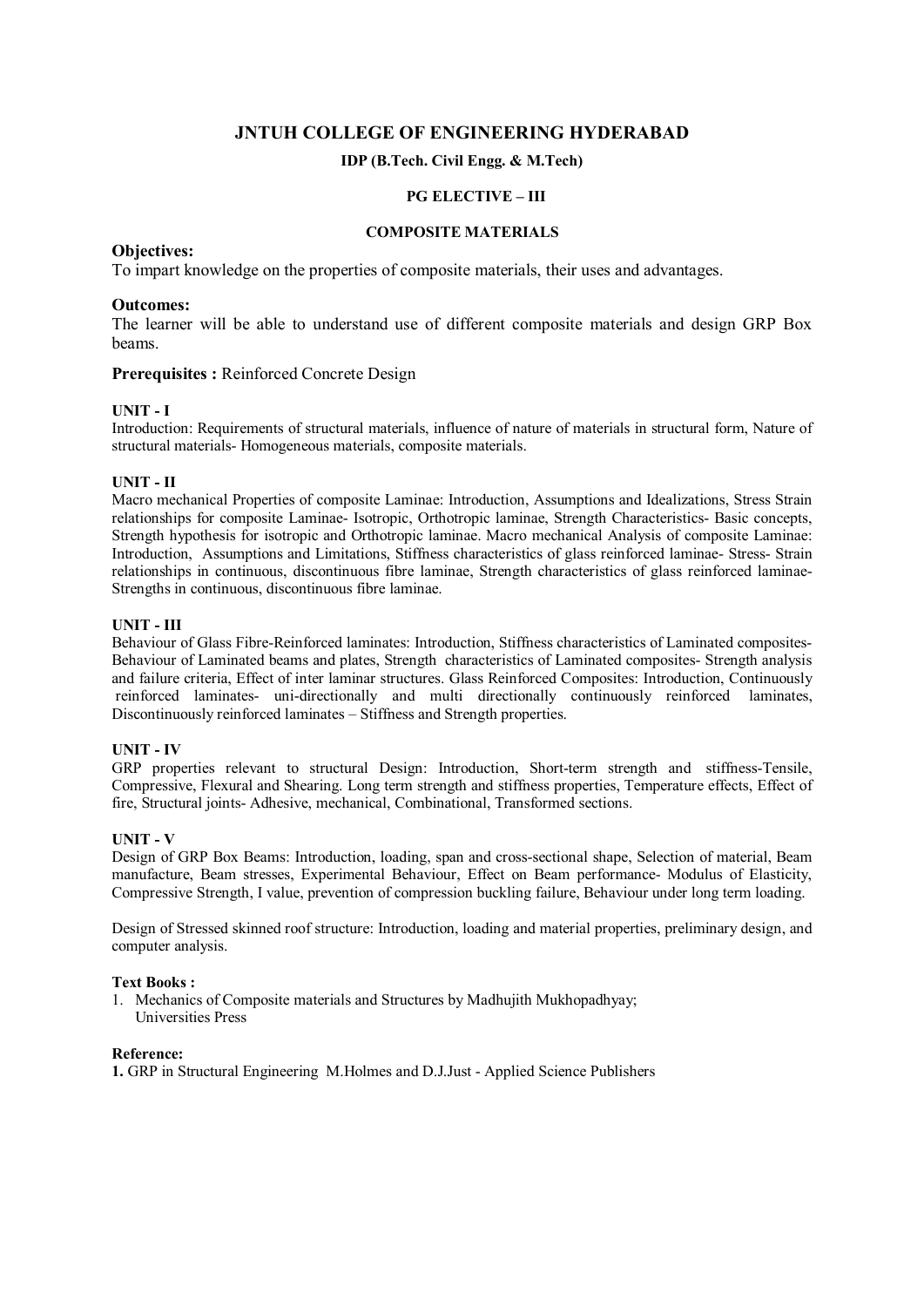# **IDP (B.Tech. Civil Engg. & M.Tech)**

#### **PG ELECTIVE – III**

# **PRINCIPLES OF BRIDGE ENGINEERING**

### **Objectives:**

To impart knowledge about different types of bridges, their analysis and design for combination of different loading condition as per codal provisions.

#### **Outcomes:**

The learner will be in a position to understand and design different types of bridges.

# **Prerequisites :**Structural Analysis I &II, Reinforced Concrete Design

#### **UNIT I.**

Concrete Bridges: Introduction-Types of Bridges-Economic span length-Types of loading-Dead load-live load-Impact Effect-Centrifugal force-wind loads-Lateral loads-Longitudinal forces-Sesmic loads- Frictioal resistance of expansion bearings-Secondary Stresses-Temperature Effect-Erection Forces and effects-Width of raodway and footway-General Design Requirements.

#### **UNIT II.**

Solid slab Bridges: Introduction-Method of Analysis and Design. **UNIT III** 

Girder Bridges: Introduction-Method of Analysis and Design-Courbon's Theory, Grillage analogy

#### **UNIT IV.**

Pre-Stressed Concrete Bridges: Basic principles-General Design requirements-Mild steel reinforcement in prestessed concrete member-Concrete cover and spacing of pre-stressing steel-Slender beams-Composite Section-Propped-Design of Propped Composite Section-Unproped composite section-Two-stage Prestressing-Shrinking stresses-General Design requirements for Road Bridges.

#### **UNIT V.**

Analysis of Bridge Decks: Harmonic analysis and folded plate theory-Grillage analogy- Finite strip method and FEM. Sub-srtucture of bridges: Substructure- Beds block-Piers- Pier Dimensions- Design loads for piers-Abutments- Design loads for Abutments.

#### **References**

- 1. Design of Concrete Bridges by M.G.Aswani, V.N.Vazirani and M.M.Ratwani.
- 2. Bridge Deck Behaviour by E.C.Hambly.
- 3. Concrete Bridge Design and Practice by V.K.Raina.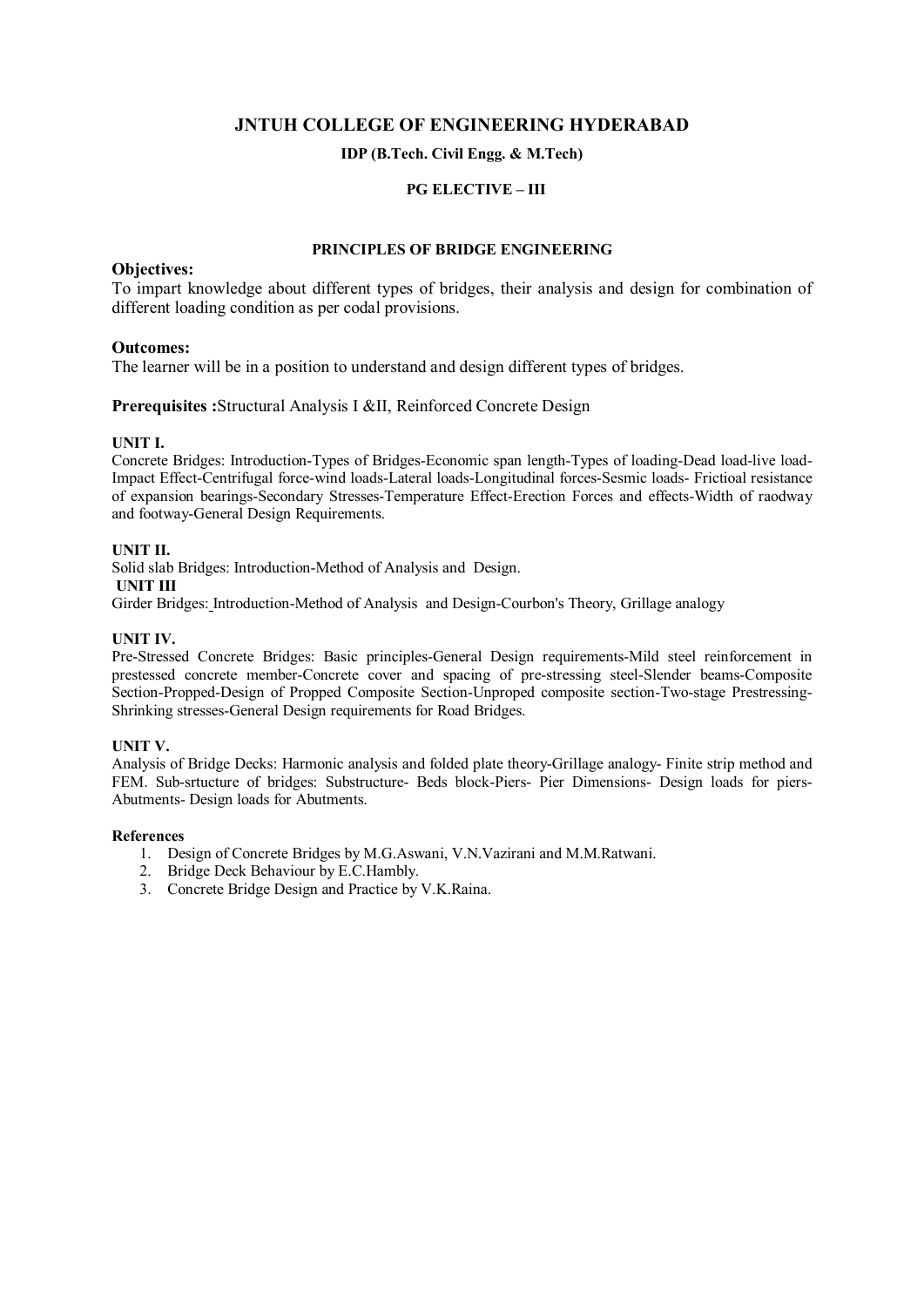**IDP (B.Tech. Civil Engg. & M.Tech)** 

# **PG ELECTIVE – IV**

# **ADVANCED STEEL DESIGN**

# **Objectives:**

To impart knowledge on behavior and design of various connections, industrial and steel girders.

**Outcomes:** The learner will be able to design different steel structures.

**Prerequisites : Design of Steel Structures & Structural Analysis** 

# **UNIT I:**

# **SIMPLE CONNECTIONS – RIVETED, BOLTED PINNED AND WELDED CONNECTIONS**

**:** Riveted Connections – Bolted Connections –Load Transfer Mechanism – Failure of Bolted Joints – Specifications for Bolted Joints – Bearing – Type Connections – Tensile Strength of Plate – Strength and Efficiency of the Joint – Combined Shear and Tension – Slip-Critical connections – Prying Action – Combined Shear and Tension for Slip-Critical Connections. Design of Groove Welds - Design of Fillet Welds – Design of Intermittent Fillet Welds – Failure of Welds.

# **UNIT II:**

**ECCENTRIC AND MOMENT CONNECTIONS :** Introduction – Beams – Column Connections – Connections Subjected to Eccentric Shear – Bolted Framed Connections –Bolted Seat Connections – Bolted Bracket Connections. Bolted Moment Connections – Welded Framed Connections- Welded Bracket Connections – Moment Resistant Connections.

# **UNIT III: ANALYSIS AND DESIGN OF INDUSTRIAL BUILDINGS:**

Dead loads, live loads and wind loads on roofs. Design wind speed and pressure, wind pressure on roofs; wind effect on cladding and louvers; Design of angular roof truss, tubular truss, truss for a railway platform.Design of purlins for roofs, design of built up purlins, design of knee braced trusses and stanchions. Design of bracings.

# **UNIT IV: DESIGN OF STEEL TRUSS GIRDER BRIDGES:**

Types of truss bridges, component parts of a truss bridge, economic Proportions of trusses, self weight of truss girders, design of bridge Compression members, tension members; wind load on truss girder Bridges; wind effect on top lateral bracing; bottom lateral bracing; portal Bracing; sway bracing.

# **UNIT V: DESIGN OF STEEL BUNKERS AND SILOS :**

Introduction – Janssen's Theory – Airy's Theory – Design of Parameters – Design Criteria – Analysis of Bins – Hopper Bottom – Design of Bins.

# **References:**

- 1. Design of Steel Structures. P.Dayaratnam, Publisher : S. Chand, Edition 2011-12.
- 2. Design Steel Structures Volume II, Dr. Ramachandra & Vivendra Gehlot Scientitic Publishes Journals Department..
- 3. Limit State Design of Steel Structures S.K. Duggal Mc Graw Hill Education Private Ltd. NewDelhi.
- 4. Design of Steel Structures Galyord & Gaylord, Publisher : Tata Mc Graw Hill, Education. Edition 2012.
- 5. Indian Standard Code IS 800-2007.

# **JNTUH COLLEGE OF ENGINEERING HYDERABAD**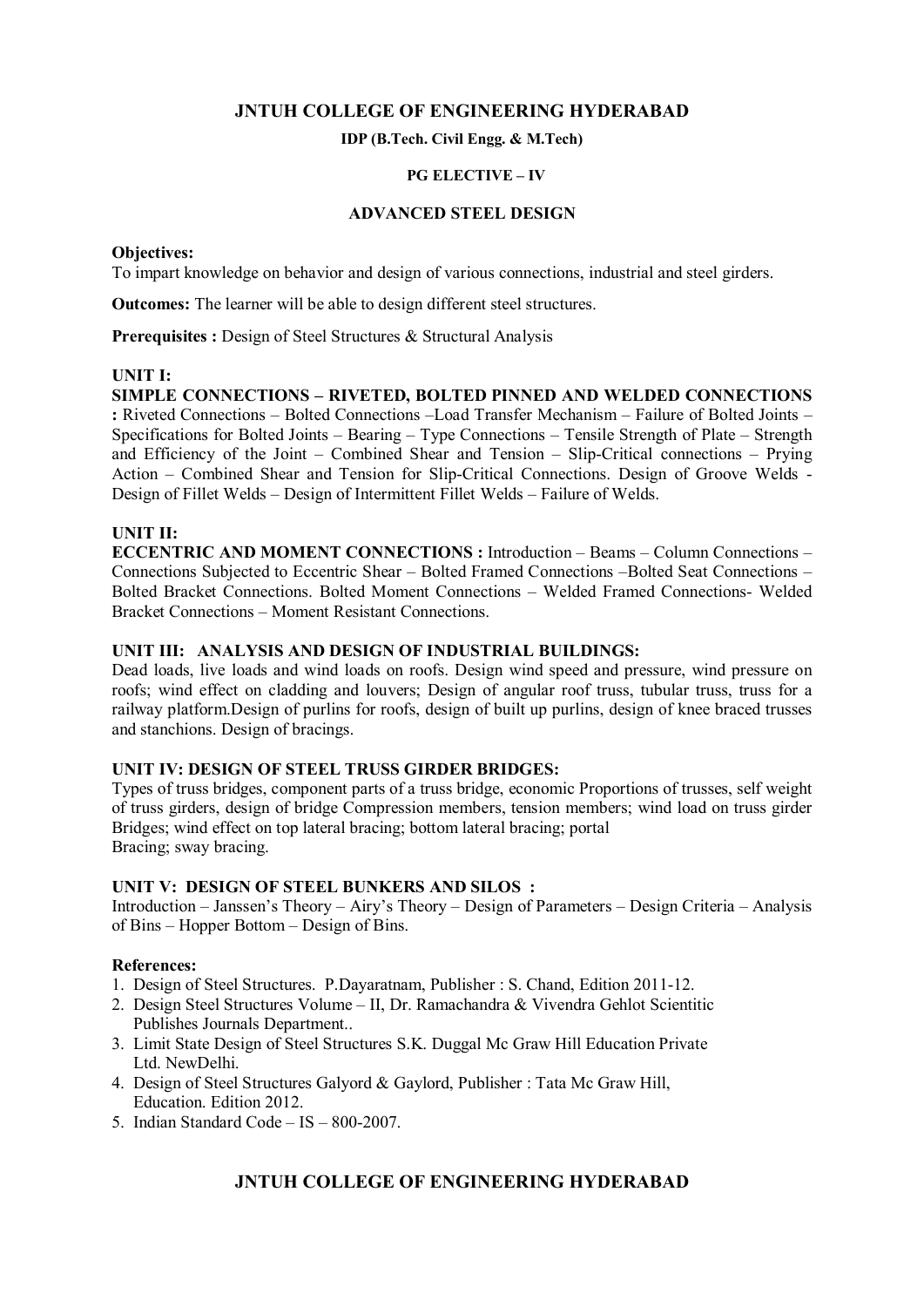# **IDP (B.Tech. Civil Engg. & M.Tech)**

# **PG ELECTIVE – IV**

# **PLASTIC ANALYSIS AND DESIGN**

# **Objectives:**

To impart knowledge on the analysis of steel structures like continuous beams, steel frames and connection, using Plastic Analysis.

# **Outcomes:**

The learner will be able to design continuous beams and steel frames.

**Prerequisites :** Design of Steel Structures & Structural Analysis I & II

# **UNIT – I**

Analysis of Structures for Ultimate Load: Fundamental Principles – statical method of Analysis – Mechanism method of analysis – Method of analysis, Moment check – Carry over factor – Moment Balancing Method.

# **UNIT - II**

Design of Continuous Beams: Continuous Beams of uniform section throughout – Continuous Beams with different cross-sections.

# **UNIT - III**

Secondary Design Problems: Introduction – Influence of Axial force on the plastic moment – influence of shear force – local buckling of flanges and webs – lateral buckling – column stability.

#### **UNIT - IV**

Design of Connections: Introduction – requirement for connections – straight corner connections – Haunched connection – Interior Beam-Column connections.

# **UNIT - V**

Design of Steel Frames: Introduction – Sinole span frames – simplified procedures for Sinole span frames – Design of Gable frames with Haunched Connection. Ultimate Deflections: Introduction – Deflection at ultimate load – Deflection at working load – Deflections of Beams and Sinole span frames.

#### **Text books & References:**

- 1. Plastic Design of Steel Frames, L.S.Beedle John Wiley & Sons.
- 2. Plastic Analysis, B.G.Neal Chapman & Hall
- 3. Plastic Analysis, Horve.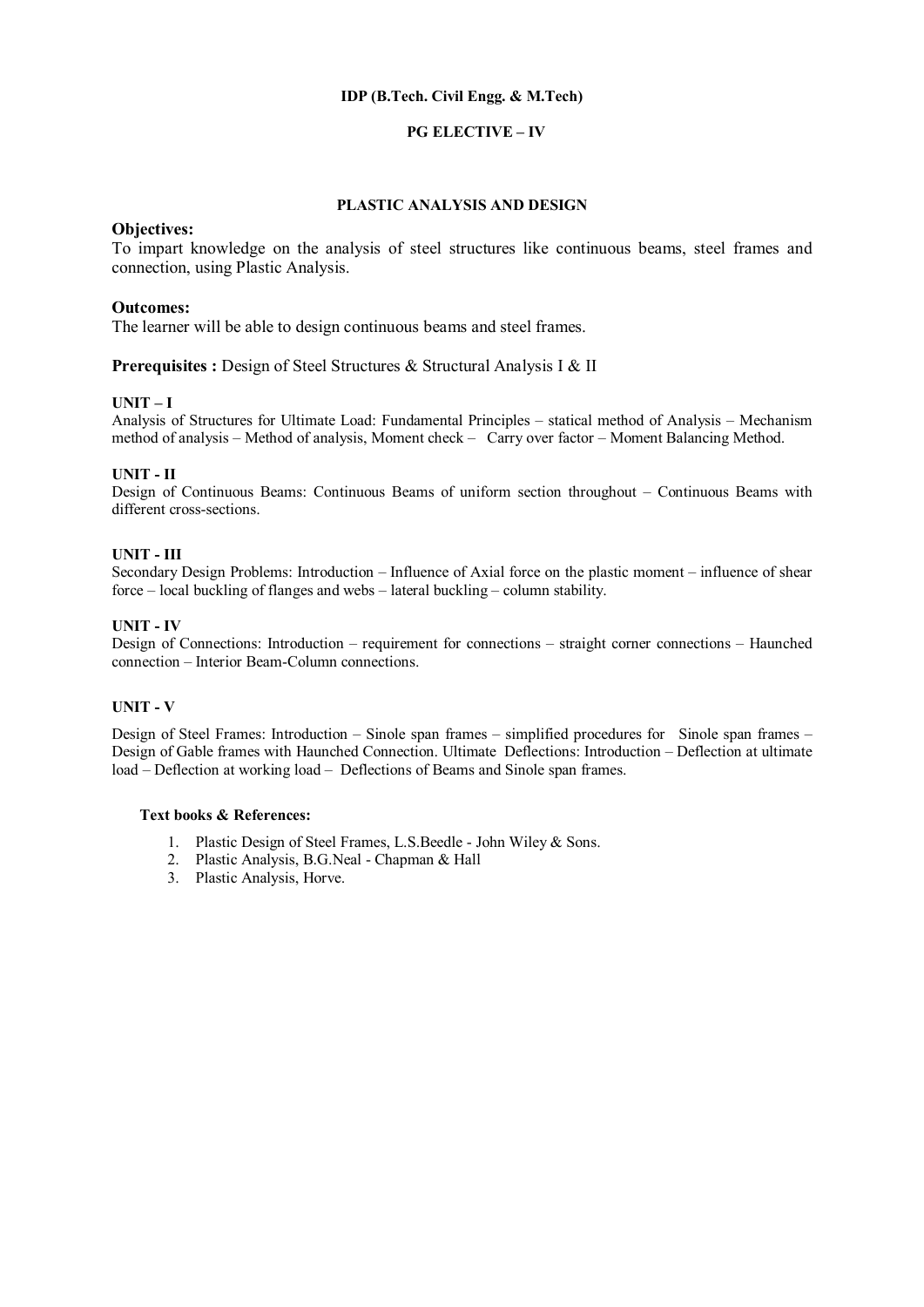# **IDP (B.Tech. Civil Engg. & M.Tech)**

# **PG ELECTIVE – IV**

#### **DESIGN OF INDUSTRIAL STRUCTURES**

# **Objectives:**

To impart knowledge about different types of industrial structures their analysis and design for different conditions as per codal provision.

# **Outcomes:**

The learner will be able to plan different types of industrial structures such as cold framed members, RC buckers, Soil, Chimneys. Cylindrical shells and design them.

# **Prerequisites :** Design of Steel Structures & Structural Analysis

# **Unit1.**

Planning of Industrial Structures – types of industrial structures – different components of industrial structures – loads.

**Unit 2.** 

Design of Single & Multi-bay Industrial Structures in Concrete & Steel.

# **Unit 3.**

RC Bunkers & Silos : loads – Design parameters – Design principles.

# **Unit 4.**

RC Chimneys : loads – Design parameters – Design principles

# **Unit 5.**

Hyperbolic Cooling Towers : Loads – Design parameters – Design principles

# **Text Books & References:**

- 1. Advanced Reinforced Concrete Design, By N. Krishna Raju (CBS Publishers & Distributors).
- 2. Design of Steel Structures, By B.C.Punmia, A.K.Jain Laxmi Publications
- 3. Design of Steel Structures, By Ram Chandra Scientific Publishers
- 4. Design of Steel Structures, By Duggal Tata McGraw-Hill publishers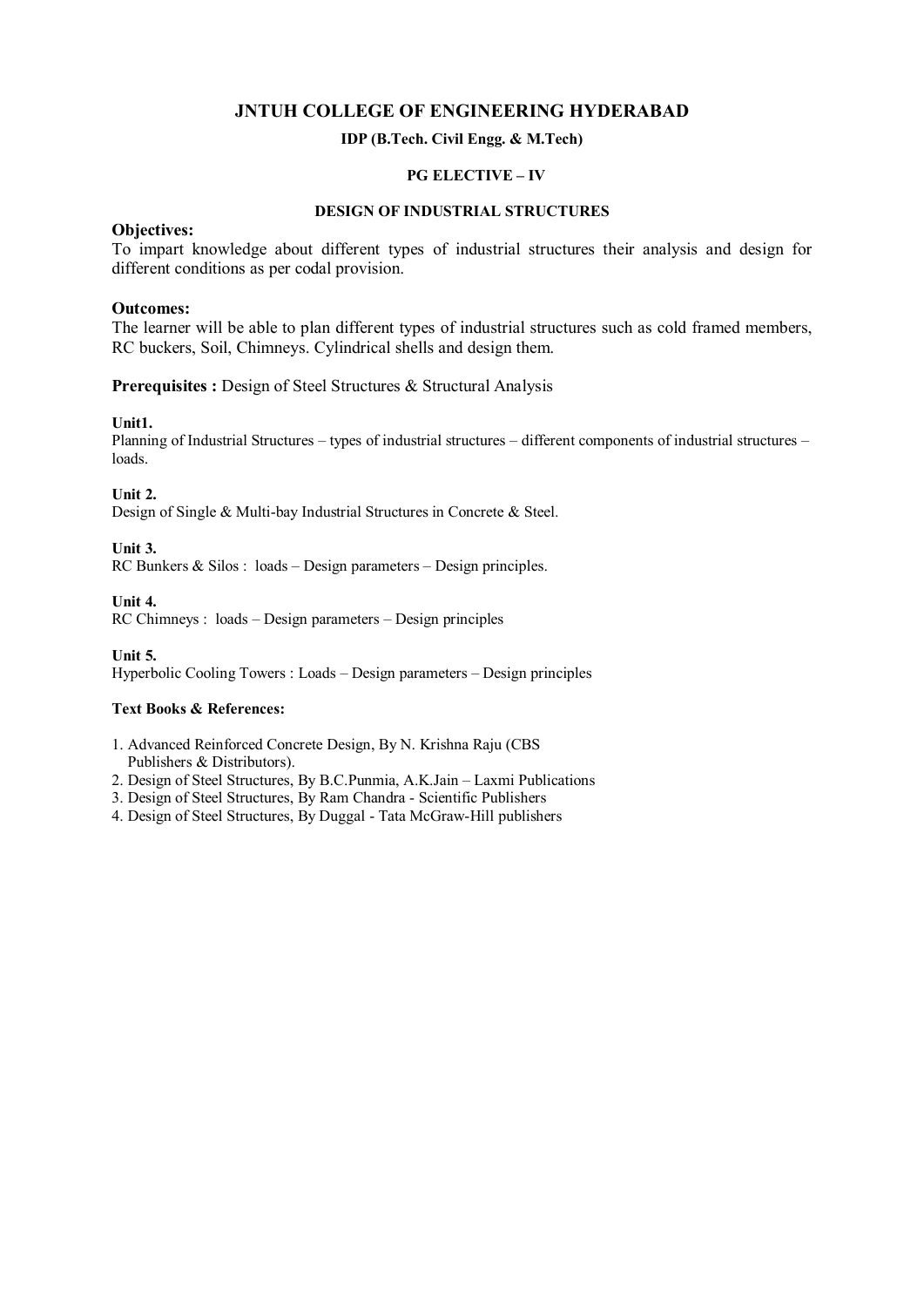#### **IDP (B.Tech. Civil Engg. & M.Tech)**

# **PG ELECTIVE – V**

#### **COMPUTER ORIENTED NUMERICAL METHODS**

# **Objectives:**

To impart knowledge about various methods of analysing linear equations and understand the different mathematical techniques.

#### **Outcome:**

The learner will be able to apply various mathematical techniques to Structural engineering problems.

#### **Prerequisites :** Mathematics I & II

#### **UNIT I:**

Solutions of linear equations: Direct method – Cramer's rule, Guass – Elimination method- Gauss – Jordan elimination – Triangulation (LU Decomposition) method – Iterative methods Jacobi – Iteration method – Gauss – Siedel iteration, Successive over –relaxation method. Eigen values and eigen vectors: Jacobi method for symmetric matrices- Given's method for symmetric matrices-Householder's method for symmetric matrices-Rutishauser method of arbitrary matrices – Power method.

#### **UNIT II:**

Interpolation: Linear Interpolation - Higher order Interpolation - Lagrange Interpolation – Interpolating polynomials using finites differences- Hermite Interpolation -piece-wise and spline Interpolation.

#### **Unit III**

Finite Difference and their Applications: Introduction- Differentiation formulas by Interpolating parabolas – Backward and forward and central differences- Derivation of Differentiation formulas using Taylor series-Boundary conditions- Beam deflection – Solution of characteristic value problems- Richardson's extrapolation-Use of unevenly spaced pivotal points- Integration formulae by interpolating parabolas- Numerical solution to spatial differential equations

#### **UNIT IV.**

Numerical Differentiation: Finite Difference methods based on undetermined coefficients- optimum choice of step length– Partial differentiation.

Numerical Integration: Method based on interpolation-method based on undetermined coefficient – Gauss – Lagrange interpolation method- Radaua integration method- composite integration method – Double integration using Trapezoidal and Simpson's method.

#### **UNIT V**

Ordinary Differential Equation: Euler's method – Backward Euler method – Mid point method – single step method, Taylor's series method- Boundary value problems.

# **Text Books:**

- 1. Numerical methods for scientific and engineering computations. M.K.Jain-S.R.K.Iyengar R.K.Jain Willey Eastern Limited.
- 2. Numerical methods by S.S.Shastry. PhiPublishers
- 3. Numerical Methods for Engineering Problems by N. Krishna Raju and K.U. Murthy, M.C. Millan Publisher, New Delhi.

#### **References:**

- 1. Applied numerical analysis by Curtis I.Gerala- Addission Wasley published campus.
- 2. Numerical methods for Engineers Stevan C.Chopra, Raymond P.Canal Mc. Graw Hill book company.
- 3. C Language and Numerical methods by C.Xavier New age international publisher.
- 4. Computer based numerical analysis by Dr. M.Shanta Kumar, Khanna Book publishers, New Delhi.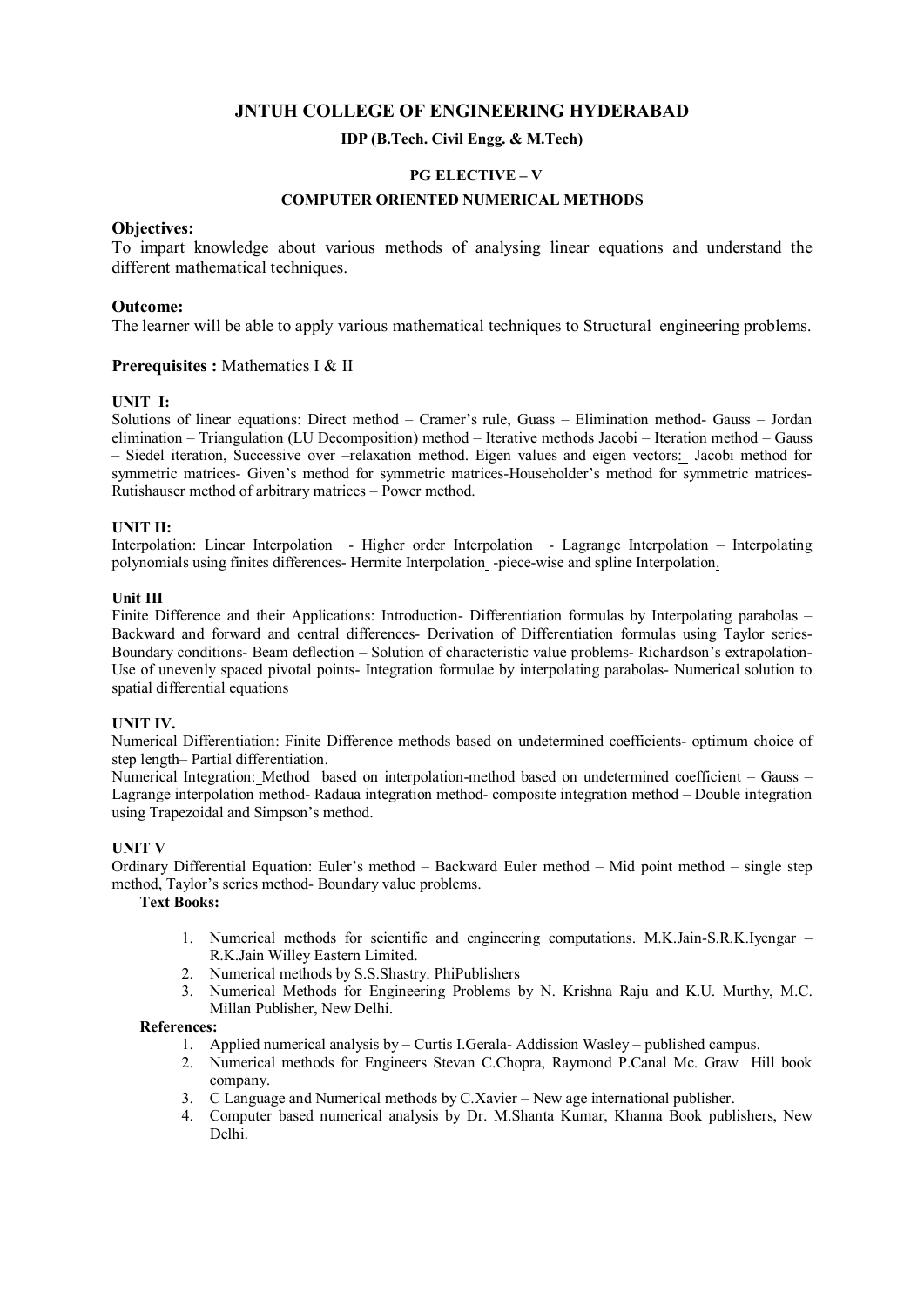# **IDP (B.Tech. Civil Engg. & M.Tech)**

# **PG ELECTIVE – V**

#### **OPTIMIZATION TECHNIQUES IN STRUCTURAL ENGINEERING**

# **OBJECTIVE:**

To understand the theory of optimization methods and algorithms developed for solving various types of optimization problems.

# **OUTCOME:**

The student will be able to understand the basic principles of optimization, and in a position to formulate optimization models for a wide range of civil engineering problems and able to solve them.

#### **Prerequisites :** Mathematics I&II

#### **UNIT 1**

**Introduction to Optimization:** Introduction - Historical developments - Engineering applications of Optimization - Statement of an Optimization problem - Classification of Optimization problems - Optimization Techniques. Optimization by calculus: Introduction - Unconstrained functions of a single variable - Problems involving simple constraints - Unconstrained functions of several variables - treatment of equality constraints - Extension to multiple equality constraints - Optimization with inequality constraints - The generalized Newton-Raphson method.

#### **UNIT II**

**Linear Programming:** Introduction - Applications of linear programming - standard form of a linear programming problem - Geometry of linear programming problems - Definitions and theorems - Solution of a system of Linear simultaneous equations - Pivotal reduction of a general system of equations - Motivation of the Simplex Method - Simplex Algorithm - Two phases of the simplex method. non-Linear Programming: Introduction - Unimodal Function - Unrestricted search - Exhaustive search - Dichotomous search - Interval Halving method - Fibonacci method - Golden section method - Comparison of elimination methods - Unconstrained optimization techniques - Direct search methods - Random search methos - grid search method - Univariate method - Powell's method - Simplex method - Indirect search methods - Gradient of a function - Steepest descent method - Conjugate gradient - Newton's method.

#### **UNIT III**

**Dynamic Programming:** Introduction - Multistage decision processes - concept of sub-optimization and the principle of optimality - computational procedure in dynamic programming - example illustrating the Calculus method of solution - example illustrating the Tabular of solution - conversion of a final value problem into an initial value problem - continuous dynamic programming - Additional applications.

#### **UNIT IV**

**Network Analysis:** Introduction - Elementary graph theory - Network variables and problem types - Minimumcost route - Network capacity problems - Modification of the directional sense of the network.

#### **UNIT V**

Application of Optimization techniques to trusses, Beams and Frames.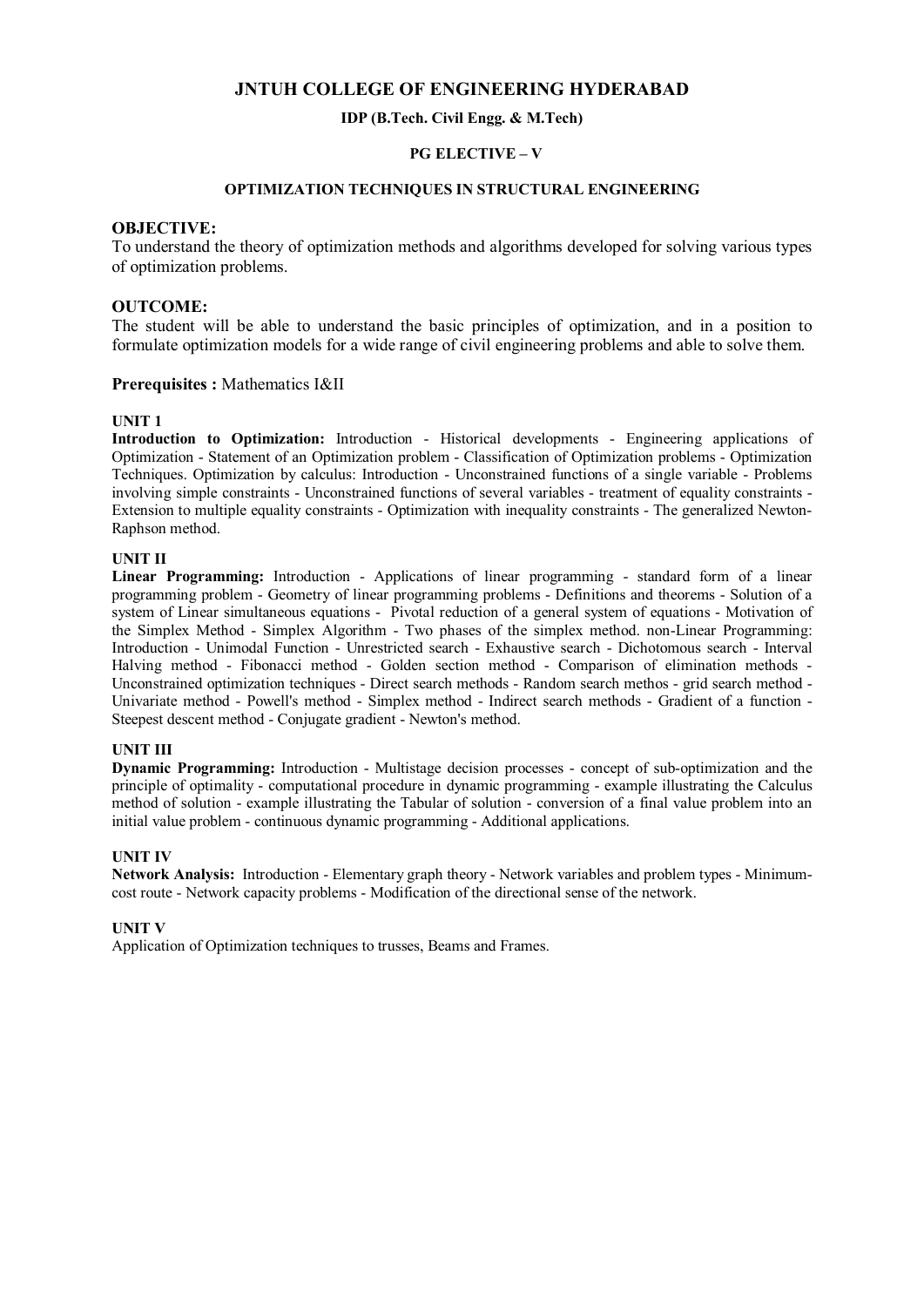# **Text Books:**

- 1. Introduction to Optimum Design by J.S.Arora. McGraw Hill New York
- 2. Optimization: Theory and Applications by S.S.Rao.Wiley & Sons

# **References**

- 1. Numerical Optimization Techniques for Engineering Design with applications by G.N.Vanderplaats. McGraw-Hill, New York
- 2. Elements of Structural Optimization by R.T.Haftka and Z.Gurdal. Kluwer Academic Publishers, Dordrecht, 1992
- 3. Optimum Structural Design by U.Kirsch. McGraw-Hill, New York
- 4. Optimum Design of Structures by K.I.Majid. Wiley, New York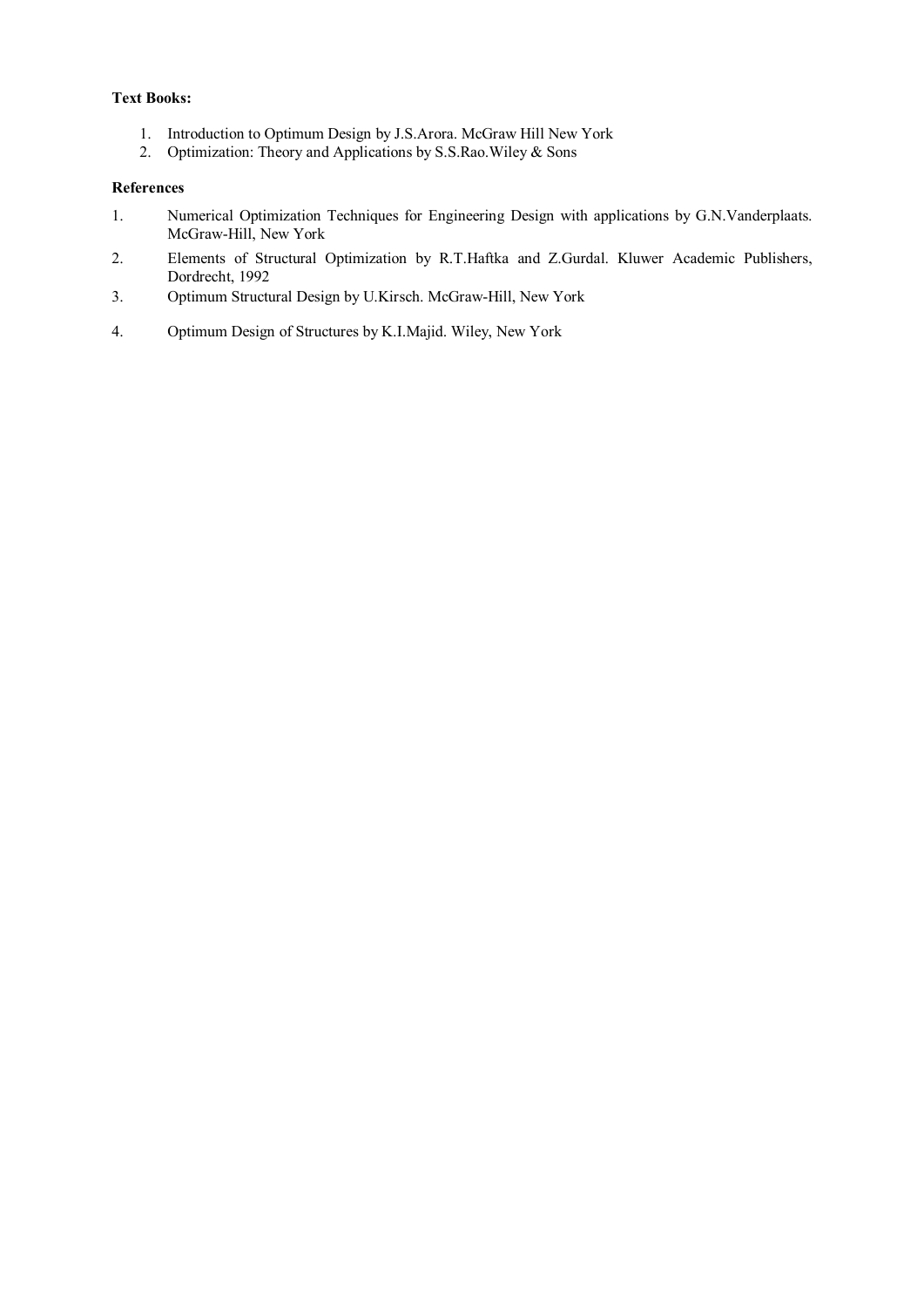# **IDP (B.Tech. Civil Engg. & M.Tech)**

# **PG ELECTIVE – V**

# **ADVANCED CONCRETE TECHNOLOGY**

# **Objectives:**

To impart knowledge on concrete making materials, concrete mix design for proportioning and their testing.

#### **Outcomes:**

The learner will be able to design concrete mixes of different grades and also use the special concretes.

# **Prerequisites :** Concrete Technology

#### **UNIT – I**

High strength concrete – Micro structure – Manufacturing considerations – selection of mix proportions – Design of high strength concrete by Erintroy method –properties of high strength concrete – advantages and applications – ultra high strength concrete.

# **UNIT – II**

Self compacting concrete – definition – requirement – manufacturing considerations – tests of fresh and hardened concrete – EFNARC guide lines – design of mix proportions – advantages and applications.

#### **UNIT – III**

Polymers in concrete – different types – proportioning polymer concrete – tests on polymer concrete – High performance concrete – requirements and characteristics factors controlling performance and mechanism affecting performance – mix design methods

# **UNIT – IV**

Form work – materials – structural requests – form work systems – connections – specifications – design of form work – shores – removal for forms and shores – reshoring – failure of form work.

# **UNIT – V**

Concrete mix design-BIS method – ACI method – DOE method – Light weight aggregate concrete.

# **TEXT BOOKS**

- 1. Properties of Concrete by A.M.Neville, ELBS publications.<br>2. Concrete Technology by A.K. Santhakumar. Oxford Univer
- 2. Concrete Technology by A.K. Santhakumar, Oxford University Press.
- 3. Concrete Technology by M.S.Shetty, S.Chand & Co.

#### **REFERENCES:**

- 1. Special Structural concretes by Rafat Siddique, Galgotia Publications.<br>
2. Design of Concrete Mixes by N.Krishna Raiu. CBS Publications.
- 2. Design of Concrete Mixes by N.Krishna Raju, CBS Publications.
- 3. Concrete: Micro Structure by P.K.Mehta, ICI, Chennai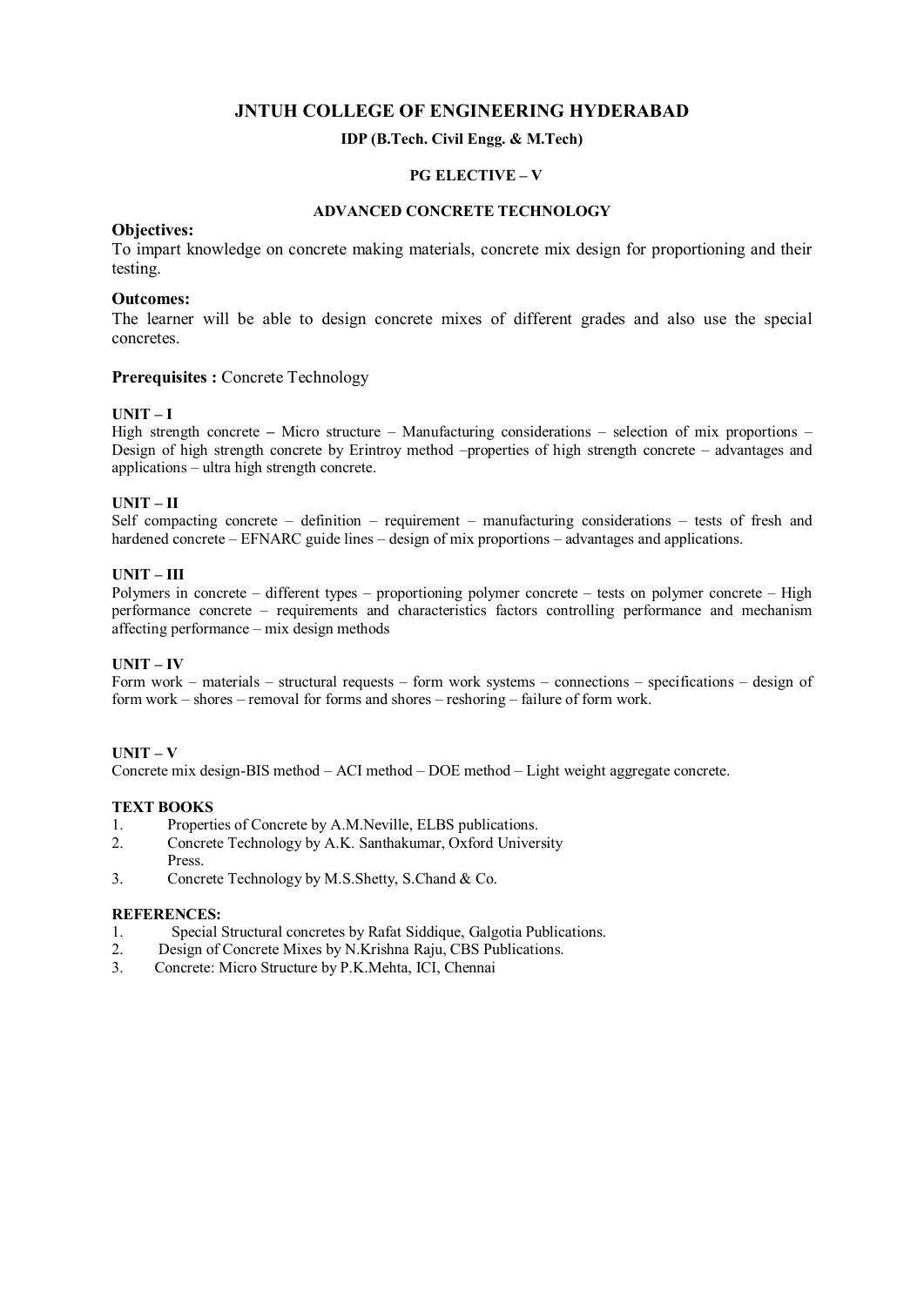# **IDP (B.Tech. Civil Engg. & M.Tech)**

# **PG ELECTIVE – VI**

#### **DESIGN OF PRESTRESSED CONCRETE STRUCTURES**

# **Objectives:**

To impart knowledge on basics of prestressing and designing of different structural elements using Prestressing techniques.

# **Outcomes:**

The learner will be able to understand the prestressing techniques, design the various structural elements using Prestressing techniques.

**Prerequisites :** Reinforced Concrete Design & Structural Analysis

# **UNIT I:**

**Design of Prestressed Concrete Sections**- Design of sections for flexure, Minimum section modulusprestressing force- Limitation of prestress in long spans- limiting zone for the prestressing force- Design of sections for the limit state of collapse in flexure-Design of sections for axial tension.

# **UNIT II:**

**Statically Indeterminate Structures:** Primary and secondary moments – methods of Analysis of secondary moments. –Analysis of continuous beams and simple portal frames (single bay and single storey) **Composite Beams:** Different Types- Propped and Unpropped- stress distribution- Differential shrinkage-Analysis of composite beams- General design considerations.

# **UNIT III:**

**Design of sections for Compression and Bending:** Load- Moment Interaction curves for prestressed concrete short columns-Design of long prestressed columns-design of prestressed concrete compression members in biaxial bending- practical design considerations-design of prestressed sections for shear and torsion.

# **UNIT IV:**

**Prestressed Concrete Slabs:** Types of prestressed concrete floor slabs**-** design of prestressed concrete one way and two way slabs—design of prestressed concrete simple flat slabs and continuous flat slab floors.

# **UNIT V:**

**Prestressed Concrete Pipes, Tanks, Poles and Piles:** Circular prestressing- Types of prestressed concrete pipes- Design of prestressed concrete pipes- analysis and design of prestressed concrete tanks-Design of prestressed concrete poles, partially prestressed pretensioned poles-advantages of prestressed concrete pilestypes of prestressed concrete piles- design considerations- pile reinforcements- pile shoes-sheet piles.

# **References :**

- 1. Prestressed concrete by Krishna Raju, Tata Mc Graw Hill Book Co ., New Delhi.
- 2. Design of prestress concrete structures by T.Y. Lin and Burn, John Wiley, New York.
- 3. Prestressed concrete by S. Ramamrutham Dhanpat Rai & Sons, Delhi.

Prestressed Concrete by N. Rajagopalan Narosa Publishing House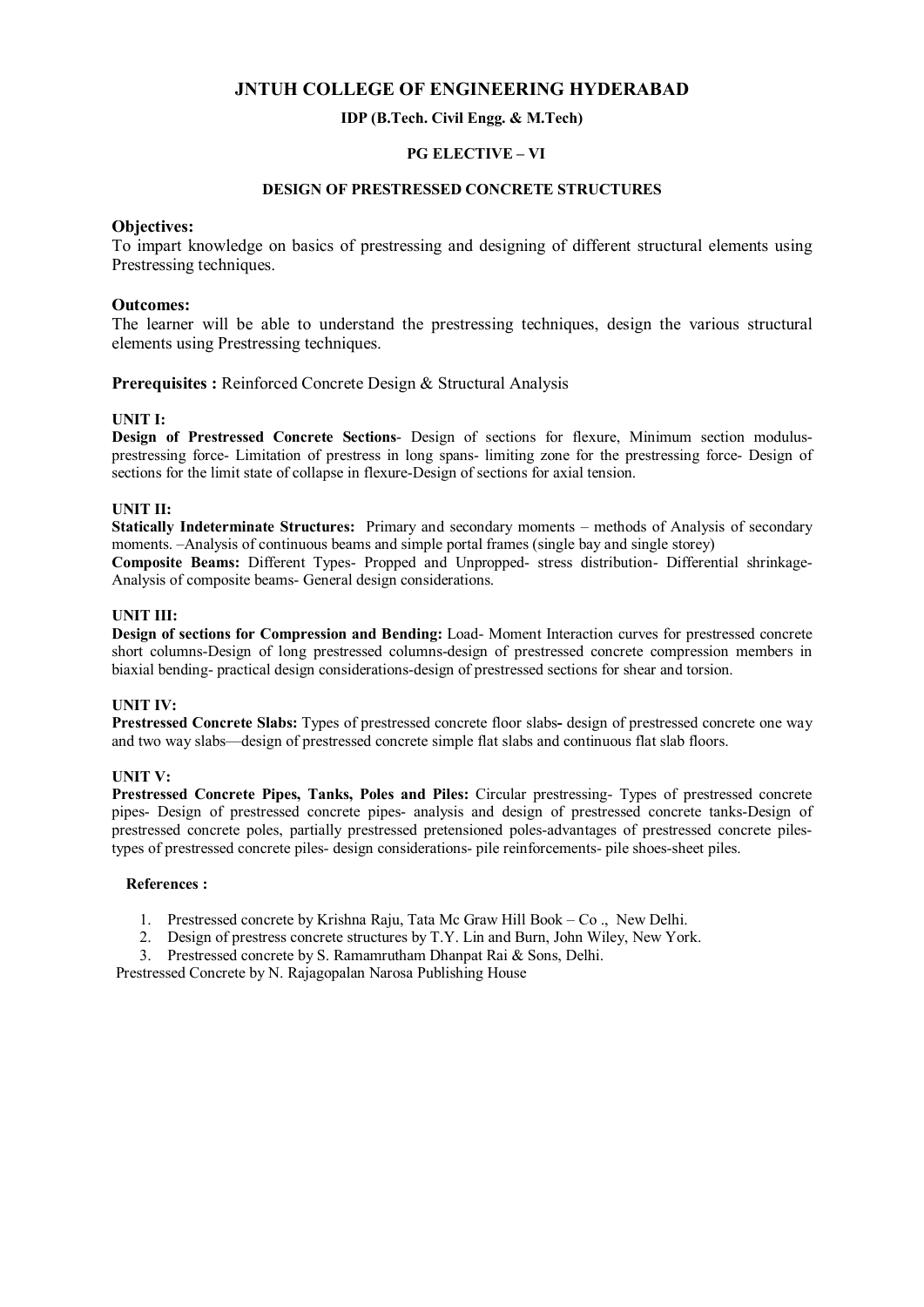# **IDP (B.Tech. Civil Engg. & M.Tech)**

# **PG ELECTIVE – VI**

# **FRACTURE MECHANICS OF CONCRETE STRUCTURES**

# **Objectives:**

To impart knowledge on the mechanisms of failure and non linear fracture mechanics.

# **Outcomes:**

The learner will be able to understand the behavior of concrete with tension and compression failure surfaces and concepts of CTOD and CMD.

**Prerequisites :** Concrete Technology Strength of Materials I & II

# **UNIT I**

Fundamentals of Fracture Mechanics, Mechanisms of fracture and crack growth

# **UNIT II**

Cleavage fracture, ductile fracture, fatigue cracking, Environment assisted cracking, Quasi brittle materials.

# **UNIT III**

Service failure analysis, linear elastic fracture mechanics, Griffith's criteria, stress intensity factors, crack tip plastic zone, Erwin's plastic zone correction, R curves, compliance, J Integral, nonlinear analysis ,Review of concrete behaviour in tension and compression, Basic frameworks for modeling of quasibrittle materials.

# **UNIT IV**

Nonlinear Fracture Mechanics – Discrete crack concept/Smeared crack concept, Size effect, Plasticity models for concrete – Associated and non-associated flow, Failure surfaces for quasibrittle materials.

# **UNIT V**

Concept of CTOD and CMD, Material models, crack models, band models, models based on continuum damage mechanics

# **Text books:**

- 1. Valliappan S. "Continuum Mechanics Fundamentals" (1982), Oxford IBH, N D. New Delhi.
- 2. Venkataraman and Patel "Structural Mechanics with introduction to Elasticity and Plasticity" Mcgraw Hill, 1990.
- 3. Shanes "Introduction to Solid Mechanics II Edition, PH, 1989.

#### **Reference books :**

1. Elementary engineering fracture mechanics – David Broek – Sijthoff & Noordhoff – Alphen aan den Rijn – Netherlands

2. Fracture mechanics of concrete structures – Theory and applications – Rilem Report – Edited by L. Elfgreen – Chapman and Hall – 1989.

3. Fracture mechanics – applications to concrete – Edited by Victor, C. Li, & Z.P. Bazant – ACI SP 118.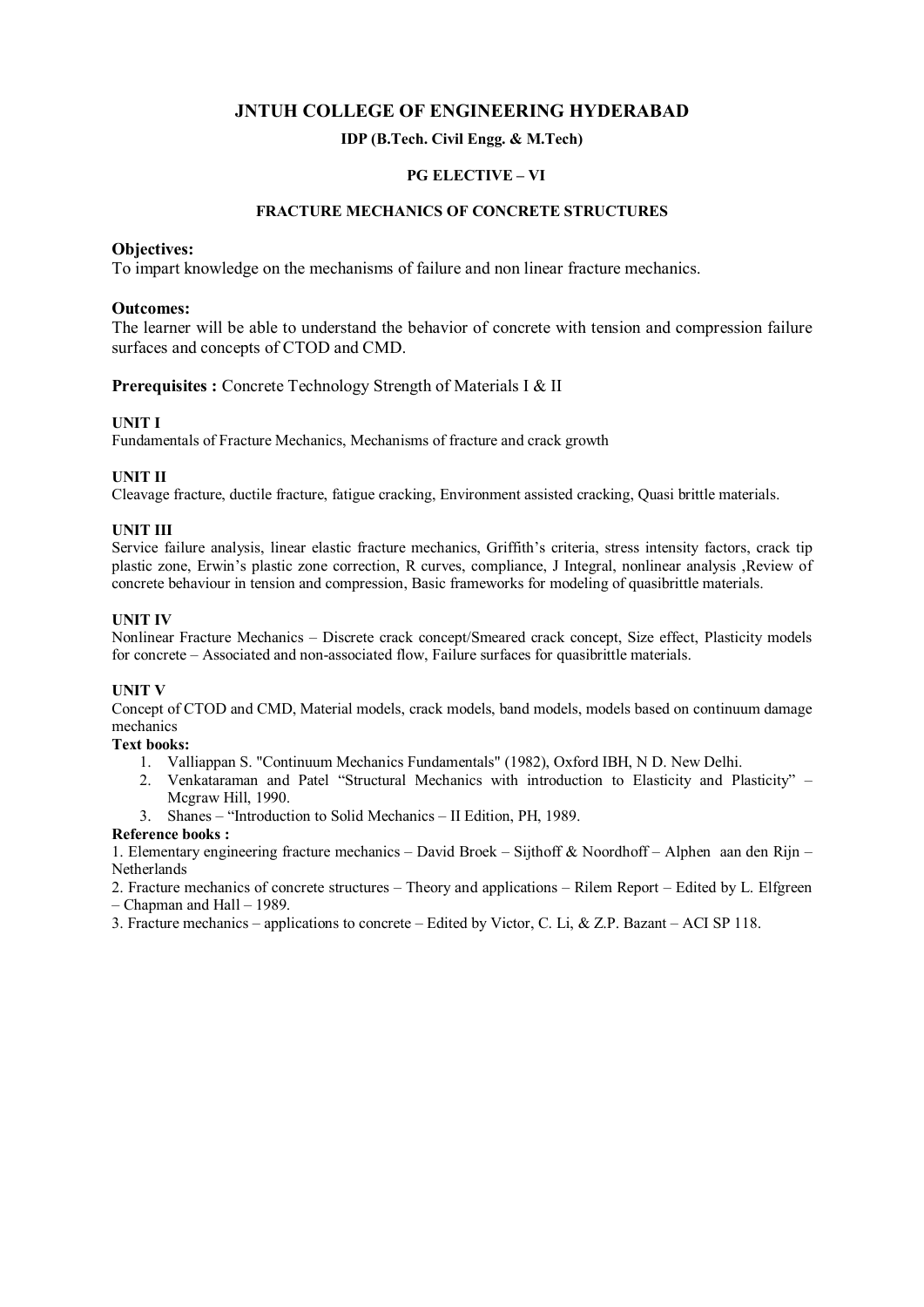**IDP (B.Tech. Civil Engg. & M.Tech)** 

# **PG ELECTIVE – VI**

# **REINFORCED SOIL STRUCTURES**

**Prerequisites:** Soil Mechanics & Foundation Engineering or Geotechnical Engineering-I &II

#### **OBJECTIVE:**

To study the various retaining structures and design the earth retaining structures used in construction of road/railways/pipe lines/open excavations.

# **OUTCOME:**

Able to design conventional/Reinforced earth retaining walls, sheet pile walls, bracing system for open excavations.

#### **UNIT-I**

Reinforced Earth: History, field of applications, natural fibres, overview of Geotextiles, Geomembranes, Geogrids, Geonets, Geowebs, Geomats and Gecompsites, economic aspects of their applications.

#### **UNIT-II**

Production of Geotextiles, composites, physico-mechanical, hydraulic and chemical Properties. Functions of Geosynthetics, fluid transmission, filtration, separation, protection.

#### **UNIT-III**

Soil Reinforcement: Basic principle of soil reinforcement, shear strength of reinforced soil, theoretical strength models, factors affecting, requirements on synthetic reinforcement, installation techniques.

## **UNIT-IV**

Calculation methods: Basic concepts, embankment on soft soils, internal stability, overall stability, foundation stability and bearing capacity failures Construction of the steep slope, retaining walls-external stability, internal stability.

#### **UNIT-V**

Use of Geosynthetics in Roads and Railways, drainage system- Control of groundwater level, dewatering and reclamation of land, use of Geomembranes – For lining applications, management and maintenance. **Text Books**:

1. Reinforced Soil and Geo-textiles- J. N. Mandal, proceedings FIGC- 1988, Oxford and IBH publishing company private Ltd., New Delhi.

# **References:**

1. Geo-textiles and Geo-membranes in Civil Engg. Gerard P.T.M. Van Santvrot A. A. Balkema, Oxford and IBH publishing company, New Delhi.

2. Geosynthetics: Applications, Design and construction- R. J. Tarmat, proceedings First Europian Geosynthetics Conference, Netherland A. A. Balkema, publisher-Brookfield, U.S.A.

3. Geosynthetics World. – J. N. mandal, Willey Eastern Limited, New Delhi.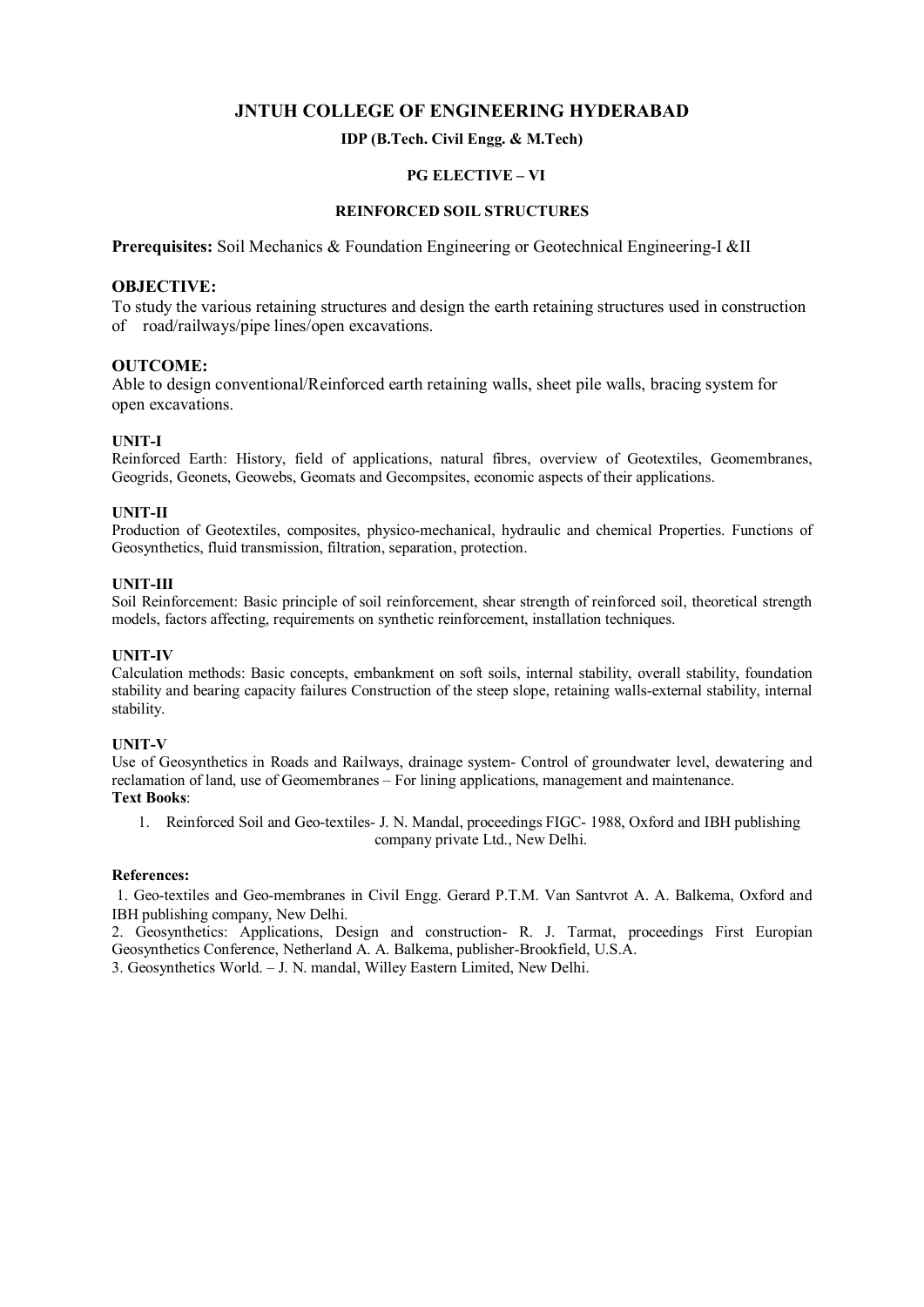# **IDP (B.Tech. Civil Engg. & M.Tech)**

# **PG ELECTIVE – VII**

# **REHABILITATION AND RETROFITING OF STRUCTURES**

#### **Objectives:**

To impart knowledge about different types of determination of structures testing the structures for the deter ration of structures testing the structures for the diagnosis defects and different types of repairing methods.

# **Outcomes:**

The learner will be understand about different types of distresses in structures, their causes, testing of structures for different problems and suggest suitable repair method.

**Prerequisites :**Reinforced Concrete Design, Steel Design, Concrete Technology

#### **UNIT – I**

Introduction – Deterioration of Structures – Distress in Structures – Causes and Prevention. Mechanism of Damage – Types of Damage.

#### **UNIT – II**

Corrosion of Steel Reinforcement – Causes – Mechanism and Prevention. Damage of Structures due to Fire – Fire Rating of Structures – Phenomena of Desication.

# **UNIT – III**

Inspection and Testing – Symptoms and Diagnosis of Distress - Damage assessment – NDT.

#### **UNIT – IV**

Repair of Structure – Common Types of Repairs – Repair in Concrete Structures – Repairs in Under Water Structures – Guniting – Shot Create – Underpinning. Strengthening of Structures – Strengthening Methods – Retrofitting – Jacketing.

#### **UNIT – VIII**

Health Monitoring of Structures – Use of Sensors – Building Instrumentation.

# **TEXT BOOKS:**

- 1. Concrete Repair and Maintenance Illustrated, RS Means Company Inc W. H. Ranso, (1981)
- 2. Building Failures : Diagnosis and Avoidance, EF & N Spon, London, B. A. Richardson, (1991). **REFERENCES** 
	- 1. Concrete Technology by A.R. Santakumar, Oxford University press
	- 2. Defects and Deterioration in Buildingts, E F & N Spon, London
	- 3. Non-Destructive Evaluation of Concrete Structures by Bungey Surrey University Press
	- 4. Maintenance and Repair of Civil Structures, B.L. Gupta and Amit Gupta, Standard Publications.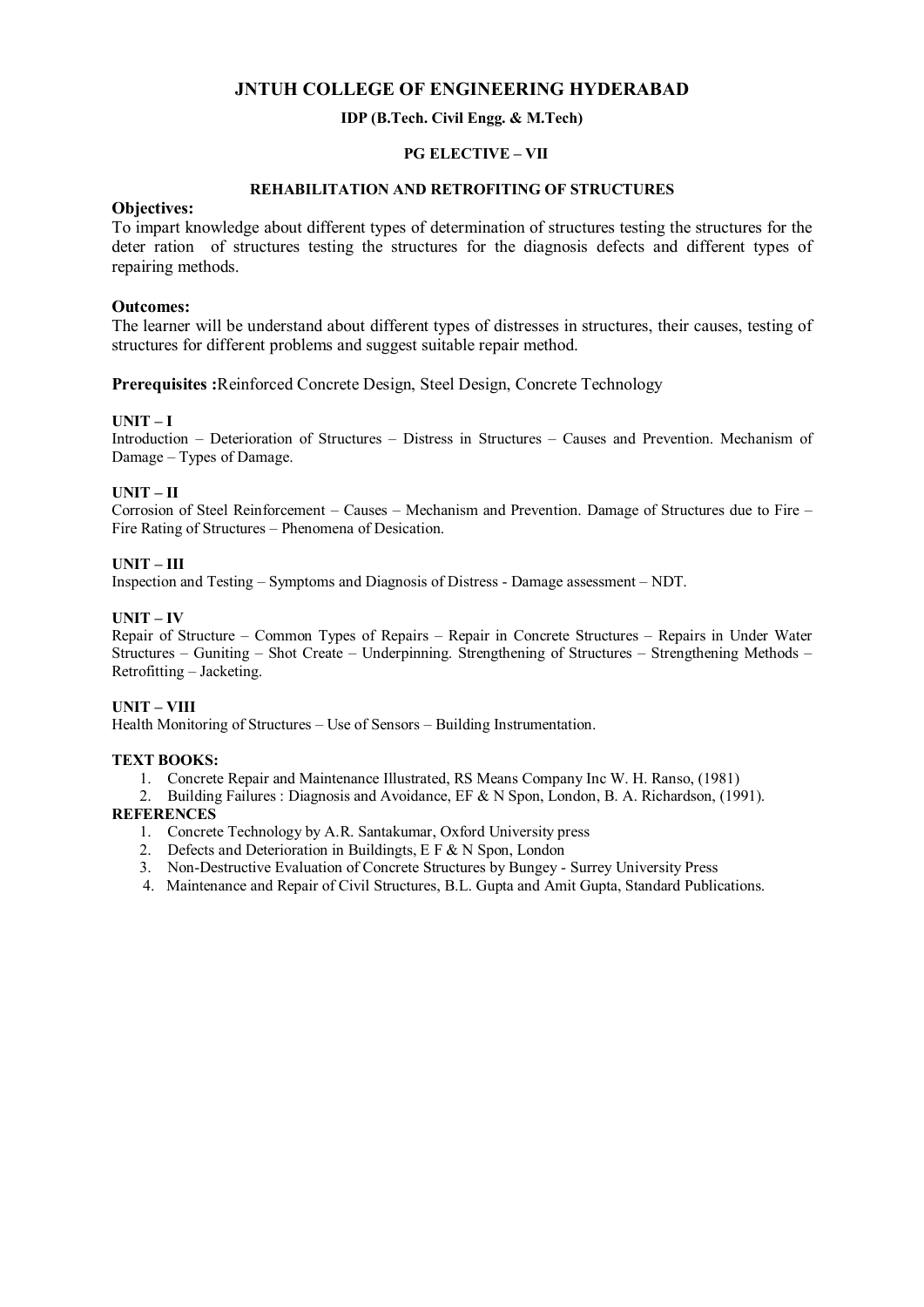**IDP (B.Tech. Civil Engg. & M.Tech)** 

# **PG ELECTIVE – VII**

# **EARTHQUAKE RESISTANT DESIGN OF BUILDINGS**

# **Objectives:**

To impart knowledge on the seismology and behavior of buildings during earthquakes.

**Outcomes :** The learner will be able to analyse and design buildings to resist seismic forces.

**Prerequisites :** Structural Dynamics, Reinforced Concrete Design

# **UNIT - I**

**Engineering Seismology**: Earthquake phenomenon cause of earthquakes-Faults- Plate tectonics-Seismic waves- Terms associated with earthquakes-Magnitude/Intensity of an earthquake-scales-Energy released-Earthquake measuring instruments-Seismoscope, Seismograph, accelerograph-Characteristics of strong ground motions- Seismic zones of India.

# **UNIT - II**

**Conceptual design**: Introduction-Functional planning-Continuous load path-Overall form-simplicity and symmetry-elongated shapes-stiffness and strength-Horizontal and Vertical members-Twisting of buildings-Ductility-definition-ductility relationships-flexible buildings-framing systems-choice of construction materials-unconfined concrete-confined concrete-masonry-reinforcing steel. Introduction to earthquake resistant design: Seismic design requirements-regular and irregular configurations-basic assumptions-design earthquake loads-basic load combinations-permissible stresses-seismic methods of analysis-factors in seismic analysis-equivalent lateral force method-dynamic analysis-response spectrum method.

# **UNIT - III**

**Reinforced Concrete Buildings**: Principles of earthquake resistant deign of RC members- Structural models for frame buildings- Seismic methods of analysis- Seismic deign methods- IS code based methods for seismic design- Seismic evaluation and retrofitting- Vertical irregularities- Plan configuration problems- Lateral load resisting systems- Determination of design lateral forces-Equivalent lateral force procedure- Lateral distribution of base shear. **Masonry Buildings**: Introduction- Elastic properties of masonry assemblage- Categories of masonry buildings- Behaviour of unreinforced and reinforced masonry walls- Behaviour of walls- Box action and bands- Behaviour of infill walls- Improving seismic behaviour of masonry buildings- Load combinations and permissible stresses- Seismic design requirements- Lateral load analysis of masonry buildings.

# **UNIT - IV**

**Structural Walls and Non-Structural Elements**: Strategies in the location of structural wallssectional shapes- variations in elevation- cantilever walls without openings – Failure mechanism of non-structures- Effects of non-structural elements on structural system- Analysis of non-structural elements- Prevention of non-structural damage- Isolation of non-structures.

# **UNIT - V**

**Ductility Considerations in Earthquake Resistant Design of RC Buildings**: Introduction- Impact of Ductility- Requirements for Ductility- Assessment of Ductility- Factors affecting Ductility- Ductile detailing considerations as per IS 13920. Behaviour of beams, columns and joints in RC buildings during earthquakes-Vulnerability of open ground storey and short columns during earthquakes.

**Capacity Based Design**: Introduction to Capacity Design, Capacity Design for Beams and Columns-Case studies.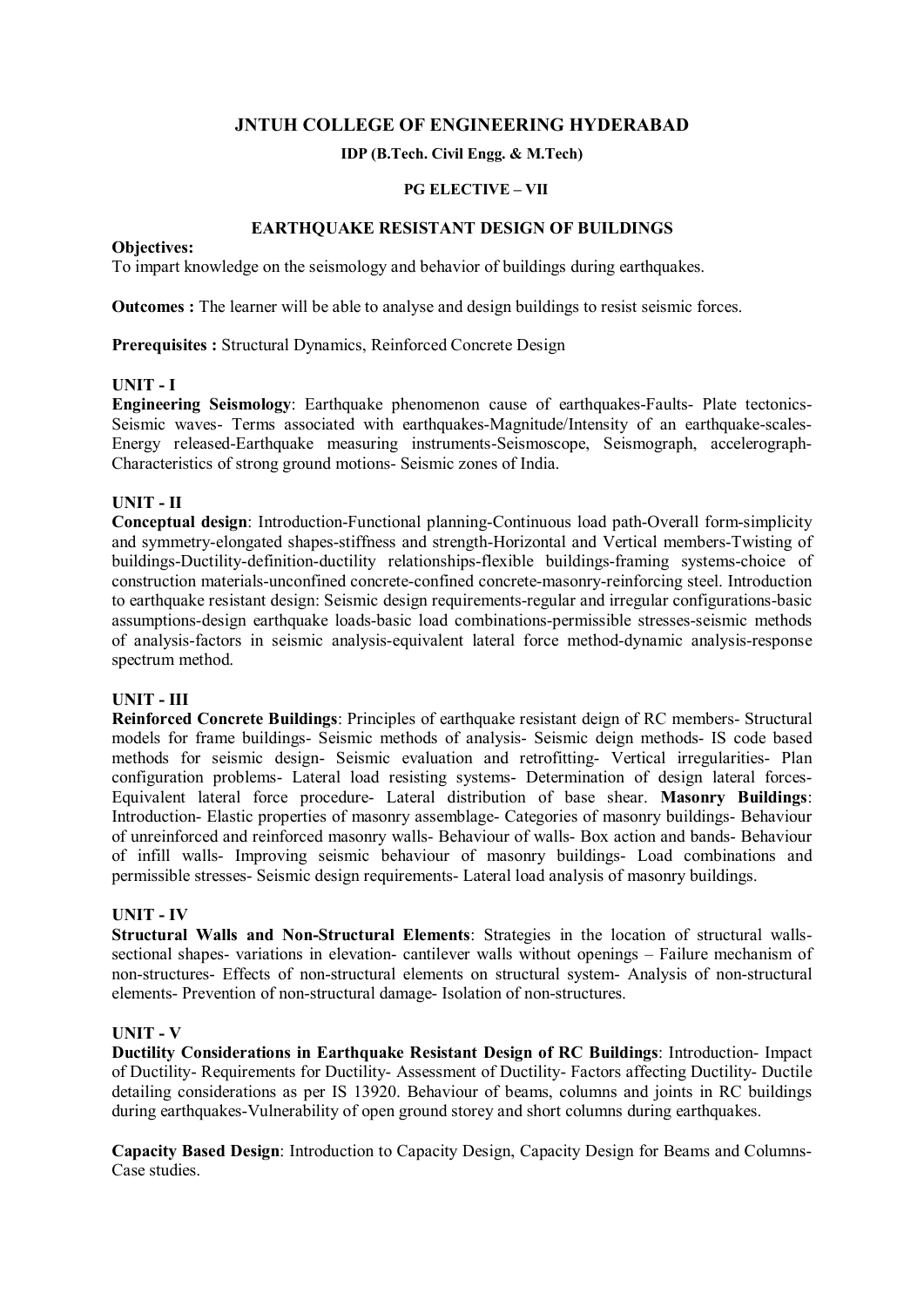# **TEXT BOOKS:**

- 1. Earthquake Resistant Design of structures S. K. Duggal, Oxford University Press
- 2. Earthquake Resistant Design of structures Pankaj Agarwal and Manish Shrikhande, Prentice Hall of India Pvt. Ltd.

# **REFERENCES:**

- 1. Seismic Design of Reinforced Concrete and Masonry Building T. Paulay and M.J.N. Priestly, John Wiley & Sons.
- 2. Eartquake Resistant Design of Buidling structures by Vinod Hosur, Wiley India Pvt. Ltd.
- 3. Masory and Timber structures including earthquake Resistant Design –Anand S.Arya, Nem chand & Bros
- 4. Earthquake Tips Learning Earthquake Design and Construction C.V.R. Murty

Reference Codes:

- 1. IS: 1893 (Part-1) -2002. "Criteria for Earthquake Resistant Design of structures." B.I.S., New Delhi.
- 2. IS:4326-1993, " Earthquake Resistant Design and Construction of Building", Code of Practice B.I.S., New Delhi.
- 3. IS:13920-1993, " Ductile detailing of concrete structures subjected to seismic force" – Guidelines, B.I.S., New Delhi.